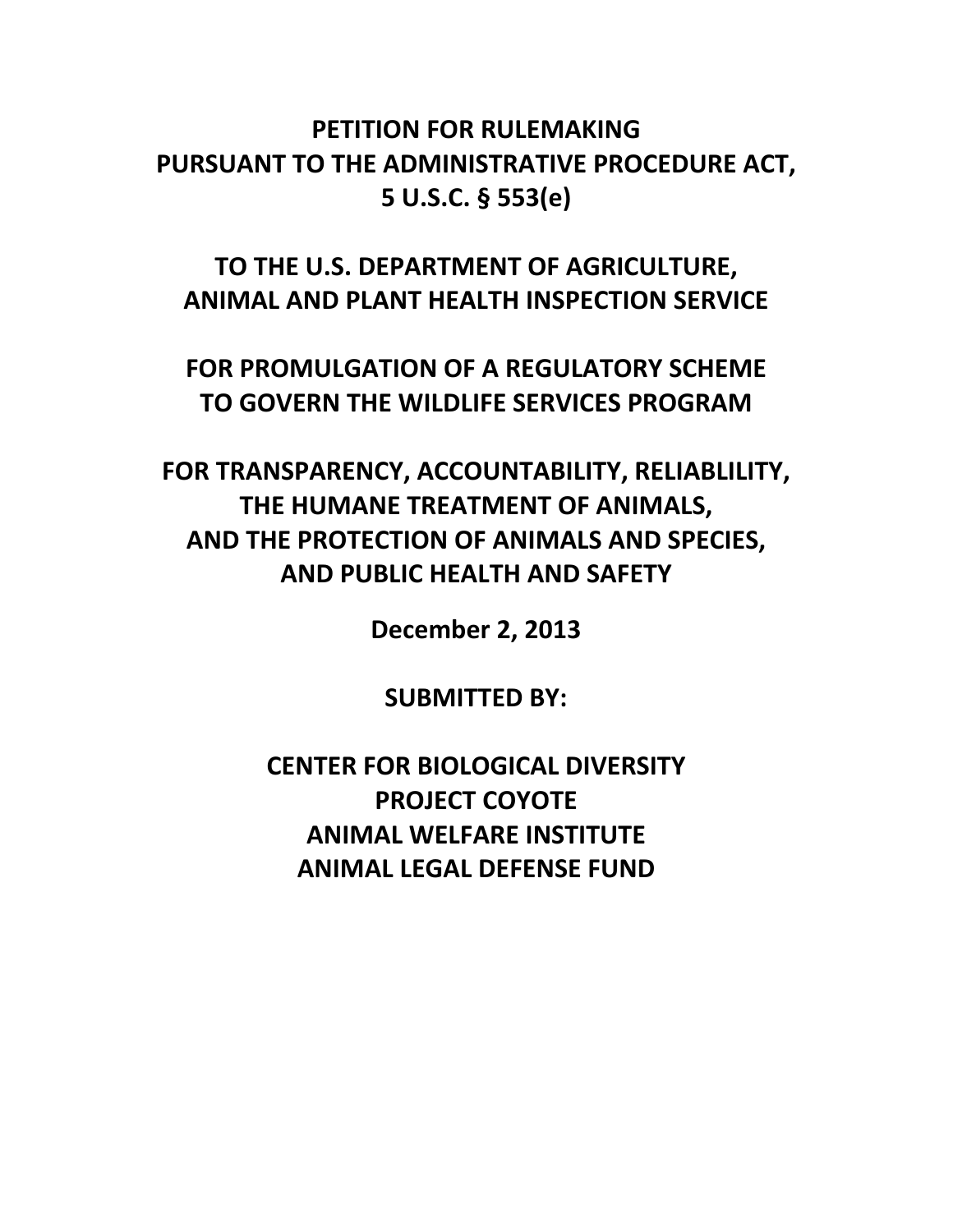# **NOTICE OF PETITION FOR RULEMAKING**

*Via Electronic Mail and Certified Mail/Return Receipt Requested (with Literature Cited)*

December 2, 2013

 $\overline{a}$ 

Tom Vilsack, Secretary U.S. Department of Agriculture 1400 Independence Ave., S.W. Washington, DC 20250 Email: agsec@usda.gov

Kevin Shea, Administrator Animal Plant Health & Inspection Service 4700 River Road, Unit 84 Riverdale, MD 20737-1234 Email: kevin.a.shea@aphis.usda.gov

William H. Clay, Deputy Administrator for Wildlife Services Animal Plant Health & Inspection Service, Wildlife Services 1400 Independence Avenue, SW Room 1624 South Agriculture Building Washington, DC 20250-3402 Email: bill.clay@aphis.usda.gov

Dear Secretary Vilsack, Administrator Shea, and Deputy Administrator Clay:

Pursuant to section 553(e) of the Administrative Procedure Act, 5 U.S.C. § 553(e) ("APA"), and 7 C.F.R. § 1.28, the Center for Biological Diversity, Project Coyote, Animal Welfare Institute, and Animal Legal Defense Fund (hereinafter "Petitioners") hereby petition for issuance and amendment of rules to govern the Wildlife Services program that is administered by the Animal and Plant Health Inspection Service ("APHIS"), an agency within the U.S. Department of Agriculture ("USDA"). $^1$ 

Petitioners are "interested persons" under APA section 553(e), and seek issuance and amendment of certain existing rules to provide a regulatory framework to govern the Wildlife Services program and to make it consistent with American values, science, and with all relevant legal authorities and policies.

 $1\,$  5 U.S.C. § 553(e) provides that "[e]ach agency shall give an interested person the right to petition for the issuance, amendment, or repeal of a rule." 7 C.F.R. § 1.28 states that "interested persons" may file petitions in accordance with 5 U.S.C. § 553(e) "for the issuance, amendment or repeal of a rule ... with the official that issued or is authorized to issue the rule," and that "[a]ll such petitions shall be given prompt consideration and petitioners will be notified promptly of the disposition made of their petitions."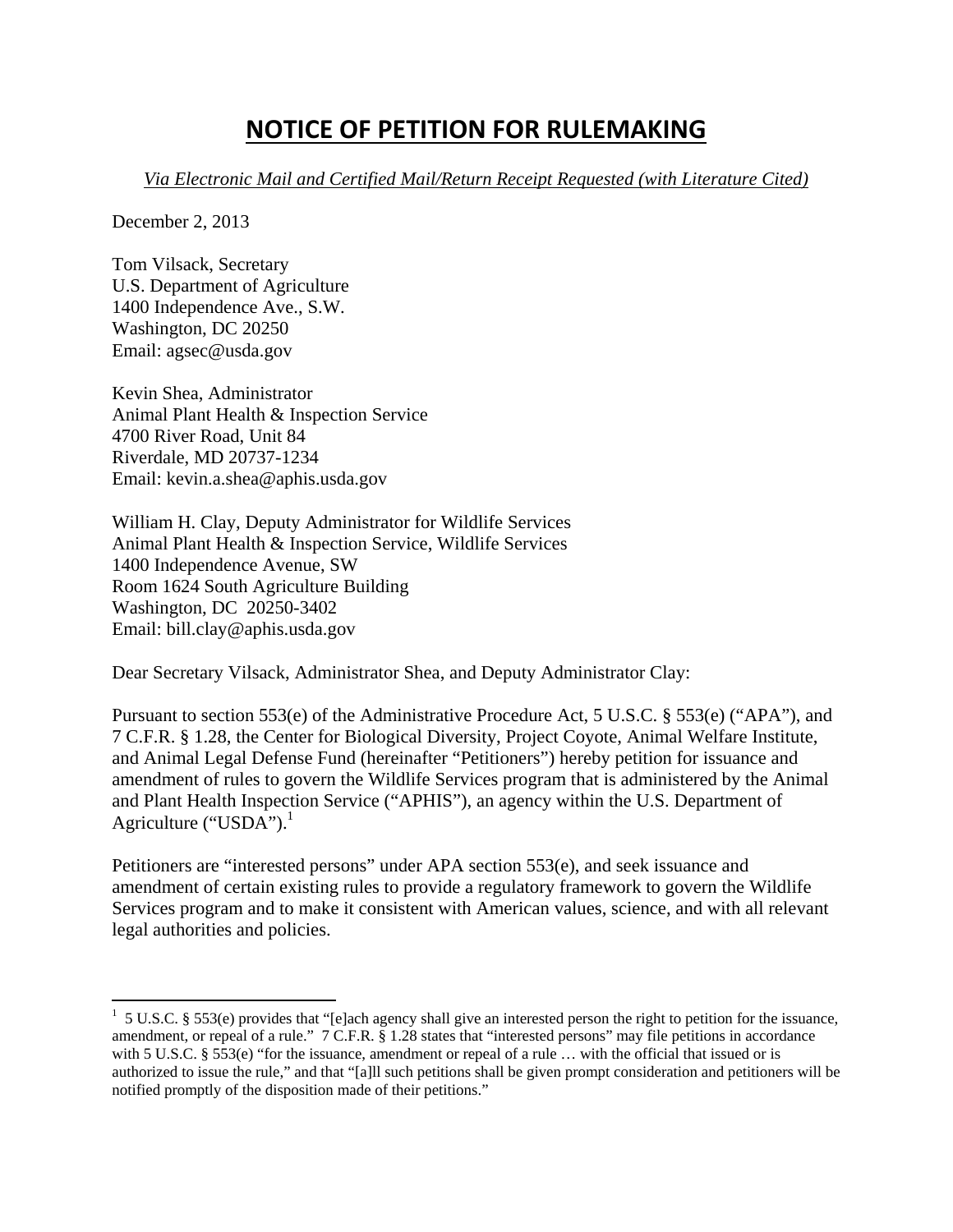Specifically, Petitioners seek issuance or amendment of rules to ensure that the Wildlife Services program:

- is fully transparent and accountable to the public;
- maintains and makes routinely available to the public reliable data and information about its activities;
- minimizes and phases out the use of lethal control, particularly prophylactic lethal control;
- emphasizes selective, non-lethal, non-toxic, and non-capture methods;
- restores apex predators and ecosystems and mitigates the likely effects of climate change;
- is humane and in accordance with proscribed ethical standards;
- adheres strictly to all applicable procedural and substantive legal requirements; and
- sets procedural and substantive criteria for APHIS-Wildlife Services to identify and control invasive species.

# **A. LEAD PETITIONERS**

The CENTER FOR BIOLOGICAL DIVERSITY ("Center") is a national, non-profit conservation organization with over 625,000 online activists and members whose mission is to work through science, law and creative media to secure a future for all species, great or small, hovering on the brink of extinction. The Center accomplishes its mission through scientific and legal advocacy, public education, and grassroots organizing.

PROJECT COYOTE works to promote coexistence between people and wildlife through education, science and advocacy. Project Coyote aims to create a shift in attitudes toward native carnivores by replacing ignorance and fear with understanding and appreciation. Project Coyote accomplishes its mission by championing progressive management policies that reduce humancoyote conflict, by supporting innovative scientific research, and by fostering respect for and understanding of America's apex predators.

Since 1951, the ANIMAL WELFARE INSTITUTE ("AWI") has sought to alleviate the suffering inflicted on animals by people. AWI works to end the torture inflicted on animals by Wildlife Services. It is particularly concerned about the routine use of lethal control techniques including, but not limited to, steel-jaw leghold traps, snares, poisoning, shooting, and denning. Instead, AWI favors non-lethal strategies to resolve human-wildlife conflicts and funds research to develop and test new strategies. AWI also works to minimize the impacts of all human actions that are detrimental to endangered species.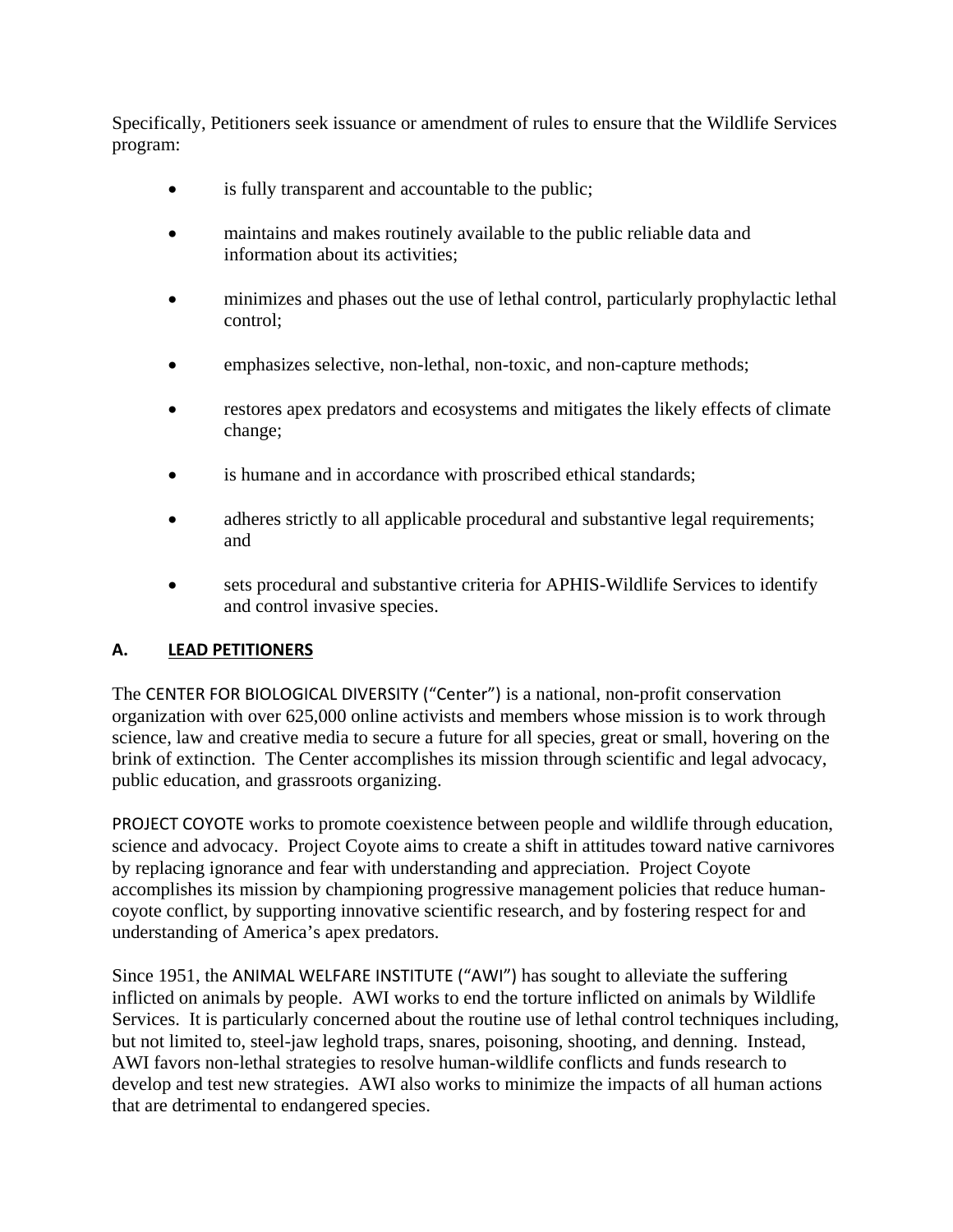#### **B. SUPPORTING PETITIONER**

The ANIMAL LEGAL DEFENSE FUND ("ALDF") is a national, non-profit organization dedicated to protecting the lives and advancing the interests of animals through the legal system. ALDF works to halt the ecologically harmful and inhumane killing of wild and domestic animals resulting from the outdated and unscientific predator policies practiced by APHIS–Wildlife Services. To this end, ALDF is engaged with governmental entities at the federal, state, and county level to highlight the problems of indiscriminant lethal control methods, provide compiled statistical data, and inform them of their legal obligations to protect and preserve wild animals currently being destroyed through their association with Wildlife Services.

## **C. PETITIONERS' INTERESTS**

Petitioners and their members are "interested persons" within the meaning of 7 C.F.R. § 1.28, with have aesthetic, moral, scientific, recreational, and procedural interests in the nation's wildlife and ecosystems that are adversely affected and injured by the activities that are routinely conducted by APHIS-Wildlife Services. Petitioners' members include individuals who have scientific or other interests in the species and ecosystems that are impacted by APHIS-Wildlife Services' activities, and members who have domestic pets that have been injured or killed as a result of APHIS-Wildlife Services' activities and/or who must curtail their activities out of concern for their own and their companion animals' well-being.

Thank you for your consideration. We look forward to your timely response.

Respectfully submitted,

*Amy R. Atwood*, Senior Attorney *D. Noah Greenwald*, Endangered Species Director *Michael J. Robinson*, Conservation Advocate **CENTER FOR BIOLOGICAL DIVERSITY**

Stephen Wells, Executive Director **ANIMAL LEGAL DEFENSE FUND** *Camilla Fox*, Founder & Executive Director **PROJECT COYOTE**

*Cathy Liss*, President **ANIMAL WELFARE INSTITUTE**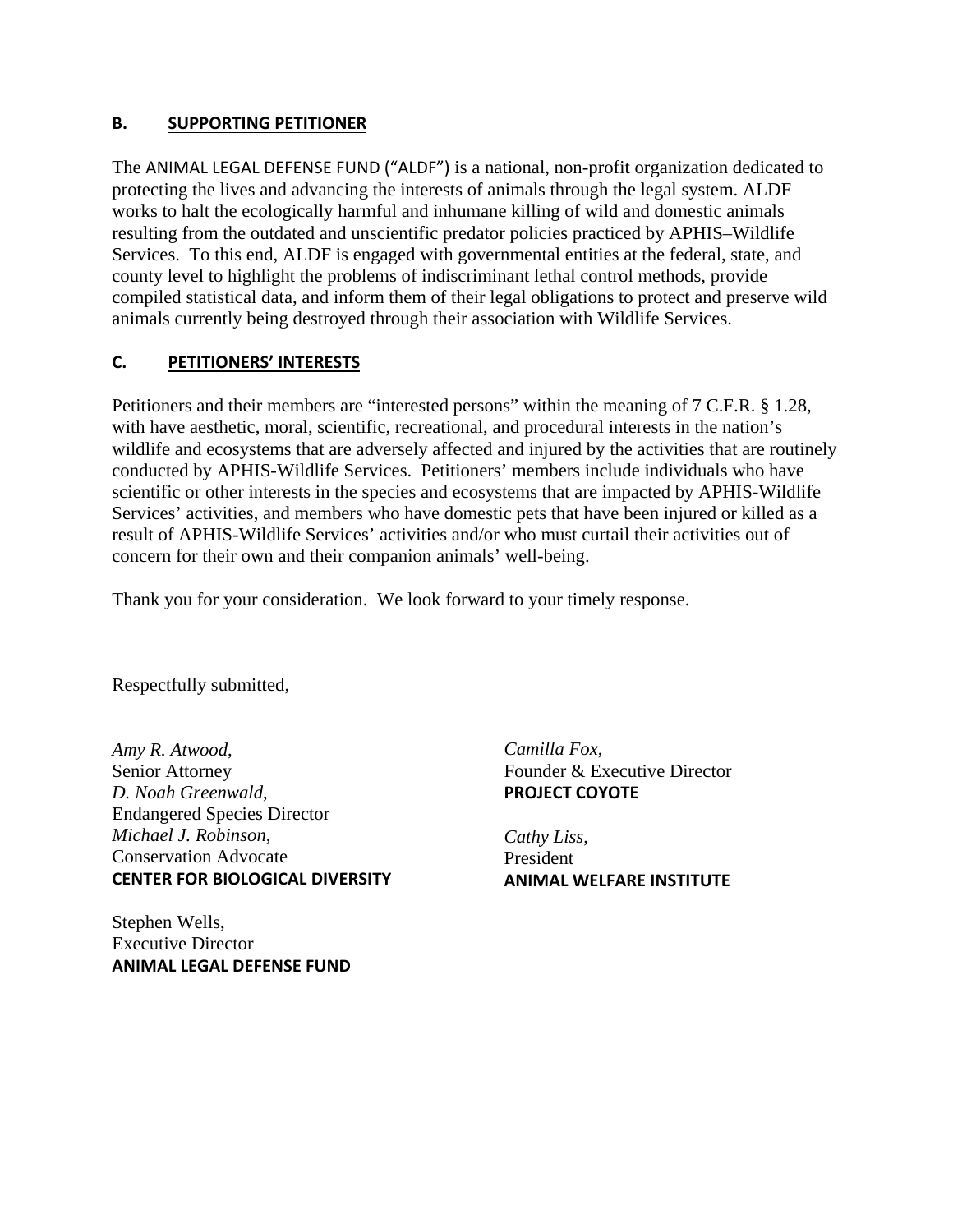## **TABLE OF CONTENTS**

| Ι.   |    |                                                                                                                                                                          |                                                                                                                                                                                                                                                  |  |  |  |  |
|------|----|--------------------------------------------------------------------------------------------------------------------------------------------------------------------------|--------------------------------------------------------------------------------------------------------------------------------------------------------------------------------------------------------------------------------------------------|--|--|--|--|
| Ш.   |    |                                                                                                                                                                          |                                                                                                                                                                                                                                                  |  |  |  |  |
| III. |    |                                                                                                                                                                          |                                                                                                                                                                                                                                                  |  |  |  |  |
|      |    |                                                                                                                                                                          |                                                                                                                                                                                                                                                  |  |  |  |  |
|      | В. |                                                                                                                                                                          |                                                                                                                                                                                                                                                  |  |  |  |  |
|      |    |                                                                                                                                                                          |                                                                                                                                                                                                                                                  |  |  |  |  |
|      |    | 2.                                                                                                                                                                       |                                                                                                                                                                                                                                                  |  |  |  |  |
|      |    | 3.                                                                                                                                                                       | The Cain Report and President Nixon's Ban on the Use of Toxicants on                                                                                                                                                                             |  |  |  |  |
|      |    |                                                                                                                                                                          | 4. Critics Force Restrictions on Compound 1080 as Pressure for Reform Grows                                                                                                                                                                      |  |  |  |  |
|      |    |                                                                                                                                                                          | 5. Concerned with APHIS-Wildlife Services' Practices, California Cooperators<br>are Taking Alternative Measures to Coexist with Carnivores 21                                                                                                    |  |  |  |  |
|      |    |                                                                                                                                                                          |                                                                                                                                                                                                                                                  |  |  |  |  |
|      |    |                                                                                                                                                                          | 1. APHIS-Wildlife Services Kills and Harms Vast Numbers of Animals  23                                                                                                                                                                           |  |  |  |  |
|      |    | 2.                                                                                                                                                                       | APHIS-Wildlife Services Contributes to Species Decline and Impairment of<br>Recovery by Decimating Wildlife Populations and Upending Ecosystems  25                                                                                              |  |  |  |  |
|      |    | 3.                                                                                                                                                                       | APHIS-Wildlife Services is Frequently Ineffective at Reducing Wildlife                                                                                                                                                                           |  |  |  |  |
|      |    | 4.                                                                                                                                                                       | APHIS-Wildlife Services Has Failed to Prioritize Non-lethal Methods, Which                                                                                                                                                                       |  |  |  |  |
|      |    | 5.                                                                                                                                                                       | APHIS-Wildlife Services Utilizes Dangerous and Inhumane Methods to Kill                                                                                                                                                                          |  |  |  |  |
|      |    | 6.                                                                                                                                                                       | APHIS-Wildlife Services Lacks Transparency and Accountability  35                                                                                                                                                                                |  |  |  |  |
| IV.  |    |                                                                                                                                                                          |                                                                                                                                                                                                                                                  |  |  |  |  |
|      |    | A. Petition to USDA-APHIS to Conduct a Formal Rulemaking Under the Administrative<br>Procedure Act To Establish a Regulatory Scheme for the Wildlife Services Program 39 |                                                                                                                                                                                                                                                  |  |  |  |  |
|      |    | B. Substantive Rules Must Ensure that the Program Meets and Is Consistent with All<br>Relevant Policies and Legal Authorities, and Should Codify and Make Binding        |                                                                                                                                                                                                                                                  |  |  |  |  |
|      |    |                                                                                                                                                                          | 1. Rules Must Ensure that All Program Activities are Fully and Accurately                                                                                                                                                                        |  |  |  |  |
|      |    |                                                                                                                                                                          | 2. Rules Should Phase Out Lethal Control, Restore Predators to Ecosystems, and Set<br>Substantive and Procedural Criteria for Determinations of Injurious Wildlife<br>Problems for Which an APHIS-Wildlife Services Response May be Warranted 50 |  |  |  |  |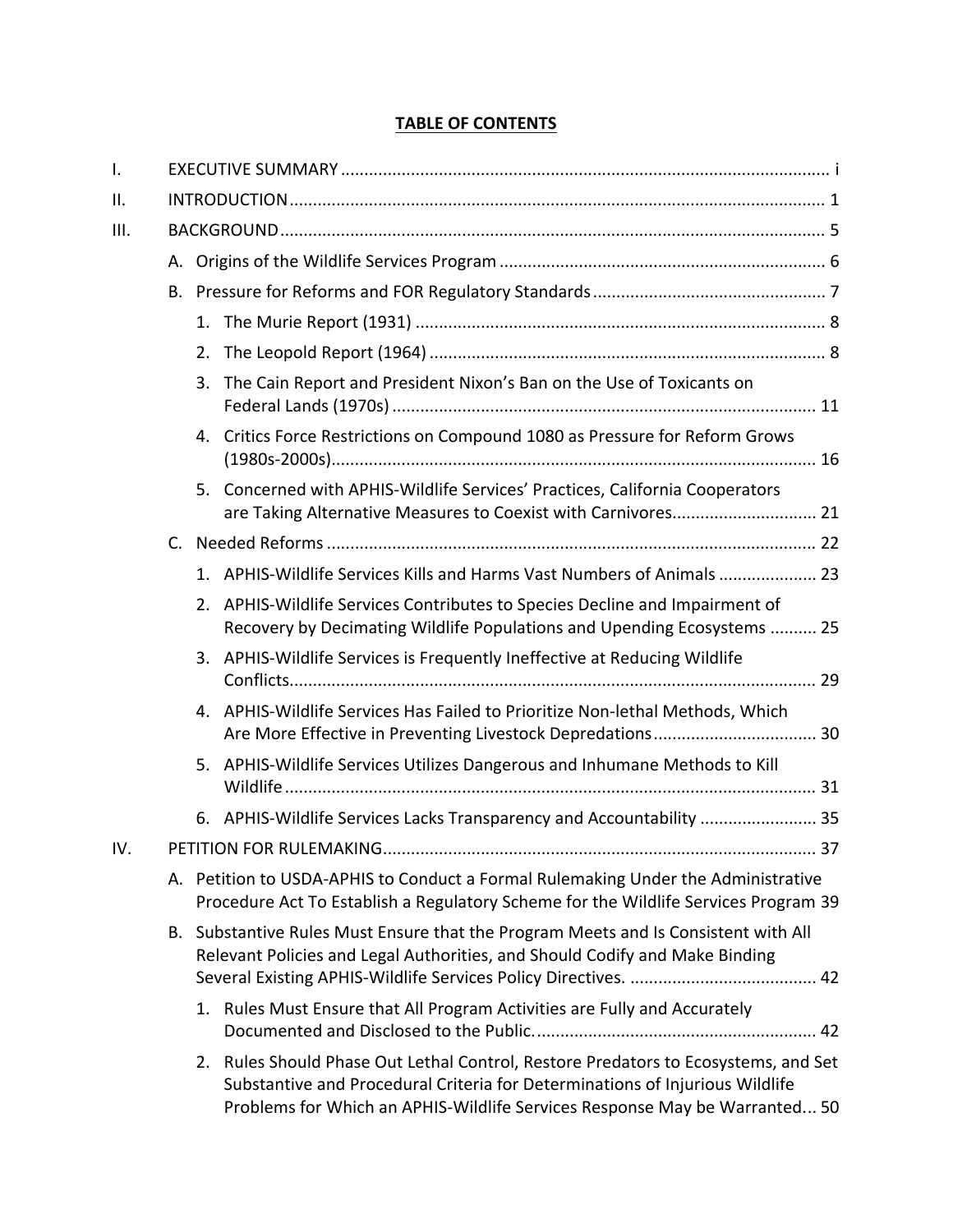|    | 3. Rules Must Set Professional, Ethical Standards for the Humane Treatment of<br>Animals, and a Clear, Consistent Disciplinary Process for Violations of Such Rules |  |
|----|---------------------------------------------------------------------------------------------------------------------------------------------------------------------|--|
|    | 4. Rules Must Ensure that APHIS-Wildlife Services is in Strict Compliance with<br>All Legal Authorities and Policies Which Protect Wildlife and the Public  55      |  |
|    |                                                                                                                                                                     |  |
|    | b. Bald and Golden Eagle Protection Act and Migratory Bird Treaty Act 62                                                                                            |  |
|    |                                                                                                                                                                     |  |
|    |                                                                                                                                                                     |  |
|    | f.                                                                                                                                                                  |  |
| V. |                                                                                                                                                                     |  |
|    |                                                                                                                                                                     |  |
|    |                                                                                                                                                                     |  |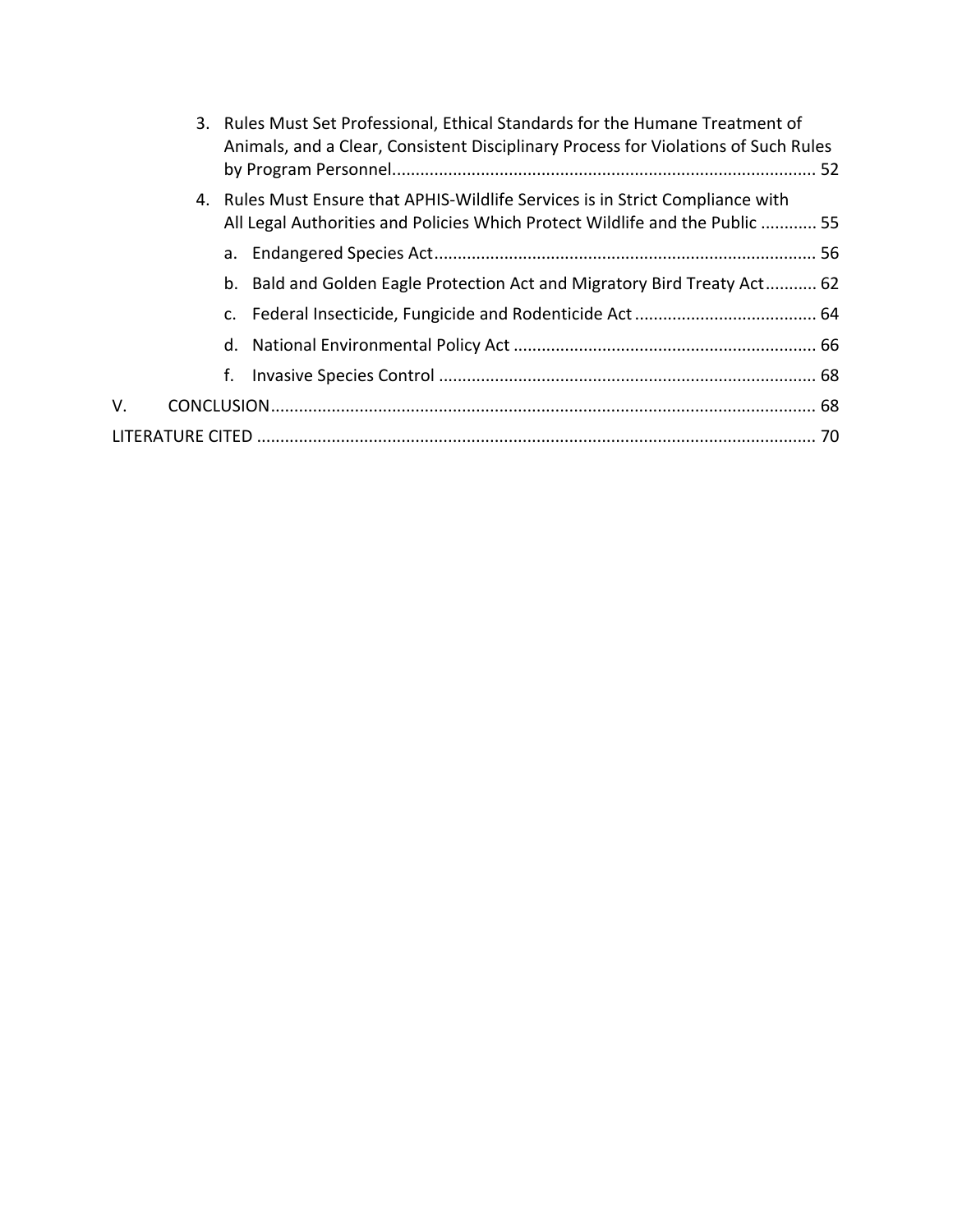*The large carnivores in particular are objects of fascination to most Americans, and for every person whose sheep may be molested by a coyote there are perhaps a thousand others who would thrill to hear a coyote chorus in the night.* 

> Advisory Board on Wildlife and Game Management (1964)

-- - -- - -- - -- - -- - -- - -- - -- - -- - -- - -- - -- - -- - -- - -- - -- - -- - -- - -- - -- - -- - -- -

*It is clear that the basic machinery of [APHIS-Wildlife Services] contains a high degree of built-in resistance to change. The substantial monetary contribution by the livestock industry serves as a gyroscope to keep the bureaucratic machinery pointed towards the familiar goal of general reduction of predator populations, with little attention to the effects of this on the native wildlife fauna.* 

> Cain Report (1971)

-- - -- - -- - -- - -- - -- - -- - -- - -- - -- - -- - -- - -- - -- - -- - -- - -- - -- - -- - -- - -- - -- -

*As long as private livestock producers can externalize the costs of predator losses via government-subsidized predator control, they will have little incentive for responsible animal husbandry techniques.* 

> Bergstrom *et al*. (2013)

-- - -- - -- - -- - -- - -- - -- - -- - -- - -- - -- - -- - -- - -- - -- - -- - -- - -- - -- - -- - -- - -- -

*The greatness of a nation and its moral progress can be judged by the way its animals are treated. I hold that, the more helpless a creature, the more entitled it is to protection by man from the cruelty of man.* 

Mahatma Gandhi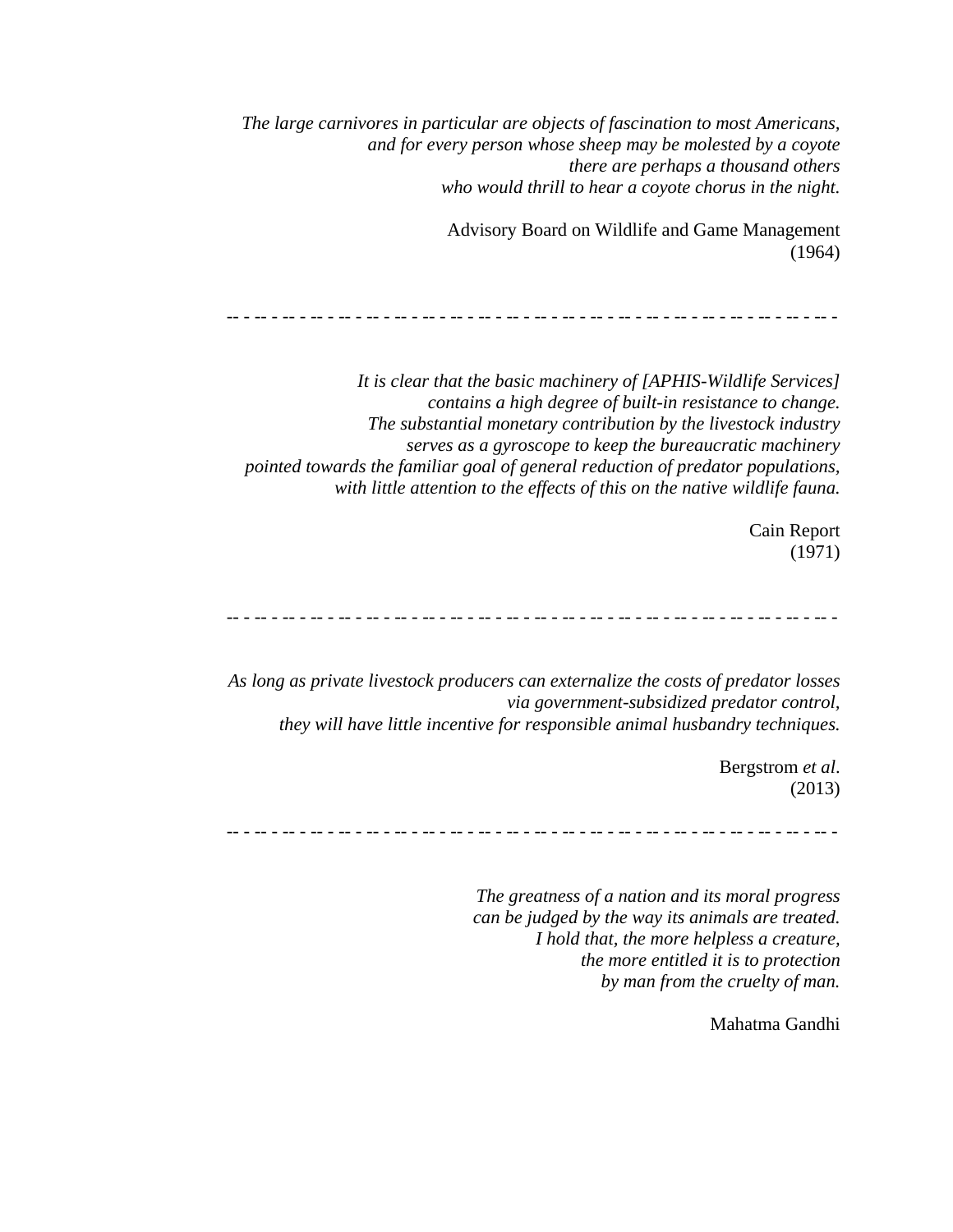#### **I. EXECUTIVE SUMMARY**

"Wildlife Services" is a federal program that was established more than a century ago and today is administered by the Animal and Plant Health Inspection Service ("APHIS"), an agency within the U.S. Department of Agriculture ("USDA"). The program kills millions of animals every year pursuant to the Animal Damage Control Act, 7 U.S.C. §§ 426-426d ("ADCA"), which provides statutory authority for – but does not require – establishment of a program within USDA for control of "injurious" wildlife. $^2$  In addition to the ADCA, Wildlife Services is bound by legal authorities that require transparency; the disclosure of reliable information; the humane treatment of animals; the protection of species, habitat and public health; and the control of invasive species. The program also operates pursuant to a series of "policy manuals" and "program directives" that apply such requirements to the program.

Despite the existing legal scheme, however, the Wildlife Services program has been marked by secrecy, controversy, public opposition, stale and deficient environmental reviews, and indiscriminate killings of large numbers of animals, with over 46.5 million animals reportedly killed since 1996, including more than 52,000 reported unintentional killings in the last 10 years.<sup>3</sup> It has removed species from landscapes and continues to suppress their recovery, in turn releasing cascading effects that ripple throughout and degrade ecosystems. It continues to carry out its activities despite decades of criticism, societal values, and substantial gains in humankind's understanding of animals, species, and the natural world that challenge the program's very foundational underpinnings, and despite vast and growing evidence that its practices are not only dangerous and inhumane, but tremendously ineffective and highly problematic as well.

A program such as Wildlife Services "necessarily requires the formulation of policy and the making of rules to fill any gap left, implicitly or explicitly, by Congress" – through the promulgation of rules and regulations – something that is typically conducted as a matter of course under the Administrative Procedure Act, 5 U.S.C. § 553 ("APA").<sup>4</sup> Nonetheless, USDA and APHIS have never afforded interested persons or the public the opportunity to provide comment and guide the program through a rulemaking under the APA. Consequently, the program lacks substantive rules and regulations to ensure its activities are: transparent; based on reliable information; appropriate; protective; safe, ethical, and humane; and consistent with all applicable laws, policies, and American values.

 2 7 U.S.C. § 426 provides:

The Secretary of Agriculture may conduct a program of wildlife services with respect to injurious animal species and take any action the Secretary considers necessary in conducting the program. The Secretary shall administer the program in a manner consistent with all of the wildlife services authorities in effect on the day before October 28, 2000.

<sup>3</sup> *See* Center for Biological Diversity, *Data Compilation of Annual Animal Killings by APHIS-Wildlife Services* (2013) (hereinafter "Data Compilation") (Center for Biological Diversity compilation of agency program data reports documenting the number of native and invasive animals taken each Fiscal Year from 1996 through 2012).

<sup>4</sup>  *Morton v. Ruiz*, 415 U.S. 199, 231 (1974).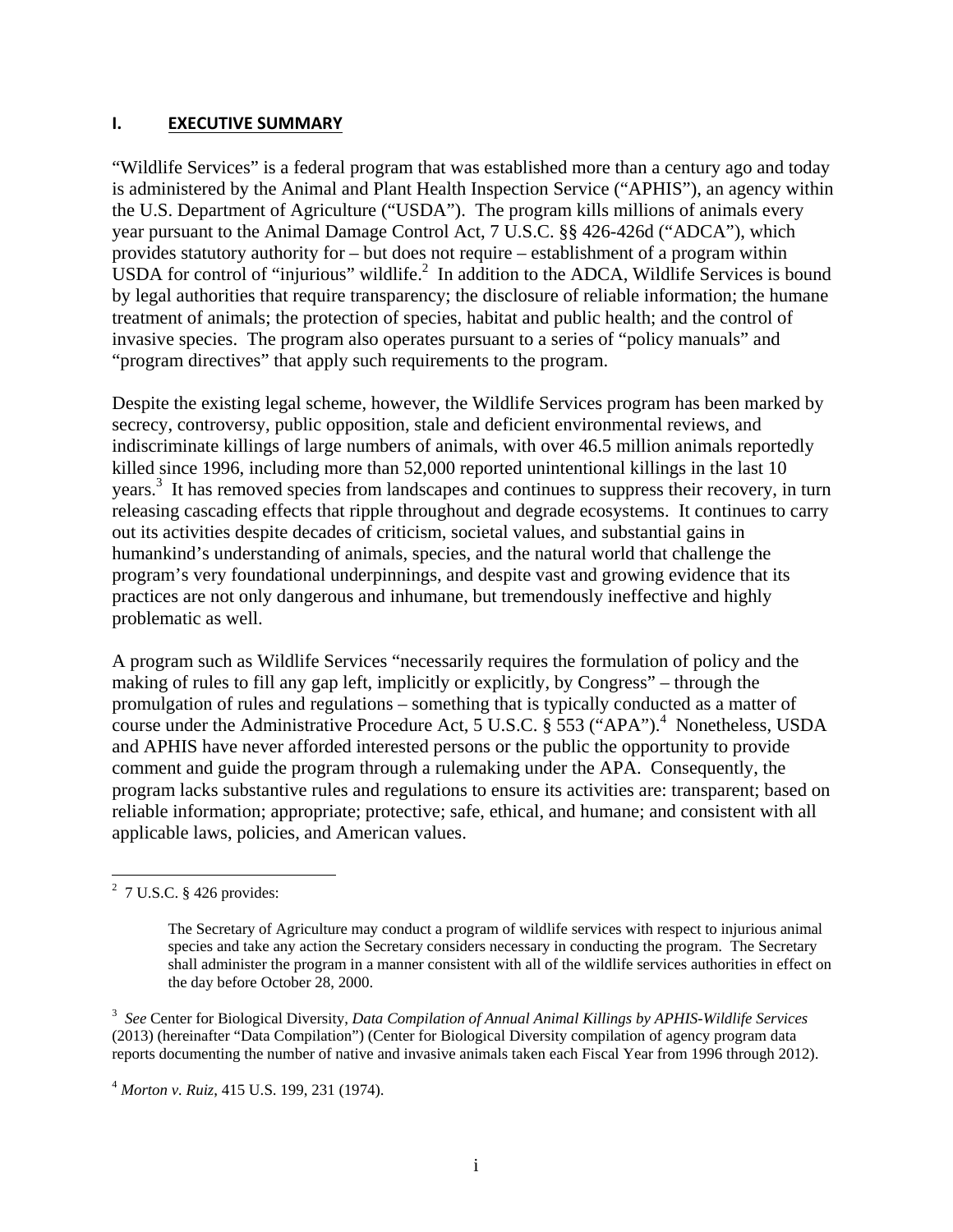Petitioners are four conservation and animal protection organizations that seek to correct these severe, long-standing defects, and to that end petition the USDA and APHIS pursuant to section 553(e) of the APA for promulgation of a comprehensive regulatory framework to govern Wildlife Services, which fills the gaps in the relevant statutory scheme and proscribes a regulatory framework for program activities that achieves necessary reform, thereby ensuring consistency with all relevant laws and policies and the shared values of the American people.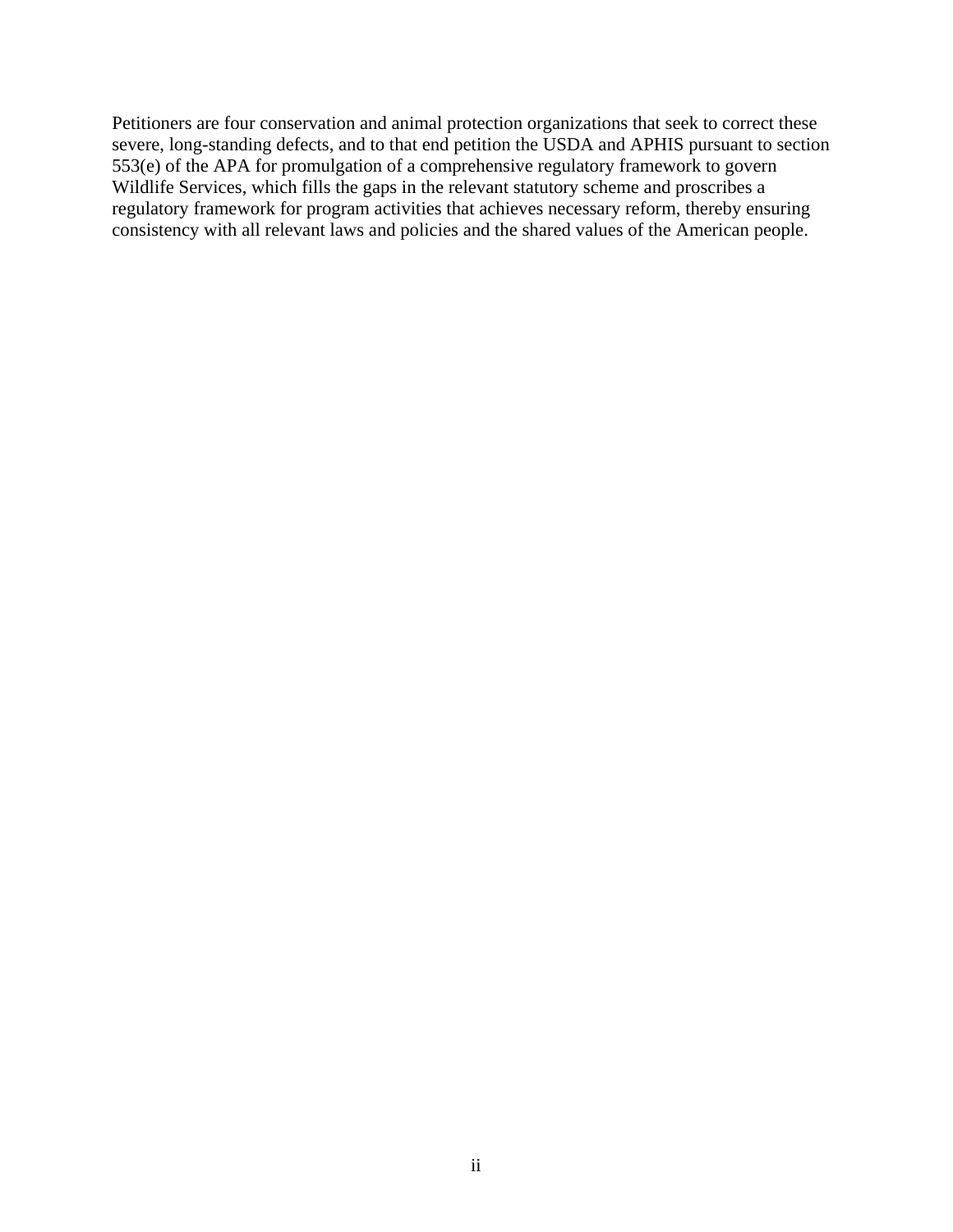#### **II. INTRODUCTION**

APHIS-Wildlife Services is a century-old, highly-controversial and secretive animal "damage control" program that is administered by APHIS, an agency within USDA.<sup>5</sup> APHIS-Wildlife Services traps, snares, poisons, and shoots millions of animals every year in the United States, primarily on behalf of the livestock industry and other agribusiness as well as hunting interests.<sup>6</sup> As the editorial board of the *New York Times* recently observed, Wildlife Services is "misnamed" because its "lethal damage is broad and secretive" and its techniques are "oldfashioned."<sup>7</sup> And "the result ... is a program that is wasteful, destructive to the balance of ecosystems, and ultimately ineffective." $\frac{3}{8}$ 

According to the program's reported data, Wildlife Services has killed more than 46.5 million animals since 1996, including federally- or state-protected animals like eagles, falcons, condors, foxes, wolves, grizzly bears, and many more.<sup>9</sup> Killing wildlife at this scale has contributed to the local extinction (the "extirpation") of many North American species, and has fundamentally altered ecosystems at a local, regional, and continental scale – as the *New York Times* Editorial Board put it, "undercut[ting] other programs intended to protect the balance of natural ecosystems" in the process.<sup>10</sup> Coyotes are the program's most frequently-targeted mammal, with over 1.4 million coyotes reportedly killed since 1996 and an average of 600 coyotes killed every

6 *See* Data Compilation (note 3).

1

7 Editorial, Agriculture's Misnamed Agency, *New York Times* (July 19, 2013) [hereinafter "*NY Times* Editorial"].

<sup>8</sup> *Id.*; *see also id.* (concluding that Wildlife Services needs to be brought "into accord with sound biological practices" as "[r]esolving wildlife conflicts need not involve indiscriminate killing").

<sup>9</sup> Bergstrom, J.B., Arias, L.C., Davidson, A.D., Ferguson, A.W., Randa, L.A. & Sheffield, S.R., 2013, License to kill: reforming federal wildlife control to restore biodiversity and ecosystem function, *Conservation Letters*, v. 6, p. 1-12 [hereinafter "Bergstrom *et al*. (2013)"]; *see also* Levine, N. and Knudson, T., Interactive graphic: Animals killed by Wildlife Services nationwide, *Sacramento Bee* (May 1, 2012) [*available at* http://www.sacbee.com/2012/04/28/4448951/interactive-graphic-animals-killed.html] [hereinafter "*Interactive Graphic*"].

<sup>5</sup> For an overview of the program, *see* USDA, APHIS, ANIMAL DAMAGE CONTROL PROGRAM: FINAL ENVIRONMENTAL IMPACT STATEMENT (1997) [hereinafter "1997 Programmatic FEIS"]. As set forth in the 1997 FEIS, the agency broadly defines "control" as "integrated pest management" actions to prevent or minimize wildlife conflict, including technical assistance, direct control, or both. *Id*. at 1-5. "Direct control" means actions that kill or relocate wildlife.

<sup>&</sup>lt;sup>10</sup> *NY Times* Editorial (note 7); Berger, K. M., 2006, Carnivore-livestock conflicts: Effects of subsidized predator control and economic correlates on the sheep industry, *Conservation Biology*, v. 20(3), p. 751 [hereinafter "Berger (2006)"]; Estes, J.A., Terborgh, J., Brashares, J.S., Power, M.E., Berger, J., Bond, W.J., Carpenter, S.R., Essington, T.E., Holt, R.D., Jackson, J.B.C., Marquis, R.J., Oksanen, L., Oksanen, T., Paine, R.T., Pikitch, E.K., Ripple, W.J., Sandin, S.A., Scheffer, M., Schoener, T.W., Shurin, J.B., Sinclair, A.R.E., Soulé, M.E., Virtanen, R. & Wardle, D.A., Trophic Downgrading of Planet Earth, 2011, *Science*, v. 333, p. 301-306 [hereinafter "Estes *et al*. (2011)"]; Bergstrom *et al*. (2013) (note 6).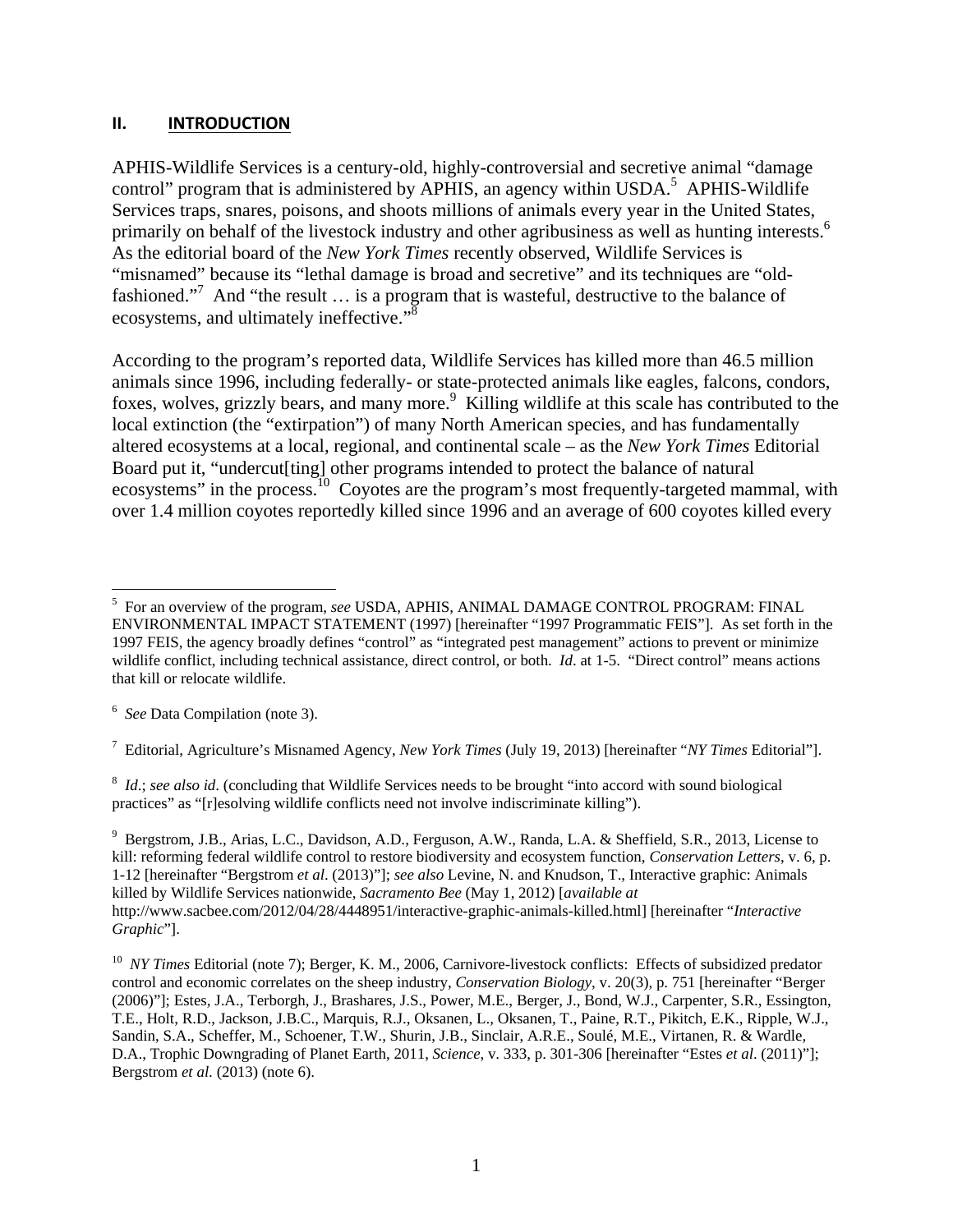week from aerial gunning alone.<sup>11</sup> Such extensive killing of coyotes is typically unwarranted and ineffective, especially across large geographic areas.<sup>12</sup> As high as they are, however, the actual figures are likely much greater; the program's reported data are not reliable and much of the take is never reported.<sup>13</sup>

Even worse, a significant portion of APHIS-Wildlife Service's killing and harm is unintentional. Based on program data (the actual numbers are likely much higher), since 2003 APHIS-Wildlife Services has killed more than 52,000 "non-target" animals using indiscriminate killing methods like snares, leg-hold traps, and poisons.<sup>14</sup> These methods have also killed and injured domestic

13 *See* Knudson (2012) (note 14) at *Long Struggles* (reporting that "many non-target mortalities are not reported to avoid drawing attention to the agency") and *Neck Snares* ("'[t]he field guys do not report even a fraction of the nontarget animals they catch,'" according to a former Wildlife Services trapper).

14 *See Interactive Graphic* (note 6); *see also*:

- Knudson, T., The killing agency: Wildlife Services' brutal methods leave a trail of animal death, *Sacramento Bee* (Apr. 28, 2012) [hereinafter "*The Killing Agency*"];
- Knudson, T., Federal agency kills 7,800 animals by mistake in steel body-grip traps, *Sacramento Bee* (Apr. 28, 2012) [hereinafter "*7,800 Animals Killed by Mistake*"];
- Knudson, T., Long struggles in leg-hold device make for gruesome deaths, *Sacramento Bee* (Apr. 28, 2012) [hereinafter "*Long Struggles*"];
- Documents: Wildlife mysteries revealed, *Sacramento Bee* (Apr. 29, 2012);
- Knudson, T., Wildlife Services' deadly force opens Pandora's box of environmental problems, *Sacramento Bee* (Apr. 30, 2012) [hereinafter "*Pandora's Box*"];
- Knudson, T., Neck snare is a "non-forgiving and nonselective" killer, former trapper says, *Sacramento Bee* (Apr. 30, 2012) [hereinafter "*Neck Snares*"];
- Knudson, T., M-44s lure animal with smelly bait, kill with cyanide, *Sacramento Bee* (Apr. 30, 2012) [hereinafter "*M-44s*"];
- Knudson, T., Environmental group sues to halt killing practices of federal wildlife agency, *Sacramento Bee* (May 2, 2012);
- Knudson, T., Suggestions in changing Wildlife Services range from new practices to outright bans, *Sacramento Bee* (May 6, 2012) [hereinafter "*Suggested Changes*"];
- Knudson, T., Humane Society calls for reform of Wildlife Services after Bee series, *Sacramento Bee* (May 12, 2012) [hereinafter "*Calls for Reform*"];
- Knudson, T., Congressmen call for investigation of Wildlife Services agency, *Sacramento Bee* (May 20, 2012) [hereinafter "*Calls for Investigation*"];

 $\overline{a}$ 11 *See* Data Compilation (note 3); *infra* note 14 ("*Pandora's Box*"); Advisory Committee on Predator Control, Report to the Council on Environmental Quality and The Department of the Interior (Jan. 1972) [hereinafter "Cain Report (1971)"] at 1 ("After the wolves and grizzly bears had been largely exterminated and mountain lions eliminated or reduced except in a few local areas, the ubiquitous coyote inherited the role of chief target of predatorcontrol programs.").

<sup>&</sup>lt;sup>12</sup> *See, e.g., Bergstrom (2013) (note 9) ("We acknowledge that range-wide effects" from removing coyotes are* "likely are negligible, because coyotes have greatly expanded their range east and west during the period of WS control"); Camilla H. Fox, Carnivore Management in the U.S: The Need for Reform, *AWI Quarterly* (Fall 2009) ("[n]ot all predators kill livestock" but Wildlife Services' approach is to kill a large number of coyotes in order to kill the "offending animal"); Conner, M.E. Jaeger, M.M., Weller, T.J. & McCullough, D.R., 1998, Effect of Coyote Removal on Sheep Depredation in Northern California*, Journal of Wildlife Management*, v. 62(2), p. 690 [hereinafter "Conner *et al*. (1998)") (finding low correlation between coyote control effort and reduction in sheep killing).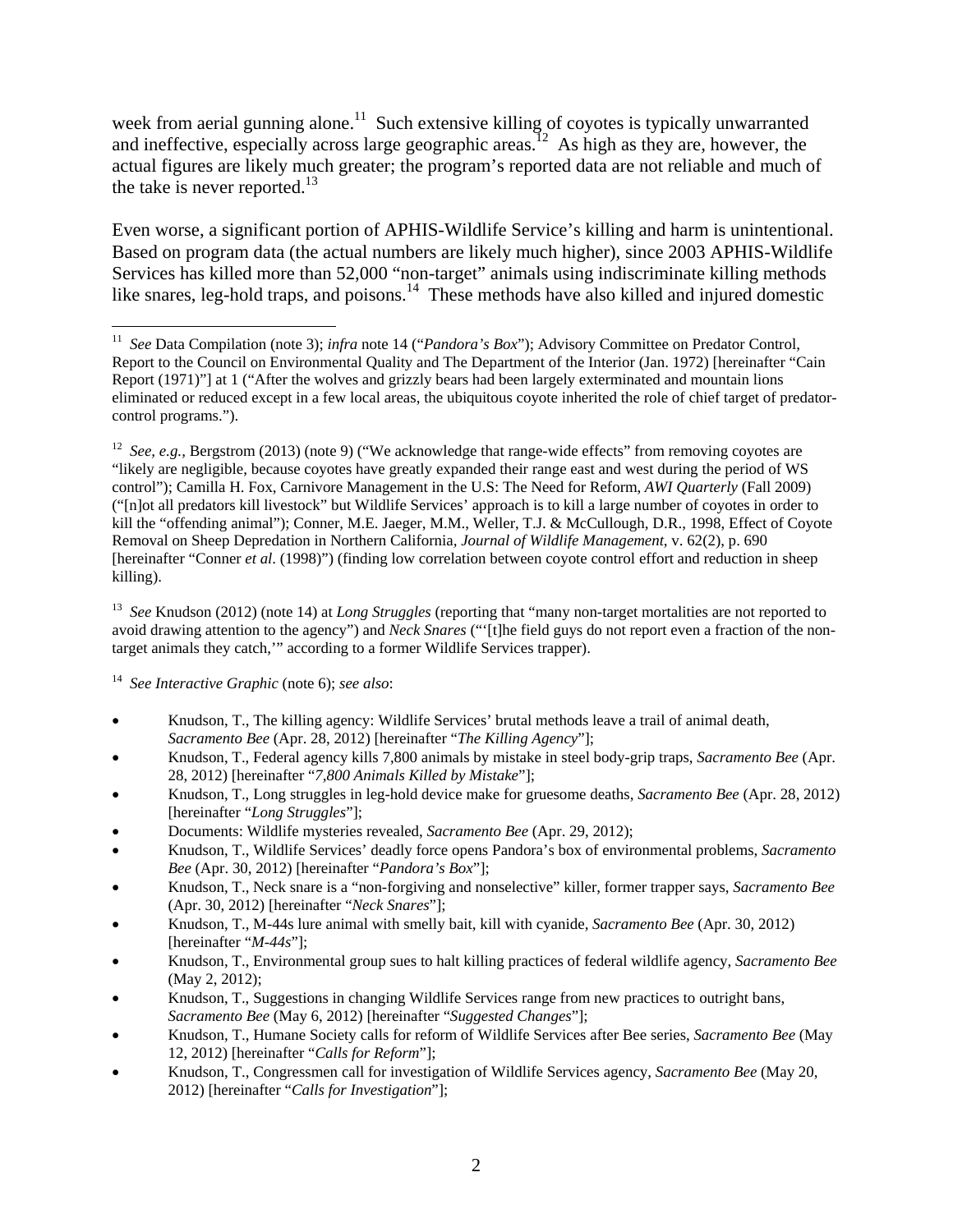animals, and in some cases have harmed people. Still, the program has not materially altered its methods or approach. As Congressman Peter DeFazio, D-Ore. has warned, "[s]ooner or later [the program is] going to kill a kid."<sup>15</sup>

Not only does APHIS-Wildlife Services use destructive and dangerous methods to decimate native wildlife populations and ecosystems and put the public at risk, but its killing of native wildlife has also been frequently ineffective at accomplishing its stated purpose: reducing predation such as livestock depredations or otherwise reducing or eliminating species that agricultural or other interests deem to be "pests."<sup>16</sup> The near extermination of wolves from the United States, for example, led to substantial increases in coyote populations through a process called "predator release." In response, APHIS-Wildlife Services has killed millions of coyotes – indeed, over 1.4 million reportedly killed since 1996 alone – but this has only resulted in

- Knudson, T., Wildlife Services meets with its critics, *Sacramento Bee* (June 30, 2012) ["*WS Meets its Critics*"]; Tom Knudson, Davis cuts ties with Wildlife Services over coyote killings, *Sacramento Bee* (July 19, 2012) [hereinafter "*Davis Cuts Ties*"];
- Knudson, T., U.S. wildlife worker's online photos of animal abuse stir outrage, *Sacramento Bee* (Nov. 2, 2012) [hereinafter "*Outrage*"];
- Knudson, T., Reform urged for Wildlife Services, *Sacramento Bee* (Nov. 18, 2012) [hereinafter "*Reform Urged*"];
- Knudson, T., Federal Wildlife Services makes a killing in animal-control business, *Sacramento Bee* (Nov. 18, 2012) [hereinafter "*Making a Killing*"];
- Knudson, T., Renewed call for probe of federal Wildlife Services, *Sacramento Bee* (Dec. 9, 2012) [hereinafter "*Renewed Calls for Probe*"];
- Knudson, T., Fish and Wildlife Department cancels Davis predator-hunting clinic, *Sacramento Bee* (Jan. 26, 2013) [hereinafter "*Clinic Canceled*"];
- Knudson, T., Wildlife Services tightens dog policy, *Sacramento Bee* (Apr. 16, 2012) [hereinafter "*Dog Policy*"];
- Knudson, T., Federal Wildlife Services changes rules on use of dogs, *Sacramento Bee* (Apr. 18, 2013) [hereinafter "*Dog Rules Changed*"]; and
- Knudson, T., Documents show questions about Wildlife Services probe in animal cruelty, *Sacramento Bee* (June 15, 2013) [hereinafter "*Animal Cruelty Probe Questions*"]

[collectively hereinafter "Knudson (2012)"].

 $\overline{a}$ 

15 *See* Cong. Rec. H4286 (June 16, 2011) (statement of Rep. DeFazio).

16 Berger (2006) (note 10); Bergstrom *et al*. (2013) (note 9); Conner *et al*. (1998) (note 9); Way, J.G., 2010, Double-litters in coywolf, *Canis latrans × lycaon*, packs following the death or disappearance of a resident territorial male, *Canadian Field-Naturalist*, v. 124(3), p. 256; Hurley, M.A., Unsworth, J.W., Zager, P., Hebblewhite, M., Garton, E.O., Montgomery, D.M., Skalski, J.R. & Maycock, C.L., 2011, Demographic response of mule deer to experimental reduction of coyotes and mountain lions in southeastern Idaho, *Wildlife Monographs*, v. 178, p. 1; Blejwas, K.M., Sacks, B.N., Jaeger, M.M. & McCullough, D.R., 2002, The effectiveness of selective removal of breeding coyotes in reducing sheep predation, *Journal of Wildlife Management*, v. 66(2), p. 451-462; Cypher, B.L. & Scrivner, J.H., 1992, Coyote control to protect endangered San Joaquin kit foxes at the Naval Petroleum Reserves, California, *Proceedings of the Fifteenth Vertebrate Pest Conference 1992*, Paper 21.

Knudson, T., Efforts to investigate Wildlife Services' methods continue, *Sacramento Bee* (June 25, 2012) [hereinafter "*Efforts to Investigate*"];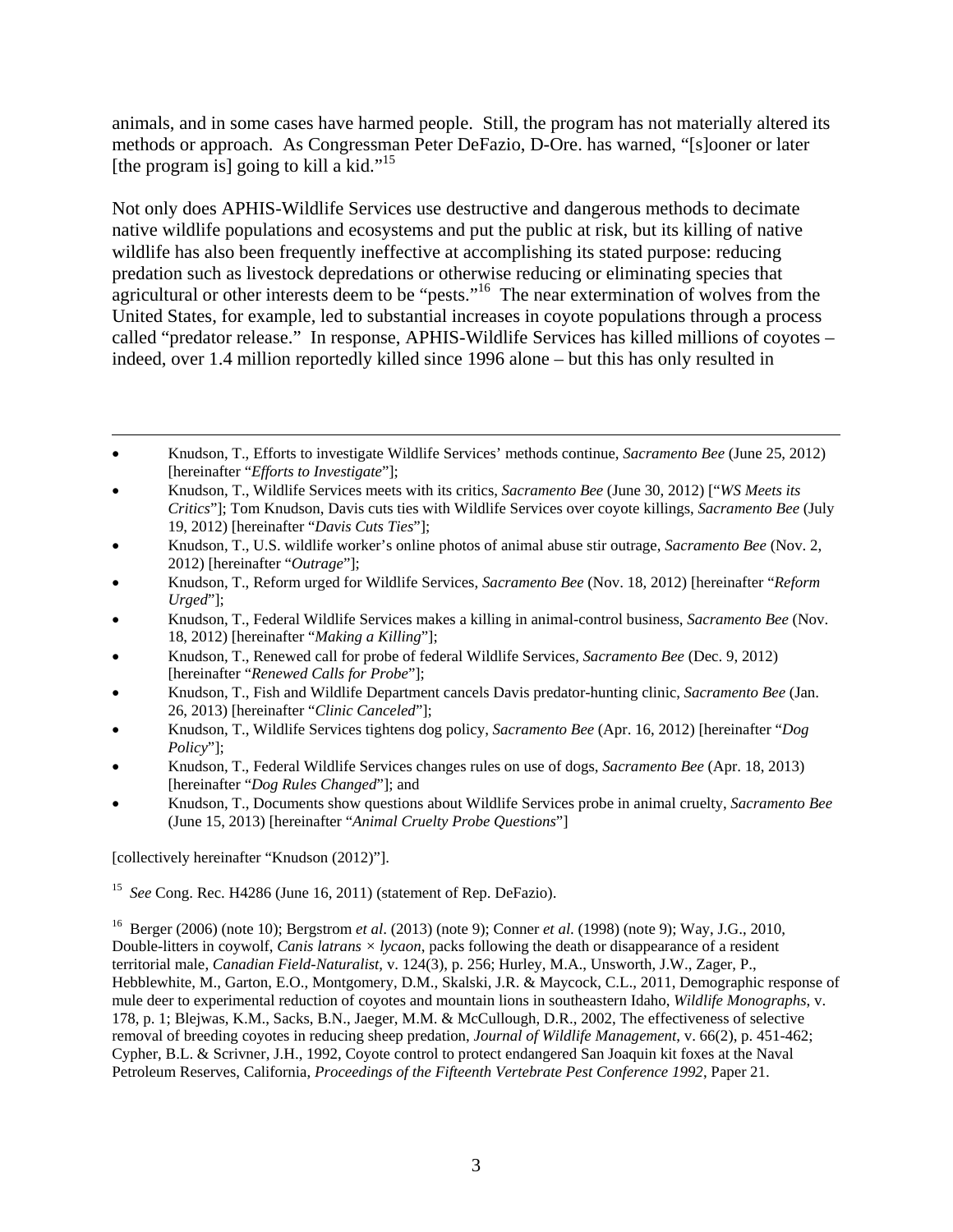increased coyote populations due to compensatory reproduction.<sup>17</sup> APHIS-Wildlife Services' own research branch, the National Wildlife Research Center, has identified and tested non-lethal measures to reduce livestock depredations that are more effective, humane, and in line with American values, but Wildlife Services has failed to emphasize these methods.<sup>18</sup>

All of these and additional problems with Wildlife Services have been extensively documented for *decades*, with little discernible change in agency practice – instead, APHIS-Wildlife Services has actively worked to shield its activities from public scrutiny.<sup>19</sup>

Meanwhile, APHIS-Wildlife Services lacks any formal regulations to specify its mission and set regulatory standards for compliance with major federal statutes, including the Freedom of Information Act; National Environmental Policy Act; Data Quality Act; Endangered Species Act; Bald and Golden Eagle Protection Act; Migratory Bird Treaty Act; Federal Insecticide, Fungicide, and Rodenticide Act; and other authorities, as well as with its own policies and prevailing American values.

Therefore, Petitioners seek a formal rulemaking under the APA, including notice and an opportunity for public comment and final promulgation of substantive regulations, that will fill gaps in the existing statutory scheme, set a regulatory framework for program activities, and ensure the program's consistency with all applicable laws, policies, the best information, and American values.<sup>20</sup>

Specifically, Petitioners seek rules that:

 $\overline{a}$ 

<sup>17</sup> Robert L. Crabtree & Jennifer W. Sheldon, *Coyotes and Canid Coexistence in Yellowstone*, *in* CARNIVORES IN ECOSYSTEMS: THE YELLOWSTONE EXPERIENCE 127 (1999) [hereinafter "Crabtree and Sheldon (1999)"]; Eric M. Gese, *Demographics and Spatial Responses of Coyotes to Changes in Food and Exploitation*, *in* PROCEEDINGS OF THE 11TH WIDLIFE DAMAGE MANAGEMENT CONFERENCE 271 (2005) [hereinafter "Gese (2005)"].

<sup>18</sup> *See infra* at 29-30 (overview of non-lethal control methods); Bergstrom *et al*. (2013) (note 9) ("WS's National Wildlife Research Center (NWRC) conducts important research in nonlethal control, but those methods NWRC concludes are effective rarely are adopted by WS field operation.").

<sup>&</sup>lt;sup>19</sup> *See infra* at 40-49 (discussing program's lack of transparency).

<sup>&</sup>lt;sup>20</sup> "Legislative, or substantive, regulations are 'issued by an agency pursuant to statutory authority and which implement the statute" and "'have the force and effect of law.'" *Batterton v. Francis*, 432 U.S. 416, 437 (1977) (quoting U.S. Dept. of Justice, Attorney General's Manual on the Administrative Procedure Act (1947) and citing *U.S.* v. *Mersky,* 361 U.S. 431, 437-438 (1960); *Atchison, T. & S.F.R. Co.* v. *Scarlett,* 300 U.S. 471, 474 (1937)); *see also Chrysler Corp. v. Brown*, 441 U.S. 281, 303 (1979) ("For agency discretion is limited not only by substantive, statutory grants of authority, but also by the procedural requirements which 'assure fairness and mature consideration of rules of general application.'") (quoting *NLRB* v. *Wyman-Gordon Co*., 394 U.S. 759, 764 (1969)).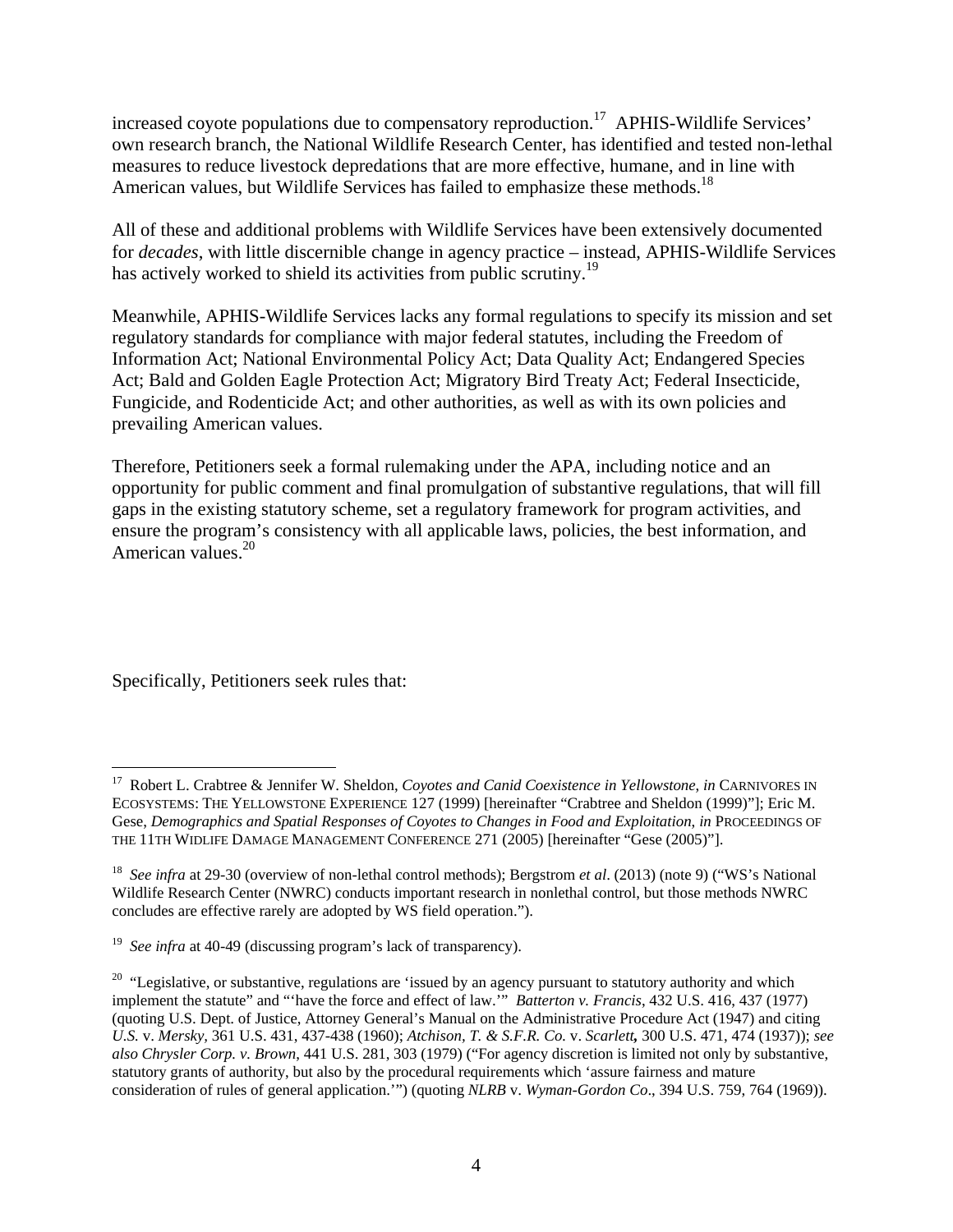- Ensure that the Wildlife Services program is fully transparent and accountable to the public;
- Ensure that Wildlife Services maintains and routinely makes available reliable data and information about its activities;
- Set regulatory standards and procedures for the selection, use, and location of control methods, with the objective of minimizing and phasing out the use of lethal control and prophylactic lethal control, and with an emphasis on non-lethal, non-toxic, non-capture, and selective methods;
- Set narrow substantive and procedural criteria for those circumstances when the use of lethal control methods may be permitted, *e.g.*, only if selective and in response to local, verified injurious wildlife problems, after nonlethal methods have been documented to have been fully exhausted;
- Ensure that the Wildlife Services program does not jeopardize endangered or threatened species or undermine ecosystems, and works to restore apex predators to ecosystems;
- Set ethical standards for animal treatment, ensure that animals affected by the program are treated humanely, and ensure that agency personnel who commit acts of animal cruelty are subject to disciplinary action and/or employment termination;
- Specify regulatory standards and procedures by which the program will strictly adhere to all applicable procedural and substantive legal requirements; and
- Sets procedural and substantive criteria for APHIS-Wildlife Services to identify and control invasive species.

The ADCA – the primary legal authority which authorizes the program – provides that the program "may" be established, but does not mandate its existence or that it conduct any method(s) of control in particular.<sup>21</sup> Hence, in the absence of a substantive regulatory framework that successfully and consistently accomplishes objectives set forth above, there can be no viable rationale for the program's continued existence.

## **III. BACKGROUND**

 $\overline{a}$ 21 7 U.S.C. § 426 ("The Secretary of Agriculture *may* conduct a program of wildlife services with respect to injurious animal species and take any action the Secretary considers necessary in conducting the program.") (emphasis added).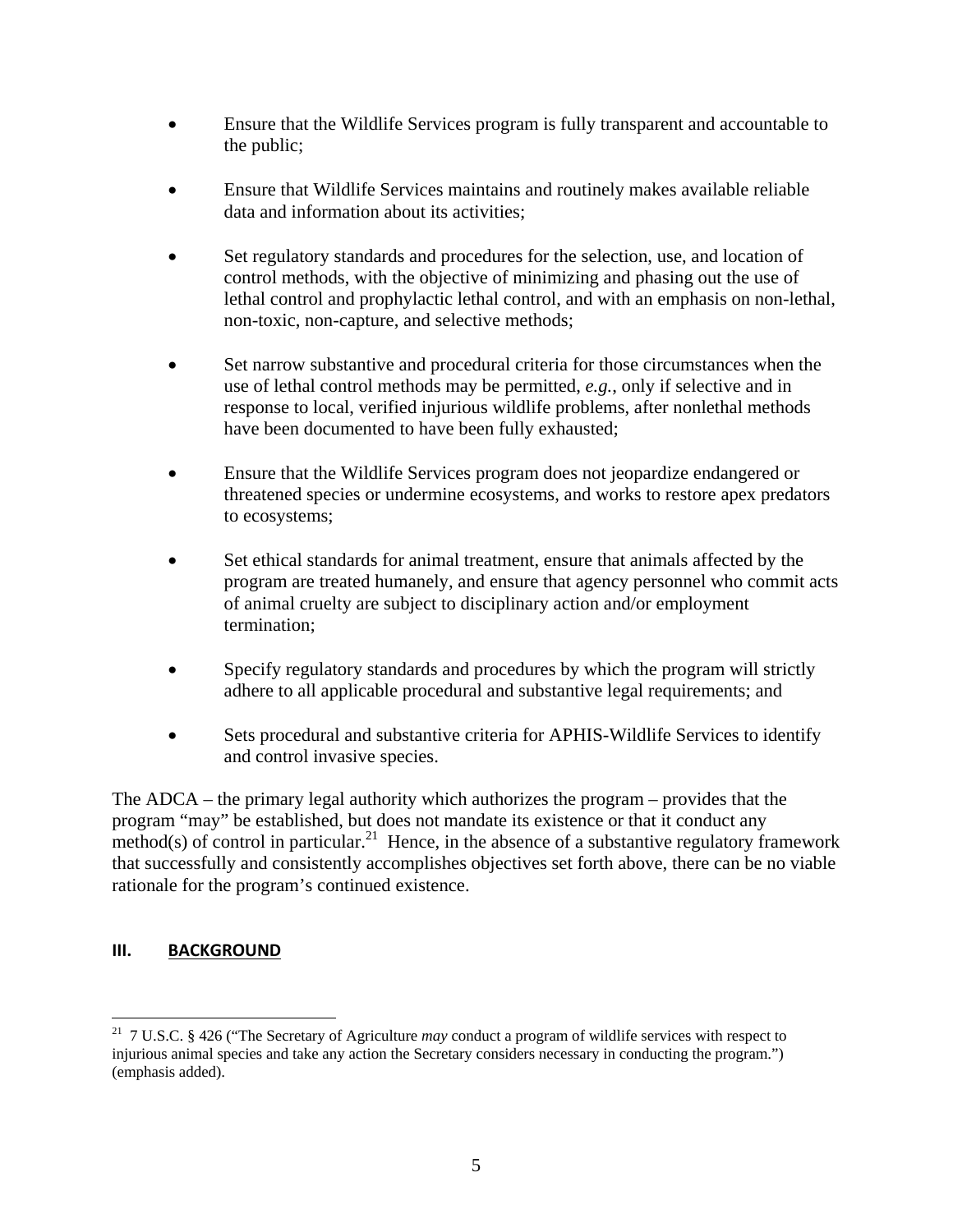Below is an historical overview of the program and long-standing pressure for reform from policy experts, advisory committees, scientific organizations, and non-governmental organizations, followed by an overview of the specific areas in which reforms are necessary in order to make the program consistent with all applicable legal authorities, policies, the best information, and American values.

# **A. ORIGINS OF THE WILDLIFE SERVICES PROGRAM**

The animal control program that is now known as APHIS-Wildlife Services began in 1885, with the creation of the USDA Branch of Economic Ornithology.<sup>22</sup> Renamed the Division of Economic Ornithology and Mammalogy in 1886, the Division of Ornithology and Mammalogy in 1890, and the Division of Biological Survey in 1896, the agency became known as the Bureau of Biological Survey in 1905.<sup>23</sup> Through 1905, the Bureau focused on species identification, landowner education, and control of house sparrows.<sup>24</sup>

In 1906, the Bureau began to support U.S. Forest Service efforts to eradicate wolves from the newly-established forest reserve system.<sup>25</sup> By 1911, the agency was advocating for the use of strychnine to kill moles, squirrels, and prairie dogs – *i.e.*, species that agricultural interests consider to be undesirable.<sup>26</sup> In 1913, Congress appropriated funds for the Bureau to start killing ground squirrels in California.<sup>27</sup> In 1914, the first cooperative agreement was signed with the New Mexico College of Agriculture and Mechanical Arts.<sup>28</sup>

In 1915, Congress first appropriated funds to the Bureau of Biological Service for "destroying" wolves, coyotes, and other "injurious" animals (predators).<sup>29</sup> In 1931, Congress passed the ADCA, which "expanded the government role in predator control, authorizing the use of federal

<sup>23</sup> *Id.* at  $1-8-1-9$ .

26 *Id*. at 67.

 $28$  1997 Programmatic FEIS (note 5) at 1-9.

<sup>1</sup>  $22$  1997 Programmatic FEIS (note 5) at 1-8.

<sup>24</sup> *Id*.; *see also* MICHAEL J. ROBINSON, PREDATORY BUREAUCRACY: THE EXTERMINATION OF WOLVES AND THE TRANSFORMATION OF THE WEST (2005) [hereinafter "PREDATORY BUREAUCRACY"] at 61.

<sup>&</sup>lt;sup>25</sup> PREDATORY BUREAUCRACY (note 24) at  $62-63$ .

<sup>27</sup> *Id*.; 1997 Programmatic FEIS (note 5) at 1-9.

<sup>&</sup>lt;sup>29</sup> PREDATORY BUREAUCRACY (note 24) at 79: Cain Report (1971) (note 11) at 1, 8.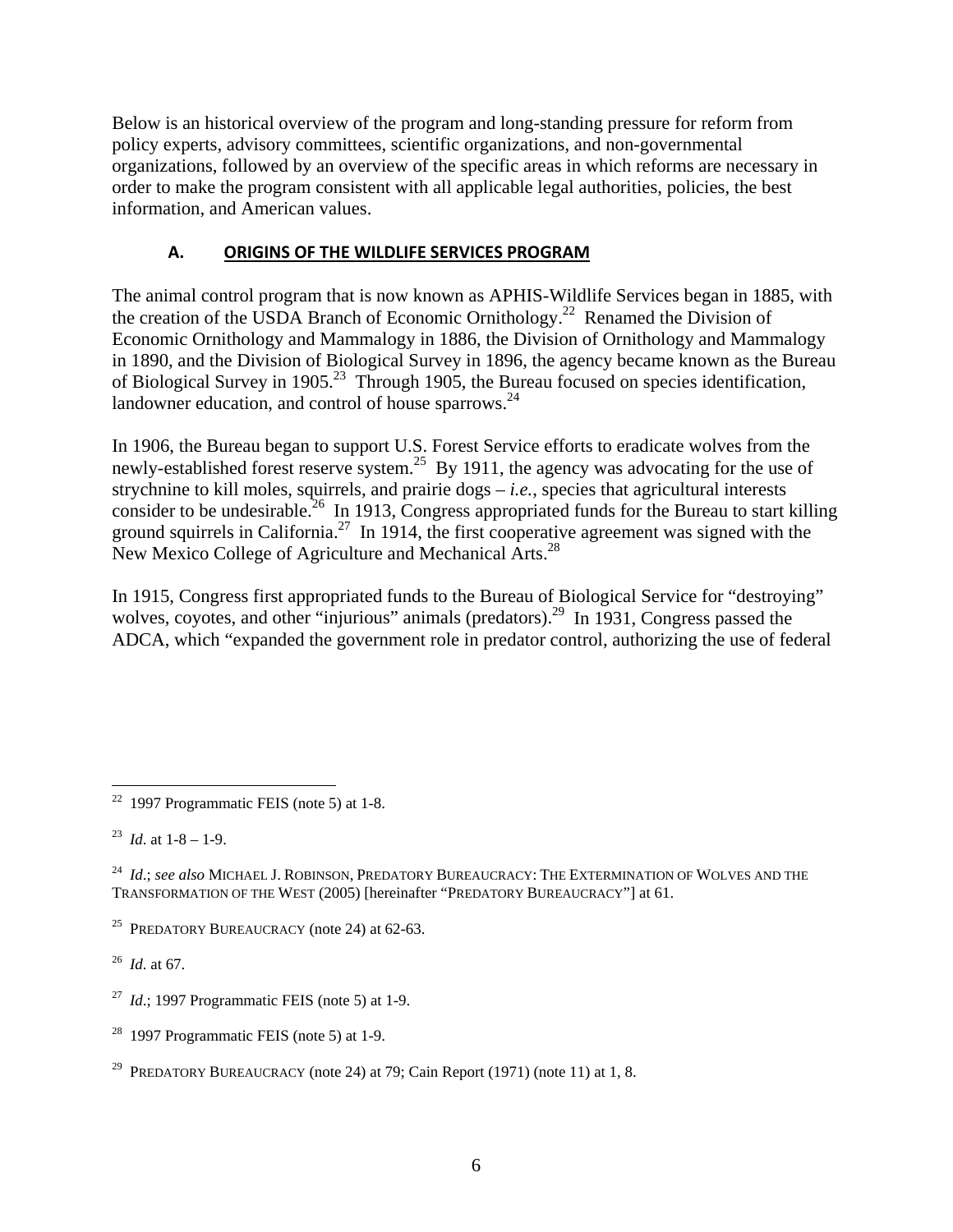funds and personnel on private lands."<sup>30</sup> In 1939, the program was transferred to the Department of the Interior as the "Division of Predator and Rodent Control" ("PARC").<sup>31</sup>

In the first half of the 20th century, hunters employed by the program intentionally and unintentionally killed millions of wolves, coyotes, and other animals, especially in the West. $32$ The program grew, facilitated in part by the "establishment of cooperative funding mechanisms – money from states, counties, and local ranching associations directly paid to [the program] for its services."<sup>33</sup>

The program was transferred to the Department of the Interior in 1939, and in 1940 was incorporated into the newly-created U.S. Fish and Wildlife Service's ("FWS"). In 1956, the program came to be directed by the Bureau of Sport Fisheries and Wildlife, within FWS.<sup>34</sup> In 1986, a congressional rider transferred the program, known then as "Animal Damage Control," back to USDA.<sup>35</sup>

# **B. PRESSURE FOR REFORMS AND FOR REGULATORY STANDARDS**

The policies that initially underpinned the Wildlife Services program sought eradication or extermination of wildlife believed to threaten livestock grazing and agriculture. However, public opinion led to calls for reform – including regulatory reform – of APHIS's wildlife control program beginning in the late 1920s and early 1930s, and again during the 1960s and 1970s, and to passage of legal authorities and restrictions that bind APHIS in administering its Wildlife Services program today.

The program's primary response to criticism has been cosmetic, however, as it has tried to shape public opinion to be supportive of its activities and to avoid reform. Meanwhile, although many have recommended regulatory reform of Wildlife Services over the years, APHIS has never engaged in a substantive rulemaking under the APA to set regulatory standards and procedures for the program. And although APHIS-Wildlife Services has endeavored to improve its public image, critics have maintained that it still operates in the shadows, doing the bidding of private

<sup>1</sup> <sup>30</sup> Feldman, J.W., 2007, Public Opinion, the Leopold Reports and the Reform of Federal Predator Control Policy, Human-Wildlife Conflicts, v. 1(1), p. 112 [hereinafter "Feldman (2007)"]. The ADCA has been amended since it was first enacted in 1931, but remains the statutory foundation for the Wildlife Services program.

<sup>&</sup>lt;sup>31</sup> PREDATORY BUREAUCRACY (note 24) at 79; Cain Report (1971) (note 11) at 1, 8.

<sup>&</sup>lt;sup>32</sup> PREDATORY BUREAUCRACY (note 24) at 111-113 (recounting non-target killings of wolverines, dogs, grouse, and sage hens); *see also* "WT Detail Page" (Sep. 14, 2010) (reporting killing of non-target wolverine in a foothold trap meant for wolves in Idaho) [hereinafter "WT Detail Page"]; 78 Fed. Reg. 7864 (Feb. 4, 2013) (recounting non-target killing of wolverine in Montana in 2010).

<sup>33</sup> Feldman (2007) (note 30) at 14.

<sup>&</sup>lt;sup>34</sup> PREDATORY BUREAUCRACY (note 24) at 303.

 $35$  1997 Programmatic FEIS (note 5) at 1-12.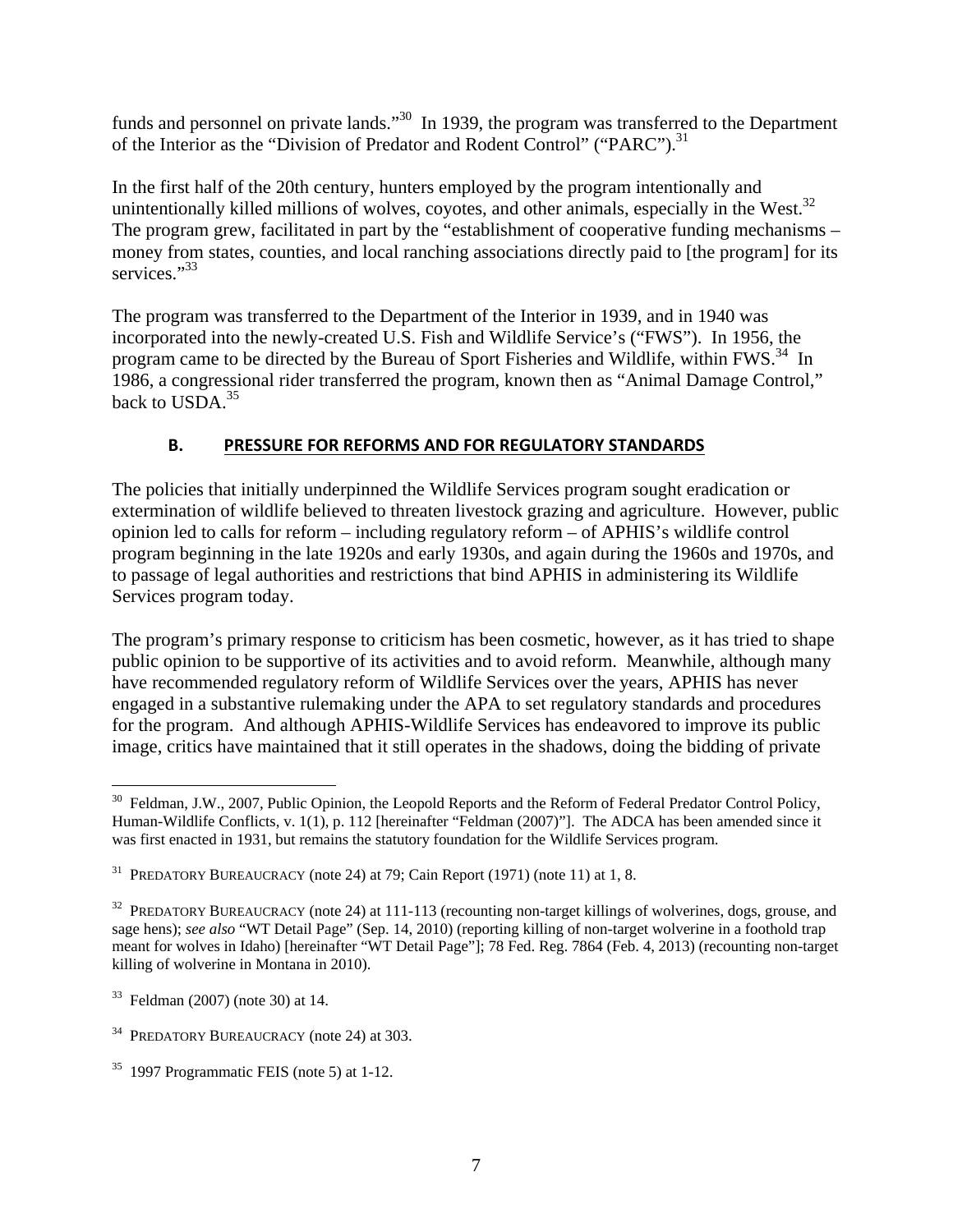agricultural interests, refusing to emphasize nonlethal methods and ethical standards, to the detriment of animals, species, and public accountability. Such deceptiveness has had consequences for Wildlife Services. For example, several counties in California are starting to take the lead in transitioning to local, cost-sharing programs, however, that focus on nonlethal methods in order to protect livestock from predators.

# **1. The Murie Report (1931)**

In late 1930-early 1931, a survey employee named Olaus J. Murie authored one of the first highly-critical reports of the program.<sup>36</sup> Having studied the practices of program trappers and hunters in the field, Murie pronounced that "there is an incipient landslide in the direction of denouncing everything with fur or feathers that has the slightest adverse effect on any human interest and it makes me wonder where it will end."<sup>37</sup> Murie recommended a change in attitude, stating that "we should not discourage interest and enjoyment of any form of wild life, even if we are killing off such animals for economic reasons" and "consider sympathetically any plan which might be proposed … which shows leniency toward species that are in conflict with certain interests ... .<sup>33</sup> Murie's report was suppressed by the program's brass, however, who "execrated him" for writing it.<sup>39</sup>

# **2. The Leopold Report (1964)**

Modern calls for reform of APHIS-Wildlife Services began in 1964 with publication of what has become known as the "Leopold Report," named for its lead author: Dr. A. Starker Leopold, a son of pioneering ecologist Aldo Leopold and a long-time advisor to the National Park Service.<sup>40</sup> Leopold spearheaded the Advisory Committee on Wildlife Management, a seven-member committee of wildlife biologists that had been created by U.S. Secretary of the Interior Stewart Udall. $41$ 

Secretary Udall established the committee in response to shifting public attitudes and growing protests against the program – protests which started to gain momentum as the program employed poisons like Compound 1080, an extremely-lethal poison with no antidote that can kill

38 *Id*.

 $\overline{a}$ 

39 *Id*. at 234-235.

<sup>36</sup> PREDATORY BUREAUCRACY (note 24) at 234-235; Murie, O.J., Report on Investigations of Predatory Animal Poisoning, Wyoming and Colorado," *U.S. Fish and Wildlife Service, 1860-1961, Field Reports*, Record Unit 717b, Box 45, SIA, 20, 6 [hereinafter "Murie"].

<sup>37</sup> *Id*. at 234 (quoting Murie at 23-25).

<sup>&</sup>lt;sup>40</sup> Leopold, A. S.; Cain, S. A.; Cottam, C. M.; Gabrielson, I. N.; and Kimball, T. L., 1964, Predator and Rodent Control in the United States, *US Fish & Wildlife Publications,* Paper 254 [hereinafter "Leopold Report"].

 $41$  Feldman (2007) (note 30) at 7.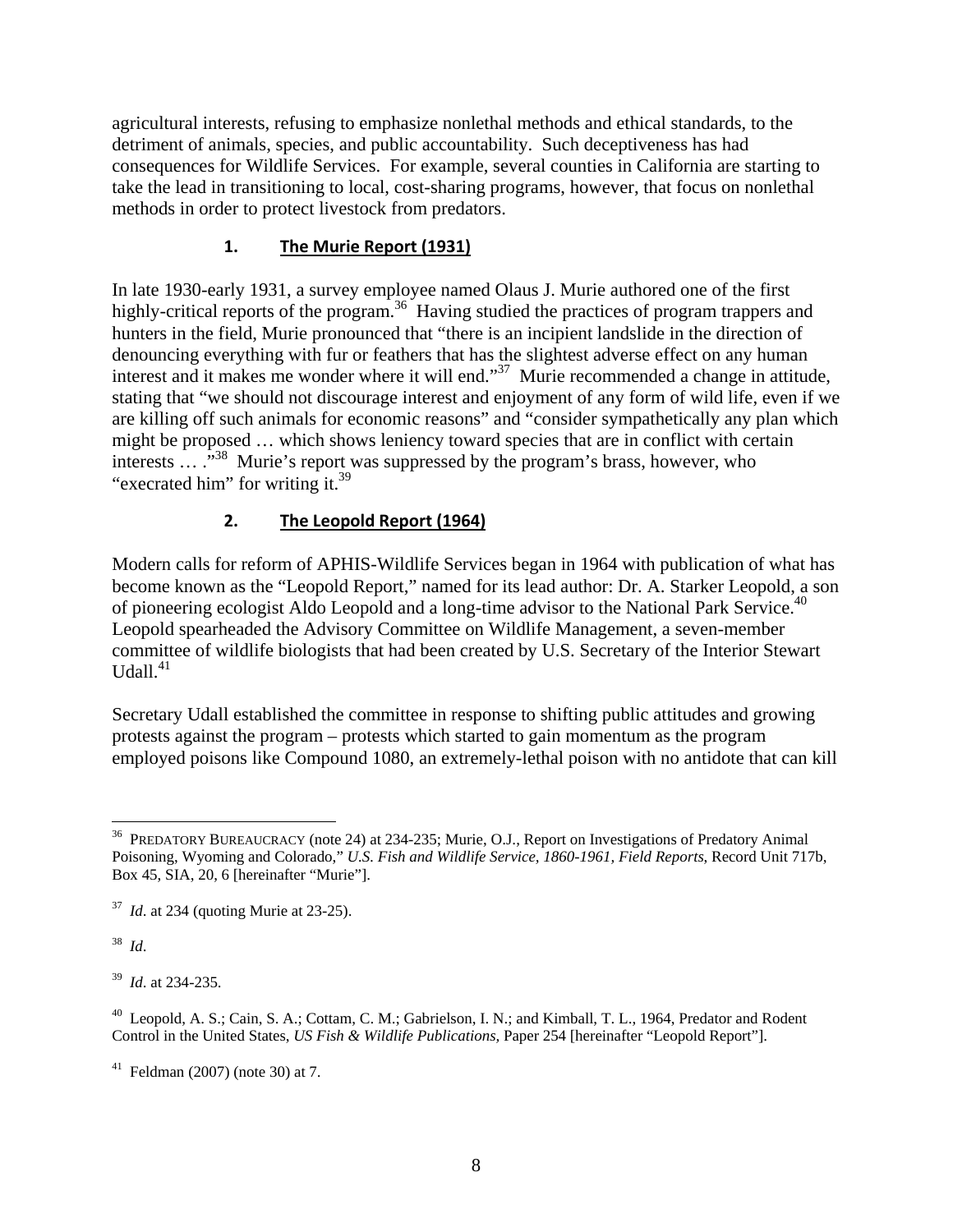100 people with a single teaspoon. Secretary Udall tasked the committee to review the program, answer growing public criticisms, and make recommendations for needed change.<sup>42</sup> The Leopold Report observed that:

In America we inherited a particularly prejudiced and unsympathetic view of animals that may at times be dangerous or troublesome. From the days of the mountain men through the period of conquest and settlement of the West, incessant war was waged against the wolf, grizzly, cougar, and the lowly coyote, and even today in the remaining backwoods the maxim persists that the only good varmint is a dead one.

But times and social values change.<sup>43</sup>

The Leopold Report "lambasted" the program for failing to "differentiate those local situations where control is justified from the numerous cases where the same species of animals have societal values far in excess of the negligible damage they cause."<sup>44</sup> It found "abundant evidence" that [some agency officials] willingly support almost any control proposal in which someone is enough interested to contribute matching funds."<sup>45</sup> The Board unanimously opined that "control" as actually practiced today is considerably in excess of the amount that can be justified in terms of total public interest."46 It concluded that "some review mechanism is required to protect animal life against unnecessary or excessive control and to assure that the interests of the public at large are duly considered, as well as the interests of agriculturalists and livestock operators."47

To that end, the Leopold Report recommended that the program work to achieve the following goals: (1) cease coyote control in areas that are occupied only by cattle, and not used by sheep; (2) undertake predator control for the protection of other forms of wildlife only after competent research has proven it to be desirable and locally needed; and (3) deem no predator control method acceptable if it results in the inadvertent death of a great number of animals during the process of killing a few that are causing damage.<sup>48</sup>

46 *Id*. at 2.

47 *Id*. at 6.

48 *Id*. at 8, 9, 24.

 $\overline{a}$ 42 *Id*.

<sup>&</sup>lt;sup>43</sup> Leopold Report (note 40) at 1. Although Leopold had supported extermination of mountain lions and wolves throughout the West in the 1920s, his ideas about wildlife management and predator control "altered drastically" later in the century. Feldman (2007) (note 30) at 3.

<sup>&</sup>lt;sup>44</sup> Leopold Report (note 40) at 1-2; Feldman (2007) (note 30) at 7.

<sup>45</sup> Leopold Report (note 40) at 5; *see also id*. at 5-6 (characterizing the program's "firm entrenchment as a protective subsidy of livestock and agricultural interests" that has "invited criticism and distrust from many groups and individuals interested primarily in wildlife protection, including many ranchers").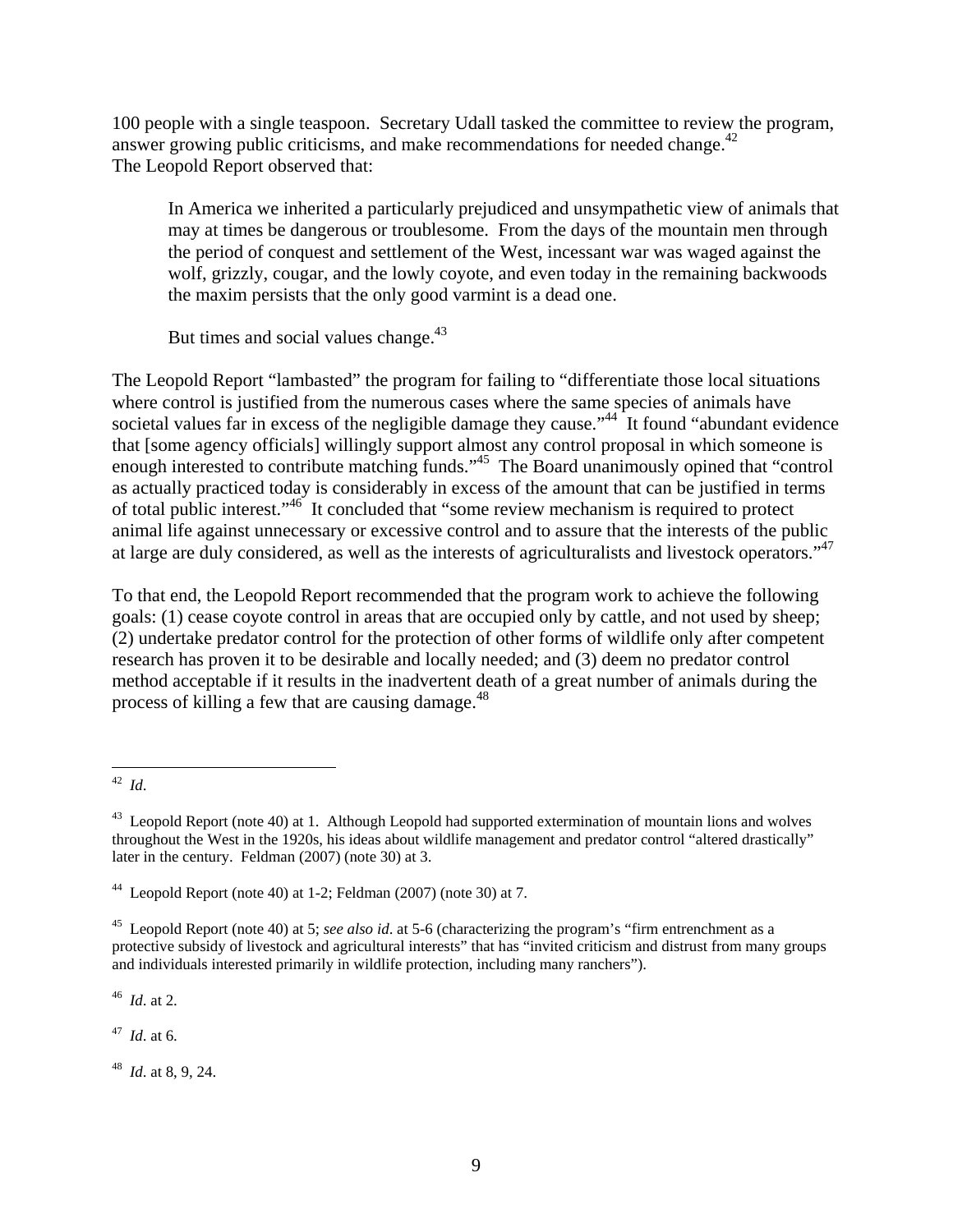To meet these goals, the Leopold Report made the following specific recommendations:

- 1. The program should appoint an Advisory Board on Predator and Rodent Control;
- 2. The program should "reassess … its own goals";
- 3. The program should set forth "properly enforced regulations" and "explicit criteria to guide control decisions";
- 4. The program should cease rabies control programs where rabies are an "ephemeral disease in the wild";
- 5. The program should greatly amplify its research program;
- 6. The program should change its name (then known as the Branch of Predator and Rodent Control) in order to reflect a change in philosophy; and
- 7. The program should pursue regulation of the use of poisons.<sup>49</sup>

In the five years following issuance of the Leopold Report, the program went through a "spring cleaning," with "[p]olicies, names, terms, titles, and philosophies … replaced or changed" and a heavy emphasis on public perception.<sup>50</sup> In 1965, the program was renamed, from the U.S. Division of Predator and Rodent Control to the U.S. Division of Wildlife Services."<sup>51</sup> On its face, the program's guiding philosophy shifted as well, to be made consistent with the Leopold Report  $-i.e.,$  that "all animals have a right to exist, but control is necessary in certain situations." $52$ 

However, the Leopold Report's core substantive recommendations for reform – including the recommendation that the program set regulations and explicit criteria for control decisions – were not adopted. The "public clamor" over the program grew.<sup>53</sup>

In 1966, Congressman John Dingell held hearings on the program, and in 1970, the National Academy of Sciences published a USDA report which noted tremendous changes in public attitudes about wildlife and increasing recognition of the value of environmental conservation.<sup>54</sup>

<sup>1</sup> 49 *Id*. at 22-27.

<sup>50</sup> *See* Feldman (2007) (note 30) at 118 (noting that "[e]veryone involved in the predator control house cleaning recognized the importance of public perception" as "[a] public outcry had spurred the Leopold Report and its recommendations in the first place" and "federal policy needed to respect this public concern").

 $<sup>51</sup>$  *Id.* at 8. Other key terms were changed as well – thus, "'[p]oison' became 'toxicant' or chemical compound'"</sup> and "'kill' became 'reduction' or 'removal.'" *Id*.

<sup>52</sup> *Id*. at 9.

 $53$  Cain Report (1971) (note 11) at 2.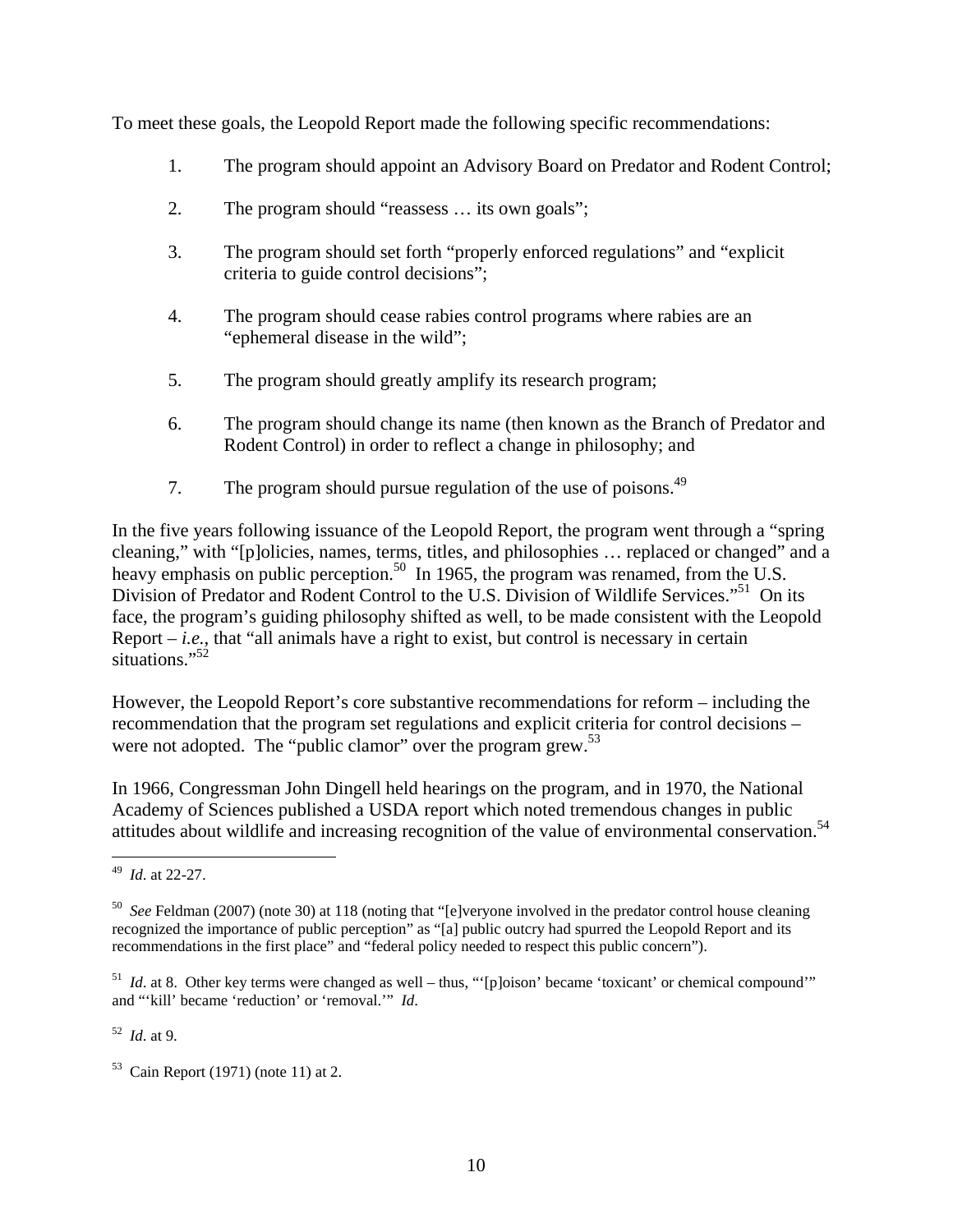# **3. The Cain Report and President Nixon's Ban on the Use of Toxicants on Federal Lands (1970s)**

Supporters of reform made substantial gains during the 1970s and early 1980s (until the agricultural lobby pushed back during the Reagan Administration).<sup>55</sup> Precipitating this period was an event in May 1970, when Boy Scouts near Casper, Wyoming came upon a grisly scene of dead bald and golden eagles which had been poisoned by agency personnel, who had heavily laced sheep carcasses with thallium sulfate.<sup>56</sup> A Senate hearing was held the next month to investigate the matter, shining more intense public scrutiny on the incident and bringing more negative publicity to the program.<sup>57</sup>

Popular magazines ran investigative articles about the program and environmental organizations filed lawsuits. In June 1970, the *New Yorker Magazine* ran a lengthy cover article about prairie dog control on the South Dakota prairie and the steep decline of the black-footed ferret, which preys on prairie dogs.58 *Sports Illustrated* published another exposé by Jack Olsen in 1971 which chronicled out-of-control, poisoning by federal agents and cooperating sheep ranchers, and recounted poisoned dogs, eagles, bears, and humans.<sup>59</sup> In March 1971, Defenders of Wildlife, Sierra Club, National Wildlife Federation, and the Humane Society of the United States ("HSUS") filed suit, alleging a failure to comply with NEPA. $^{60}$ 

56 PREDATORY BUREAUCRACY (note 24) at 316.

<sup>57</sup> "Predator Control and Related Problems," Hearings before the Subcommittee on Agriculture, Environmental and Consumer Protection of the Committee on Appropriations. Senate. 92nd Congress, 1st Session. 1971; Feldman (2007) (note 30) at 122.

58 McNulty, F., A Reporter at Large, "THE PRAIRIE DOG AND THE BLACK-FOOTED FERRET," *The New Yorker* (June 13, 1970) at 40.

59 Jack Olsen, "THE POISONING OF THE WEST," *Sports Illustrated* (Mar. 8, 1971) at 72. Olsen "argued that no scientific studies had proven the wool growers' claims about the threat predators posed to sheep and lambs, suggesting instead that coyotes preferred rabbits, mice, and other forest rodents … ." Feldman (2007) (note 30) at 120.

 $60$  42 U.S.C. §§ 4321-4347. In November 1971, these non-governmental organizations secured an order requiring the program to cease using toxic chemicals for predator damage control by February 15, 1972. Wade, D.A., 1980, Predator Damage Control, 1980: Recent History and Current Status, *Proceedings of the 9th Vertebrate Pest Conference* [hereinafter "Wade (1980)"] at 196.

<sup>&</sup>lt;sup>54</sup> Cain Report (1971) (note 11) at 2; COMMITTEE ON AGRICULTURAL LAND USE AND WILDLIFE RESOURCES, NATIONAL RESEARCH COUNCIL, LAND USE AND WILDLIFE RESOURCES 208 (1970).

<sup>55</sup> In line with the Leopold Report's recommendation that it do so, however, the program did change its name, *i.e.*, to the Division of Wildlife Services. *See* Cain Report (1971) (note 11) at 2.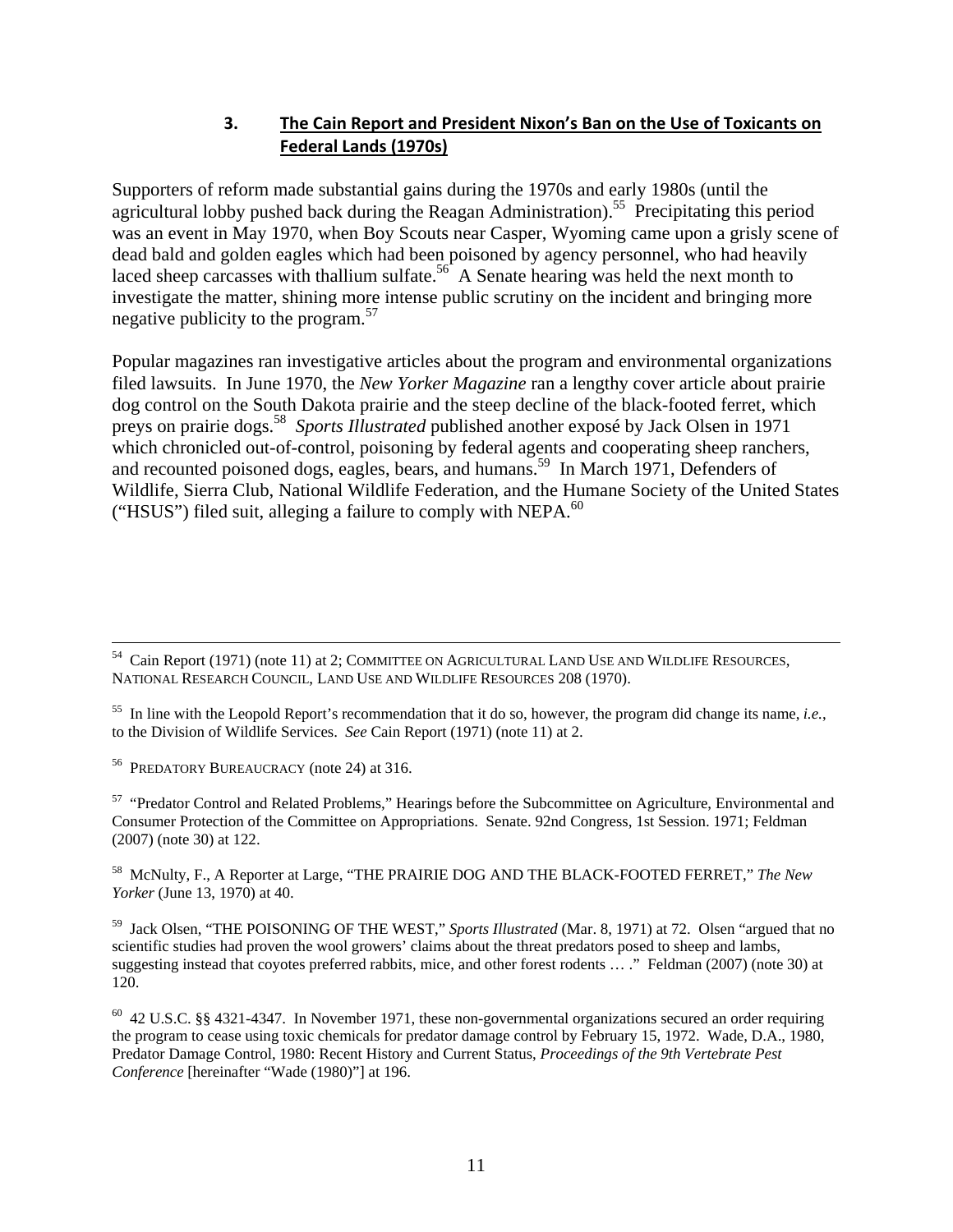The growing drumbeat for reform emanated from the Nixon Administration as well. In April 1971, three senior Nixon officials began to develop a plan to dismantle the program.<sup>61</sup> In July 1971, U.S. Department of Interior Secretary Rogers Morton appointed the Cain Committee, named for Stanley A. Cain (a former assistant secretary at U.S. Department of Interior and coauthor of the Leopold Report), and made up of non-program scientists, to conduct another review.62

In January 1972, the "Cain Report" was released to the public.<sup>63</sup> Like the Leopold Report seven years before, the Cain Report criticized Wildlife Services for its "built-in resistance to change" and allegiance to livestock interests.<sup>64</sup> It went "one crucial step farther" than the Leopold Report, however, and abandoned hope that "[g]uidelines and good intentions" would result in needed changes.<sup>65</sup> Hence, the Cain Report recommended 15 specific reforms, including increased transparency and legislative and regulatory reforms:

- 1. Continued federal-state cooperation in predator control, but with all funds appropriated by Congress and the legislatures in order to allow for "citizen review and input in decision-making";
- 2. Immediate legislation to "remove all existing toxic chemicals from registration and use for operational predator control";
- 3. Professionalization of program personnel, to achieve a "balance of interests";

<u>.</u>

<sup>&</sup>lt;sup>61</sup> PREDATORY BUREAUCRACY (note 24) at 317; "Predatory Mammals and Endangered Species," Hearings before the Subcommittee on Fisheries and Wildlife Conservation of the Committee on Merchant Marine and Fisheries, House of Representatives, 92nd Congress, 2nd Session, March 21 and April 10, 1972.

 $62$  In convening the new panel on July 9, 1971, Secretary Morton personally pledged "that performance will follow program so that our imperiled predators will not perish in a sea of platitudes." PREDATORY BUREAUCRACY (note 24) at 317.

 $63$  Wade (1980) (note 60); Cain Report (1971) (note 11).

 $64$  Cain Report (1971) (note 11) at 2. The Cain Report observed that:

Not only are many of the several hundred filed agents the same former 'trappers,' but the cooperative funding by federal, state, and county agencies, and by livestock associations and even individual ranchers, maintains a continuity of purpose in promoting the private interest of livestock growers, especially in western rangeland states. The substantial monetary contribution by the livestock industry serves as a gyroscope to keep the bureaucratic machinery pointed towards the familiar goal of general reduction of predator populations, with little attention to the effects of this on the native wildlife fauna.

*Id*.

<sup>65</sup> PREDATORY BUREAUCRACY (note 24) at 318; Cain Report (1971) (note 11) at 2 ("Guidelines and good intentions will no longer suffice.").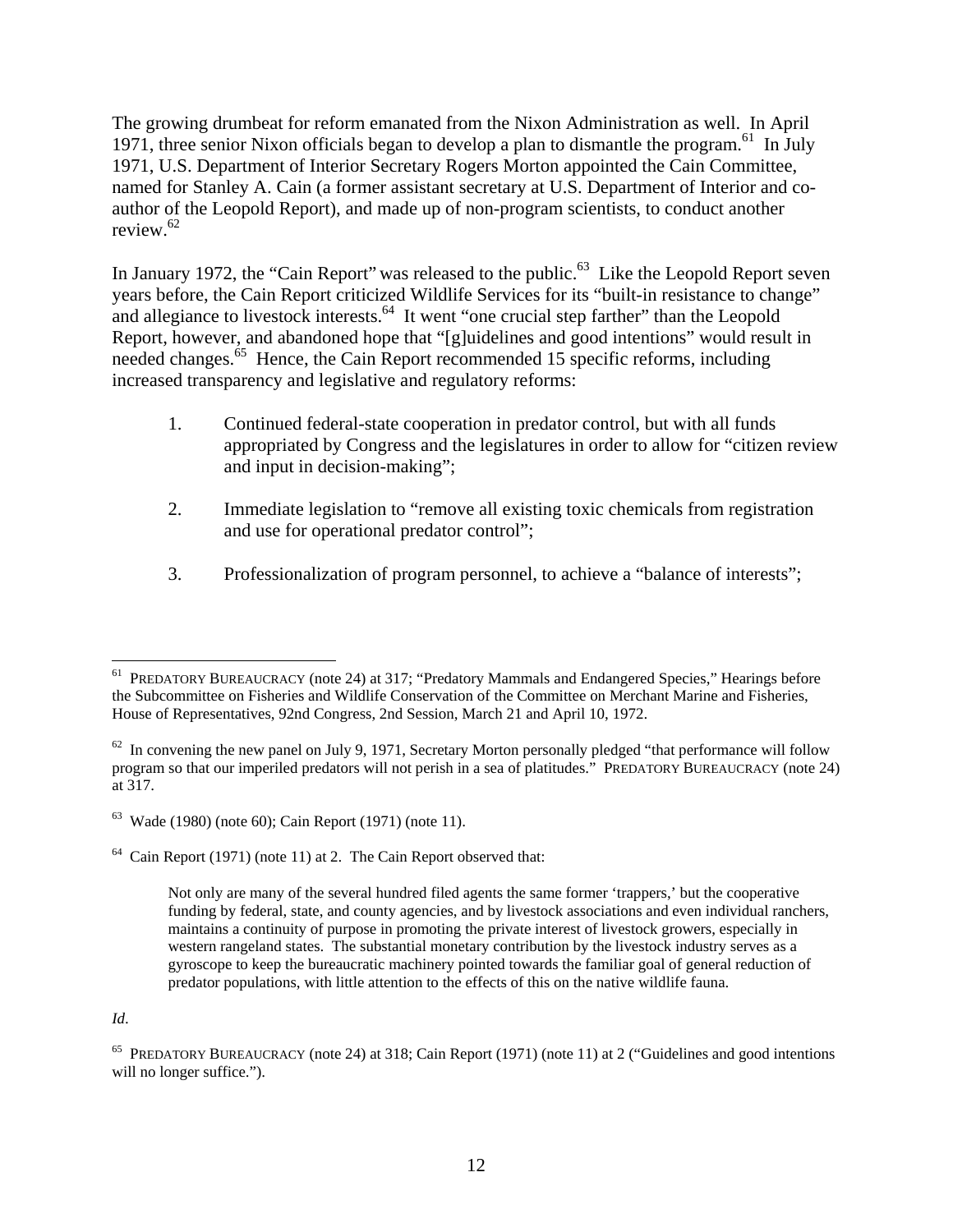- 4. Establishment of "trapper-trainer extension programs" by states, to encourage the use of humane methods;
- 5. Congressional action to alleviate the economic burdens of livestock producers who experience heavy losses by predators;
- 6. Revisions to federal land grazing permits and leases to "provide for possible suspension or revocation" when "regulations governing predator control are violated";
- 7. Prohibition of "all methods of predator control" in Wilderness Areas;
- 8. Congressional and state legislation to make aerial gunning of wildlife illegal, "except under exceptional circumstances and then only by authorized wildlife biologists of the appropriate federal and state agencies";
- 9. Regulatory ability to suspend or revoke the license of any pilot who "knowingly carries a passenger whose acts lead to conviction of illegal predator control";
- 10. Congressional action to "rule out the broadcast of toxicants for the control of rodents, rabbits, and other vertebrate pests on federal lands" and, if possible, "correlative action … for private lands as well";
- 11. A long-term program to research "the actual livestock losses caused by each major predator," to "validate the causes of economic damage and guide actions to alleviate excessive losses";
- 12. A "detailed socio-economic study of cost-benefit ratios," to "evaluat[e] the need for and efficacy of the program and its separate parts";
- 13. A study of the "epidemiology of rabies in the field by a team of specialists provided with adequate funding," to find out whether sending trappers to a rabies outbreak "does the slightest bit of good in terminating the disease";
- 14. Congressional action to give necessary authority to the DOI Secretary to protect endangered predators;
- 15. State action to supplement federal protections of locally-rare wildlife populations.66

As the Cain Report was released in early 1972, President Nixon signed Executive Order 11643, which banned the use of several toxicants on federal public lands – including Compound 1080 (sodium fluoroacetate), strychnine, sodium cyanide (M-44s), and thallium sulfate – except for

<sup>1</sup> 66 Cain Report (1971) (note 11) at 5-14.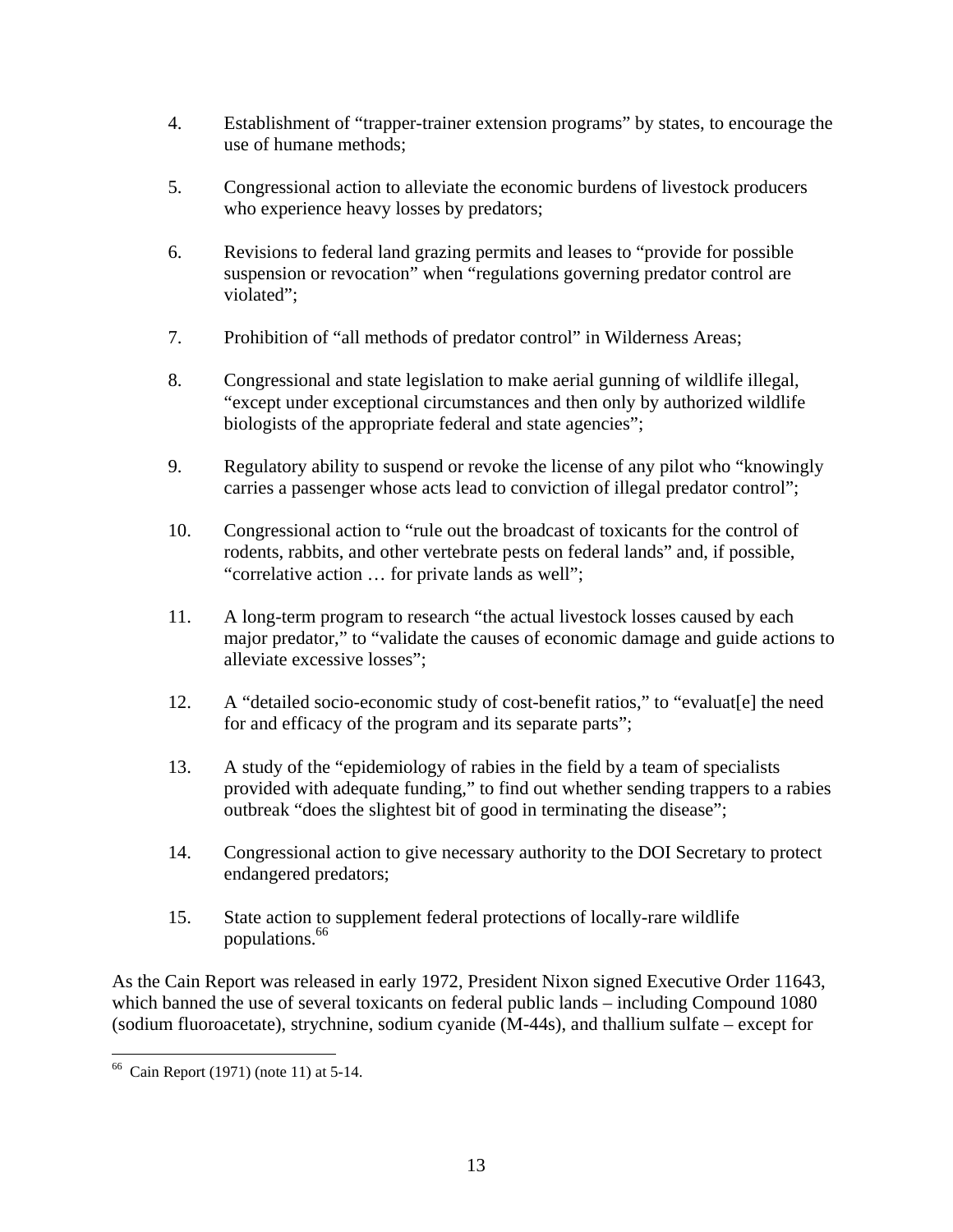emergency use by prior agreement of the Secretaries of the Departments of Interior, Agriculture, and Health, Education and Welfare, and the EPA Administrator.<sup>67</sup> On March 9, 1972, EPA cancelled the registration of these toxicants.<sup>68</sup> From 1972 to 1974, Congressional hearings were held to reassess the program and its use of toxic chemicals to control predators.<sup>69</sup> During that time, EPA denied several requests and applications by several western states for re-registration of the cancelled toxicants.70

Unfortunately, the cancellations of sodium cyanide and Compound 1080 did not last. In 1974, EPA granted experimental use of sodium cyanide (M-44s) to the State of Texas, and in 1975, EPA granted experimental or emergency use to Montana, California, South Dakota, Idaho, Nebraska, Kansas, and Texas A&M University, and to the program itself, which had by this time come to be known as the Office of Animal Damage Control.<sup>71</sup> In 1975, President Ford amended Executive Order 11643 to allow for the experimental use of M-44s for predator control on federal lands.<sup>72</sup> The following year, President Ford amended Executive Order 11643 again, to allow for the reregistration of sodium cyanide for this purpose.<sup>73</sup> And in 1977, EPA granted an experimental use permit to DOI for Compound 1080.<sup>74</sup>

Feldman (2007) (note 30) at 122-123. On February 10, 1972, the Department of Interior announced that it had ceased the use of toxic chemicals in the animal damage control program. Wade (1980) (note 60).

 $69$  Wade (1980) (note 60).

 $\overline{a}$  $67$  Executive Order No. 11643, ENVIRONMENTAL SAFEGUARDS ON ACTIVITIES FOR ANIMAL DAMAGE CONTROL ON FEDERAL LANDS (Jan. 11, 1972); *see also* 37 Fed. Reg. 3000 (Feb. 20, 1972) (Department of Interior notice of closure of the use of chemicals toxic to predatory animals on public grazing lands). As described by James Feldman:

<sup>[</sup>President] Nixon explained his order as a political decision – based on changing values – as much as a scientific one. "Americans today set high value on the preservation of wildlife," Nixon explained.

<sup>68</sup> EPA Order PR 72-2, MANUFACTURERS, FORMULATORS, DISTRIBUTERS, AND REGISTRANTS OF ECONOMIC POISONS: SUSPENSION OF REGISTRATION FOR CERTAIN PRODUCTS CONTAINING SODICUM FLUOROACETATE (1080), STRYCHNINE AND SODIUM CYANIDE (Mar. 9, 1972). EPA's cancellation was based on its finding that strychnine, cyanide, and sodium fluoroacetate Compound 1080 "are among the most toxic chemicals known to man" and "are toxic not only to their targets but other animals and wildlife." *Id*. at 59-60.

<sup>&</sup>lt;sup>70</sup> *Id*. Between 1972 and 1979, EPA did provide emergency use permission to several western states for the use of strychnine for rabies control, and granted such use to the State of Montana for the use of Compound 1080 on Columbian ground squirrels. *Id*.

<sup>71</sup> *Id*.; Government Accountability Office, WILDLIFE SERVICES PROGRAM INFORMATION ON ACTIVITIES TO MANAGE WILDLIFE DAMAGE, GAO-02-138 (2001) [hereinafter "GAO (2001)"].

<sup>&</sup>lt;sup>72</sup> Executive Order No. 11870, ENVIRONMENTAL SAFEGUARDS ON ACTIVITIES FOR ANIMAL DAMAGE CONTROL ON FEDERAL LANDS (July 18, 1975).

<sup>73</sup> Executive Order No. 11917, AMENDING EXECUTIVE ORDER NO. 11643 OF FEBRUARY 8, 1972, RELATING TO ENVIRONMENTAL SAFEGUARDS ON ACTIVITIES FOR ANIMAL DAMAGE CONTROL ON FEDERAL LANDS (May 28, 1976).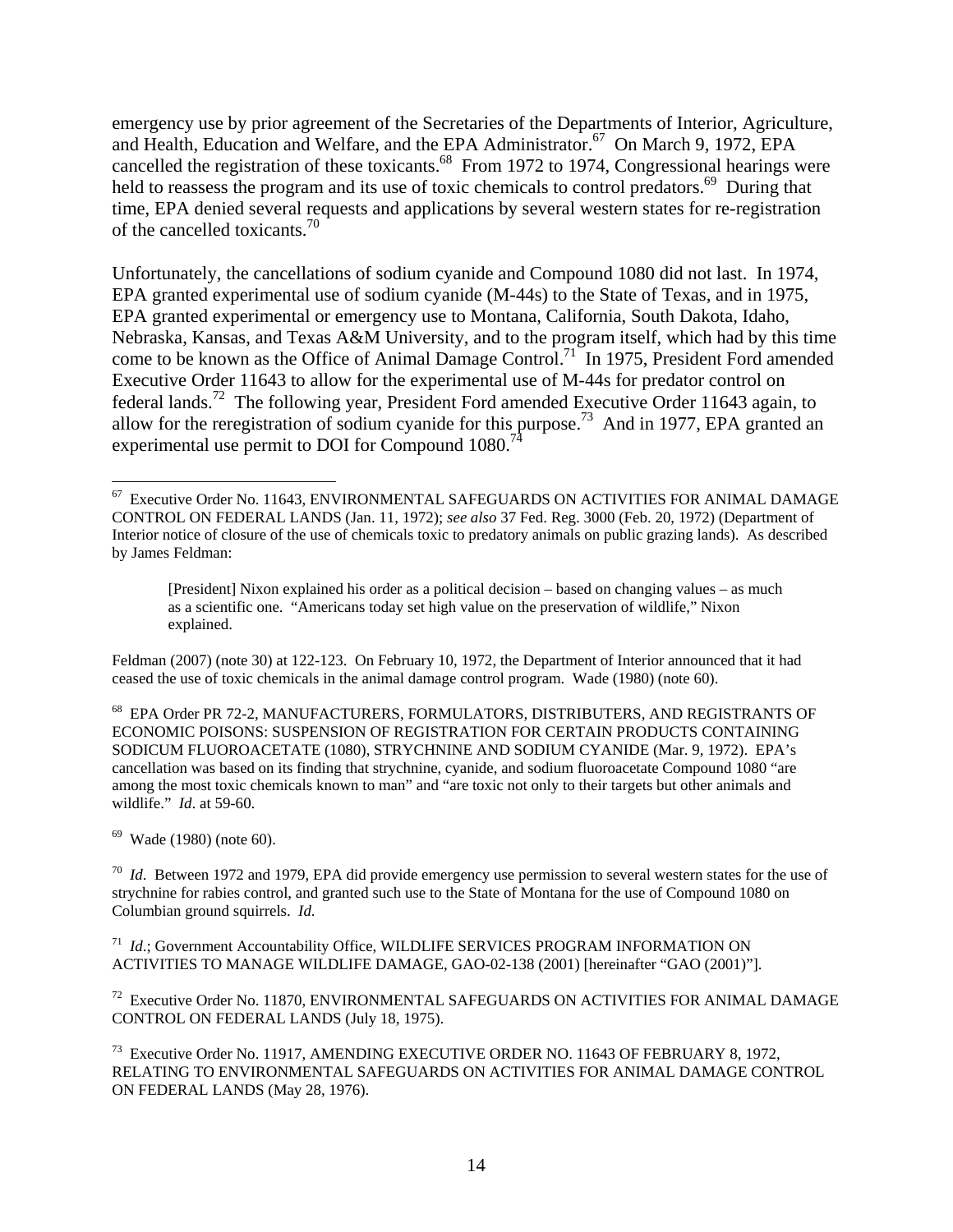Nevertheless, critics cheered when DOI Secretary Cecil Andrus formed an advisory committee in 1978 called the Animal Damage Control Study Advisory Committee.<sup>75</sup> The committee released draft reports in May and June of 1978, and released a final report in December 1978 that was, like the Leopold and Cain reports, highly critical of the program.<sup>76</sup> It found "insufficient" documentation to justify the program's existence."77 Its December 1978 report led to a November 1979 Department of Interior ("DOI") policy which declared that the program:

[W]ill recognize the importance of predators to natural ecosystems, will strive to reduce conflicts between predators and livestock as far as possible, will direct lethal controls at offending animals, not the species as a whole, will prohibit the routine use of poisons on public lands except as provided in Executive Order 11643, as amended by Executive Orders 11870 and 11917, and will maintain public land use and wildlife resource values as a public trust.<sup>78</sup>

DOI Secretary Andrus set the specific goals for achieving these policy objectives, and directed FWS "to work toward their rapid implementation":

- 1. In the near term, prophylactic control should be limited to specific situations where unacceptably high levels of losses have been documented during the preceding 12 months. In the long term, through additional research, our goal should be to minimize and phase out the use of lethal prophylactic controls, including the creation of buffer zones;
- 2. Emphasize corrective control, utilizing non-lethal, non-capture methods and focusing on offending animals to the greatest degree possible;
- 3. Reduce conflicts through livestock husbandry techniques which decrease exposure of livestock to predators;
- 4. Expand the availability of extension services to ranchers;

1

 $74$  Wade (1980) (note 60). Sodium cyanide and Compound 1080 continue to be two of the most controversial toxicants used by Wildlife Services; last year, Reps. DeFazio and Campbell introduced a bill to prohibit them. *See infra* at 19.

<sup>75</sup> The Leopold Report recommended establishment of an advisory committee for the program. *See supra* at 10; Leopold report (note 40) at 22

<sup>76</sup> FWS, PREDATOR DAMAGE IN THE WEST: A STUDY OF COYOTE MANAGEMENT ALTERNATIVES (1978).

 $77$  1997 Programmatic FEIS (note 5) at 1-12; GAO (2001) (note 71) at 53.

<sup>&</sup>lt;sup>78</sup> Memorandum from Secretary, U.S. Department of the Interior to Assistant Secretary, Fish and Wildlife and Parks, U.S. Department of the Interior (Nov. 8, 1979) [hereinafter "1979 DOI Policy"]; 1997 Programmatic FEIS (note 5) at 1-11.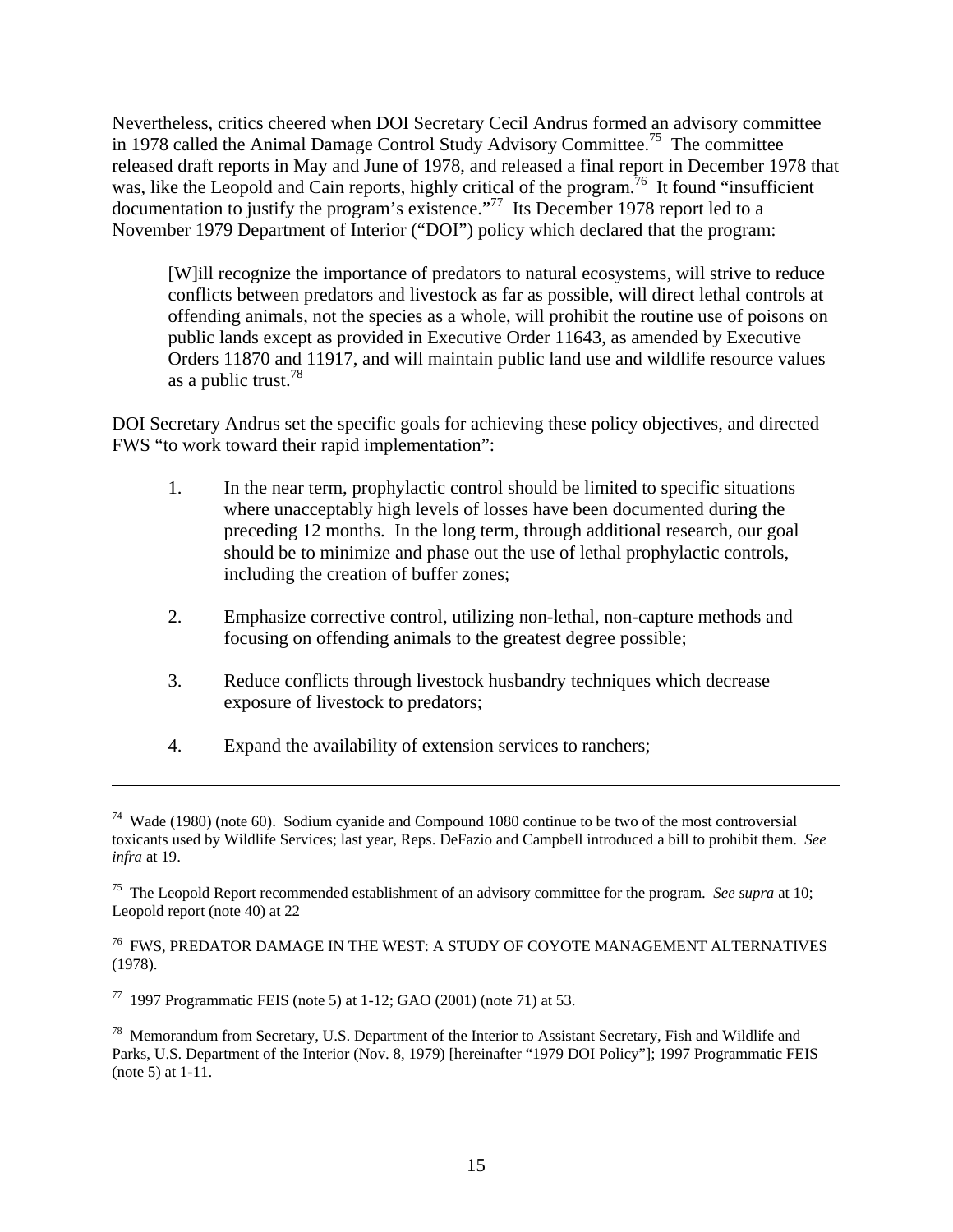- 5. Display resources to locations and in seasons of greatest need; and
- 6. Redirect and refocus research efforts to support the above goals and to achieve the long-term objective of preventing predator damage rather than controlling predators.

Secretary Andrus also set four immediate restrictions on certain activities, including the elimination of denning; tight restrictions on aerial gunning; selection of the most selective and humane traps and check frequency; and the immediate cessation of "further research or development of potential uses of Compound 1080."<sup>79</sup>

## **4. Critics Force Restrictions on Compound 1080 as Pressure for Reform Grows (1980s‐2000s)**

The agricultural lobby pushed back heavily against reforms including the 1979 DOI Policy beginning in the 1980s – in particular, against restrictions on toxicants use – but the public clamor for reform nevertheless led EPA to maintain restrictions on the program's use of one of its worst lethal poisons, Compound 1080.

In 1981 DOI Secretary James Watt rescinded the 1979 DOI policy that banned denning, and shortly thereafter, President Reagan signed Executive Order 12342, which revoked President Nixon's Executive Order 11643 in its entirety, making way for the resumed use of toxicants on federal lands.<sup>80</sup> Lobbyists for agricultural industries pushed for the program's transfer from DOI back to USDA as well, which occurred in 1986.<sup>81</sup> And in 1986, another advisory committee was established; its membership did not favor wildlife conservation interests.

In 1986, following years of administrative proceedings, EPA agreed to reauthorize above-ground use of strychnine for prairie dog control conditioned on pre-use surveys for black-footed ferrets living near targeted colonies.<sup>82</sup> Two years later, ruling on a lawsuit brought by Defenders of Wildlife and the Sierra Club, the Eighth Circuit Court of Appeals enjoined the registration of strychnine pending APHIS' compliance with the Endangered Species Act ("ESA") as to 14 protected species including migratory birds.<sup>83</sup> As a result, although APHIS-Wildlife Services

 $\overline{a}$  $79$  1997 Programmatic FEIS (note 5) at 1-12.

<sup>80</sup> Executive Order No. 12342, ENVIRONMENTAL SAFEGUARDS FOR ANIMAL DAMAGE CONTROL ON FEDERAL LANDS (Jan. 27, 1982).

 $81$  1997 Programmatic FEIS (note 5) at 1-12.

<sup>82</sup> PREDATORY BUREAUCRACY (note 24) at 330; Wade (1980) (note 60); 48 Fed. Reg. 48,522 (Oct. 19, 1983); *see also Defenders of Wildlife v. Administrator, EPA*, 882 F.2d 1294, 1297 (8th Cir. 1989), *aff'd in part, rev'd in part*, *Defenders of Wildlife v. Administrator, EPA*, 882 F.2d 1294 (8th Cir. 1989) (discussing history of administrative process).

<sup>83</sup> *Defenders of Wildlife v. EPA*, 688 F. Supp. at 1342-43.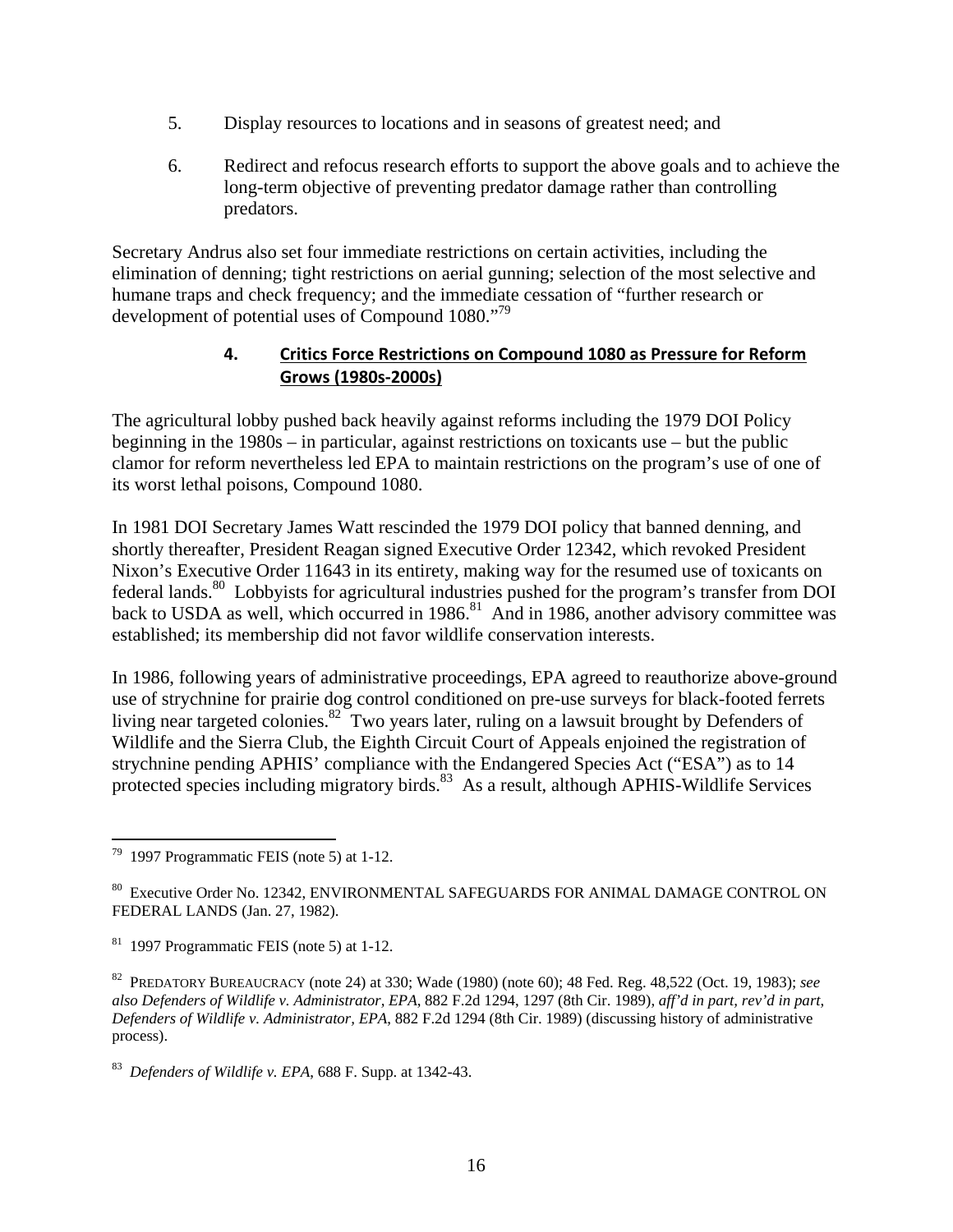employs strychnine to poison rodents in underground burrows today, EPA has maintained restrictions on the use of above-ground, non-arboreal field use of this toxicant.<sup>84</sup>

Although the bans on Compound 1080 were not permanent, they did lead to restricted use of the highly-toxic poison – *i.e.*, to "livestock protection collars," which are devices with two bladders containing the poison that are placed around the necks of potential prey animals (*e.g.*, sheep and goats) to target coyotes."85 Since 1985, EPA has approved the use of Compound 1080 in  $LPCs.<sup>86</sup>$ 

During the 1990s, APHIS prepared environmental analyses in order to meet requirements of NEPA and the ESA, culminating in programmatic environmental reviews that revealed more information about the program, then known as Animal Damage Control. A 1997 final "programmatic" environmental impact statement ("EIS") under NEPA confirmed the program's continued use of myriad lethal methods, including hunting, trapping, and the use of dozens of different poisons, including methods that it acknowledged kill or harm non-target wildlife (including endangered and threatened species) and affect ecosystems. $87$  An accompanying biological opinion, required under the ESA, determined that program activities are likely to jeopardize the continued existence of seven endangered and threatened species, including the black-footed ferret, San Joaquin kit fox, Southwestern population of bald eagle, Attwater's prairie chicken, Mississippi sandhill crane, California condor, and Wyoming toad.<sup>88</sup> Yet, APHIS-Wildlife Services has elected to continue these activities, and has not since amended or prepared a new a programmatic review of the program.

85 PREDATORY BUREAUCRACY (note 24) at 330.

1

86 Connolly, G., 1993, Livestock Protection Collars in the United States, 1988-1993, *Great Plains Wildlife Damage Control Workshop Proceedings*, Paper 327 [hereinafter "Connolly (1993)"]; USDA, APHIS-Wildlife Services Policy Directive 2.420, LIVESTOCK PROTECTION COLLARS (Feb. 17, 2004).

<sup>87</sup> 1997 Programmatic FEIS (note 5) at 3-48, 3-77 & Appendix H; USDA, APHIS, Animal Damage Control Program: DRAFT ENVIRONMENTAL IMPACT STATEMENT (1990); USDA, APHIS, Animal Damage Control Program: SUPPLEMENT TO THE DRAFT ENVIRONMENTAL IMPACT STATEMENT (1993). FWS previously released a FEIS for the program in 1979. Department of Interior, U.S. Fish and Wildlife Service, FINAL ENVIRONMENTAL IMPACT STATEMENT ON MAMMALIAN PREDATOR DAMAGE MANAGEMENT FOR LIVESTOCK PROTECTION IN THE WESTERN UNITED STATES (1979).

<sup>84</sup> PREDATORY BUREAUCRACY (note 24) at 330; EPA, REREGISTRATION ELIGIBILITY DECISION: STRYCHNINE (July 1996); Memorandum from Jane Smith, Health Effects Division, EPA to Jay Ellenberger, Special Review and Reregistration Division, STRYCHNINE, HED Chapter of the Reregistration Eligibility Decision Document (RED), Case #3133 (Jan. 22, 1996).

<sup>88</sup> U.S. Department of the Interior, U.S. Fish and Wildlife Service, ANIMAL DAMAGE CONTROL "MAY AFFECT" DETERMINATIONS FOR FEDERALLY LISTED THREATENED AND ENDANGERED SPECIES, USFWS BIOLOGICAL OPINION (1997) [hereinafter "1997 Programmatic BiOp"]. These programmatic environmental reviews remain in effect a quarter-century later, even though they do not assess all of the program's impacts to all affected endangered and threatened species, and despite greater understanding of such activities to wildlife, species, and ecosystems. *See infra* at 29-35.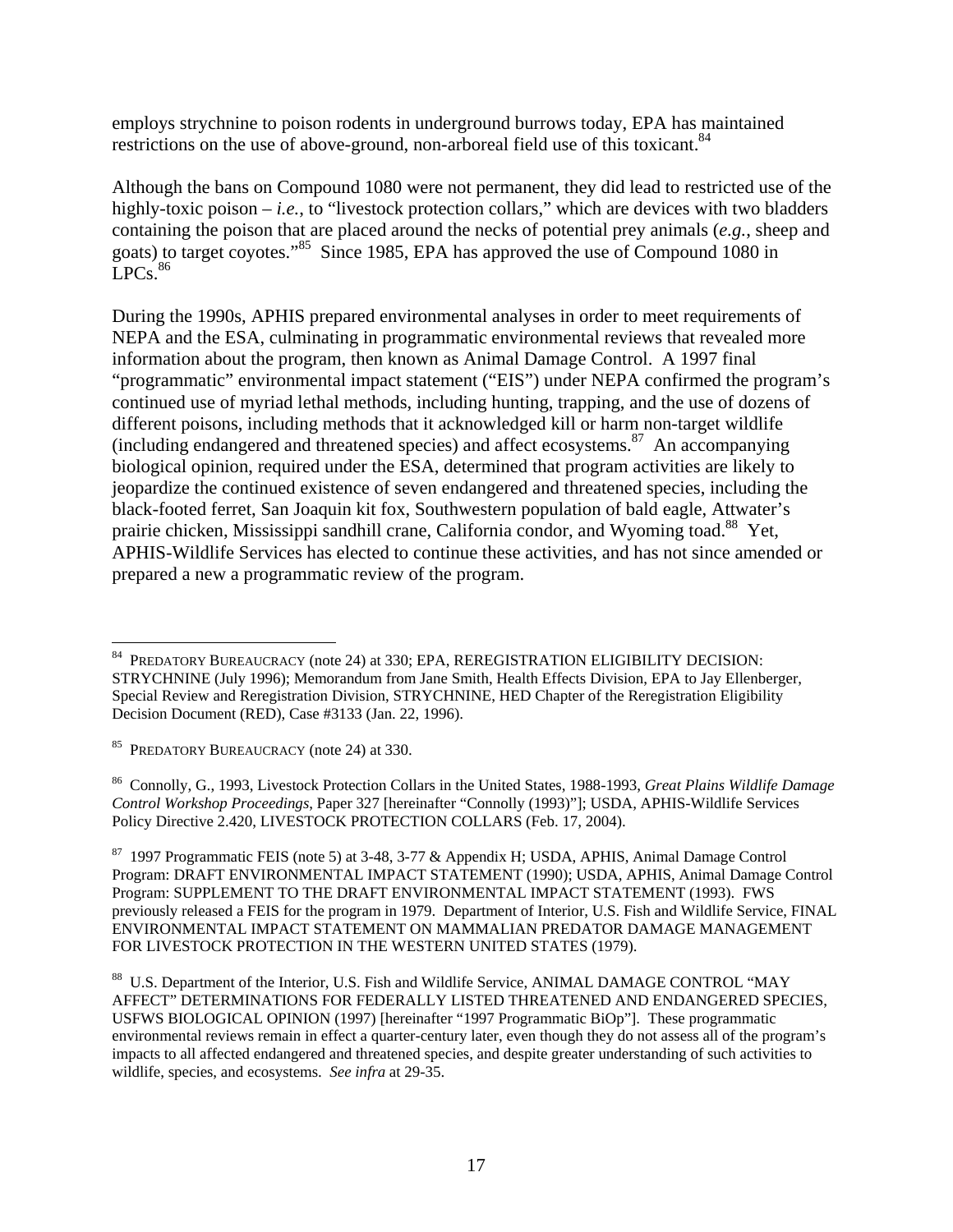Despite these decisionmaking processes, APHIS-Wildlife Services has not shed its poor reputation, as more information about its activities has continued to emerge. In 1990, the Government Accountability Office ("GAO") issued a report which acknowledged APHIS-Wildlife Services' "heavy emphasis on protecting sheep from coyotes" and public criticism for its killing of predators to minimize losses for livestock producers "who use public lands in an already heavily subsidized manner," as well as its failure to emphasize nonlethal, prophylactic techniques and the pain and suffering that it causes.<sup>89</sup> In a 1995 report, the GAO confirmed that, despite its rhetoric, the program primarily employs lethal control methods and that "field personnel rarely use nonlethal methods when controlling livestock predators."90 The 1995 GAO Report also noted that "an operator's use of nonlethal control methods is not a prerequisite for receiving program assistance."91

The program and its allies have had to forestall legislative reforms. In 1998, Rep. DeFazio introduced an amendment to an appropriations bill to eliminate all federal funding for lethal predator control which passed the House of Representatives.<sup>92</sup> After Republican congressmen and powerful lobbyists for agricultural interests called for a revote the next day, the amendment failed.<sup>93</sup>

The American Society of Mammalogists – which has protested the program since shortly after it was founded in  $1919^{94}$  – maintains staunch opposition to the program. In 1999, the society passed a resolution that called on APHIS to: "critically review their methods for control of mammalian predators in light of the principles and practices of current wildlife management science and conservation biology"; "cease indiscriminant, preemptive, lethal control programs on federal, state, and private lands"; research alternative methods of predator control and "implement successful methods into field operations"; and "focus on … non-lethal control strategies, compensatory measures, and sound animal husbandry techniques, that could be supplemented by targeted, lethal control methods when necessary."<sup>95</sup>

91 *Id*.

 $\overline{a}$ 

93 *Id*.

<sup>89</sup> USDA, APHIS, Animal Damage Control Program, DRAFT ENVIRONMENTAL IMPACT STATEMENT (1990); Government Accountability Office, WILDLIFE MANAGEMENT: EFFECTS OF ANIMAL DAMAGE CONTROL PROGRAM ON PREDATORS, GAO/RCED-90-149 (1990).

<sup>&</sup>lt;sup>90</sup> Government Accountability Office, ANIMAL DAMAGE CONTROL, EFFORTS TO PROTECT LIVESTOCK FROM PREDATORS, GAO/RCED-96-3 (1995) [hereinafter "GAO (1995)"] at 3.

<sup>92</sup> Watson, K. & Hanscom, G., Poison Traps Kill Unintended Victims, *High Country News* (Mar. 13, 2000) [*available at* http://www hcn.org/issues/174/5628] [hereinafter "*Poison Traps*"].

<sup>&</sup>lt;sup>94</sup> PREDATORY BUREAUCRACY (note 24) at 212-213.

<sup>95</sup> American Society of Mammalogists Resolution, *Mammalian Predator Control in the United States* (1999).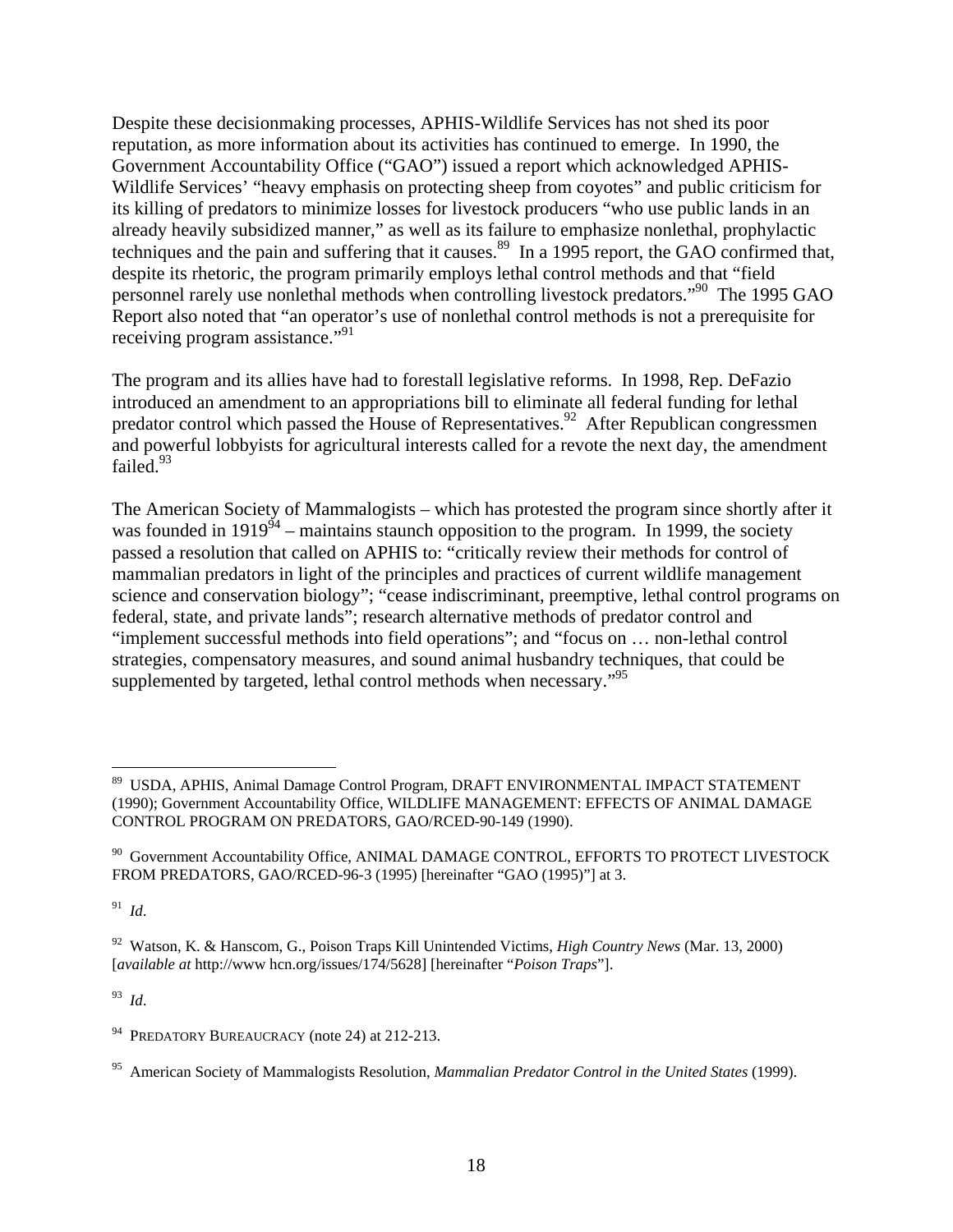The program itself has admitted problems – *e.g.*, in 2005, APHIS identified many problems with the program's cooperative agreement process.<sup>96</sup> The final report of the agency's "Cooperative" Agreements Process Improvement Team," known as the CAPIT Report, found that the cooperative agreement process had become decentralized "due to [an] increase in cooperative agreements," and that communication, guidance, and follow up have not kept pace  $\ldots$ .<sup>97</sup> The CAPIT Report also found APHIS's processing of cooperative agreements to be internally inconsistent, with differences in planning, information sharing, communication, and paperwork as well as in how "working relationships are developed and how finances and results are monitored and reported."<sup>98</sup> The CAPIT Report concluded that cooperative agreements should be retained "as an approach to achieving program objectives and agency goals," but that the cooperative agreement process should be standardized, streamlined, and simplified, with a consistent message regarding expectations and practices and improved follow up.<sup>99</sup>

Chronic problems with the program were exposed again in a *Sacramento Bee* investigative series last year, and since then calls for reform have only amplified, including from members of Congress.<sup>100</sup> In March 2012, Rep. John Campbell, R-Calif. and Rep. DeFazio introduced a bill to ban the use of M-44s and Compound  $1080$ <sup>101</sup> In June 2012, along with Elton Gallegly, R-Calif., and Jackie Speier, D-Calif., Reps. Campbell and DeFazio requested a congressional investigation of the program.<sup>102</sup> In August 2012, Rep. Susan Davis, D-Calif., introduced legislation to require Wildlife Services to disclose details about the millions of animals that it kills; Rep. Davis reintroduced this legislation in 2013.<sup>103</sup> In November 2012, Reps. DeFazio and Campbell asked Agriculture Secretary Thomas Vilsack for a complete audit of the "culture"

97 *Id*. at 1.

98 *Id*.

 $\overline{a}$ 

99 *Id*. at 2-3.

<sup>100</sup> Knudson (2012) (note 14). In addition to Tom Knudson's award-winning investigative reporting on APHIS-Wildlife Services, Cristina Corbin of FoxNews.com has reported extensively on the program as well. *See* Corbin, C., Lawmaker accuses federal agency of 'stonewalling' attempts to investigate alleged coyote torture, *FoxNews.com* (Dec. 10, 2012) [hereinafter "*Federal Agency Accused of Stonewalling*"]; Corbin, C., Animal torture, abuse called a 'regular practice' within federal wildlife agency, *FoxNews.com* (Mar. 12, 2013) [hereinafter "*Torture, Abuse Regular Practice*"]; Corbin, C., Hundreds of family pets, protected species killed by little known federal agency, *FoxNews.com* (Mar. 17, 2013) [hereinafter "*Hundreds of Pets, Protected Species Killed*"]; Corbin, C., Federal agency gives few answers on months-long probe of alleged animal cruelty, *FoxNews.com* (June 12, 2013).

<sup>101</sup> Compound 1080 and Sodium Cyanide Elimination Act, H.R. 2074, 112th Cong. (2d Sess. 2013).

<sup>102</sup> Letter from Campbell, J., DeFazio, P., Gallegly, E. & Speier, J. to Issa, D. & Cummings, E. (June 8, 2012) at 1 ("We are concerned that Wildlife Services is failing to efficiently or effectively use the resources provided to it by the American taxpayers and that it is not adequately transparent or accountable to the public.").

<sup>103</sup> Transparency for Lethal Control Act, H.R. 2074,  $113<sup>th</sup>$  Cong. ( $1<sup>st</sup>$  Sess. 2013).

<sup>&</sup>lt;sup>96</sup> USDA, APHIS: Cooperative Agreements Process Improvement Team Final Report (Feb. 2005) [hereinafter "CAPIT Final Report"] at 1-2.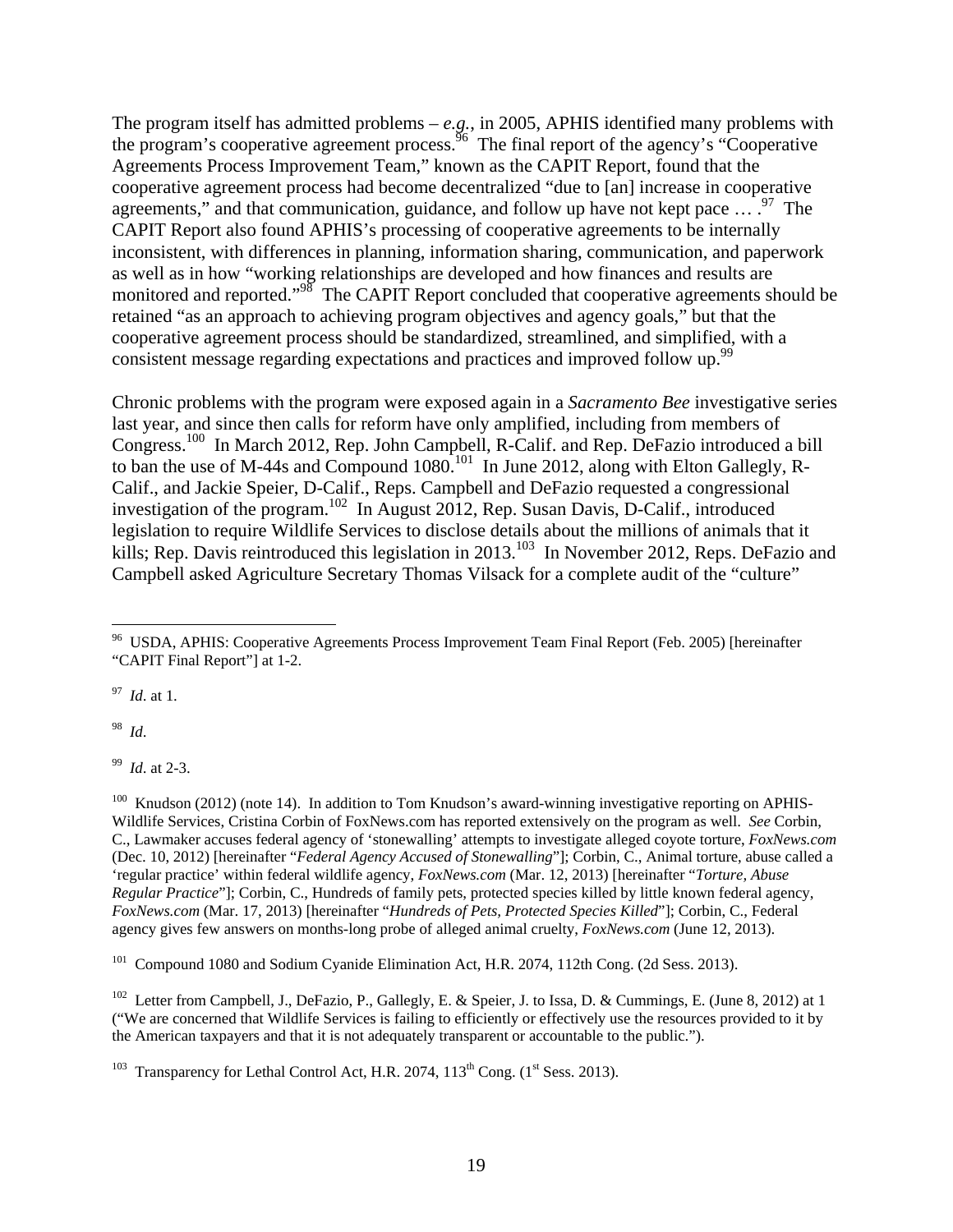within Wildlife Services by the USDA Office of Inspector General.<sup>104</sup> In December 2012, Senator John Tester, D.-Mont. wrote the director of Wildlife Services to express "serious concerns" with the program.<sup>105</sup> In its annual plan for Fiscal Year 2013, the Office of Inspector General announced it would audit Wildlife Services' predator control activities and cooperator agreements.106

Along with several authors, Bradley Bergstrom, Ph.D., a professor of wildlife biology at Valdosta State University and chairman of the American Society of Mammalogists' conservation committee, published a review of APHIS-Wildlife Services in May of this year.<sup>107</sup> Calling it ineffective at reducing predation in the long term, Bergstrom *et al*. (2013) admonished the program for engaging in widespread lethal predator control and recommended its "sparing use of lethal control by methods that are species-specific" and the cessation of "all lethal control in federal wilderness areas and for the purpose of enhancing populations of common game species."<sup>108</sup>

In July, the *New York Times* editorial board declared that the program to be "wasteful, destructive to the balance of ecosystems and, ultimately, ineffective" and called for a "clear picture of what Wildlife Services is up to," stating that it is "time for the Department of Agriculture to bring the agency's work into accord with sound biological principles."<sup>109</sup>

Non-governmental organizations – including Petitioners – have maintained steadfast pressure and opposition to APHIS-Wildlife Services as well. Such organizations have repeatedly called for reforms and have consistently supported the efforts of members of Congress to investigate or cease federal funding for the program.<sup>110</sup> A broad, united coalition of environmental conservation and animal protection organizations – representing millions of Americans – met

108 *Id*.

 $\overline{a}$ 

<sup>&</sup>lt;sup>104</sup> Letter from DeFazio, P. & Campbell, J. to Vilsack, T. (Nov. 30, 2012) ("we are gravely concerned that photographs, published on Mr. Olson's Facebook in an album labeled 'work' and since removed, do not represent an isolated occurrence, but may reflect a deep-rooted problem within the Wildlife Services program that allows for, and encourages, inhumane lethal methods of predator control"); *see also Torture, Abuse Regular Practice* (note 100) ("Evidence showing animal cruelty has not been difficult to uncover.").

<sup>&</sup>lt;sup>105</sup> Letter from Tester, J. (Sen.) to Green, J., Director of Wildlife Services (Dec. 5, 2012).

<sup>106</sup> Letter from Cathy Liss, AWI & Camilla Fox, Project Coyote to Phyllis K. Fong (the Hon.), USDA Office of Inspector General (May 29, 2013).

<sup>107</sup> Bergstrom *et al*. (2013) (note 9).

<sup>109</sup> *NY Times* Editorial (note 7).

<sup>110</sup> *See*, *e.g.*, *Calls for Reform* (note 14); *infra* at note 178 (discussing Change.org petition).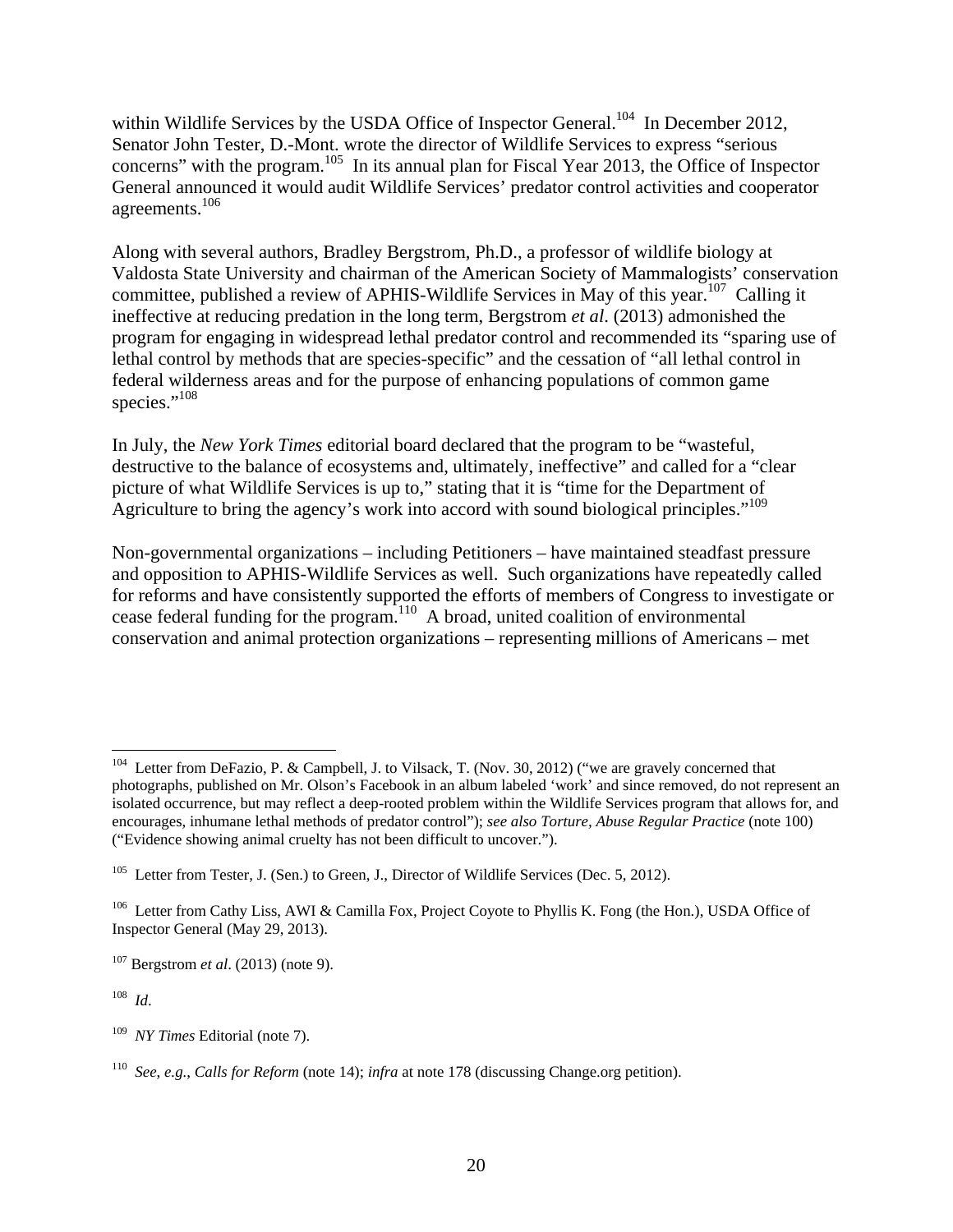with Assistant USDA Secretary Edward Avalos in July, expressing continued dissatisfaction with the program's refusal to be transparent and implement non-lethal methods in the field.<sup>111</sup>

# **5. Concerned with APHIS‐Wildlife Services' Practices, California Cooperators are Taking Alternative Measures to Coexist with Carnivores**

Before an overview of the areas in need of reform, it is worth noting that in the absence of meaningful reform by an intractable agency, California cooperators are beginning to reassess their agreements with APHIS-Wildlife Services and to pursue alternative livestock protection programs. For instance, Sonoma County, California is currently taking another look at the program and considering whether to renew its contract.<sup>112</sup> In July 2012, the Davis, California City Council voted unanimously to sever its contractual relationship with APHIS-Wildlife Services.<sup>113</sup>

Marin County, California has taken a strong lead in reform, severing its ties with APHIS-Wildlife Services in 2000 and replacing it with a new program that takes a fundamentallydifferent approach to livestock protection. The *Marin County Strategic Plan for Protection of Livestock and Wildlife* consists of a cost-share program to help ranchers install or upgrade fencing and other livestock-protective infrastructure, install strobe lights and other predatordeterrents and detectors, and purchase and sustain large-breed guard dogs and llamas.<sup>114</sup> Participants do not relinquish the ability to kill predators consistent with state and federal law, but rather than contract with APHIS-Wildlife Services, the county assigns personnel and allocates money to help stock-owners prevent depredations through non-lethal means.

The Marin County program has been resoundingly successful. According to the *San Francisco Chronicle*, coyote depredations on sheep in the county have fluctuated but have declined steadily from 236 in Fiscal Year 2002 to 90 in Fiscal year  $2010 - a_0$  62 percent reduction – with 14 ranchers recording no predation losses at all, and only three ranchers losing over 10 sheep during Fiscal Year 2010.<sup>115</sup> And contrary to an APHIS-Wildlife Services critique of the program,<sup>116</sup> annual direct program costs declined from \$50,000 in 2001 to \$20,000 in 2012, with the higher

113 *Davis Cuts Ties* (note 14).

 $\overline{a}$ 

114 *See* Fox, C.H., 2008, Analysis of the Marin County Strategic Plan for Protection of Livestock & Wildlife: An Alternative to Traditional Predator Control. M.A. thesis, Prescott College, AZ. 120 pp. Larkspur, CA.

115 Fimrite, P., Ranchers shift from traps to dogs to fight coyotes, *San Francisco Chronicle* (Apr. 27, 2012) [hereinafter "Fimrite (2012)"].

<sup>116</sup> Shwiff, S.A., Sterner, R.T., Kirkpatrick, K.N., Engeman, R.M., and Collahan, C.C., 2005, Wildlife Services in California: Economic Assessments of Select Benefits and Costs, *USDA/APHIS/WS National Wildlife Research Center Publication*.

<sup>111</sup> *See* Letter from Camilla Fox, Project Coyote & Cathy Liss, AWI to Tom Vilsack, USDA (July 31 2013) (expressing gratitude for meeting with Assistant Secretary Avalos and requesting follow-up meeting with USDA Secretary Vilsack).

<sup>112</sup> Scully, S., Sonoma County Pulls Predator-Control Officer Off Job During Contract Review, *The Press Democrat* (Sep. 26, 2013).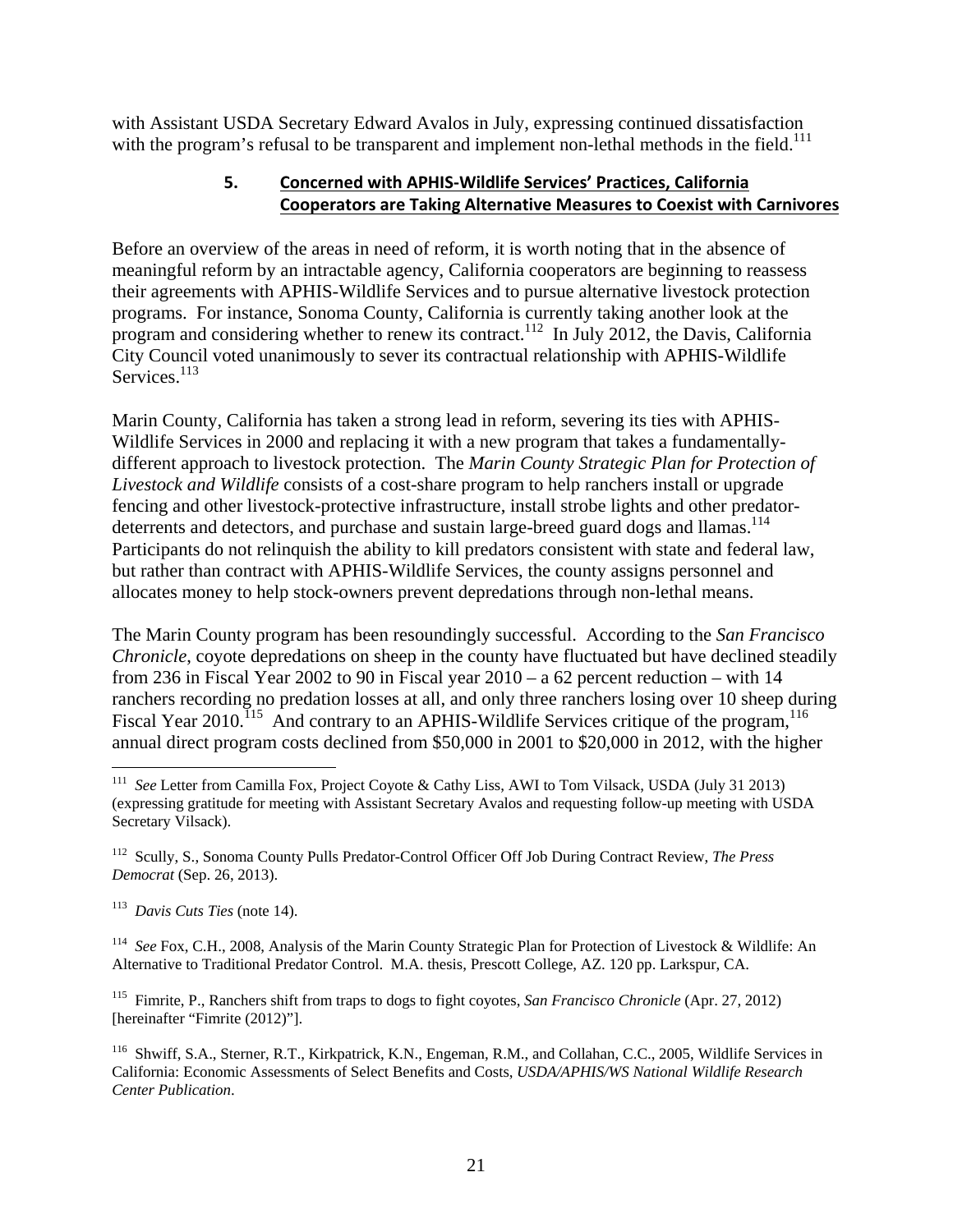amounts likely reflecting start-up acquisition and installation expenses or upkeep of guardanimals. $117$ 

Yet, in the face of an intractable, highly-controversial federal program which lacks regulatory standards and refuses to reform despite decades of criticisms from experts, scientists, nongovernmental organizations, government officials, and the program itself, Marin County is showing how cooperators can take matters into their own hands, sever their relationship with the program, and implement a new approach that can facilitate coexistence with wildlife, consistent with the values of the American public.

# **C. NEEDED REFORMS**

Since the program's inception a century ago, humankind's understanding of wildlife and ecosystems has expanded and societal attitudes about our relationship with the natural world have shifted.<sup>118</sup> Livestock and agricultural industries, including those on whose behalf APHIS-Wildlife Services conducts its activities, produce a substantial percentage of humankind's greenhouse gas emissions, which are crossing perilous thresholds that will fundamentally change the Earth's life-sustaining systems.<sup>119</sup> As we cross over these thresholds, we have little choice but to examine the true consequences of our choices.<sup>120</sup> Among these are the consequences of our relationship with, and our policies regarding, animals and species.

Indeed, our knowledge and scientific understanding of animals – their ecology, physiology, behavior, cognition, sentience, and psychology – is much deeper than when the Wildlife Services program was initiated in the early part of the last century. We now recognize that animals have intrinsic value apart from their perceived value to humans.<sup>121</sup> This challenges old notions.<sup>122</sup>

 $117\,$ Fimrite  $(2012)$  (note 115).

<sup>118</sup> *See* GAO (1990) (note 89) at 14 ("Although the ADC programs have continued to focus on killing predators, the thrust of the programs has changed over the years. Program emphasis in its early years was on conducting general eradication campaigns that might be directed at the entire statewide population of a particular species of predators. This operating philosophy contributed to decimating gray wolf populations in the continental United States. With changes in public attitudes, the program now emphasizes killing only problem animals.").

<sup>119</sup> *See* Beschta, R.L., Donahue, D.L., DellaSala D.A., Rhodes, J.J., Karr, J.R., O'Brien, M.H., Fleischner, T.L., and Williams, C.D., 2012, Adapting to Climate Change on Western Public Lands: Addressing the Ecological Effects of Domestic, Wild, and Feral Ungulates, *Environmental Management*, v. 51, p. 474-91 ("the ongoing and impending effects of ungulates in a changing climate require new management strategies for limiting their threats to the longterm supply of ecosystem services on public lands" and "[r]eestablishing apex predators in large, contiguous areas of public land may help mitigate any adverse ecological effects of wild ungulates").

<sup>&</sup>lt;sup>120</sup> Fischlin, A., Midgley, G.F., Price,, J.T., Leemans, R., Gopal, B., Turley, C., Rounsevell, M.D.A., Dube, O.P., Tarazona, J., Velichko, A.A., 2007, *Ecosystems, their properties, goods, and services*, *in* CLIMATE CHANGE 2007: IMPACTS, ADAPTATION AND VULNERABILITY, CONTRIBUTION OF WORKING GROUP II TO THE FOURTH ASSESSMENT REPORT OF THE INTERGOVERNMENTAL PANEL ON CLIMATE CHANGE 211 (Parry, M.L., Canziani, O.F., Palutikof, J.P., van der Linden, P.J. & Hanson, C.E., eds.).

<sup>&</sup>lt;sup>121</sup> Messmer, T.A., Reiter, D. & West, B.C., 2001, Enhancing Wildlife Sciences' Linkage to Public Policy: Lessons from the Predator-Control Pendulum, *Wildlife Society Bulletin*, v. 29, p. 1255 (advocating that wildlife managers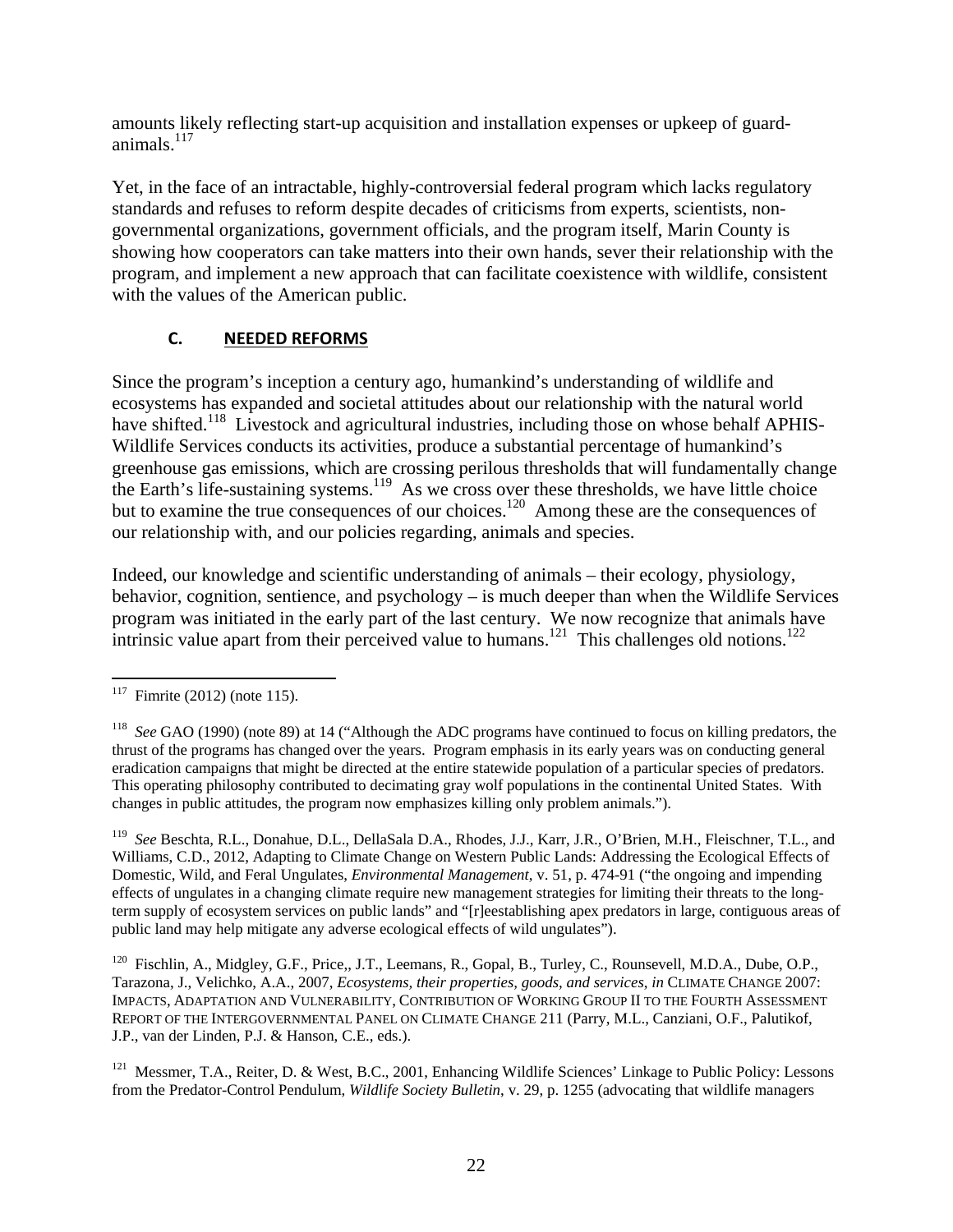Indeed, Americans today value the welfare of all beings and believe that the human species has a moral obligation to be compassionate and humane toward the other animals and species, which have a right to live their lives on Earth, undisturbed and in their natural environments, without abuse or cruelty or the unraveling of their social relationships.<sup>123</sup> Old fairy tales and fables that demonize wolves and coyotes are being deconstructed. The ways in which we perceive and treat fellow beings and species has a direct connection to our own destiny.

Considering this, there are many specific areas where APHIS-Wildlife Services remains in dire need of reform – in particular with regard to: the program's indiscriminate killing and harming of wildlife; its targeting of predators and the consequences for wildlife populations and ecosystems; its ineffectiveness at reducing wildlife conflicts; its inhumane treatment of animals; the lack of nonlethal alternatives; and its lack of transparency and reliable information. Each of these areas is addressed below. As this overview demonstrates, reform of the APHIS-Wildlife Services program and its culture are long overdue.

# **1. APHIS‐Wildlife Services Kills and Harms Vast Numbers of Animals**

Since shortly after the first congressional appropriation to destroy wildlife in 1915, APHIS-Wildlife Services has contracted with "cooperators" – such as corporate agribusiness interests, livestock owners and associations, and local, state, and other federal government agencies – to kill animals on their behalf.<sup>124</sup> Cooperator funding currently comprises well over half of the program's funding for animal control.<sup>125</sup> This arrangement has created a substantial conflict of interest, as APHIS-Wildlife Services, which also receives Congressional funding, is beholden to narrow special interests and often takes actions in conflict with the interests of a majority of the American public.<sup>126</sup> As explained below, the consequences to the nation's wildlife are myriad.

<sup>123</sup> Duda, M.D. and Young, K.C., 1998, American Attitudes Toward Scientific Wildlife Management and Human Use of Fish and Wildlife: Implications for Public Relations and Communications Strategies, *Transaction of the North American Wildlife and Natural Resources Conference*, v. 63, p. 589 ("Attitudes toward consumptive, wildliferelated activities involve attitudes toward animal welfare and animal rights. Most Americans support animal welfare – that is, using animals but treating them humanely and with respect.").

124 USDA, APHIS-Wildlife Services, *Fiscal Year 2012 Federal and Cooperative Funding by Resource Category*.

125 *Id*.

126 *See* O'Toole, R., Audit of the USDA Animal Damage Control Program, *The Thoreau Institute* (1994) (finding that the program is unfairly distributed to selected Americans and creates perverse incentives for ranchers, and is

should "institutionalize new approaches to better address information lag time between scientific discovery and policy formation").

 $122$  APHIS-Wildlife Services has stated that while the program initially "focused on predator control activities for the protection of livestock," "[o]ver the years, the program's philosophy …has evolved, along with societal values and perspectives" and the goal today is to "seek balance among a variety of priorities, including wildlife and environmental conservation, human health and safety, economic considerations, and social factors." *See* APHIS-Wildlife Services, PARTNERSHIPS AND PROGRESS (Aug. 2009) [hereinafter "PARTNERSHIPS AND PROGRESS"]; *see also* USDA, APHIS-Wildlife Services Policy Directive 1.301, CODE OF ETHICS (Aug. 31, 2010) [hereinafter APHIS-Wildlife Services Policy Directive 1.301"] ("Throughout the history of WS, the philosophy of wildlife damage management has evolved, along with societal values and perspectives.").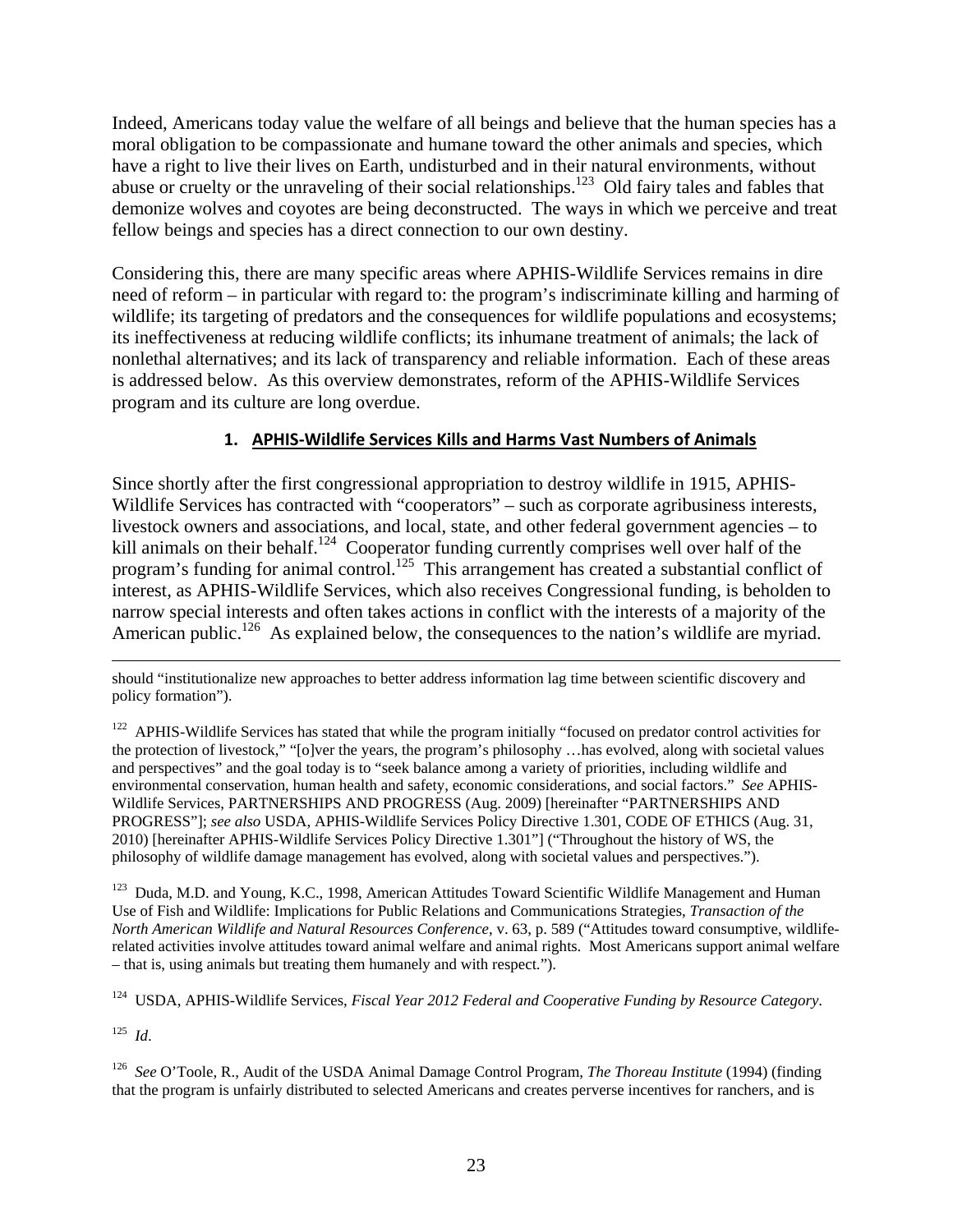To begin with, the sheer number of animals killed on behalf of these interests is staggering.<sup>127</sup> APHIS-Wildlife Services reports that it kills millions of animals every year, with most of these being mammals and birds.<sup>128</sup> A tally of the number of animals that the program has reported that it has killed over the last 10 Fiscal Years (2003-2012) reveals nearly 14 million native animal deaths from 475 species over the past decade, an average of nearly 1,400,000 animals per year. $^{129}$ 

Coyotes, beavers, and red-winged blackbirds were among those intentionally killed most frequently.130 APHIS-Wildlife Services estimates that it has killed more than 1.4 million coyotes – the most frequently-targeted mammals – since 1996.<sup>131</sup> The toll on native carnivores, typically at the behest of corporate agribusiness interests, is very high, with about 120,000 native carnivores killed every year. Thousands of dens and burrows  $-e.g.,$  for coyotes and prairie dogs – are destroyed annually.132 Accurate tallies are likely much greater; many animals killed in traps or by poison are simply discarded without reporting by agents in the field and are never found.133 An unknown number of animals are injured or maimed, but are not necessarily killed, and are never reported.<sup>134</sup>

 ineffective, and highlighting the alternative approach of farmers in Kansas, who with no ADC assistance have significantly lower predation rates than those in neighboring states); Bergstrom *et al*. (2013) (note 9) ("A relatively few influential western ranchers and major agribusiness lobbying groups, such as the American Farm Bureau, have prevented Congress from reforming WS in the past.").

<sup>127</sup> *Pandora's Box* (note 14) (estimating the total number of predators killed daily by APHIS-Wildlife Services from 2006-11 totals about 560,000, an average of 256 killings each day). "Since 2001, more than 340,000 coyotes have been gunned down from planes and helicopters across 16 Western states, including California – an average 600 a week, agency records show." *Id*.

128 Data Compilation (note 3); *see also* Bergstrom *et al*. (2013) (note 9) ("since 2000, WS has killed – intentionally and unintentionally  $-2$  million native mammals").

 $129$  Data Compilation (note 3).

130 *Id*.

<sup>131</sup> *Id.*; *see also The Killing Agency* (note 14) (noting that over one million coyotes were reportedly killed during 2006-11); *Pandora's Box* (note 14) (estimating that APHIS-Wildlife kills 600 coyotes weekly with aerial gunning).

132 Data Compilation (note 3).

133 *Supra note* 13.

 $134$  The agency does not publicly disclose any data of animal injuries or maimings, only killings, removals, and/or "dispersals" of animals. *See* APHIS-Wildlife Services Program Data Reports [ *available at* http://www.aphis.usda.gov/wildlife\_damage/prog\_data/2012\_prog\_data/index.shtml]. Former APHIS-Wildlife Services trappers have attested to frequent killings of "nontarget catch" that are not documented or reported by the program. *See, e.g., The Killing Agency* (former agency trapper stating recounting incident involving death of a federally-protected golden eagle, when supervisor advised "If you think nobody saw it, go get a shovel and bury it and don't say nothing to anybody.").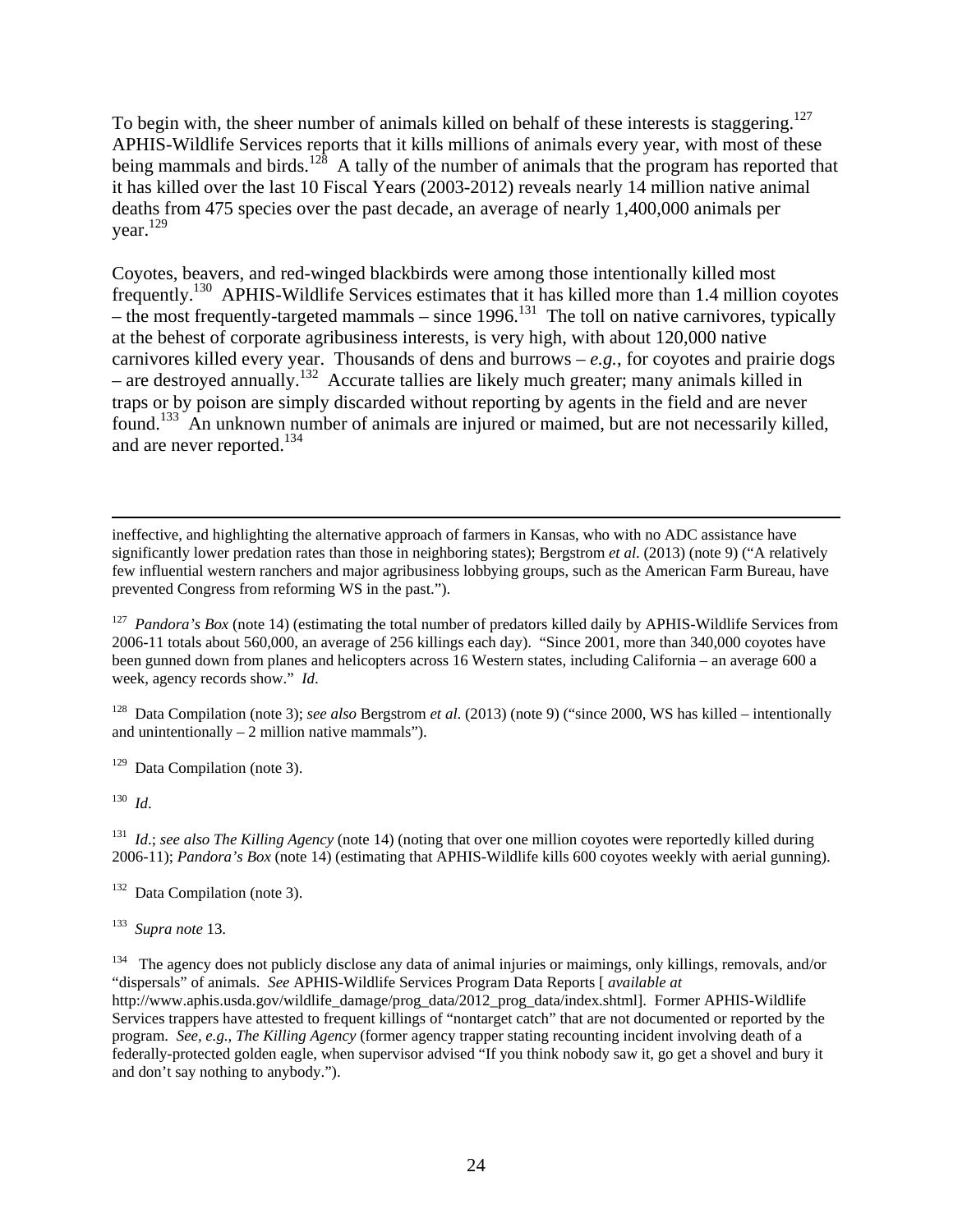Much of the program's take of animals is unintentional or leads to unintended consequences that are not monitored. According to APHIS-Wildlife Services' figures, a substantial number – over  $52,000$  – of reported killings since 2003 were "unintentional" of non-target catch.<sup>135</sup> Protected species have been impacted as well; 15 species protected under the ESA and 328 birds species protected under the Migratory Bird Treaty Act ("MBTA") have been unintentionally killed as "non-targets" during the last decade.<sup>136</sup> These include grizzly bears, Louisiana black bears, bald eagles, golden eagles, swift foxes, San Joaquin kit foxes, and Mexican wolves, to name a few. Even this large tally is recognized as vastly under-representative of the number of non-target animals that are killed unintentionally.<sup>137</sup>

The program's reporting also fails to account for the secondary effects of its activities. Many animals are killed with poisons like Compound 1080 and M-44s, which are "spring-loaded metal cylinders that are baited with scent and fire sodium cyanide powder into the mouth of whatever tugs on them."<sup>138</sup> However:

Only 10% of the bodies of poisoned animals are recovered, which leaves 90% to enter the ecosystem as food for exploring badgers, bobcats, crows, bears and pets. Scavenging leads to the secondary poisoning of thousands of innocent companion animals and unoffending wildlife, including threatened and endangered species, each year.<sup>139</sup>

# **2. APHIS‐Wildlife Services Contributes to Species Decline and Impairment of Recovery by Decimating Wildlife Populations and Upending Ecosystems**

Over the past century, APHIS-Wildlife Services played a leading role in the decimation of populations of a multitude of wildlife species, contributing to the endangerment of the bald eagle, California condor, Canada lynx, kit fox, swift fox, Utah prairie dog, Gunnison's prairie dog, grizzly bear, gray wolf, Mexican gray wolf, fisher, wolverine, and others.<sup>140</sup> The agency

136 *Id*.

138 *M-44s* (note 14).

 $135\,$ 135 *See* APHIS-Wildlife Services Program Data Reports (1996-2012) (complete set of all reported tallies of animals killed, trapped, relocated, and dispersed); *see also 7,800 Animals Killed by Mistake* (note 14) (reporting that more than 7,800 animals have been mistakenly killed by steel body-grip traps during Fiscal Years 2006-2011); *The Killing Agency* (M-44s are "[u]sed mainly to control coyotes" but have also "accidentally killed … black bears, raccoons, ravens, bobcats, kit foxes, wild pigs, opossums and federally protected bald eagles"); 1997 Programmatic FEIS (note 5) at Appendix P, page 271 ("use of M-44[s] … has resulted in the death of not only nontarget canids, including domestic dogs, but also other animals … such as the badger, bobcat, skunk, porcupine, raccoon, ring-tailed cat, black bear, raven crow and vulture").

<sup>&</sup>lt;sup>137</sup> Bergstrom *et al.* (2013) (note 6) (at 8) found that vast percentages of some species have been killed unintentionally.

<sup>139</sup> Fox, C., The Case Against Poisoning Our Wildlife, *Huffington Post* (Aug. 6, 2010) [hereinafter "Fox, *Huff Post*"].

<sup>&</sup>lt;sup>140</sup> 41 Fed. Reg. (July 12, 1976) (bald eagle); 1997 Programmatic BiOp (note 5) at 44 (California condor); 78 Fed. Reg. 7864 (Feb. 4, 2013) (proposed rule to list the wolverine as threatened species); FWS, SPECIES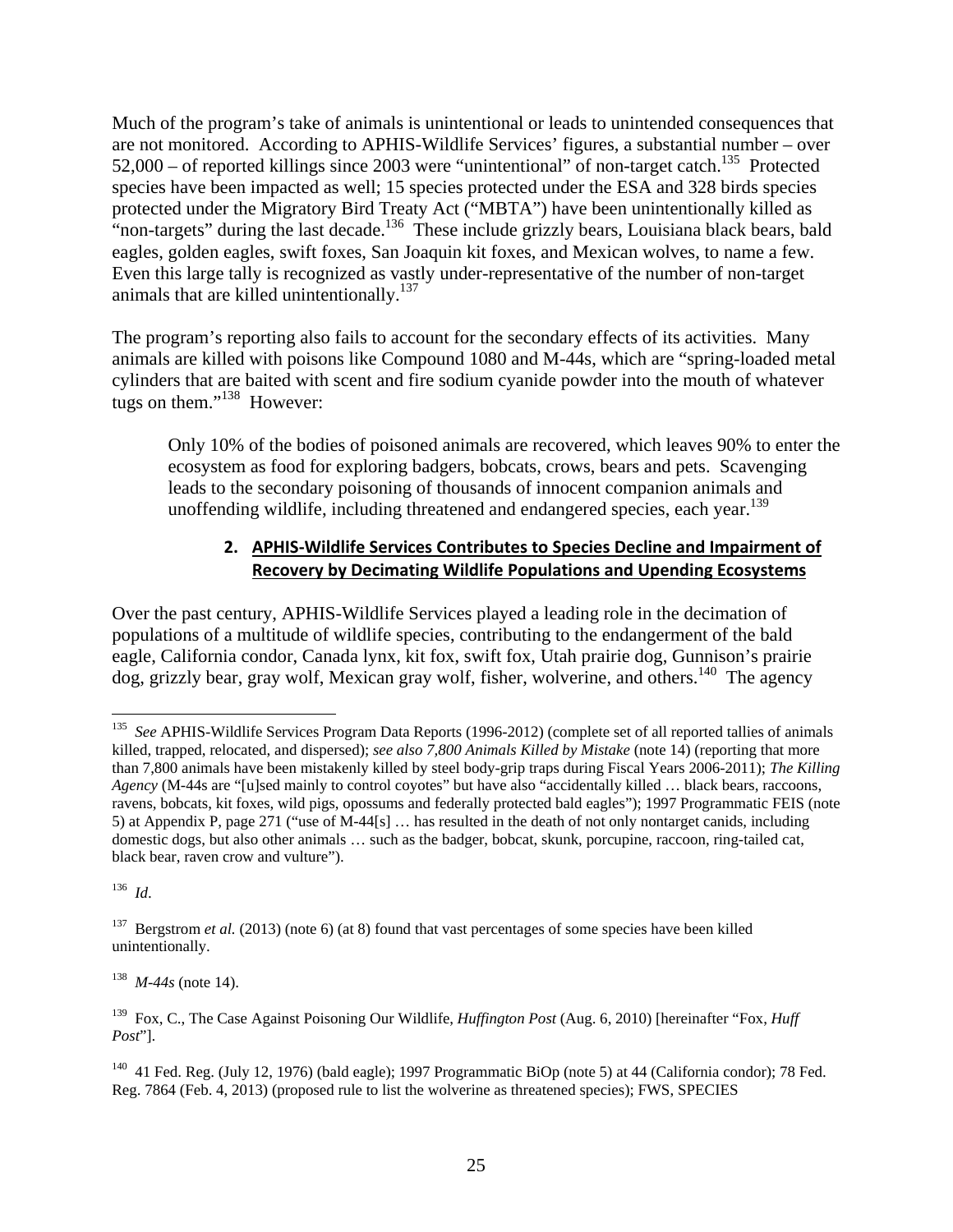contributed to the extermination of gray and red wolves, grizzly bears, prairie dogs, black-footed ferrets, and other animals from most or all of their historic ranges.<sup>141</sup> The killing of endangered species continues today, with one study reporting that more than a dozen state- and federallyprotected species have been killed by APHIS Wildlife Services since 2000, including grizzly bears, gray wolves, Mexican wolves, bald and golden eagles, and others.<sup>142</sup>

In a number of cases, the federal government has had to expend considerable resources to reverse the impact of the program's species eradication, including expensive and difficult recovery programs for gray wolves, black-footed ferrets, and grizzly bears. For example, the federal government has spent tens of millions of dollars since 1974 restoring gray wolves, following their extirpation from most of the United States that was in large part carried out by APHIS-Wildlife Services.<sup>143</sup>

Monetary expense, however, is just the beginning of the damage caused by the program. Many of the species targeted by APHIS-Wildlife Services play critical roles in ecosystems, and their removals result in a cascade of unintended consequences. The loss of top predators in particular is well documented to cause a wide range of "unanticipated impacts" that are often profound, altering "processes as diverse as the dynamics of disease, wildfire, carbon sequestration, invasive species, and biogeochemical cycles."<sup>144</sup>

An overview of ecological principles illustrates this. "Predators" (or carnivores) are animals that prey on other animals.<sup>145</sup> "Apex" predators have few or no predators of their own and occupy

 ASSESSMENT AND LISTING PRIORITY ASSIGNMENT FORM, GUNNISON'S PRAIRIE DOG (Apr. 2010); FWS, RECOVERY PLAN FOR UPLAND SPECIES OF THE SAN JOAQUIN VALLEY, CALIFORNIA (1998) (San Joaquin kit fox); FWS, UTAH PRAIRIE DOG (*CYNOMYS PARVIDENS*) REVISED RECOVERY PLAN (2012); FWS, GRIZZLY BEAR RECOVERY PLAN (1993); FWS, NORTHERN ROCKY MOUNTAIN WOLF RECOVERY PLAN (1987); FWS, SPECIES ASSESSMENT AND LISTING PRIORITY ASSIGNMENT FORM, WEST COAST POPULATION OF FISHER (Apr. 2012).

 $141$  Leopold report (note 40) at 15, 16 (discussing eradication of grizzly bears in Mexico, and poisoning of eagles, prairie dogs, and black-footed ferrets in the northern Great Plains); GAO (1990) (note 89) at 2 ("Killing offending animals, even to the extent of exterminating entire populations, became an accepted approach to control predator damage.").

142 Bergstrom *et al*. (2013) (note 9).

143 FWS, NORTHERN ROCKY MOUNTAINS WOLF RECOVERY PROGRAM UPDATE (2011) at 1; *see also*  PREDATORY BUREAUCRACY (note 24) at 104-168, 285-86; Bergstrom *et al*. (2013) (note 9) (the WS \$57 million annual budget is a livestock subsidy that "contravenes other federal expenditures" – like the \$43 million that the U.S. Department of Interior has spent since 1974 reintroducing and conserving the gray wolf).

144 Estes *et al*. (2011) (note 10); Bergstrom *et al*. (2013) (note 9).

145 *See*, *e.g.*, Leopold report (note 40) at 9 ("The assertion that native birds and mammals are in general need of protection from native predators is supported weakly, if at all, by the enormous amount of wildlife research on the subject conducted in the past two or three decades.").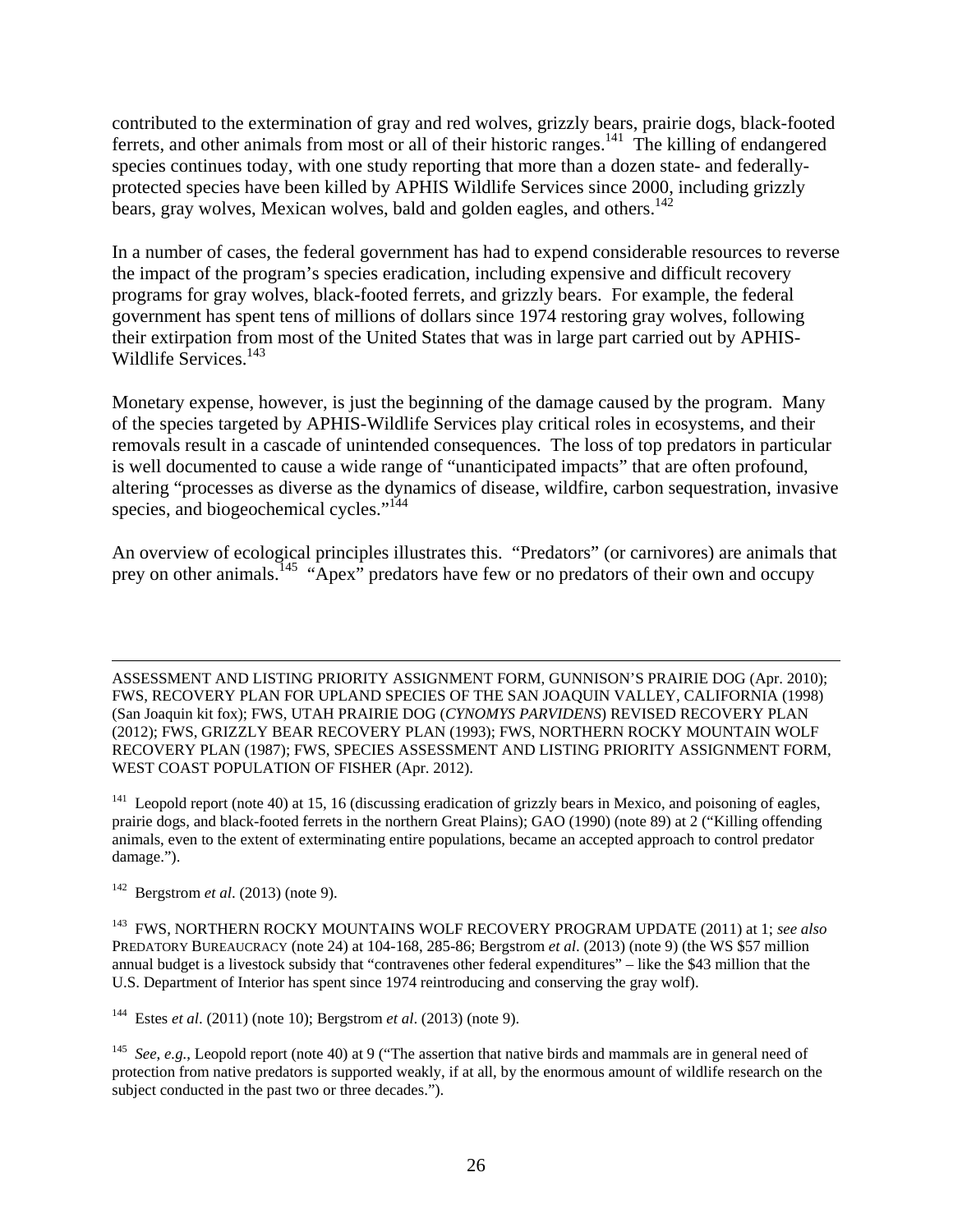the top of the food chain.<sup>146</sup> Terrestrial apex predators include wolves, grizzly bears, and mountain lions. $147$ 

Apex predators create a "trophic cascade" of beneficial effects that flow through and sustain ecosystems and the web of life.<sup>148</sup> For example, wolves in Yellowstone and Grand Teton national parks have been found to benefit a host of species, including aspen, songbirds, beavers, bison, fish, pronghorn, foxes, and grizzly bears.<sup>149</sup> By reducing numbers and inducing elk to move, wolves have reduced browsing on aspen and other streamside vegetation, which has benefitted beavers, songbirds and fish populations.<sup>150</sup> Studies have also shown how wolves and coyotes interact, and how wolves can aid pronghorn populations as "wolves suppress[] coyotes and consequently fawn depredation."<sup>151</sup> Wolves also benefit scavengers by leaving carrion derived from predation; hence, wolf removal leads to reduced abundance of carrion for scavengers in specific areas.<sup>152</sup> For instance, the extirpation of wolves works to the detriment of grizzly bears, which are listed as a threatened species and which, in addition to acting as apex predators, can scavenge carrion left by wolves. A 2013 study shows that wolves benefit grizzly bears in Yellowstone through another trophic mechanism as well – specifically, wolf predation on elk has led to less elk browsing of berry-producing shrubs, providing grizzlies with access to larger quantities of fruit. $153$ 

The removal of apex predators may have other unexpected outcomes – for example, the "release" – of mid-sized or "mesopredators" like foxes, raccoons, and skunks that are not at the

147 *Id.* 

149 Ripple and Beschta (2011) (note 148); Bergstrom *et al*. (2013) (note 9); Estes *et al*. (2011) (note 10).

 $^{150}\,$   $Id.$ 

<sup>151</sup> Berger, K.M. & Gese, E.M., 2007, Does interference competition with wolves limit the distribution and abundance of coyotes? *Journal of Animal Ecology*, v. 76, p. 1075; Smith, D.W., Peterson, R.O. & Houston, D.B., 2003, Yellowstone after Wolves, *BioScience*, v. 53(4), p. 330; Berger *et al*. (2008) (note 10); Prugh *et al*. (2009) (note 146); Bergstrom *et al*. (2013) (note 9).

 $\overline{a}$ <sup>146</sup> Prugh, L.R., Stoner, C.J., Epps, C.W., Bean, W.T., Ripple, W.J., Laliberte, A.S. & Brashares, J.S., 2009, The Rise of the Mesopredator, *BioScience*, v. 59(9), p. 779 [hereinafter "Prugh *et al*. (2009)"].

<sup>&</sup>lt;sup>148</sup> Ripple, W.J. and Beschta, R.L., 2011, Trophic cascades in Yellowstone: The first 15 years after wolf reintroduction, *Biological Conservation*, v. 145, p. 205 [hereinafter "Ripple and Beschta (2011)"]; Estes *et al*. (2011) (note 10); Ripple, W.J., Beschta, R.L,, Fortin, J.K. & Robbins, C.T., 2013, Trophic cascades from wolves to grizzly bears in Yellowstone*, Journal of Animal Ecology*, doi: 10.1111/1365-2656.12123 [hereinafter "Ripple *et al*. 2013"].

<sup>152</sup> Ripple and Beschta (2011) (note 148); Wilmers C.C., Crabtree R.L., Smith D.W., Murphy K.M. & Getz, W.M., 2003, Trophic facilitation by introduced top predators: grey wolf subsidies to scavengers in Yellowstone National Park, *Journal of Animal Ecology*, v. 72, p. 909*;* Wilmers C.C., Stahler, D.R., Crabtree, R.L., Smith, D.W. & Getz, W.M., 2003, Resource dispersion and consumer dominance: scavenging at wolf- and hunter-killed carcasses in Greater Yellowstone, USA, *Ecology Letters*, v. 6(11), p. 996.

<sup>153</sup> Ripple *et al*. 2013 (note 148).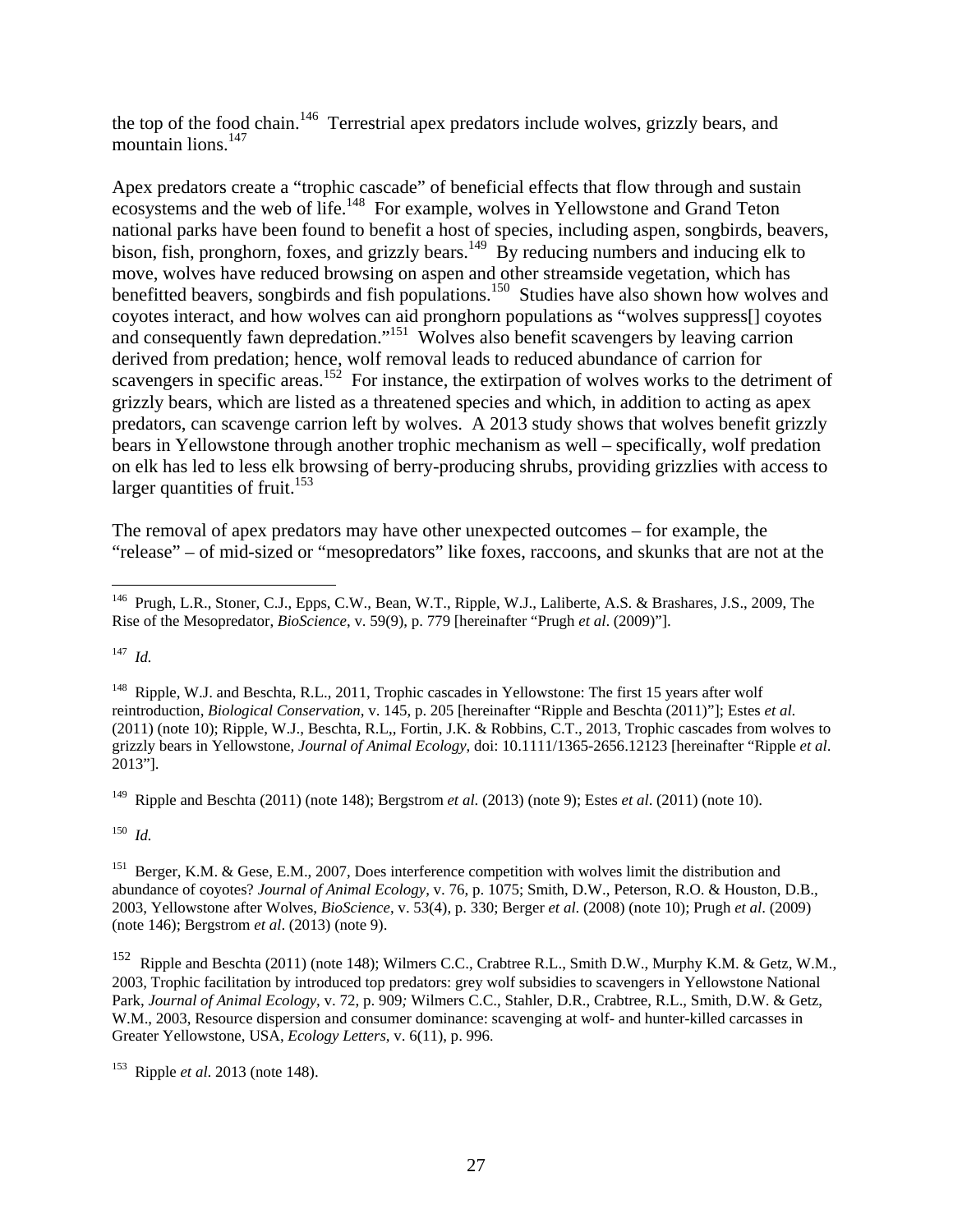top of the food chain in the presence of coyotes.<sup>154</sup> Increased abundance of mesopredators in turn can negatively affect populations and diversity of other species, including ground-nesting birds, rodents, lagomorphs, and others. In some cases, declines in these species results in reduced prey for other predators and contribute to their decline and extirpation.

An example is the variation of the distribution and abundance of coyotes in coastal southern California – where wolves do not occur at all and, hence, coyotes have assumed the role of apex predator but have declined or disappeared due to urbanization and fragmented habitat.<sup>155</sup> As a study of this area observed, "[i]t appears that the decline and disappearance of the coyote, in conjunction with the effects of habitat fragmentation, affect the distribution and abundance of smaller carnivores and the persistence of their avian prey."<sup>156</sup> An estimated 75 local extinctions of native, scrub-breeding bird species may have occurred over the past century in these areas.<sup>157</sup>

Moreover, APHIS Wildlife Services has not limited its activities to lethal control of predators. Many other animals that serve important roles in their ecosystems have been targeted by the program as well. This is perhaps best exemplified by the elimination of prairie dogs from more than 90 percent of their range, which once spanned a large swath of North America.<sup>158</sup> This in turn has fundamentally altered the continent's grasslands – for example, causing an increase in

1

<sup>&</sup>lt;sup>154</sup> Crooks, K.R. and Soulé, M.E., 1999, Mesopredator release and avifaunal extinctions in a fragmented system, *Nature*, v. 400, p. 563 [hereinafter "Crooks & Soule (1999)"]; Prugh *et al*. (2009) (note 146). Although coyotes are mesopredators when wolves are present, they can act as apex predators where wolves have been extirpated. *See*, *e.g.*, Crooks & Soulé (1999).

<sup>155</sup> Crooks & Soulé (1999) (note 154). For additional examples *see*: Soulé, M.E., 1988, Reconstructed dynamics of rapid extinctions of chaparral-requiring birds in urban habitat islands, *Conservation Biology*, v. 2, p. 75; Sovada, M.A., Sargeant, A.B. & Grier, J.W., 1995, Differential effects of coyotes and red foxes on duck nest success, *Journal of Wildlife Management*, v. 59, p. 1; Palomares, F., Gaona, P., Ferreras, P. & Delibes, M, 1995, Positive effects on game species of top predators by controlling smaller predator populations: an example with lynx, mongooses, and rabbits, *Conservation Biology*, v. 9, p. 295; Rogers, C.M. & Caro, M.J., 1998, Song sparrows, top carnivores, and nest predation: a test of the mesopredator release hypothesis, *Oecologia*, v. 116, p. 227; CONTINENTAL CONSERVATION: SCIENTIFIC FOUNDATIONS FOR REGIONAL RESERVE NETWORKS (1999).

<sup>&</sup>lt;sup>156</sup> *Id.* It is also noteworthy that coyotes are a primary target of killing by APHIS-Wildlife Services, yet the program's activities have contributed to growth of coyote populations. *See infra* at 29-30 (discussing ineffectiveness of coyote control).

<sup>&</sup>lt;sup>157</sup> Crooks & Soulé (1999) (note 154) at 565.

<sup>158</sup> Kilgore D.L, 1969, An ecological study of the swift fox (*Vulpes velox*) in the Oklahoma Panhandle, *American Midland Naturalist*, v. 81, p. 512 [hereinafter "Kilgore (1969)"]; Miller, B.J., Reading, R.P., Biggins, D.E., Detling, J.K., Forrest, S.C., Hoogland, J.L., Javersak,, J., Miller, S.D., Proctor, J., Truettand, J. & Uresk, D.W., 2007, Prairie Dogs: An Ecological Review and Current Biopolitics, *The Journal of Wildlife Management*, v. 71, p. 2801; Haug, E.A., Millsap, B.A. & Martell, M.S., 1993, Burrowing Owl (*Athene cunicularia*), Species Account Number 061, The Birds of North America Online (A. Poole, Ed.), Ithaca, NY: Cornell Laboratory of Ornithology; from The Birds of North America Online database: http://bna.birds.cornell.edu/bna; Bergstrom *et al*. (2013) (note 9).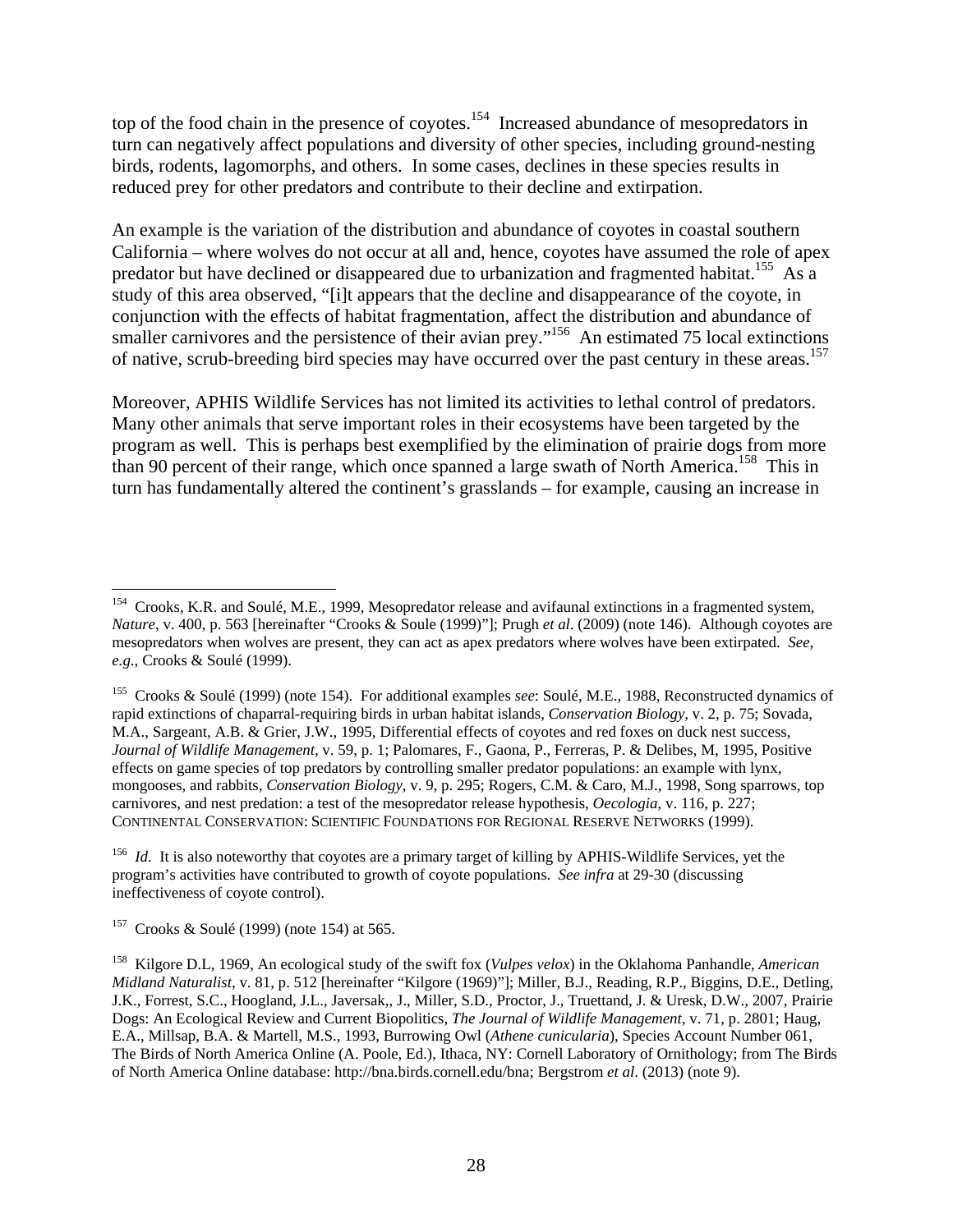shrubs – and has led to the decline of many animals that use prairie dog burrows or are dependent on them for prey, such as black-footed ferrets, swift foxes, and burrowing owls.<sup>159</sup>

In short, the widespread killing of animals by APHIS Wildlife Services has caused, and continues to create, widespread impacts on North American wildlife populations and ecosystems.

#### **3. APHIS‐Wildlife Services is Frequently Ineffective at Reducing Wildlife Conflicts**

Not only are APHIS-Wildlife Services' killing campaigns destructive, but they are also frequently ineffective at their stated purpose of protecting livestock or crops from native wildlife or boosting game species.

One study, for example, looked at whether killing wolves in response to depredation in Minnesota reduced the likelihood of depredations in the following year and found no reduction.<sup>160</sup> The extirpation of wolves from the landscape has removed one of the key limitations on coyote populations, further increasing the abundance of coyote populations and possibly negating reductions in depredations that had been achieved through wolf removal.<sup>161</sup> Predator control programs have proven to be ineffective at increasing game populations as well, because other factors, such as climate, habitat and forage are often more important than predation in determining population trajectory.<sup>162</sup>

A number of studies have found that removing coyotes – the most frequently-persecuted mammal, with more than 76,000 reportedly killed by APHIS-Wildlife Services in Fiscal Year  $2012$  alone<sup>163</sup> – is ineffective at reducing coyote populations in the long-term, or of targeting and killing individual animals responsible for the depredations.<sup>164</sup> Likewise, APHIS-Wildlife

161 Crabtree & Sheldon (1999) (note 17); Prugh *et al*. (2009) (note 146).

<sup>162</sup> Hurley, M.A., Unsworth, J.W., Zager, P., Hebblewhite, M., Garton, E.O., Montgomery, D.M., Skalski, J.R. & Maycock, C.L., 2009, Demographic response of mule deer to experimental reduction of coyotes and mountain lions in southeastern Idaho, *Wildlife Monographs*, v. 178, p. 1.

<sup>163</sup> Data Compilation (note 3).

<sup>&</sup>lt;sup>159</sup> Miller, B.J., Reading, R.P., Biggins, D.E., Detling, J.K., Forrest, S.C., Hoogland, J.L., Javersak,, J., Miller, S.D., Proctor, J., Truettand, J. & Uresk, D.W., 2007, Prairie Dogs: An Ecological Review and Current Biopolitics, *The Journal of Wildlife Management*, v. 71, p. 2801; Delibes-Mateos, M., Smith, A.T., Slobodchikoff, C.N. & Swenson, J.E., 2011, The paradox of keystone species persecuted as pests; the call for conservation of abundant small mammals in their native range, *Biological Conservation*, v. 144, p. 1335.

<sup>&</sup>lt;sup>160</sup> Harper, E.K., Paul, W.J., Mech, L.D., and Weisberg, S., 2007, Effectiveness of Lethal, Directed Wolf-Depredation Control in Minnesota, *Journal of Wildlife Management*, v. 72(3), p. 778-784.

<sup>&</sup>lt;sup>164</sup> Gese (2005); Linnell, J.D., Odden, J., Smith, M.E., Aanes, R. & Swenson, J.E., 1999, Large Carnivores That Kill Livestock: Do "Problem Individuals" Really Exist? *Wildlife Society Bulletin*, v. 27(3), p. 698; Mitchell, B.R., Jaeger, M.M. & Barrett, R.H., 2004, Coyote Depredation Management: Current Methods and Research Needs, *Wildlife Society Bulletin, v.* 32(4), p. 1209. One reason for this is that as coyote populations are aggressively targeted, more yearling females breed and more pups survive, allowing for populations to rebound and even increase to compensate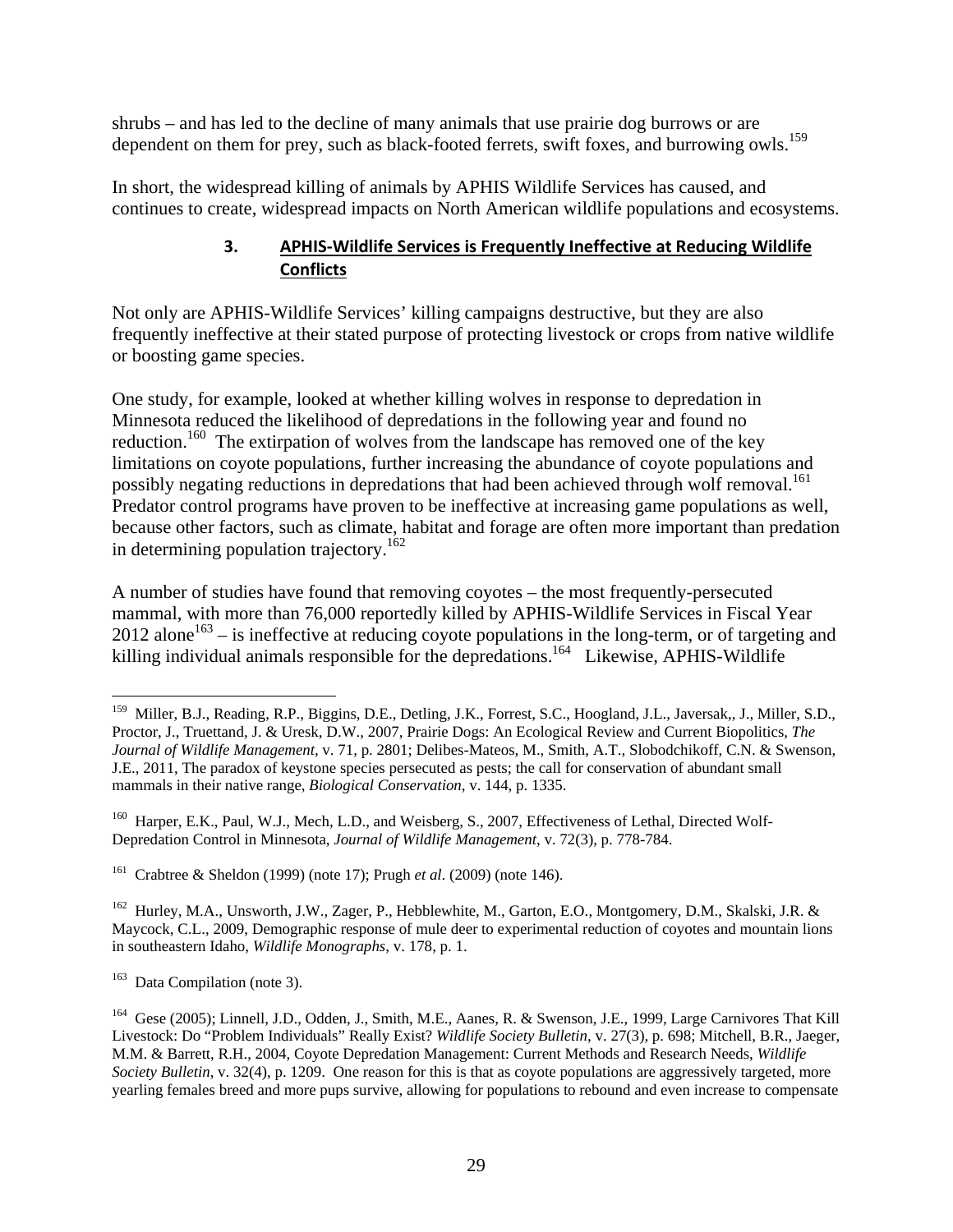Services has dramatically increased its killing of prairie dogs in recent years – on behalf of livestock interests – yet "it is questionable whether livestock directly benefit from extermination of prairie dogs," whose colonies increase both the "nutritional content and digestibility of forage plants" and the "live-plant to dead-plant ratio," benefiting for both bison and cattle."<sup>165</sup> Indeed, the "decline of the sheep industry in both eastern and western United States" could be just as attributable to "market trends and production costs" as to predators or any other reason.<sup>166</sup>

#### **4. APHIS‐Wildlife Services Has Failed to Prioritize Non‐lethal Methods, Which Are More Effective in Preventing Livestock Depredations**

In contrast to the largely ineffective killing of predators, many non-lethal methods have been developed, tested, and shown to be effective at reducing livestock depredations, including by confining sheep at night or calving livestock in fenced enclosures/paddocks, which is sometimes surrounded by fladry (electrified or not electrified), as well as: by using range riders, rag boxes, livestock guard animals like dogs, llamas or donkeys, and others' bonding young sheep to cattle and goats to sheep and cattle; and by adjusting the timing of calving and turn out.<sup>167</sup> Much of this research was conducted by APHIS-Wildlife Services itself, yet the agency has failed to emphasize use of these methods – to the contrary, as the GAO made clear in 1995, "field personnel rarely use nonlethal methods when controlling livestock predators.<sup>168</sup>

 for the individuals killed. Crabtree & Sheldon (1999) (note 17). Even in cases where the population is reduced, studies show it will return to pre-control levels in less than a year. *See* Gese, E.M., *Demographics and Spatial Responses of Coyotes to Changes in Food and Exploitation*, *in* PROCEEDINGS OF THE 11TH WILDLIFE DAMAGE MANAGEMENT CONFERENCE 271 (2005).

165 Bergstrom *et al*. (2013) (note 9).

<sup>166</sup> *Id.* (citing Berger (2006) (note 10)). Berger (2006) assessed whether covote removal was effective at reducing widespread declines in sheep grazing, comparing sheep numbers between areas of the United States with extensive coyote control and areas with no coyote control, and found that declines in sheep grazing were largely comparable.

<sup>167</sup> Green, J.S. & Woodruff, R.A., 1988, Breed Comparisons and Characteristics of Use of Livestock Guarding Dogs, *Journal of Range Management*, v. 41(3), p. 249; Andelt, W.F., Phillips, R.L., Gruver, K.S. & Guthrie, J.W., 1999, Coyote predation on domestic sheep deterred with electronic dogtraining collar, *Wildlife Society Bulletin*, v. 27, p. 12; Shivik, J.A., Treves, A. & Callahan, P., 2003, Nonlethal techniques for managing predation: primary and secondary repellents, *Conservation Biology*, v. 17, p. 1531; Espuno, N., Lequette, B., Poulle, M., Migot, P. & Lebreton, J., 2004, Heterogeneous response to preventive sheep husbandry during wolf recolonization of the French Alps, *Wildlife Society Bulletin*, v. 32(4), p. 1195; Hawley, J.E., Gehring, T.M., Schultz, R.N., Rossler, S.T., & Wydeven, A.P., 2007, Assessment of Shock Collars as Nonlethal Management for Wolves in Wisconsin, *Journal of Wildlife Management*, v. 73(4), p. 518; Lance, N.J., Breck, S.W., Sime, C., Callahan, P., & Shivik, J.A., 2010, Biological, technical, and social aspects of applying electrified fladry for livestock protection from wolves (*Canis lupus*), *Wildlife Research*, v. 37, p. 708; Breck, S.W., Kluever, B.M., Panasci, M., Oakleaf, J., Johnson, T., Ballard, W., Howery, L., Bergman, D.L., 2011, Domestic calf mortality and producer detection rates in the Mexican wolf recovery area: Implications for livestock management and carnivore compensation schemes, *Biological Conservation*, v. 144, p. 930. As Bergstrom *et al*. (2013) (note 9) notes, "there is no downward trend in lethal control, despite GAO (1995) admonishments" (citing GAO (1995) (note 90)).

<sup>168</sup> GAO (1995) (note 90) at 3. "WS's National Wildlife Research Center (NWRC) conducts important research in nonlethal control, but those methods NWRC concludes are effective rarely are adopted by WS field operations, particularly on livestock grazing allotments in the West, which are heavily biased toward lethal control." Bergstrom *et al*. (2013) (note 9).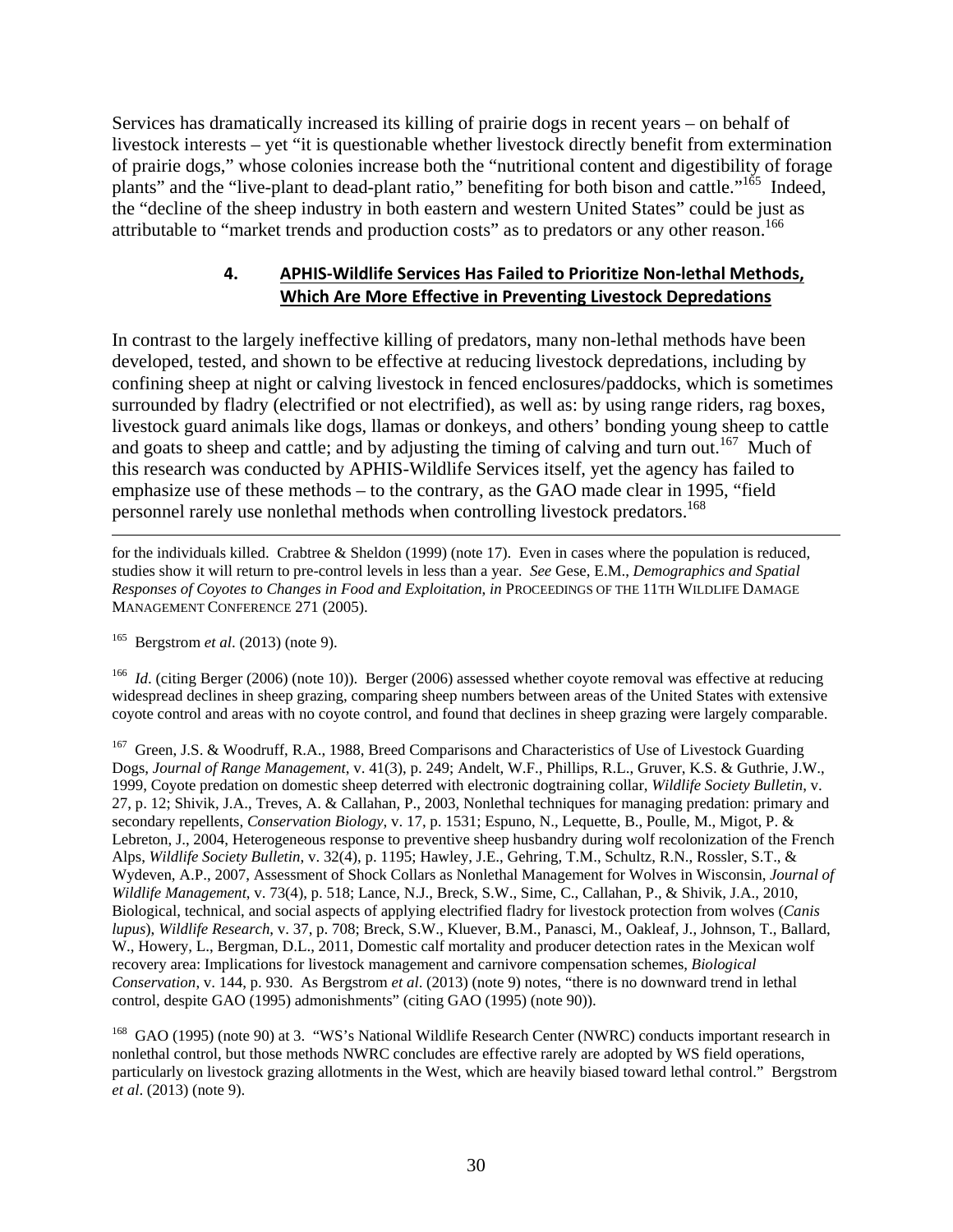This is highly problematic because lethal control can be an excuse for not employing effective non-lethal methods, particularly for the most anti-predator livestock operators, who would rather see wolves or other predators killed than take action to prevent depredations from occurring.

#### **5. APHIS‐Wildlife Services Utilizes Dangerous and Inhumane Methods to Kill Wildlife**

To accomplish its objectives, APHIS-Wildlife Services employs many lethal-control methods, including: strangling-neck, foot, and catch-pole snares; leghold, cage, Conibear, snap, gopher, and mole traps; shooting and aerial gunning; egg, nest, and hatchling removal and destruction; and use of a long list of highly-toxic chemicals like strychnine, sodium cyanide (M-44s), sodium fluoroacetate (Compound 1080), and fumigants.169 APHIS-Wildlife Services "removes" coyote and fox dens by removing and shooting pups, or "destroys" them and other dens by placing poisonous fumigants inside that cause animals inside to asphyxiate and die.<sup>170</sup>

Animals caught in Wildlife Services traps die slow, excruciating deaths.<sup>171</sup> Traps are left for weeks and months, and even longer, with animals left to die of starvation, thirst, heat, stress, and exposure.<sup>172</sup> While the agency recommends that its traps be checked "as frequently as possible" and its "policy [is] to provide the quickest, most painless death possible to the animal," "[t]here are traps that are not checked for literally months at a time."<sup>173</sup> Ineffective aerial gunners miss

<sup>172</sup> *Long Struggles* (note 14); *id*. (quoting former agency trapper) ("Remember, these animals have fur coats on. They exert themselves trying to get out. They over-stress with the heat and keel over and die. Most coyotes die this way, and when the trapper gets there, all that is left is a bunch of hair, bones and maggots. I've seen it hundreds of times and it always bothered me. It has to be a horrendous and torturous way to die.").

<sup>173</sup> USDA, APHIS-Wildlife Services Policy Directive 4.450, TRAPS AND TRAPPING DEVICES (Mar. 10, 2004) ("All traps and trapping devices are to be checked as frequently as possible and no less frequently than required by law, unless specific exemptions that may be provided for in applicable wildlife regulations are obtained"); 1997 Programmatic BiOp (note 88) at 5 ("it is ADC policy to provide the quickest, most painless death possible to the animal"); *Long Struggles* (note 14) (quoting former agency trapper as stating that "[t]here are traps that are not checked for literally months at a time"); *see also Pandora's Box* (note 14) (noting that animals often rot away before they are found by agency hunters).

 $\overline{a}$ 169 1997 Programmatic FEIS (note 5) (at Appendix J, p. 9-14).

 $170$  *Id.* (at Appendix J, p. 11) ("Denning").

<sup>171</sup> *Mistake* (note 14); *see also Long Struggles* (note 14) (quoting Dick Randall) ("The leg-hold trap … is probably the most cruel device ever invented by man and is a direct cause of inexcusable destruction and waste of our wildlife."); *M-44s* (note 14) (former Wildlife Services trapper describing death from M-44s: "It's not a painless death. They start whining. They start hemorrhaging from their ears and nose and mouth. They get paralysis and fall over. Then they start convulsing and they're gone. They are suffering endlessly until they die. It'll make you literally want to puke."); *Neck Snares* (note 14) (dog owner describing day in 2010 when his dog became ensnared in a Wildlife Services trap on an Idaho national forest: "This was a shocking thing … . Sometimes I try not to think about it because it hurts too much.").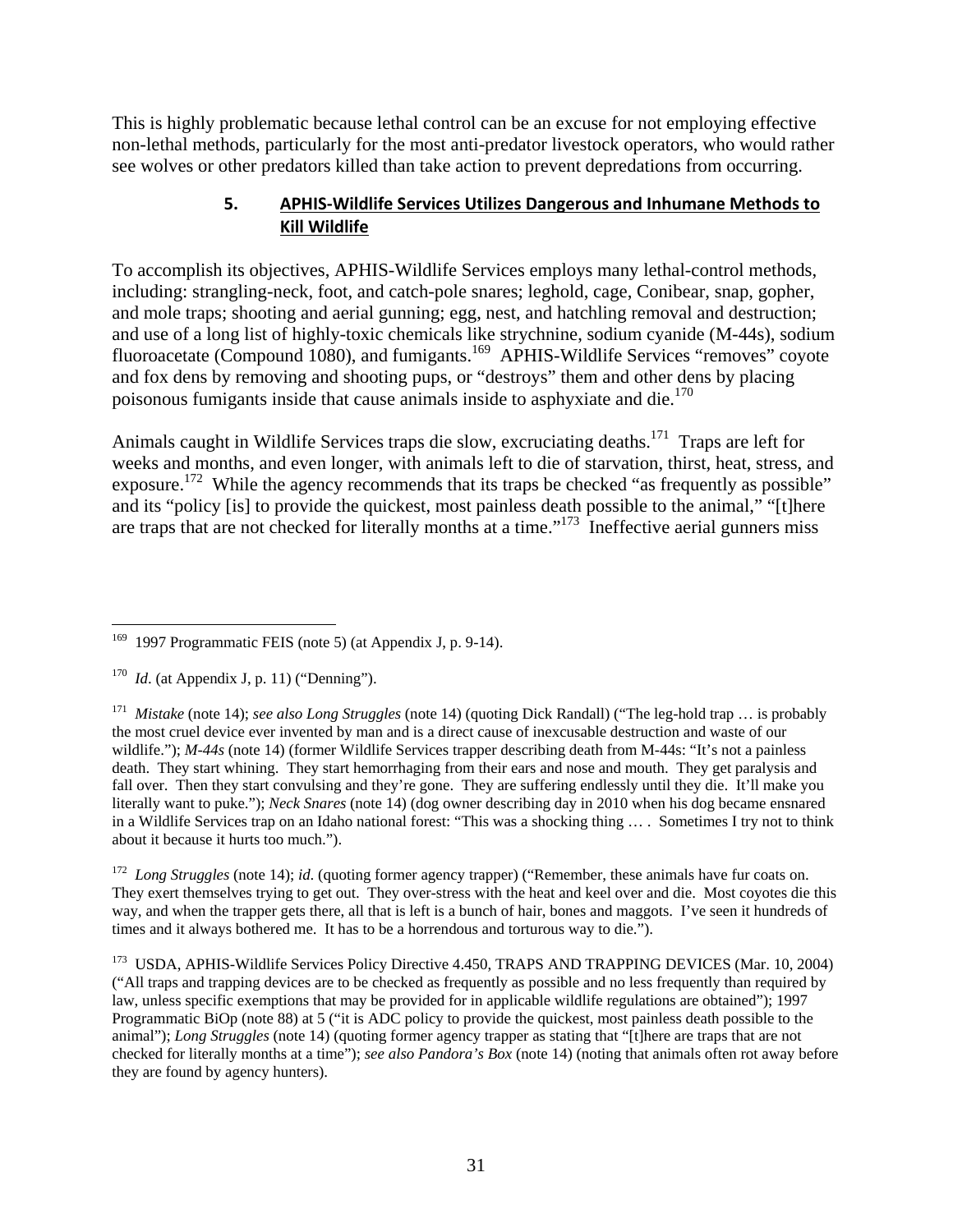their target and leave animals wounded or crippled.<sup>174</sup> Poisons (especially Compound 1080) can cause prolonged pain and suffering.<sup>175</sup>

Not only are companion dogs killed or harmed by traps and poisons, but dogs used by agency trappers attack trapped animals. Last year, Jamie Olson, an APHIS-Wildlife Services employee, posted seven photographs on his Facebook page – in a folder entitled "work" – of his dogs "ripping into live coyotes trapped in steel foot-holds" and of coyote carcasses.<sup>176</sup> Mr. Olson's work photographs also showed his dogs attacking bobcats and raccoons.<sup>177</sup> Mr. Olson evidently felt comfortable sharing these photographs with his Facebook friends without consequence to his position at APHIS-Wildlife Services.<sup>178</sup> One of the photographs posted by Mr. Olson is depicted below:



177 *Id*.

<sup>&</sup>lt;sup>174</sup> *Pandora's Box* (note 14) (quoting former agency trapper) ("Who wants to see an animal get crippled and run around with its leg blown off? I saw that a lot."); 1997 Programmatic BiOp (note 5) at 5 ("it is ADC policy to provide the quickest, most painless death possible to the animal").

<sup>&</sup>lt;sup>175</sup> *See* Letter from Danielle Clair to Rep. DeFazio (Feb. 18, 2002) (recounting death of family dog from M-44 in Oregon in 2002: "Oberon did not die immediately but after eight hours, during which the local emergency veterinarian clinic worked to turn this nightmare around" but "[u]nfortunately, Oberon received a lethal dose.").

<sup>176</sup> *Federal Agency Gives Few Answers* (note 100). The seven photographs from Mr. Olson's Facebook page are included as sources in support of this Petition.

<sup>&</sup>lt;sup>178</sup> *Id.* Project Coyote has collected almost 98,000 signatures to date on a petition seeking termination of Mr. Olson as a program employee. *See* Petition by Project Coyote, Fire USDA Wildlife Services Federal Trapper Jamie Olson for Animal Cruelty [*available at* http://www.change.org/petitions/fire-usda-wildlife-services-federal-trapper-jamieolson-for-animal-cruelty].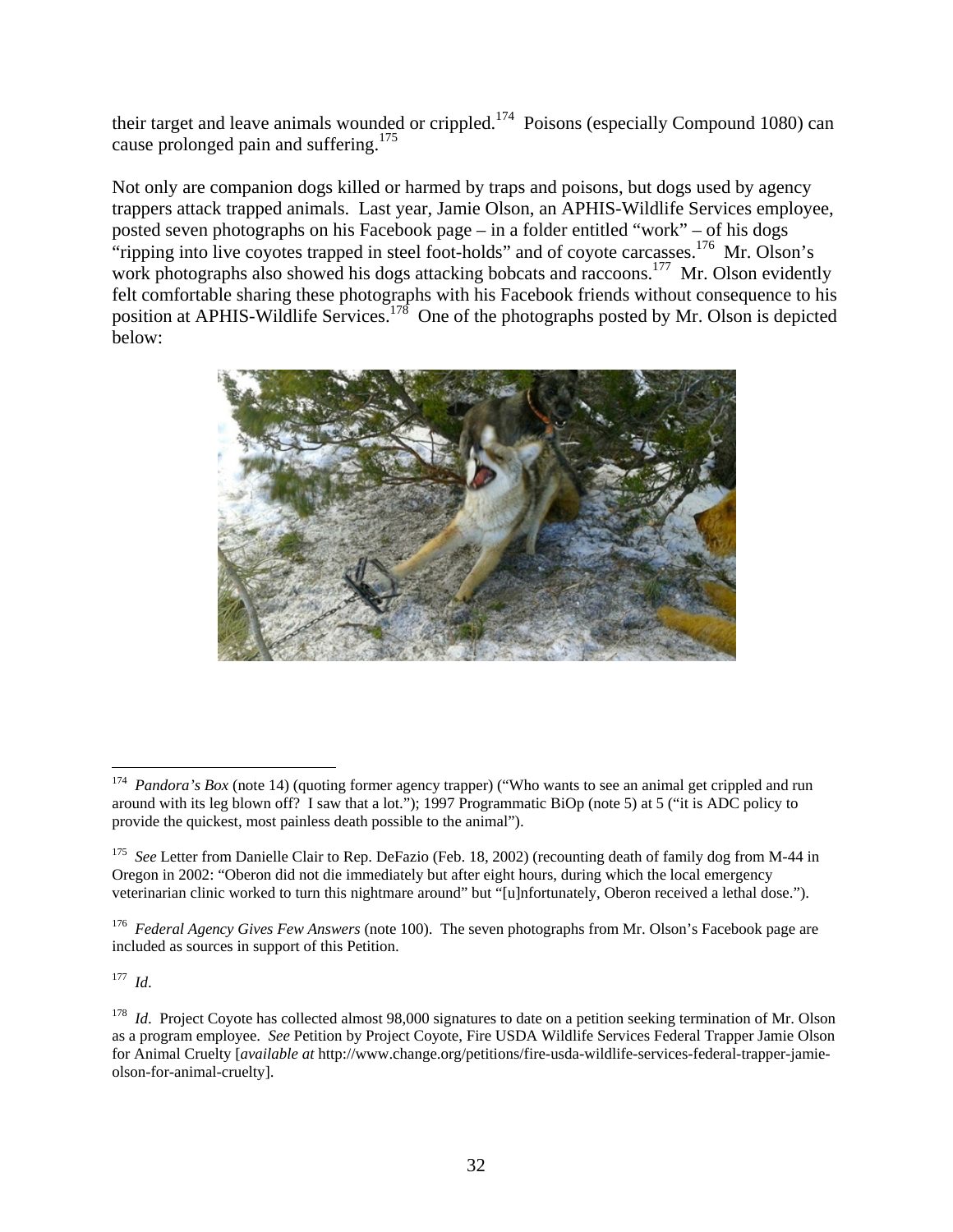Following a public outcry, APHIS-Wildlife Services was forced to conduct an investigation.<sup>179</sup> The APHIS Report of Olson Incident concluded that there was no "evidence" to support "allegations of animal cruelty" and that Mr. Olson did not violate "any part" of the agency's official standards of ethical conduct.180 To date, Mr. Olson has not been disciplined as a result of the incident.

Russell Files – another APHIS-Wildlife Services trapper – was federally charged with criminal animal cruelty charges last year for deliberately setting traps in order to capture a neighbor's dog in suburban Phoenix, reportedly using APHIS-Wildlife Services equipment and while on agency time.<sup>181</sup> The following photograph shows the severely-injured dog:



 $\overline{a}$ <sup>179</sup> USDA, APHIS, Marketing and Regulatory Programs – Business Service (MRP-BS), Human Resources Division (HRd), Administrative Investigations and Compliance Branch (AICB), REPORT OF INVESTIGATION: CASE NUMBER – AR-13-06-WS (Dec. 6, 2012) [hereinafter "REPORT OF OLSON INVESTIGATION"] at 2.

REPORT OF OLSON INVESTIGATION (note 179). The agency has claimed that the photographs were "taken out of context." Email from P. Sanchez, APHIS (Nov. 15, 2012). However, the formal investigation found that the photographs were posted on Facebook by Mr. Olson and were taken at several locations while Mr. Olson was "performing his official duties" with APHIS-Wildlife Services on behalf of ranchers. *See id*. at 2-4; *id*. at 2 ("The pictures … found in OLSON's Facebook accounted were located in a file entitled 'work.'"). During the investigation, Deputy Administrator William Clay told colleagues that he had "created a rule … to send all emails with 'Jamie Olson' in the Subject line directly to my junk folder." Email from William H. Clay, APHIS-Wildlife Services to G. Littauer and J. Green, APHIS-Wildlife Services (Nov. 8, 2012). Deputy Administrator Clay was made aware of several instances when Mr. Olson had not checked his traps in "accordance with our reporting directive" – including "some instances where Jamie Olson's M-44's had not been checked for up to 69 days." Email from William H. Clay, APHIS-Wildlife Services to G. Littauer, APHIS-Wildlife Services (Dec. 20, 2012). Despite this, the formal investigation concluded that Mr. Olson violated no trap-check frequency directives. *Id*.

<sup>181</sup> RUSSELL FILES POLICE REPORT (Jan. 18, 2012); *see also Hundreds of Pets, Protected Species Killed* (note 100). A family dog named Maggie was killed by a "body-grip" trap set by Wildlife Services in suburban Oregon in 2011. *The Killing Agency* (note 14).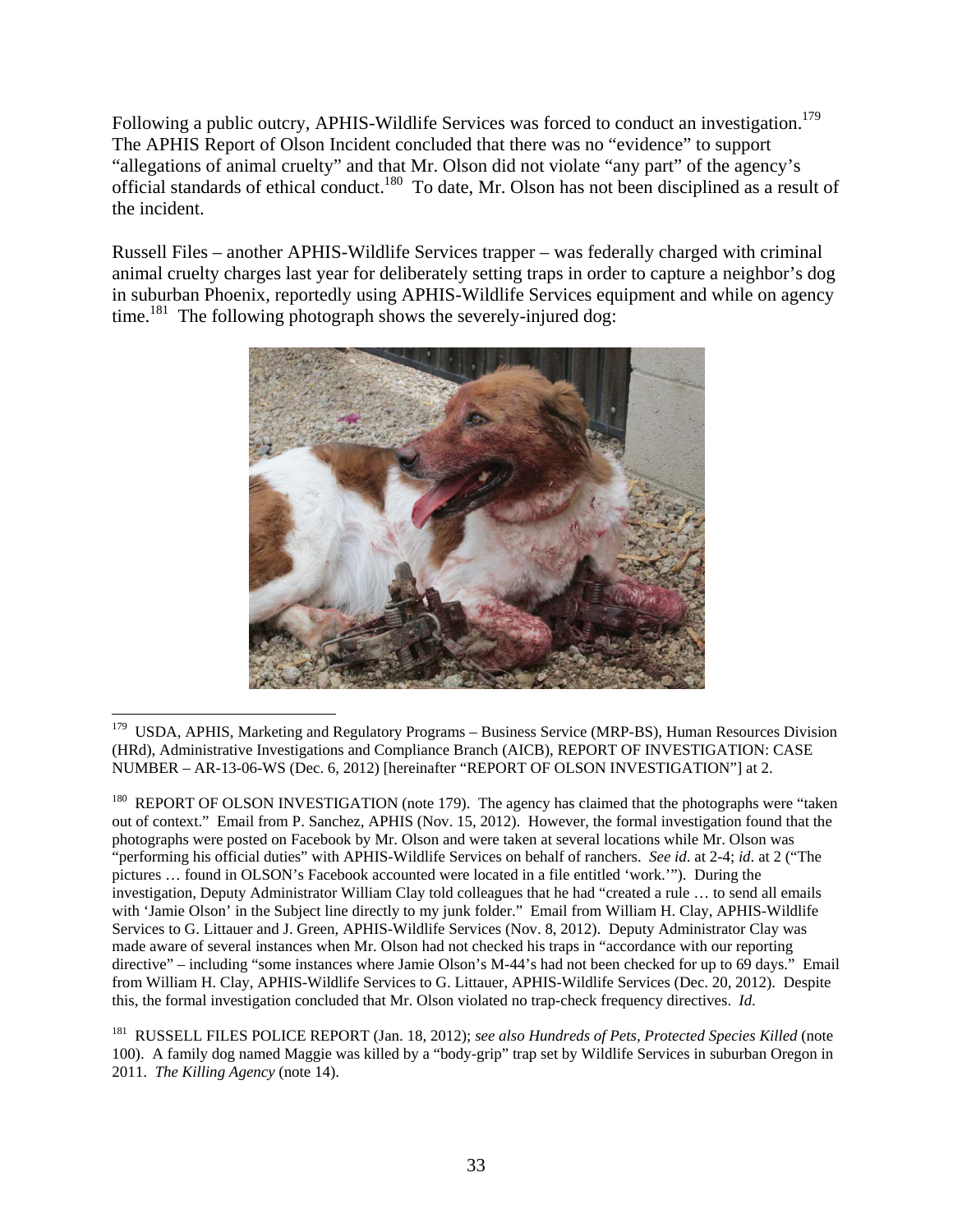Like Mr. Olson, Mr. Files was not fired or even disciplined; rather, he finished his career at APHIS-Wildlife Services by resigning voluntarily, citing "personal reasons."182 Mr. Olson, Mr. Files, and other examples plainly illustrate why many have identified a "culture of animal cruelty" – indeed, a culture of outright lawlessness – at Wildlife Services.<sup>183</sup>

In addition to traps, the use of toxicants – in particular, M-44s and Compound 1080 – cause tremendous pain and suffering. M-44s are devices that release sodium cyanide into the mouth of an animal when triggered, causing the animal to go into convulsions and die.<sup>184</sup> Compound 1080 is placed in a "livestock protection collar" (LPC), a bladder that attaches to the neck of a sheep or a goat, and which is designed to dispense the highly-toxic contents when it is punctured by an attacking coyote.185 Compound 1080 is extremely toxic in very small amounts – a teaspoonful could kill 100 people – and LPCs do not always work as intended.<sup>186</sup> Death from a M-44 usually takes minutes (although it can take longer), whereas death from a Compound 1080 device typically occurs after many hours of suffering.<sup>187</sup>

APHIS-Wildlife Services' lethal toxicants pose a danger to the public. The agency has poisoned tens of thousands of animals to death in recent years, and its chemicals are present wherever the

183 *See Torture, Abuse Regular Practice* (note100) (former APHIS-Wildlife Services trapper recounting incident when he and a supervisor found nine coyotes caught in leghold snares in Nevada, and as was routine agency practice, signaled his dogs to attack, as his supervisor watched and laughed and as the dogs circled the coyotes and ripped into them); *id*. (quoting Rep. John Campbell, R-Calif.) ("This agency has become an outlet for people to abuse animals for no particular reason. It is completely out of control. They need to be brought into the 21st century."); Letter from Reps. DeFazio and Campbell to Tom Vilsack, USDA (Nov. 30, 2012) ("[W]e are gravely concerned that [Olson] photographs … do not represent an isolated occurrence, but may reflect a deep-rooted problem within the Wildlife Services program, that allows for, and encourages, inhumane lethal methods of predator control."); see also Letter from Cathy Liss, AWI & Camilla Fox, Project Coyote to William H. Clay, APHIS-Wildlife Services (Mar. 15, 2013) ("We have a broader concern that illegal behavior and shocking acts of animal abuse have emerged as patterns within WS."); *id*. (citing Olson, Traweek, and Files examples); Email from David M. Root, APHIS-Wildlife Services to William H. Clay, APHIS-Wildlife Services (May 17, 2013) (noting involvement of Jamie Olson's boss, David Bergman, who also has yet to be disciplined).

<sup>184</sup> 1997 Programmatic FEIS (note 5) at 1-11.

185 *Id*. at Appendix P, p. 272.

<sup>182</sup> RUSSELL FILES POLICE REPORT (note 181); *see also Hundreds of Pets, Protected Species Killed* (note 100). The dog, which lost "more than a dozen teeth in the ordeal," was captured in two leg-hold traps that had been set in Mr. Files' yard; she was "'covered in blood from trying to chew her way out" and '[t]he traps … were covered in blood.'" *Id*.

<sup>186</sup> Turkington, R., CHEMICALS USED FOR ILLEGAL PURPOSES: A GUIDE FOR FIRST RESPONDERS TO IDENTIFY EXPLOSIVES, RECREATIONAL DRUGS, AND POISONS (2010) [hereinafter "Turkington (2010)"] at 361; Fox, *Huff Post* (note 139) (although LPCs are designed to be punctured by attacking predators, "pouches are just as easily punctured by vegetation and barbed wire, leaking Compound 1080 into the environment where grazing animals can be poisoned from eating the contaminated forage").

<sup>187</sup> Turkington (2010) (note 186).; *see also* Affidavit of Paul Wright (Sep. 19, 2001) [hereinafter "Wright Affidavit"] (describing how family dog who triggered APHIS-Wildlife Services M-44 device suffered for hours before dying from the cyanide exposure).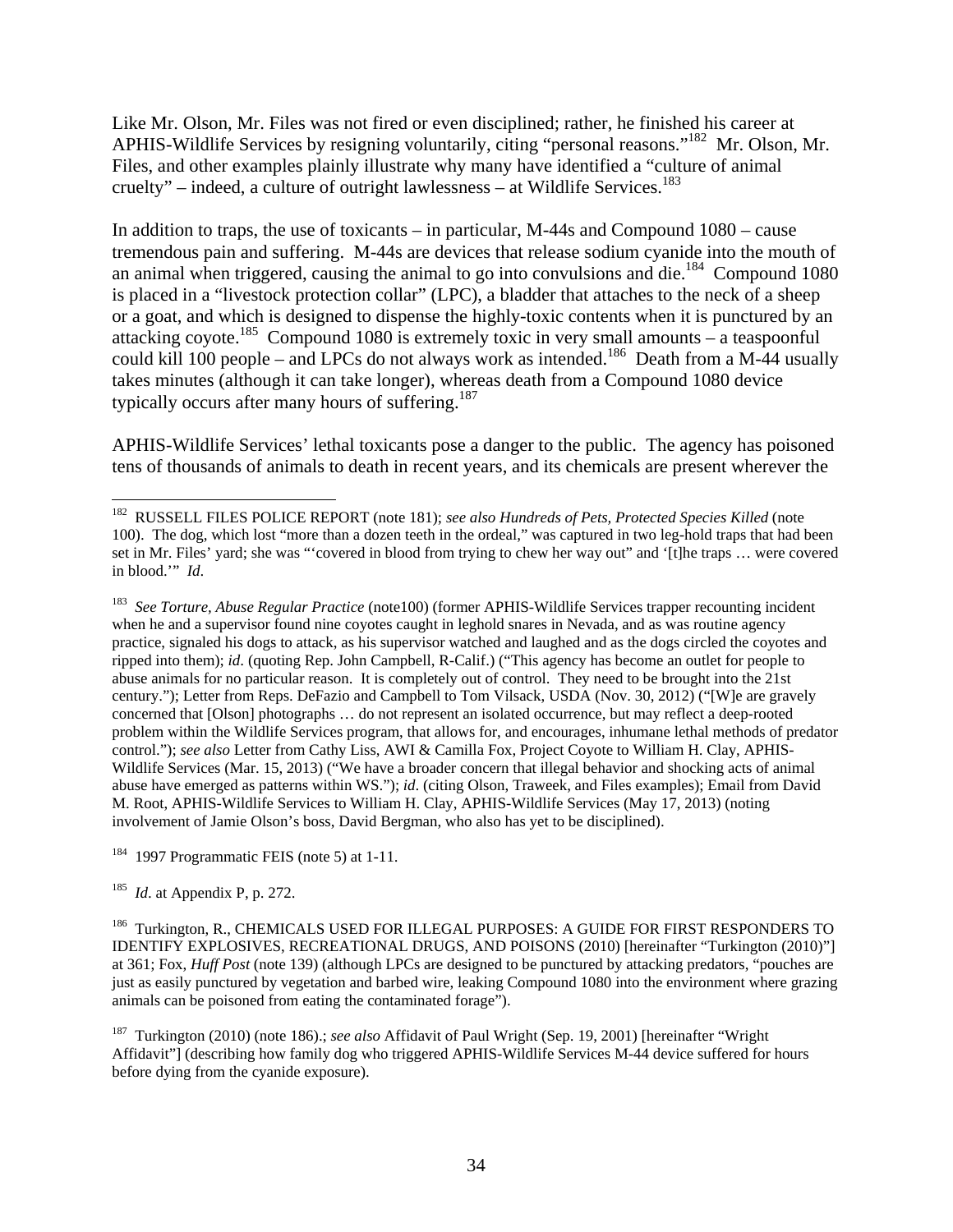program is active – including, in some cases, near roads and places that are frequented by people and their pets. Indeed, examples of APHIS-Wildlife Services' personnel placing poisons in such areas are abundant, and even doing so with the intention of poisoning family dogs.<sup>188</sup> Moreover, since 1987 18 agency staff and members of the public have been exposed to M-44s that cause nausea, blurred vision, and other problems.<sup>189</sup> Ten people have died in aircraft crashes from aerial gunning operations since 1979.<sup>190</sup> Disruption of ecosystems risks exposing species and humans to dangerous diseases.<sup>191</sup> Remarking about sodium cyanide, Rep. Peter DeFazio, D-Ore., has warned that "[s]ooner or later it's going to kill a kid."<sup>192</sup>

#### **6. APHIS‐Wildlife Services Lacks Transparency and Accountability**

Not surprisingly given its activities, APHIS is not transparent about the program – to the contrary, it "operates in the shadows."<sup>193</sup> It does not routinely make available specific, reliable

189 *The Killing Agency* (note 14); *M-44s* (note 14); *see also* Predator Poison Under Review, *Associated Press* (Jan. 21, 2008) (Utah man exposed to APHIS-Wildlife Services' M-44 in 2003 "suffers from long-term health effects," "has difficulty breathing, vomits almost daily and can no longer work").

190 *The Killing Agency* (note 14).

<sup>&</sup>lt;sup>188</sup> In 1996, two APHIS-Wildlife Services were cited for violations in connection with the unlawful placement of several M-44s in prohibited areas on the Gila National Forest, including within 200 feet of water and closer than 50 feet or within sight of a public road or pathway. *See* New Mexico Department of Agriculture, INVESTIGATIVE REPORT, Case No. 96-24 (Apr. 29, 1996). A similar incident was investigated in Texas last year. *See* Texas Department of Agriculture, NOTICE OF VIOLATION, TDA Incident No. 02414-00006891 (June 6, 2012) (citing APHIS-Wildlife Services employee Kyle Traweek for unlawfully placing M-44s in an area "frequented by humans or domestic dogs and where exposure to the public and family pets is probable," intentionally causing the fatal poisoning neighbor's dog). As Knudson (2012) reported, the agency has killed over 1,100 dogs including family pets since 2000; many of these were animals who died from agency poisons. *See The Killing Agency* (note 14). Examples of such incidents are abundant; for instance, a family dog was killed by an M-44 in Philomath, Oregon in 2002. Letter from Clair to Rep. DeFazio (note 175). Another family dog was killed by an M-44 in southern Colorado in 2001. A dog was killed in Oregon in 2000 from an M-44 placed on a tree farm where children frequently played. Cole, M. & Lednicer, L.G., Neighbor Dog's Death Halts Attempt to Trap Coyotes on Estacada Tree Farm, *The Oregonian* (Jan. 11, 2000). In 1999, APHIS-Wildlife Services placed an M-44 on land frequented by David Wright, killing his dog and exposing him and his daughter to cyanide. Wright Affidavit (note 187). In 1996, APHIS-Wildlife Services placed an M-44 on property belonging to Amanda Wood in Oregon, killing her dog and exposing her to cyanide poisoning. Watson, K. & Hanscom, G., Poison Traps Kill Unintended Victims, *High Country News* (Mar. 13, 2000) [*available at* http://www.hcn.org/issues/174/5628].

<sup>&</sup>lt;sup>191</sup> For instance, in 2011 mule deer tested positive for the plague in an area in Nevada where APHIS-Wildlife Services had been targeting coyotes. *Pandora's Box* (note 14) (description of the emergence of the plague in mule deer in an area where APHIS-Wildlife Services was killing predators). The plague is a disease that is sparked by rodents and transmittable to humans. Killing coyotes typically results in an increase of coyote prey species including rodents that carry plague, at least until coyotes respond to the increase in prey with larger litter sizes. *See supra* note 16

<sup>192</sup> *See* Cong. Rec. H4286 (June 16, 2011) (statement of Rep. DeFazio); *see also id*. ("Some kid is going to be pulling on that little string saying, gee, I wonder what this does – BAM, cyanide shot shell. Now, that's really discriminate. That's really effective.").

<sup>193</sup> *The Killing Agency* (note 14); *id*. (quoting acting state director in California as stating: "We pride ourselves on our ability to go in and get the job done quietly without many people knowing about it."); *see also* Email from Carol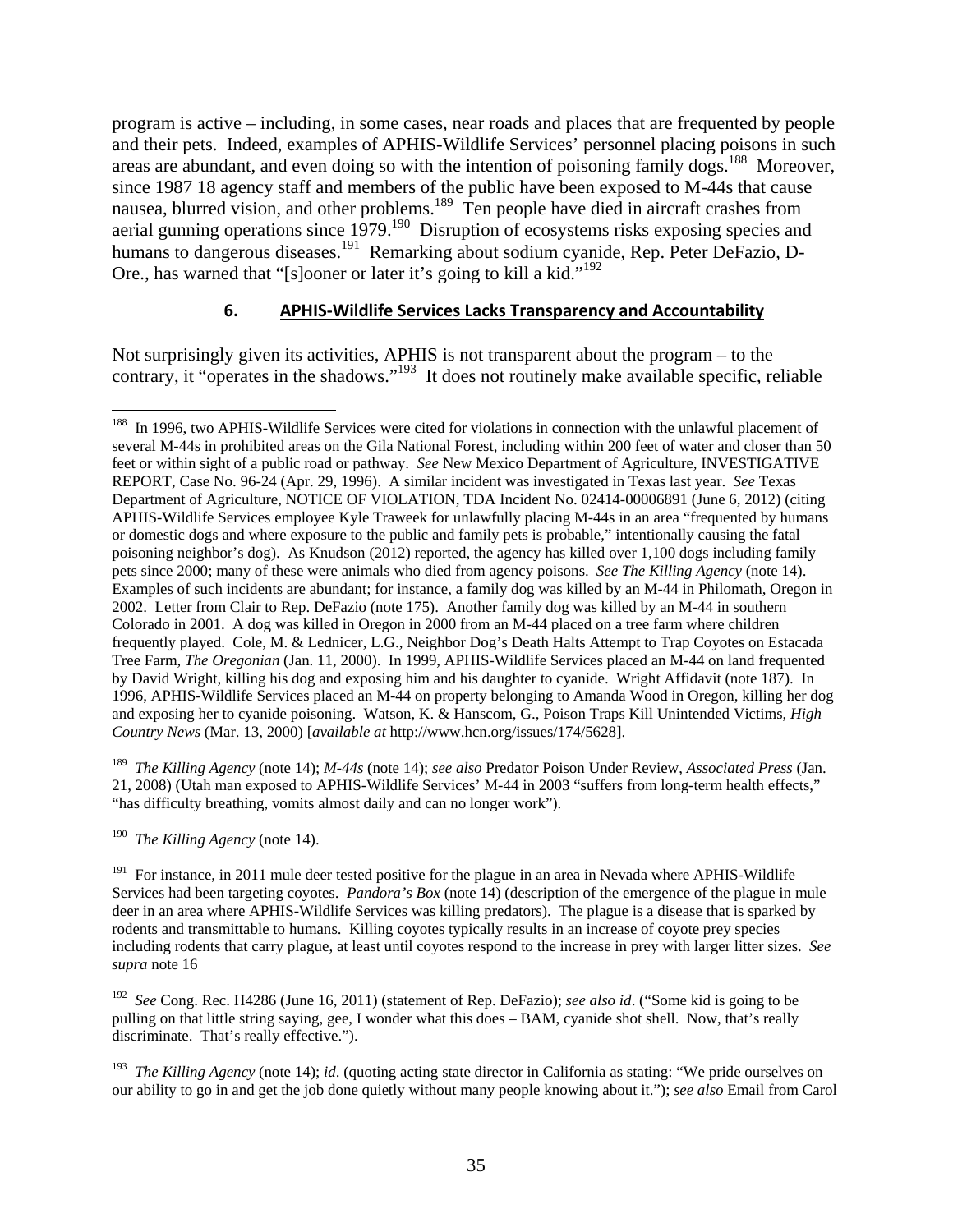information about its activities, including the specific wildlife "problems" that it purports to solve, on whose behalf it conducts its activities, and where.<sup>194</sup>

The agency's website provides only broad summaries of program activities and categories of funding sources.<sup>195</sup> The program self-reports the number of animals that it kills, but these figures are not reliable; former agency personnel have revealed that the program kills far more animals than it reports. The program has no accurate sense of whether it is effective, as it "conducts little or no population monitoring of lethally controlled mammals nor of their alternate natural prey, no studies of whether WS is additive with other causes of mortality, and no studies of how control affects populations of nontarget species that are unintentionally killed."<sup>196</sup> The agency has policies that "prohibit agency employees from identifying themselves on social media websites."<sup>197</sup>

An investigation into Jamie Olson has concluded without any disciplinary action being taken against him, and the agency refuses even to disclose the results of the investigation.<sup>198</sup> In another high profile incident, an investigation into the January, 2013 killing of a Mexican wolf – a critically-endangered animal – was initiated only after the killing was leaked to the media and after the federal government suppressed information showing that the killing had occurred.<sup>199</sup>

Indeed, because the program is so secretive, the fact that anything is known about its darker aspects at all is due to agency whistleblowers, dogged investigative journalism, longtime

 A. Bannerman, Publication Affairs Specialist, Wildlife Services & Veterinary Services to Bill Clay, APHIS-Wildlife Services Administrator *et al*. (Nov. 16, 2012) (lead program public affairs specialist expressing gratitude that media were not present to witness comments by Mr. Olson to Conserve County, Wyoming Board Livestock Predator Control Board – *i.e.*, that "animal activist groups have nothing better to do than send the e-mails and then go hug a tree" – but bemoaning that Mr. Olson evidently had not "learned something from this").

194 APHIS-Wildlife Services, *Selected advance questions from American Society of Mammalogists in preparation for forum with APHIS official on Wildlife Services (WS)* (June 2012).

195 *See* APHIS-Wildlife Service, Wildlife Services' 2010 Program Data Reports, available at http://www.aphis.usda.gov/wildlife\_damage/prog\_data/2012\_prog\_data/index.shtml. Although FY 2012 ended 12 months ago and FY 2014 began two months ago, as of today's date, APHIS-Wildlife Services has yet to make FY 2012 Program Data available on its website. *See id*.

Bergstrom *et al.* (2013) (note 9).

<sup>197</sup> See REPORT OF OLSON INVESTIGATION (note 179) at 4.

<sup>198</sup> In June 2013, Rep. Campbell published leaked documents on his website which show the results of the investigation of Mr. Olson. *See* John Campbell, Congressman, Leaked Documents Reveal Cover-Up of Animal Abuse Investigation in USDA's Wildlife Services Agency – Predator Defense (June 24, 2013).

199 Initially, the agencies denied that any Mexican wolf had been killed in January 2013. *See* MEXICAN WOLF BLUE RANGE REINTRODUCTION PROJECT MONTHLY UPDATE (Jan. 1-31, 2013) (failing to report the shooting); Tony Davis, Possible Mexican Wolf Killing Under Investigation in N.M., *Arizona Daily Star* (Apr. 10, 2013) (reporting that "The killing occurred in January in Southwestern New Mexico, where rancher resistance to the release of the endangered Mexican gray wolves has been fiercest.").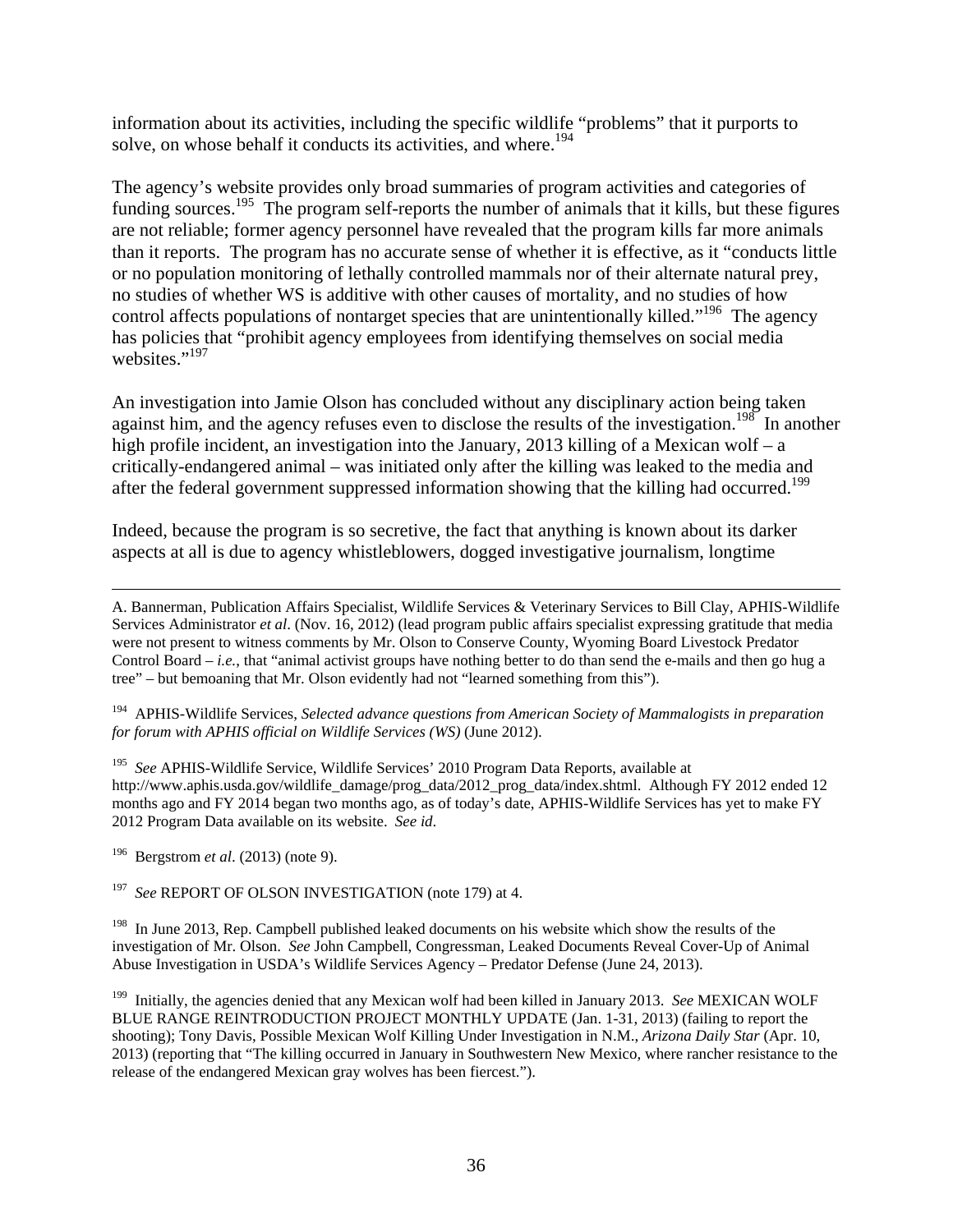advocacy by non-governmental organizations, and targeted, prolonged interest by members of Congress. It is telling that most of the incidents that do come to light involve members of the public and their pets – in other words, incidents that cannot be easily shielded from public view.200 As one agency manager told investigative journalist Tom Knudson from the *Sacramento Bee*, "[w]e really don't have to tell anybody what we're doing."<sup>201</sup>

These major problems run counter not only to prevailing societal values, but also to a statutory scheme that authorizes a wildlife control program only if it can be done with transparency and based on reliable information.<sup>202</sup> Yet, it is clear that this is not the case in practice.

As Rep. Defazio has observed in advocating for the elimination of Wildlife Services' lethal predator control, "it's incredibly important that we bring the actions of this agency out of the shadows."203

# **IV. PETITION FOR RULEMAKING**

APHIS-Wildlife Services manuals and directives set forth the official mission, philosophy and policies of the program.204 They set forth an agency "management philosophy" to "conserve and manage wildlife resources while being responsive to public desires, views, and attitudes" and engaging in "control" of "injurious wildlife" only after "careful assessments" of an identified problem and its resolution, in accordance with "biologically sound, environmentally safe, scientifically valid, and socially acceptable" methods that are designed to minimize risks to humans, wildlife, non-target animals, and the environment.<sup>205</sup> Although it has long been known

201 *Neck Snares* (note 14).

 $202$  7 U.S.C. § 426.

203 *Federal Agency Accused of Stonewalling* (note 100) (quoting Rep. DeFazio).

 $\overline{a}$ <sup>200</sup> See supra at 11 (discussing Boy Scout incident). The 1971 Boy Scout incident ultimately lead to President Nixon's signing of Executive Order 11643, which banned the use of certain toxicants on public lands. *See* Feldman (2007) (note 30) ("the 1971 discovery by a Boy Scout troop of 24 eagle carcasses near a poisoned bait station in Wyoming ... brought intense public scrutiny on the federal program" followed by Congressional hearings, lawsuits, an investigation, and ultimately, President Nixon's signing of Executive Order 11643); *see also Calls for Investigation* (note 14) ("Why won't they let anyone go with them to see what they are doing? Why is there such a shroud of secrecy?" said Campbell. "Whose interests are they serving? That is the sort of thing we need to find out."). Citing the lack of transparency, Reps. Campbell and DeFazio have called for an investigation into APHIS-Wildlife Services, and Rep. Davis has introduced a bill that would require greater program transparency. Transparency for Lethal Control Act, H.R. 2074, 113th Cong. (1st Sess. 2013).

<sup>204</sup> *See* APHIS-Wildlife Services Policy Manual (updated Mar. 1, 2013) (*see* Literature Cited section for complete set of program policies); *see also* USDA, APHIS-Wildlife Services Publication, PARTNERSHIPS AND PROGRESS (Aug. 2009) at 1 (noting that "[w]hile WS' authorizing legislation continues to be the base of its authority, it is the program's policy directives that guide WS personnel daily in responding to requests for assistance.") (hyperlink in original).

<sup>&</sup>lt;sup>205</sup> USDA, APHIS-Wildlife Services Policy Directive 1.201, MISSION AND PHILOSOPHY OF THE WS PROGRAM (July 20, 2009) [hereinafter "APHIS-Wildlife Services Directive 1.201"].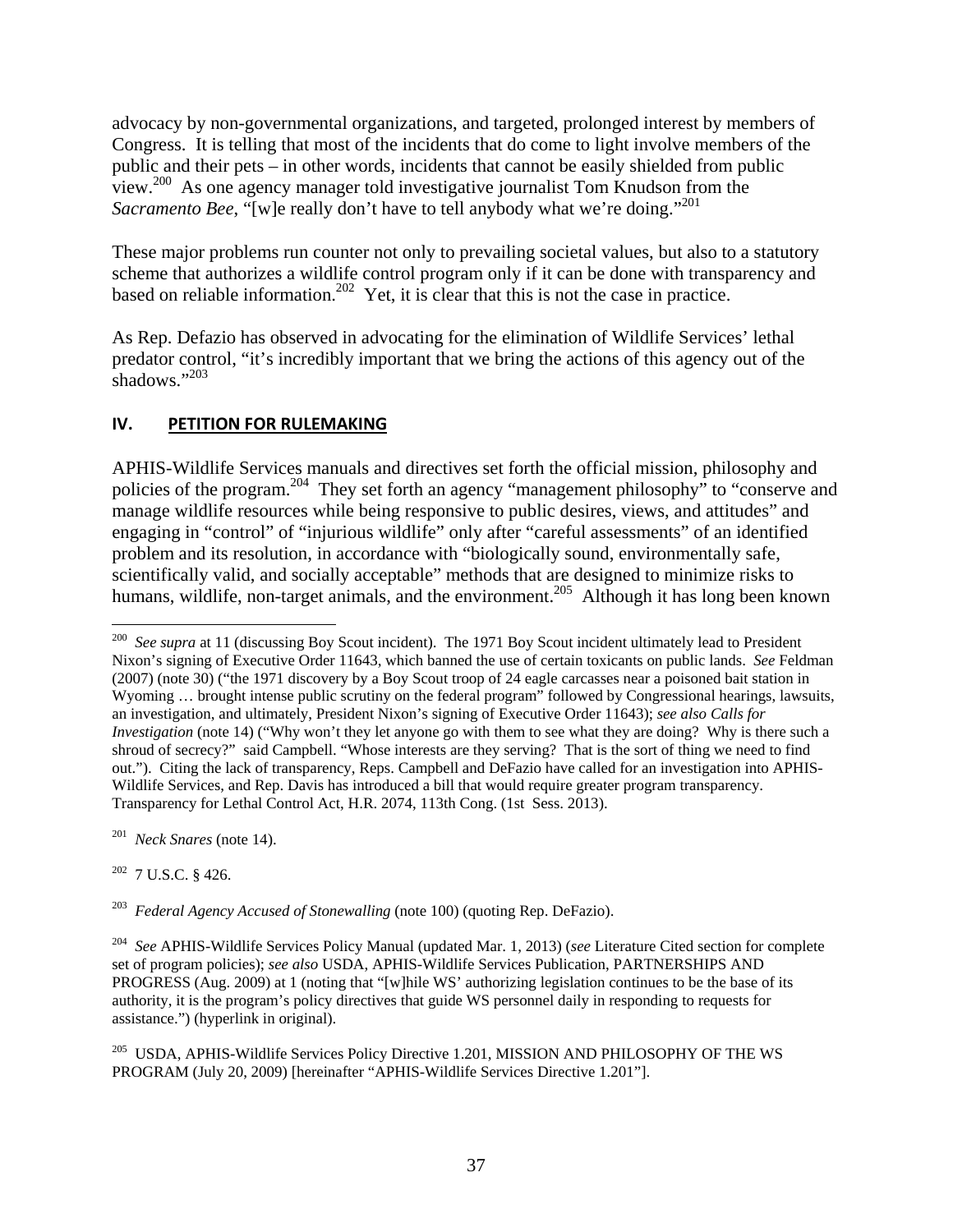that it does not do so in practice, APHIS-Wildlife Services claims that when it does take control actions, "[p]reference is [to be] given to nonlethal methods when practical and effective."<sup>206</sup> The directives also require APHIS-Wildlife Services to maintain accurate, relevant, and reliable records about program activities, and to make this information readily available to the public.<sup>207</sup> APHIS-Wildlife Services must also set forth the terms of its engagement on behalf of other Federal agencies, state agencies, and private parties in Memoranda of Understanding and cooperative agreements, and is to administer its cooperator agreements in an open and transparent manner.<sup>208</sup>

Yet, however far these pronouncements go, it is plainly evident that they do not work to ensure that APHIS-Wildlife Services is transparent and in compliance with the law or consistent with prevailing American values. Many key aspects of the program – including standards to ensure program transparency and reliability of information, definitions of key terms, standardized procedures for cooperator agreements, or procedures that fill in the gaps in the regulatory schemes and ensure strict adherence to the requirements of federal environmental laws – lack any policy directives at all. And the policy directives that do exist are merely supplanted by APHIS on occasion, evading the rigorous requirements of the APA including required notice and opportunities for public comment.<sup>209</sup>

<sup>1</sup> 206 USDA, APHIS-Wildlife Services Policy Directive 2.201, SELECTING WILDLIFE DAMAGE MANAGEMENT METHODS (Oct. 29, 2003). Despite this, it has been plainly evident that APHIS-Wildlife Services emphasizes the use of lethal control methods over nonlethal methods. *See* GAO (1995) (note 90) at 3 ("in practice, the role of nonlethal methods in the program's efforts to control livestock predators differs from that indicated by the guidance" and "field personnel rarely use nonlethal methods when controlling livestock predators"); *see also* Bergstrom *et al*. (2013) (note 9) ("there is no downward trend in lethal control, despite GAO (1995) admonishments").

<sup>207</sup> USDA, APHIS-Wildlife Services Policy Directive 156.1, FOIA/PRIVACY ACT GUIDELINES (Oct. 19, 1982) [hereinafter "APHIS Directive 156.1"] at §VII (recognizing that FOIA "is a disclosure statute designed to allow ease access to documents held by the administrative agencies of the executive branch of the Federal Government" and that "[e]ach Agency has the responsibility to expedite all releasable information as prescribed by the FOIA").

<sup>&</sup>lt;sup>208</sup> USDA, APHIS-Wildlife Services Policy Directive 4.135, REQUESTS FOR INFORMATION (Oct. 7, 2005); *see also supra* at 19 (discussing CAPIT recommendations regarding cooperator agreement process).

<sup>209</sup> For example, in July APHIS-Wildlife Services quietly replaced its policy directive entitled "Reporting." *See* APHIS-Wildlife Service Policy Directive 4.205.1, DATA AND ACTIVITY REPORTING (July 2, 2013). Likely in response to the Jamie Olson incident – which has generated a public outcry, multiple investigative articles, calls for an investigation by members of Congress, and a petition to terminate Mr. Olson's employment with APHIS-Wildlife Services on Change.org from Project Coyote – the directive includes new requirements. These include the requirement that all agency personnel report all "critical issues or potential problems" "immediately to their supervisor for further action as appropriate." *Id.* at 3. This includes "situations, occurrences, and media events" which "may ... [r]esult in publicity, substantial/national media and public inquiries, or Congressional inquiries, or … [a]ffect WS' relationship with other agencies, States, or cooperators." *Id*. Hence, as this was simply a policy directive, the public was never notified of the revisions or invited to comment – and to be able to urge APHIS, *e.g.*, to prioritize termination of employees who carry out such activities rather than to facilitate program's ability to minimize or control public scrutiny of such incidents.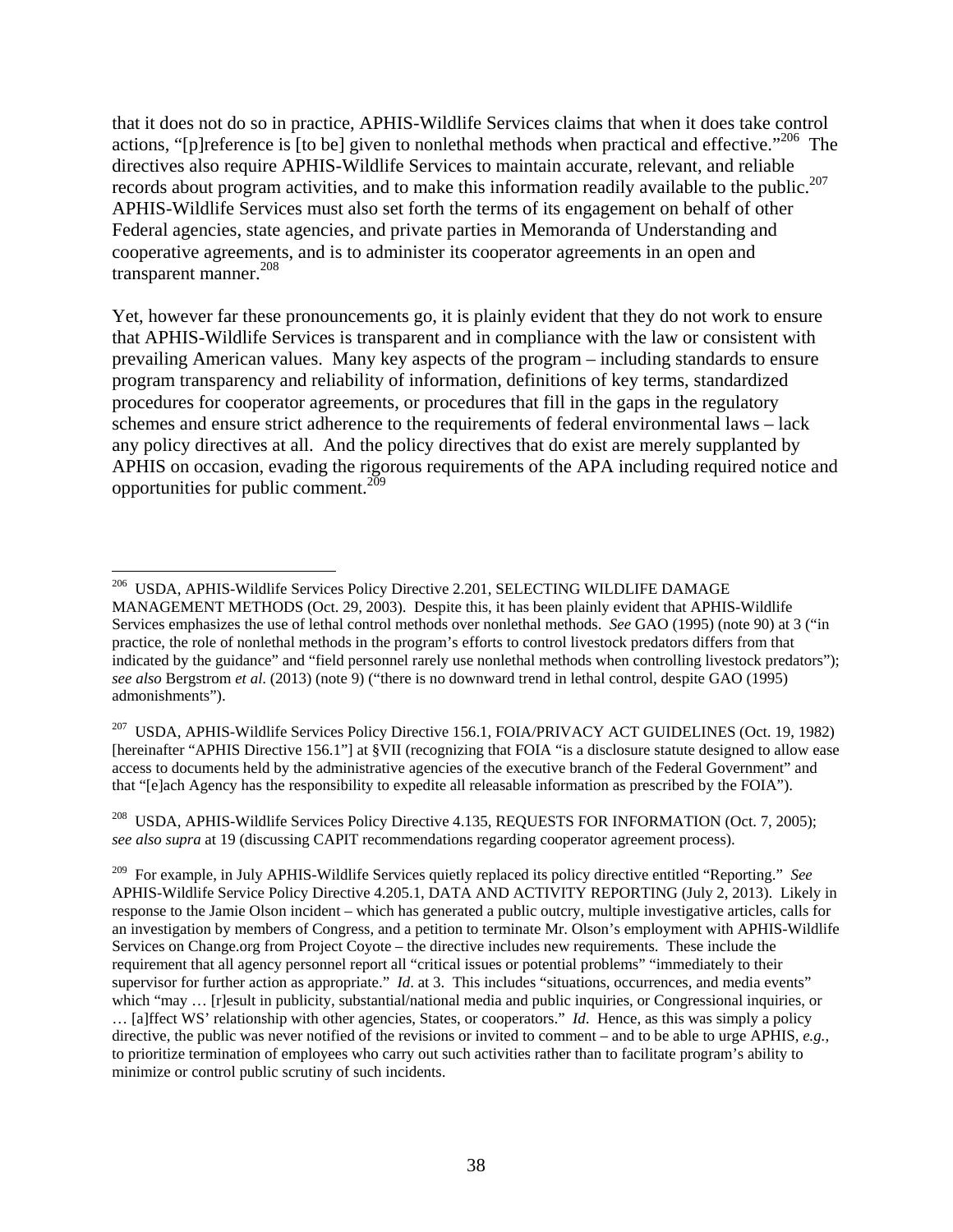As APHIS-Wildlife Services has never promulgated substantive regulations that are codified in the Code of Federal Regulations in accordance with the APA, Petitioners, other interested persons, and the general public have never been afforded an opportunity to guide APHIS-Wildlife Services, and to ensure that it maintains and adheres to a clear, consistent regulatory scheme that, in turn, ensures that the program is fully transparent and accountable to the public.

# **A. PETITION TO USDA‐APHIS TO CONDUCT A FORMAL RULEMAKING UNDER THE ADMINISTRATIVE PROCEDURE ACT TO ESTABLISH A REGULATORY SCHEME FOR THE WILDLIFE SERVICES PROGRAM**

Petitioners formally petition USDA and APHIS pursuant to APA section 553(e) and 7 C.F.R. § 1.28, for issuance and amendment of rules that govern the Wildlife Services program. USDA and APHIS have legal authority to conduct such a rulemaking, and promulgation of rules is necessary to fill the gaps in the statutory scheme.

The ADCA is the primary statutory authority for the Wildlife Services program.<sup>210</sup> The ADCA was enacted in 1931 to authorize the Bureau of Biological Survey to investigate, experiment, test, determine, demonstrate, and promulgate methods of eradicating, suppressing, or bringing under control mountain lions, wolves, coyotes, bobcats, prairie dogs, gophers, ground squirrels, jack rabbits, and other so-called "injurious" animals.<sup>211</sup> In 1986, administration of the Act was passed from the Secretary of the Interior to the Secretary of Agriculture.<sup>212</sup> An amendment passed in 2000 gave broad authority to the Secretary of Agriculture to control "injurious species" in accordance with agency policies but removed eradication as a goal of the law.<sup>213</sup>

APHIS-Wildlife Services is required to comply with many additional federal legal authorities as well.<sup>214</sup> These include laws and policies that:

• Require access to program records, public participation, transparency, and reliable information, including the Freedom of Information Act, 5 U.S.C. § 552, *as amended*; National Environmental Policy Act, 42 U.S.C. § 4321-4370h, 40 C.F.R. Parts 1500-1508, and the Data Quality Act, Public Law 106–554; H.R. 5658;

212 *Id*.

213 *Id*.

<sup>&</sup>lt;u>.</u>  $^{210}$  7 U.S.C. §§ 426-426c.

 $211$  1997 Programmatic FEIS (note 5) at 1-13.

<sup>214</sup> APHIS-Wildlife Services Policy Directive 1.210, LEGAL AUTHORITY (Sep. 19, 2003) [hereinafter APHIS-Wildlife Services Policy Directive 1.210"]; *see also* APHIS-Wildlife Services Policy Directive 2.210, COMPLIANCE WITH FEDERAL, STATE, AND LOCAL LAWS AND REGULATIONS (Oct. 27, 2009) [hereinafter APHIS-Wildlife Services Policy Directive 2.210"] ("[a]ll employees … are responsible for conducting official duties in compliance with all Federal laws" and "[s]upervisors shall ensure that all employees are aware of laws applicable to their official duties").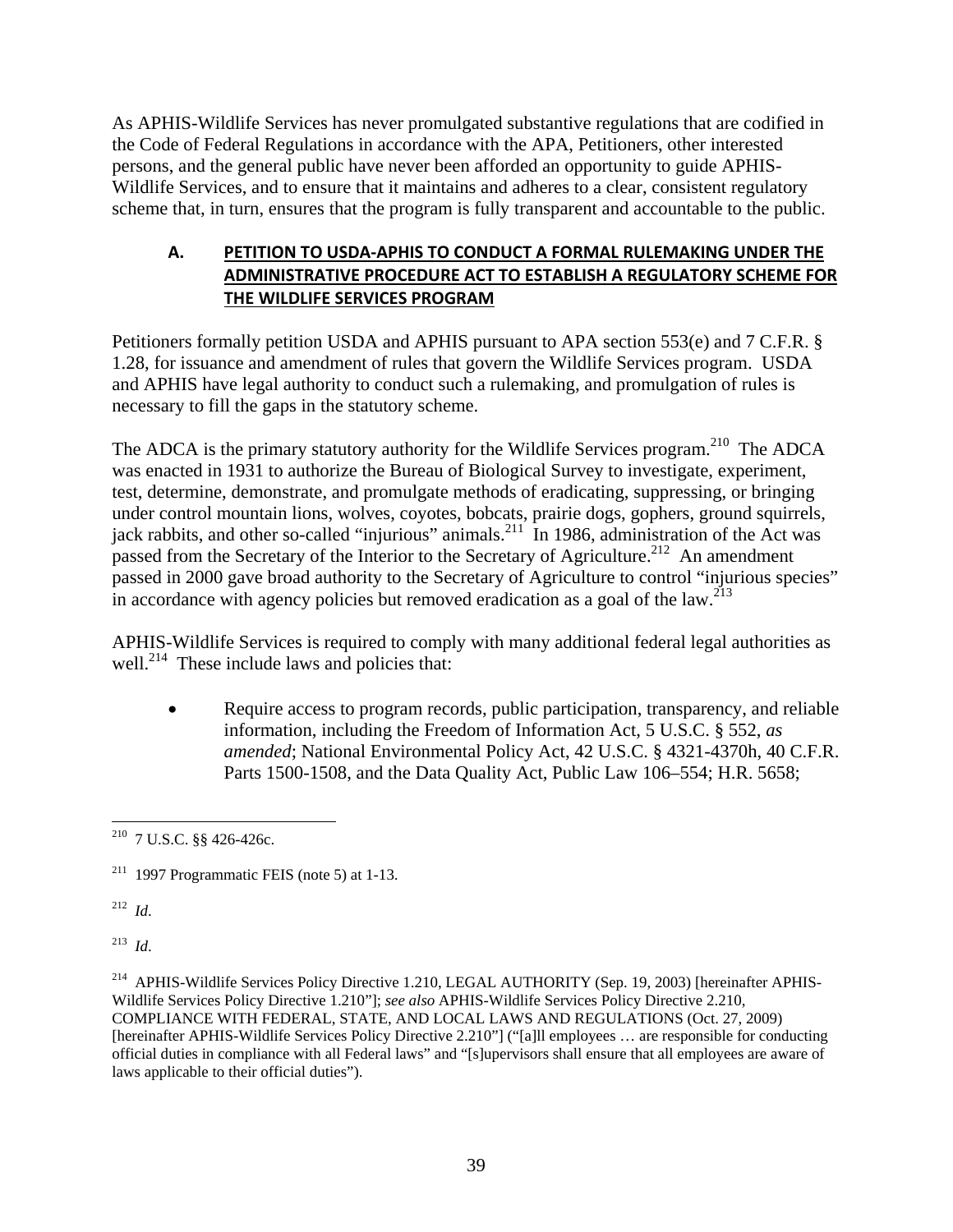- Protect biodiversity and wildlife, like the Endangered Species Act, 16 U.S.C. §§ 1531-1544, *as amended* ("ESA"), the Bald and Golden Eagle Protection Act, 16 U.S.C. § 668-668d, *as amended* ("BGEPA"), the Migratory Bird Treaty Act of 1918, 16 U.S.C. §§ 703-711 ("MBTA"), and the Fish and Wildlife Act of 1956, 16 U.S.C. § 742j-l;
- Set a national policy for the humane treatment of animals, like the Animal Welfare Act, 7 U.S.C. §§ 2131-2159, the Humane Slaughter Act, 7 U.S.C. §§ 1901-1907, and require the humane treatment of wildlife that are protected under the ESA, MBTA, or BGEPA, 50 C.F.R. § 13.41; and
- Protect public health, like the Federal Insecticide, Fungicide, and Rodenticide Act, 7 U.S.C. §§ 135-136y, *as amended* ("FIFRA").

In addition to these authorities, Executive Order No. 13112 (Feb. 3, 1999) directs all federal agencies to use their programs and authorities to: "prevent the introduction of invasive species"; "detect and respond rapidly to and control populations of such species in a cost-effective and environmentally sound manner"; "monitor invasive species populations accurately and reliably"; and "conduct research on invasive species and develop technologies to prevent introduction and provide for environmentally sound control of invasive species."

APHIS-Wildlife Services maintains a set of Program Directives and Policy Directives that are designed to fill the gaps in the regulatory scheme, and to specify the relevant statutory requirements.<sup>215</sup> On their face, these directives value and emphasize transparency, wildlife conservation, and minimal, direct control only when necessary and according to methods that are humane and socially acceptable. $^{216}$ 

However, APHIS has never promulgated regulations under the APA to codify any policies and authorities in a regulatory scheme that will ensure program consistency with all applicable authorities. Therefore, Petitioners formally request that APHIS undertake a substantive

 $\overline{a}$ 215 *See supra* at 37-38.

<sup>216</sup> *See* USDA, APHIS-Wildlife Services Policy Directive 1.201 (note 205); USDA, APHIS-Wildlife Services Directive 1530.1, OTHER GOVERNMENT AGENCY AND NON-FEDERAL REVIEWS OF APHIS (Mar. 23, 1993); APHIS Directive 156.1 (note 207) at §VII (FOIA "is a disclosure statute designed to allow eas[y] access to documents held by the administrative agencies of the executive branch of the Federal Government" and "[e]ach Agency has the responsibility to expedite all releasable information as prescribed by the FOIA"); PARTNERSHIPS AND PROGRESS (note 122) at 1 ("While WS' authorizing legislation continues to be the base of its authority, it is the program's *policy directives* that guide WS personnel daily in responding to requests for assistance.") (emphasis in original). That said, Petitioners do not suggest here that the existing policy directives cannot not be substantially improved in certain, key respects – *e.g.*, no longer engaging in ongoing predator control without any "end point." U.S. Department of Agriculture, APHIS-Wildlife Services, Policy Directive 2.201, DECISION MODEL (Jul. 21, 2008). Rather, these policies simply underscore the existence of gaps in the statutory scheme that governs the program, which can be appropriately addressed through a substantive rulemaking under the APA, including with notice and an opportunity for public comment.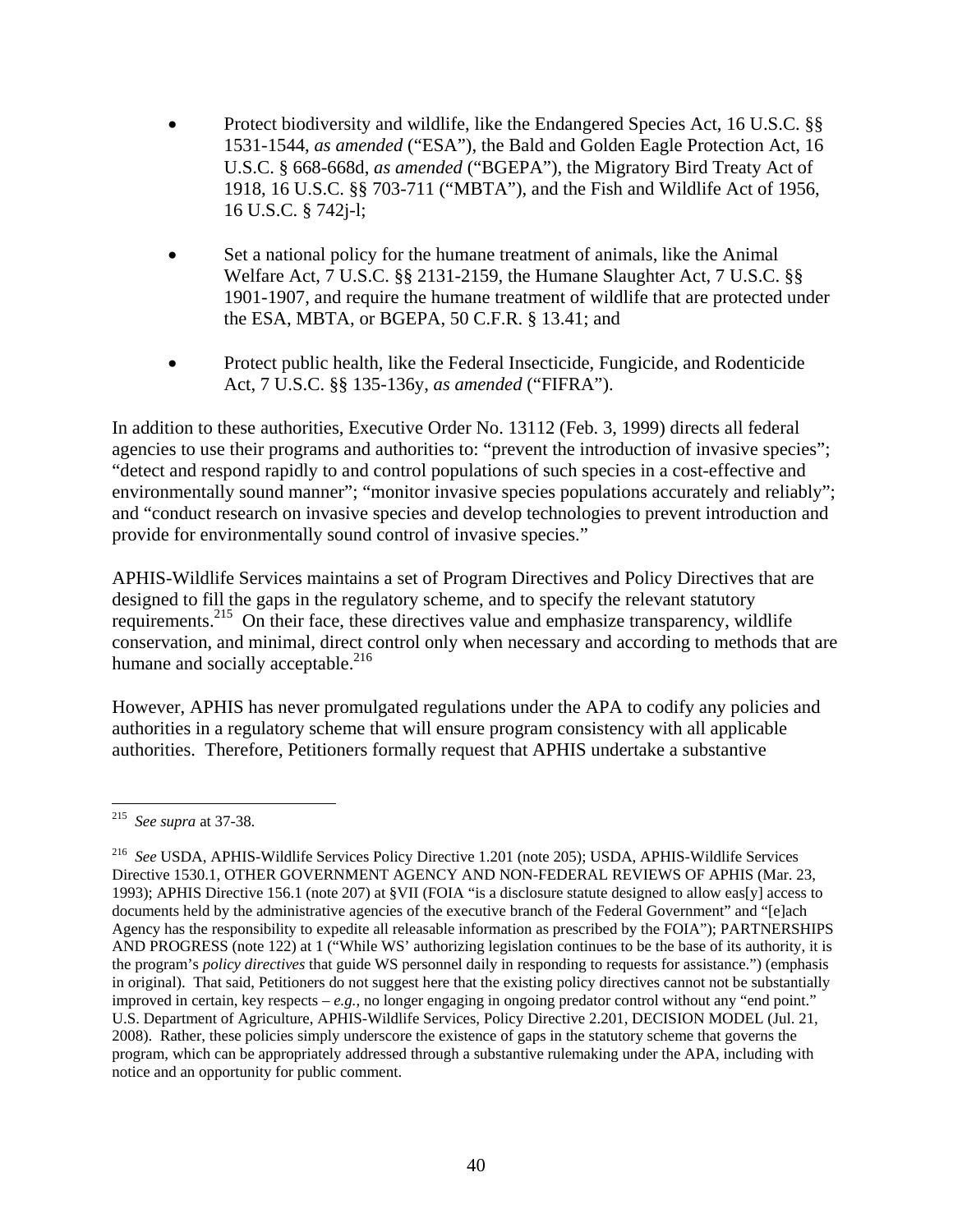rulemaking under the APA in order to fill the gaps in the existing statutory scheme.<sup>217</sup> Such rules must include:

- 1. definitions of key terms, such as "injurious," "predator," "control," "invasive," and "cooperator";
- 2. procedures to ensure program transparency, such as rules specifying the information, documentation, data, and records that will be maintained by program personnel and routinely provided to the public;
- 3. criteria for the selection of specific control methods and the circumstances in which they may be utilized, with an emphasis on highly-selective, nonlethal, nontoxic, and non-capture methods, and with the goals of phasing out lethal methods and prophylactic control and of restoring apex predators to ecosystems;
- 4. criteria setting forth and requiring a documented correlation between specific wildlife problems that warrant a response by Wildlife Services as well as the appropriate methods that may be employed by program personnel, with an emphasis on and exhaustion of nonlethal measures in each situation;
- 5. procedures specifying the development and content of Wildlife Services work plans;
- 6. measures to ensure that "non-target" animals are not harmed or killed;
- 7. a standard of ethics and requirements to ensure professionalism of program personnel;
- 8. rules to ensure that all animals affected by the program are treated humanely and that agency personnel who commit acts of animal cruelty are subject to disciplinary action and/or employment termination;
- 9. factors for determining when previously-approved control activities must cease;
- 10. criteria that govern the selection of cooperators, the temporal scope for cooperator status, and cooperator agreements, the circumstances necessitating their modification or revocation, and public participation and disclosure requirements for determinations of cooperator status and cooperator agreements;
- 11. standardized procedures for processing cooperator agreements; and

<sup>217</sup> *See Morton v. Ruiz*, 415 U.S. at 231 ("The power of an administrative agency to administer a congressionally created and funded program necessarily requires the formulation of policy and the making of rules to fill any gap left, implicitly or explicitly, by Congress.").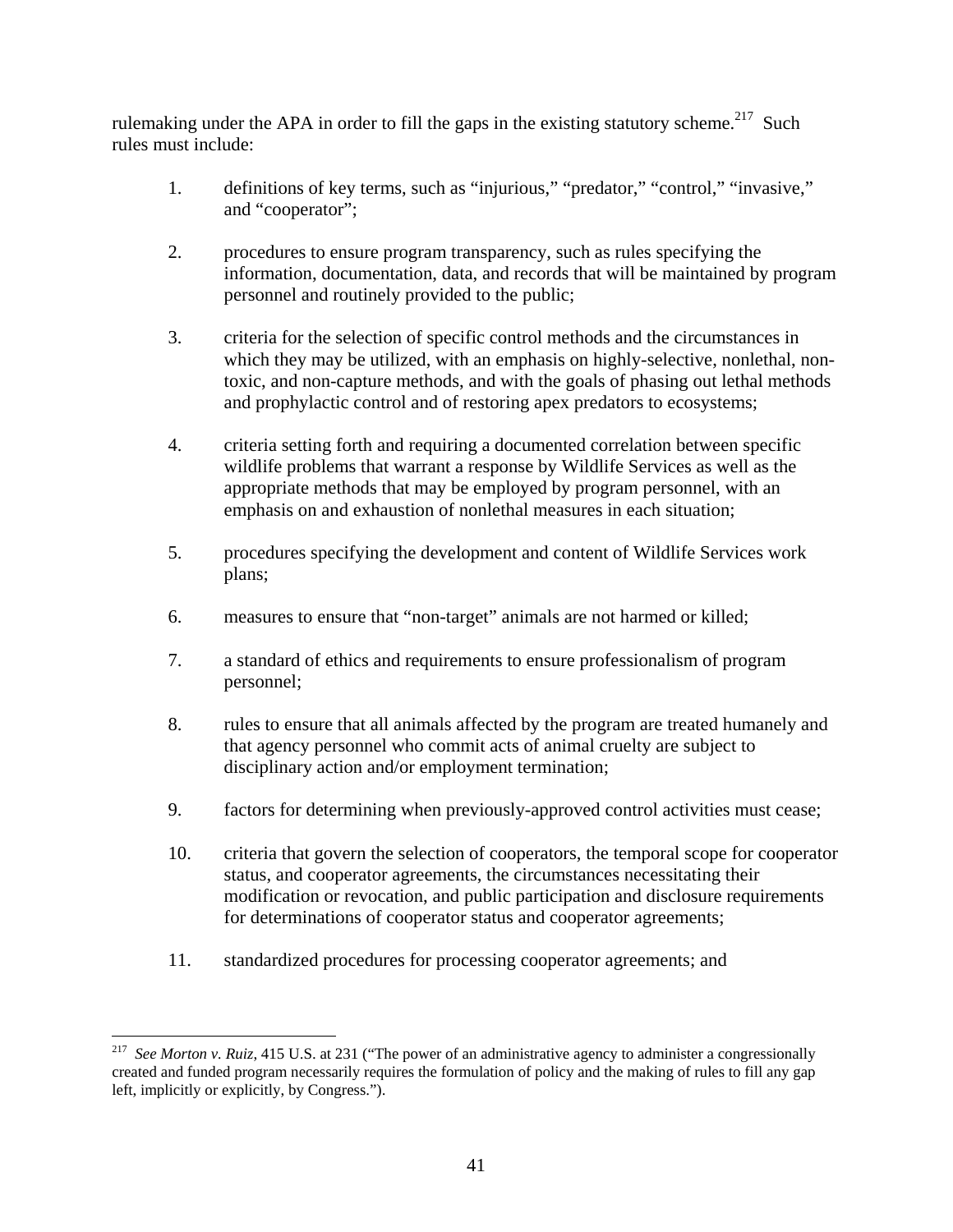12. procedures that ensure strict adherence to the requirements of federal environmental laws, including rules to clarify the type and frequency of environmental reviews of program work plans.

The time for a regulatory scheme for the Wildlife Services program is long overdue; indeed, observations from the Leopold Report 50 years ago still hold true today:

… there is need for explicit criteria to guide control decisions, something that we find sadly lacking at present. Under properly enforced *regulations* and constraints the team of trained professional hunters can certainly achieve control with maximum efficiency and potentially with minimum damage to other values.<sup>218</sup>

Accordingly, Petitioners request promulgation of rules to govern the APHIS-Wildlife Services program, including rules to ensure legal compliance, as explained below.

# **B. SUBSTANTIVE RULES MUST ENSURE THAT THE PROGRAM MEETS AND IS CONSISTENT WITH ALL RELEVANT POLICIES AND LEGAL AUTHORITIES, AND SHOULD CODIFY AND MAKE BINDING SEVERAL EXISTING APHIS‐WILDLIFE SERVICES POLICY DIRECTIVES.**

Rulemaking must ensure strict compliance with all relevant legal authorities and national policies that guide the program. Specifically, rules must ensure: transparency and reliability; an emphasis on nonlethal methods; the humane treatment of animals; and strict adherence to all relevant procedural and substantive legal requirements. In the absence of such a regulatory scheme, the program will continue to render itself obsolete and out of step with societal values.

# **1. Rules Must Ensure that All Program Activities are Fully and Accurately Documented and Disclosed to the Public.**

In its regular course, APHIS-Wildlife Services does not make available to the public basic information or records regarding its activities, only broad summaries.<sup>219</sup> The program does not document specific problems or efforts to emphasize nonlethal control methods. Its field reports and work plans and monetary expenditures are obscure, inconsistent, and difficult to obtain. APHIS-Wildlife Services does not post its work plans or all environmental reviews – which were prepared to satisfy NEPA and/or the ESA many years ago – on its website.<sup>220</sup> Even when it

 $\overline{a}$ <sup>218</sup> Leopold report (note 40) at 24 (emphasis added).

<sup>219</sup> *See* USDA APHIS-Wildlife Services, 2012 Program Data Reports (*see* Literature Cited) (providing only summary data regarding resources and agency expenditures and omitting information or records about non-target mortalities and harm such as geographic areas of operation, results from monitoring to assess program efficacy, adverse effects incident reports or summaries, cooperative service agreements; cooperative agreements; interagency agreements; material transfer agreements, confidentiality agreements; memoranda of understanding; all APHIS-WSrelated environmental reviews under NEPA, the ESA, or other laws).

<sup>220</sup> *See* USDA, APHIS-Wildlife Services, Wildlife Damage Management – National Environmental Policy (NEPA) Documents [available at http://www.aphis.usda.gov/regulations/ws/ws\_nepa\_environmental\_documents.shtml]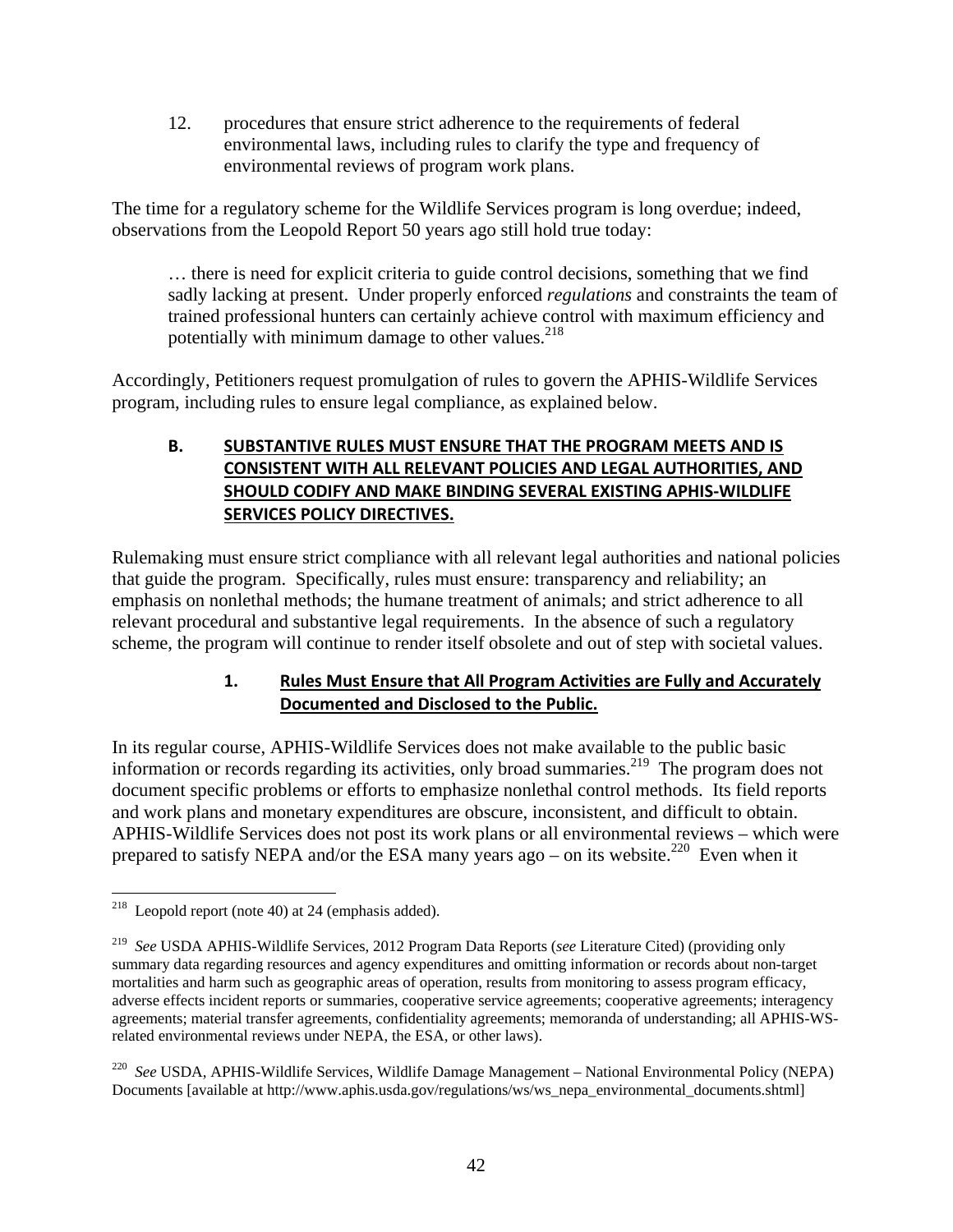makes completed NEPA documents available, many are heavily redacted.<sup>221</sup> Other programmatic environmental reviews are not easily accessible. Nor are agency handbooks, policy statements, guidance manuals, or best practices manuals. Many such documents must be requested under FOIA, but APHIS does not necessarily respond to FOIA requests in a timely manner.<sup>222</sup> Members of the news media are not permitted to observe agency personnel in the field. $^{223}$ 

A defining characteristic of the Wildlife Services program is secrecy.<sup>224</sup> As just one example, a FWS investigation concluded that on January 19, 2013, a Wildlife Services employee shot and killed a critically-endangered Mexican wolf, one of the most critically-endangered land mammals in North America.<sup>225</sup> Yet, only after a public outcry did FWS law enforcement investigate the killing.<sup>226</sup>

 (making available only recent environmental assessments and other NEPA documents available); *see also* USDA, APHIS-Wildlife Services, FOIA Reading Room [available at

http://www.aphis.usda.gov/foia/foia\_reading\_room.shtml] ("APHIS only maintains an electronic reading room."); Wildlife Damage Management, eLibrary [available at http://www.aphis.usda.gov/wildlife\_damage/library.shtml].

221 *See* USDA, APHIS-Wildlife Services, FINAL ENVIRONMENTAL ASSESSMENT, PREDATOR DAMAGE MANAGEMENT ON FEDERAL LANDS IN ARIZONA (Nov. 1998).

<sup>222</sup> *Infra* note 223 (reporting that APHIS-Wildlife Services "hasn't promptly released numerous public documents about the animals it's killed [in San Diego]"); Memorandum from Administrator Kevin Shea & Deputy Administrator William H. Clay, APHIS-Wildlife Services to APHIS Management Team & Program Leaders Group (June 19, 2009) [hereinafter "Shea and Clay Memorandum") ("we still have much work ahead of us" to reduce the "FOIA backlog").

223 *The Killing Agency* (note 14); *id*. (noting that even military agencies allow reporters in the field); *see also* Rob Davis, Congresswoman Pushes for Transparency from Secretive Agency: The Wildlife Killers, *Voice of San Diego* (Aug. 2, 2012) (reporting that Wildlife Services "doesn't allow reporters to watch its trappers in action and it hasn't promptly released numerous public documents about the animals it's killed [in San Diego], despite a formal request we filed under [FOIA]" and "[w]hen I asked for a database of kills it maintains, two of its employees laughed out loud at my request").

<sup>224</sup> *The Killing Agency* (note 14) ("because lethal control stirs strong emotions, Wildlife Services prefers to operate in the shadows"); *id*. (quoting former Wildlife Services District Manager Carter Niemeyer) ("The public has every right to scrutinize what's going on."); *see also Neck Snares* (note 14) (quoting Wildlife Services manager telling owner of dog maimed by agency snare as stating: "We really don't have to tell anybody what we're doing."); *Pandora's Box* (note 14) (discussing how Wildlife Services does not disclose the ranches where its employees conduct activities).

<sup>225</sup> See U.S. Department of the Interior, U.S. Fish and Wildlife Service Office of Law Enforcement, REPORT OF INVESTIGATION REPORT #: 2013200634R003 (Aug. 14, 2013).

226 *See* Blake, R., One Mexican Wolf Killed; Two Pairs Transferred for Release into the Wild, *Public News Service*, (May 2013) [hereinafter "Blake (2013)"]; *see also* Press Release, *U.S. Fish and Wildlife Service Confirms Recent Canine Mortality in New Mexico Was a Mexican Gray Wolf* (undated). FWS originally stated that no wolves had been killed that January, until the Center for Biological Diversity provided contrary information to the media, suggesting that FWS concealing the truth on behalf of APHIS-Wildlife Services which also did not publicly disclose the incident until over two months later, and only then after being approached by reporters. *See also* Montoya-Bryan, S., Feds release few details in possible wolf shooting, *Associated Press* (Apr. 4, 2013).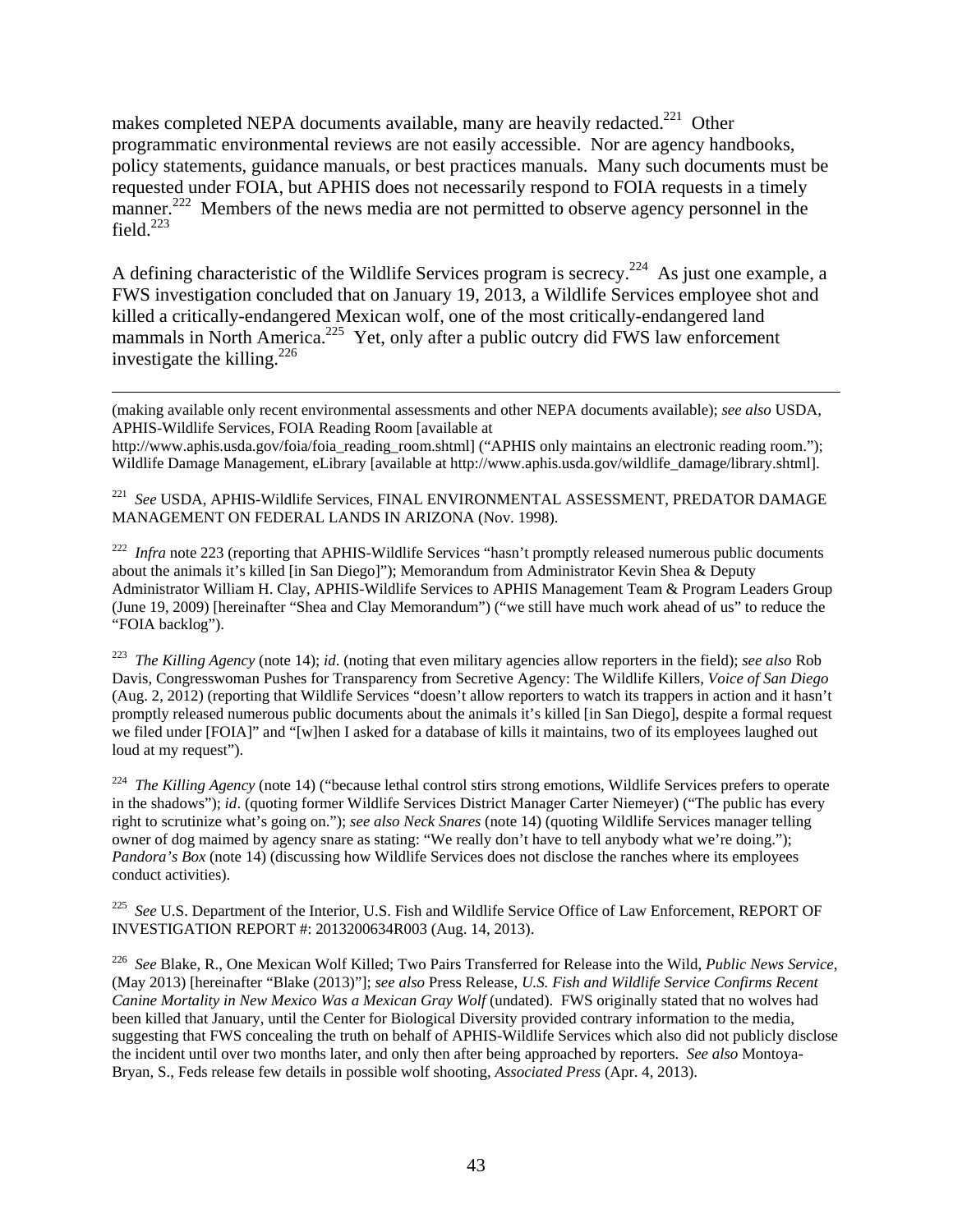Ultimately, the U.S. Attorney for New Mexico decided not to prosecute the APHIS-Wildlife Services employee, based on the employee's claim that he had mistaken the Mexican wolf (pictured below) for a coyote, even though APHIS-Wildlife Services personnel "who conduct … activities in occupied wolf range" are required to be "knowledgeable at a professional level in identification of Mexican wolf, their habitat and use of habitat, and their sign.": $^{227}$ 



For decades, the program has mistakenly killed a "great many" animals "as innocent victims of the control operation."228 Indeed, the extensive list of non-target animals that are indiscriminately killed and maimed by APHIS-Wildlife Services personnel includes, in addition to Mexican wolves, bald and golden eagles, San Joaquin kit fox, swift fox, Hawaiian ducks and geese, and scores of migratory birds that are protected under the MBTA, as well as coyote, river otter, black bear, beaver, porcupine, mountain lion, wolf, pronghorn antelope, mule deer, badger, white-fronted goose, great blue heron, wild turkey, hog-nosed skunk, mule deer, black-tailed jack rabbit, and dogs.<sup>229</sup> The non-target impacts of Wildlife Services' activities extend to domestic pets as well, which become injured and/or die horrible deaths in Wildlife Services' traps or from ingesting the program's poisons. $^{230}$ 

<sup>230</sup> *See* Letter from Sharyn Aguiar to Joy Schnackenbeck, EPA (Sep. 14, 2007) (personal account of the day her German Shepherd was lured to a Wildlife Services-set M-44 cyanide trap set on public lands, where no warning signs were posted, as follows: "I kneeled at the top of his head, bending over him, crying and trying to figure out what happened to him. I remember crying out '1 don't understand, I don't understand' as I looked at his mouth. His mouth had a pinkish/salmonish colored foam coming from it."); *see also* Letter from A. Wood Kingsley to Whom it May Concern (Nov. 15, 2003) (thanking Predator Defense for helping to pursue answers in connection with the death of family dog by cyanide gas from a trap set on Ms. Wood Kingsley's family farm in the Willamette Valley); Wright Affidavit (note 187) (describing death of family dog from M-44 placed by Wildlife Services on neighbor's

 $227\,$ 227 *See* REPORT OF INVESTIGATION REPORT #: 2013200634R003 (note 225); *Blake* (2013) (note 226)*.* 

 $228$  Leopold report (note 40) at 8.

 $229$  Data Compilation (note 3).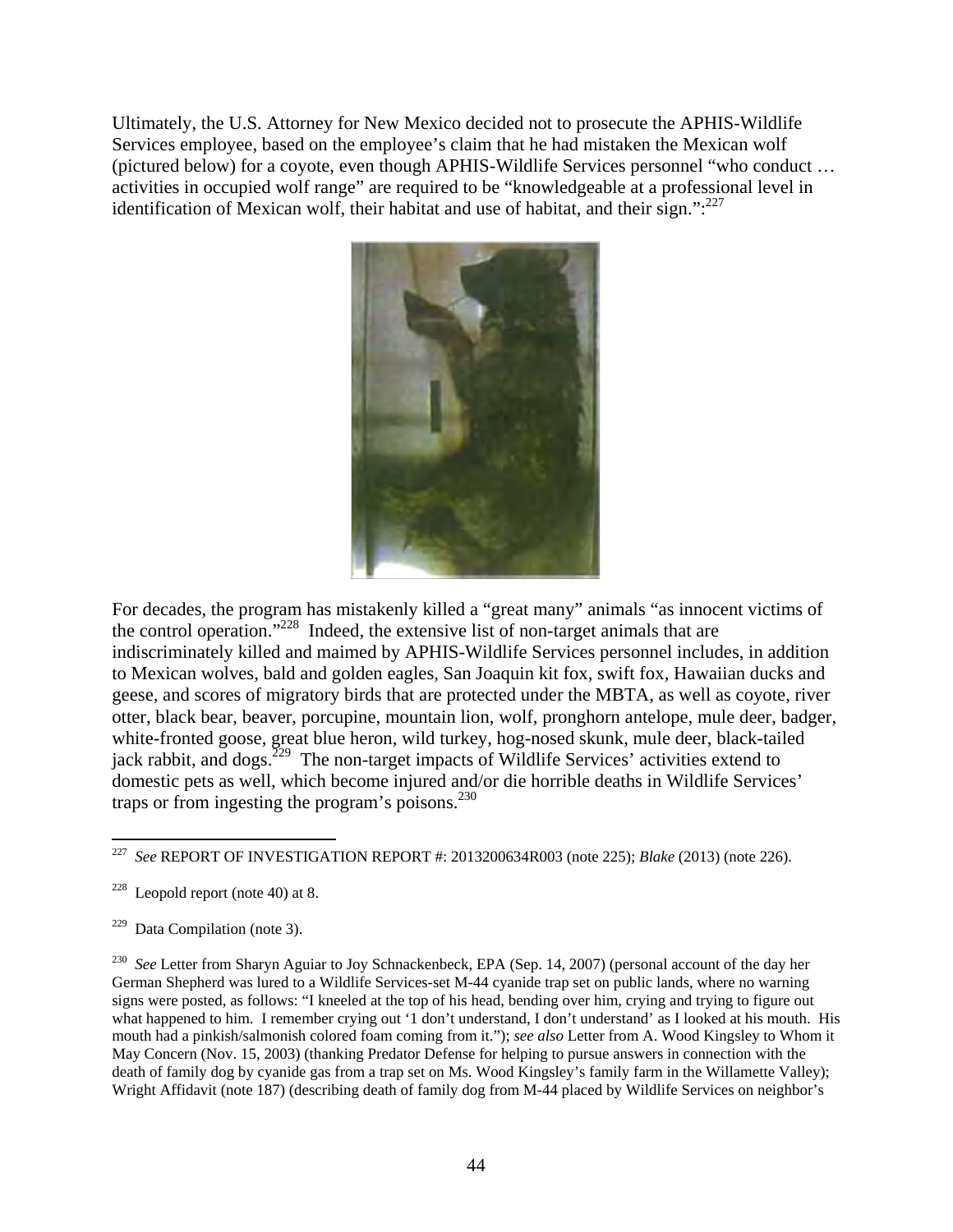Former agency trappers acknowledge that much of this non-target catch goes unreported.<sup>231</sup> Animal carcasses are "usually tossed behind a bush or into a ravine."<sup>232</sup> As one former program trapper characterized the status quo, "[t]he field guys do not report even a fraction of the nontarget animals they catch."233 The 2012 *Sacramento Bee* investigative series about the program documented 7,800 accidental killings of 85 non-target wildlife species from steel body-grip traps since 2006, reflecting an accuracy rate of only five percent.<sup>234</sup> Yet, even these details are only known today because *Sacramento Bee* reporter Tom Knudson conducted extensive investigative reporting, sent multiple FOIA requests, and interviewed experts, pet owners, and former agency employees.<sup>235</sup>

APHIS-Wildlife Services would claim that non-target mortalities are minimal. However, it is indisputable that large numbers of animals that were not the intended targets, including protected animals, are being harmed and killed – often painfully so – as a result of program activities, and that the agency does not even keep accurate data of these impacts.

Indeed, APHIS-Wildlife Services' own reported data is unreliable. It is incomplete and does not account for substantial numbers of unreported catch and/or non-target catch, nor does it account for animals that are injured or maimed from program activities. $^{236}$ 

property); *M-44s* (note 14) ("On that windy afternoon in Utah in 2006, Max joined the ranks of thousands of nontarget animals – wild and domestic – that have been mistakenly killed by one of the most lethal tools in Wildlife Services' arsenal: spring-loaded metal cylinders that are baited with scent and fire sodium cyanide powder into the mouth of whatever tugs on them."); *id.* (noting that Ms. Aguiar's claim for \$1,500 compensation from Wildlife Services for Max's death was rejected); *Efforts to Investigate* (note 14) (describing death of a family dog in Texas from M-44 cyanide trap: "It was a horrible thing. She had thrown up. You could tell it had been a horrible death. It was really, really heart-wrenching."). The *Sacramento Bee* reported that more than 1,100 dogs, including companion pets, have been killed since 2000, and M-44s have killed 250 dogs since 2006. Members of the petitioning organizations have had their companion animals harmed, maimed, and killed by traps set by APHIS-Wildlife Services, and/or avoid areas that they would otherwise frequent because of the risk to their companion pets.

<sup>231</sup> U.S. Fish and Wildlife Service, LAW ENFORCEMENT REPORT (Dec. 29, 2003) (describing illegal, unreported killing of a golden eagle in a steel-jaw leghold trap set by Wildlife Services in the Henry Mountains in Utah, and subsequent shooting); APHIS-Wildlife Services, MIS LEGACY REPORT (Mar. 4, 2005) (reporting neck snaring and killing of golden eagle on BLM lands in Lincoln County, Nevada in 2005); *Neck Snares* (note 14) (former Wildlife Services trapper Gary Strader stating that "The field guys do not report even a fraction of the nontarget animals they catch.").

232 *Neck Snares* (note 14) (quoting Dick Randall); *id*. (account of Wildlife Services manager stating: "We really don't have to tell anybody what we're doing."); *see also The Killing Agency* (note 14) (relating case in which federally-protected golden eagle was caught in a Wildlife Services strangling neck snare, and supervisor directed agency trapper to "go get a shovel and bury it and don't say nothing to anybody").

233 *Neck Snares* (note 14) (quoting former agency trapper).

234 *7,800 Animals Killed by Mistake* (note 14). FoxNews.com has also reported extensively on the program. *See*  note 100.

235 *Id*.

<sup>236</sup> *See supra* at 25 (discussing reports from former agency trappers of underreporting of non-target catch, including protected species).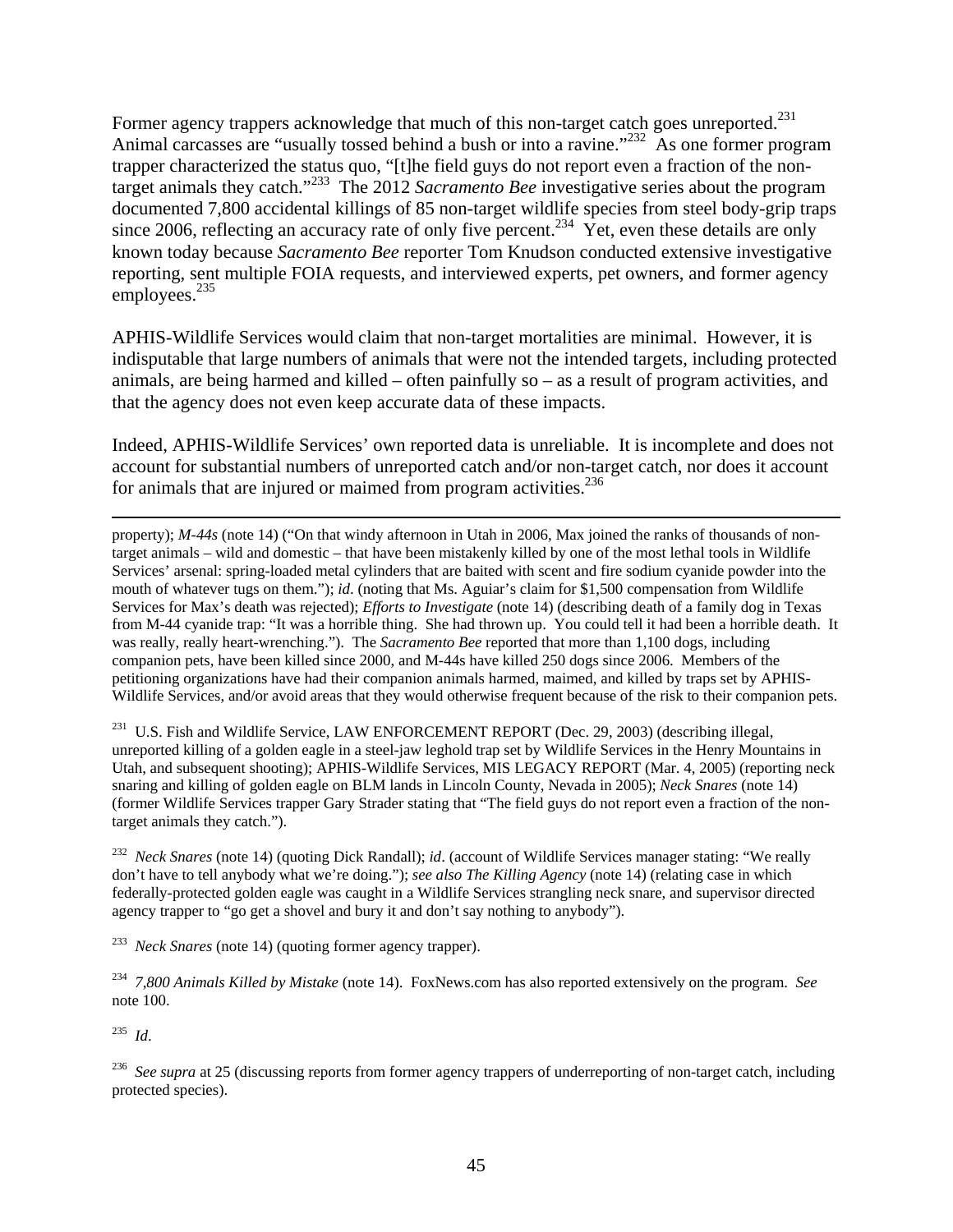There are, in addition, many aspects of the program for which the agency does not provide reported data at all – for instance, the agency does not specifically correlate its control actions with instances of injurious wildlife, the cooperators on whose behalf control actions were carried out, or the geographic areas where problems and control actions occurred. Nor does the agency maintain data about how many animals are injured but not necessarily killed – as portrayed by a former agency trapper Gary Strader:

Some of the gunners are real good and kill coyotes every time. And other ones wound more than they kill. Who wants to see an animal get crippled and run around with its leg blown off? I saw that a lot.<sup>237</sup>

APHIS refuses to provide specific details about the cooperators on whose behalf the program kills so many animals.<sup>238</sup> It is unclear whether the agency even records such data.<sup>239</sup> It is likewise unknown whether it possesses all permits and licenses that are necessary to carry out Wildlife Services activities consistent with the ESA, BGEPA, MBTA, FIFRA, and other authorities. APHIS-Wildlife Services does not make such permits or any required records easily available to the public or even notify the public or interested persons of its intent to pursue such permits and licenses from FWS or EPA.

Members of Congress have made repeatedly demanded program transparency. Rep. Davis, D-San Diego, reintroduced H.R. 2074, the Transparency for Lethal Control Act, on May 21, 2013.<sup>240</sup> Ms. Davis' introductory remarks to the House of Representatives regarding H.R. 2074 called for APHIS-Wildlife Services to publish "clear and accessible information," and noted that the public and Congress "need to have the opportunity for vigorous oversight" and that "[t]his lack of transparency and public reporting makes oversight impossible," as "USDA could be acting inappropriately or recklessly and without this data, we can't know."<sup>241</sup>

 $\overline{a}$ 

<sup>239</sup> For instance, the agency stated that it cannot provide information about how much it spends on aerial gunning of coyotes and wolves. Katherine McGill, Wildlife Services Exterminates Over 4.1 Million Animals in 2009, *Examiner.com* (Oct. 12, 2010). The agency claims that it "does not have a managerial need" for basic facts. *Id*.; *see also* WS Responses to American Society of Mammalogists (note 194) (noting that the program does not know the proportion of its expenditures that go toward non-lethal versus lethal control methods, cooperator types (including public versus private cooperators), or updated information about the cost versus the benefits of its activities).

<sup>240</sup> Transparency for Lethal Control Act, H.R. 2074, 113th Cong. (1st Sess. 2013).

<sup>237</sup> *Pandora's Box* (note 14).

<sup>&</sup>lt;sup>238</sup> *Critics* (note 14) (describing exchange during public meeting to address program critics, during which agency officials stated that it is official agency policy not to inform the public who its cooperators are or what they contribute to the program); *see also* WS Responses to American Society of Mammalogists (note 194) (noting that the program does not maintain information about the proportion of its expenditures go toward non-lethal versus lethal control methods, cooperator types (including public versus private cooperators), or updated information about the cost versus the benefits of its activities).

<sup>&</sup>lt;sup>241</sup> Introducing Transparency for Lethal Control Act, H.R. 2074, 112th Congress (Aug. 2, 2012) (statement of Rep. Davis). In introducing the legislation, Congresswoman Davis also stated that that "efforts to gather adequate information regarding Wildlife Services operations have been difficult" and criticized Wildlife Services for not making detailed data regarding "where, why, how and which animals have been killed." *Id*.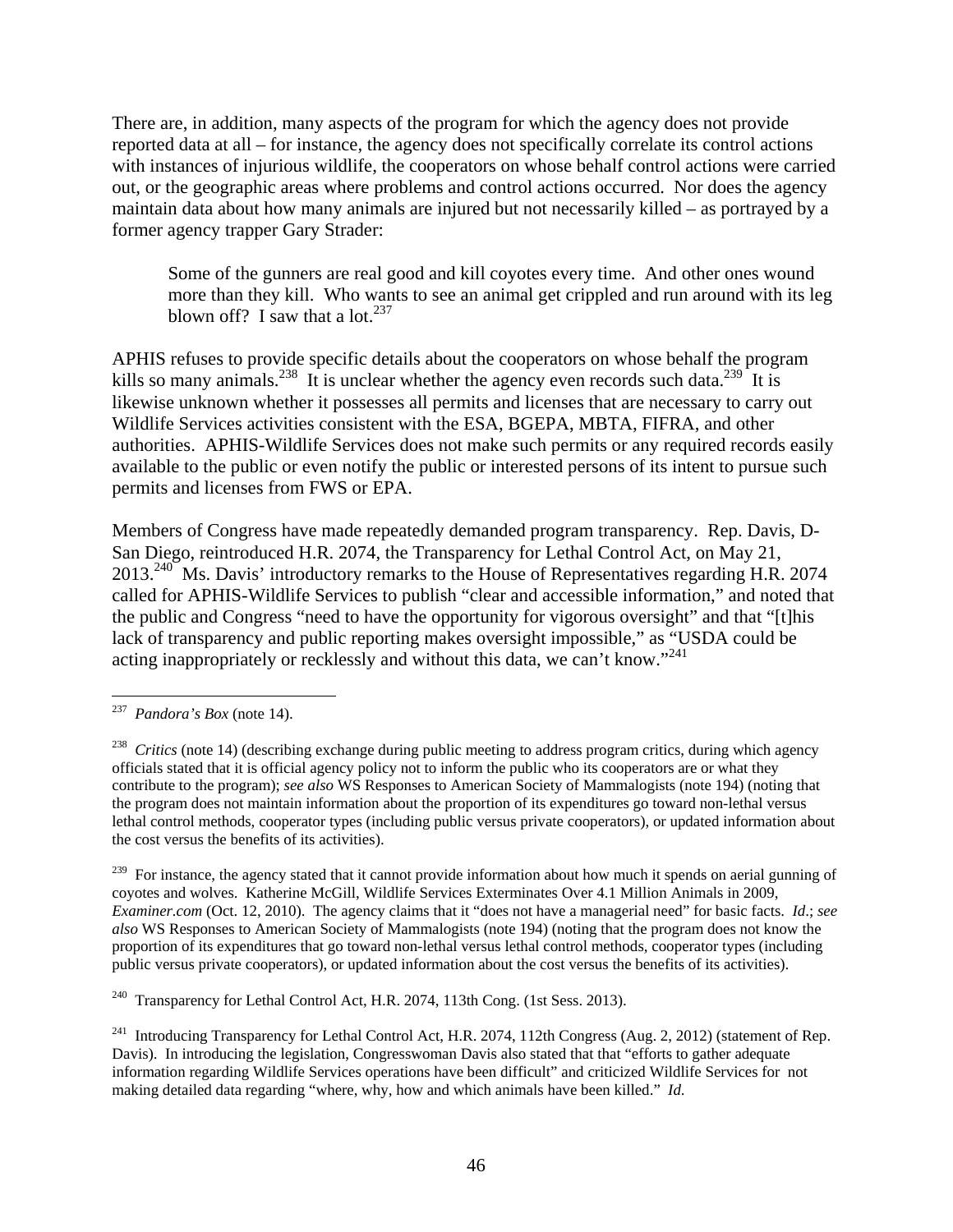Rep. Campbell has criticized APHIS for thwarting attempts to investigate Wildlife Services. Campbell stated, "[t]hey appear to be stonewalling every attempt by everybody to investigate why they're doing it."<sup>242</sup> And in advocating for its elimination, Congressman DeFazio remarked that it is "ineffective, indiscriminate, inhumane… [and] it's incredibly important that we bring the actions of this agency out of the shadows."<sup>243</sup>

Indeed, the absence of basic information about its activities stands in stark contrast with APHIS-Wildlife Services' avowed commitment to "openness and transparency" and to making information readily available to the public.<sup>244</sup> It is also inconsistent with FOIA and NEPA – laws that require APHIS-Wildlife Services to be transparent.

FOIA's "core purpose" is to allow the public to be informed about "what their government is up to."<sup>245</sup> FOIA requires every agency to proactively "make available for public inspection and copying" "statements of policy and interpretations" that are not published in the Federal Register, "administrative staff manuals and instructions to staff that affect members of the public[,]" and "copies of all records, regardless of form or format" as well as a "general index" of all records "which have been released to any person" that "have become or are likely to become the subject of subsequent requests for substantially the same records[.] $^{246}$  "In no uncertain terms," President Obama directed federal agencies to "share information proactively on policies and decisions so that members of the public don't have to use the FOIA to obtain information held by their Government."247 Agencies are to "use modern technology to inform

245 *Dep't of Justice v. Reporters Comm. for Freedom of the Press*, 489 U.S. 749, 772-73 (1989); *see also Dep't of Air Force v. Rose*, 425 U.S. 352, 361 (1976) (Congress enacted FOIA to "open agency action to the light of public scrutiny") (quotation omitted).

 $246$  5 U.S.C. § 552(a)(2).

 $247$  President Obama directed all federal agencies to "take affirmative steps to make information public" without waiting for specific requests and to "use modern technology to inform citizens about what is known and done by their Government." *Presidential Memorandum for Heads of Executive Departments and Agencies Concerning the Freedom of Information Act*, 74 Fed. Reg. 4683 (Jan. 21, 2009); *accord* Attorney General Holder's Memorandum for Heads of Executive Departments and Agencies Concerning the Freedom of Information Act (Mar. 19, 2009) [hereinafter "Attorney General FOIA Guidelines"]. Additionally, federal agencies are to "exercise their discretion to make a broader range of records available beyond the minimum required by the statute." DOJ FOIA Reference Guide at 10 (citing 74 Fed. Reg. at 4683) stating that agencies should automatically disclose information about "what is known and done by … Government"); *see also* Attorney General FOIA Guidelines (calling for an increase in the systematic online posting of information in advance of FOIA requests); *id.*; (advising that making more information public is a "key area where agencies should strive for significant improvement").

 $\overline{a}$ 242 *Federal Agency Accused of Stonewalling* (note 100).

<sup>243</sup> *Id*.

<sup>&</sup>lt;sup>244</sup> See Shea and Clay Memorandum (note 222) (characterizing President Obama's FOIA Memorandum as a "tall order" and stating that "we still have much work ahead of us" to reduce the "FOIA backlog" and "to operate in an exceedingly open, transparent, and accessible way for all the customers and stakeholders we serve"); APHIS-Wildlife Services, FOIA Reading Room [available at http://www.aphis.usda.gov/foia/foia\_reading\_room.shtml] (stating that under FOIA, APHIS must make available, among other records, "statements of policy and interpretations adopted by the agency").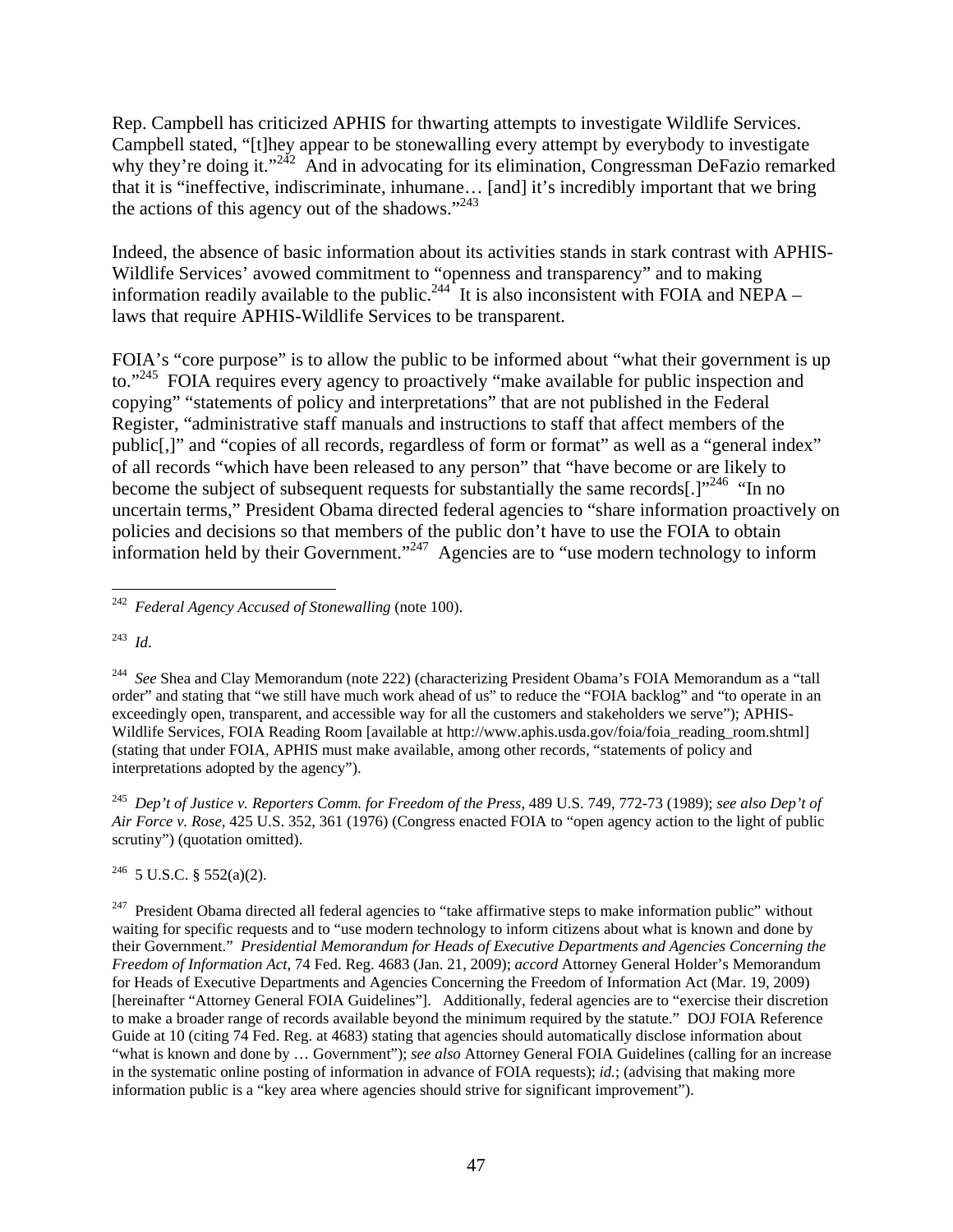citizens what is known and done by their Government."248 Attorney General Eric Holder has explained that this means "agencies should readily and systematically post information online in advance of any public request" because "[p]roviding more information online reduces the need for individualized requests and may help reduce existing backlogs."249

FOIA's broad disclosure mandate also requires federal agencies to disclose agency records upon request unless they fall within one of the statute's nine, narrowly-construed exemptions.<sup>250</sup> The statutory time period for making a determination in response to a request for agency records submitted under FOIA is 20 days, which may only be extended in "unusual circumstances."<sup>251</sup> President Obama and Attorney General Eric Holder emphasize a policy of prompt disclosure in responding to FOIA requests.<sup>252</sup>

NEPA, one of the nation's preeminent environmental protection statutes, mandates federal transparency as well.<sup>253</sup> NEPA is a disclosure statute (in part). It requires all agencies, for every action that they propose to undertake that will significantly affect the quality of the human environment, to prepare a "detailed statement" on the environmental impact of the proposed action and its adverse and unavoidable environmental effects, in order to inform the public and decisionmakers about the environmental consequences of federal actions before it is too late to reverse those consequences.<sup>254</sup> In a 1993 report, the CEQ recommended that all federal agencies "[a]cknowledge the conservation of biodiversity as national policy and incorporate its consideration in the NEPA process."<sup>255</sup>

Additionally, the Data Quality Act was enacted in 2005 to "ensur[e] and maximize[e] the quality, objectivity, utility, and integrity of information (including statistical information) disseminated by Federal agencies."<sup>256</sup> Guidelines issued by the Office of Management and Budget ("OMB")

252 *See Presidential Memorandum for Heads of Executive Departments and Agencies Concerning the Freedom of Information Act*, 74 Fed. Reg. 4683 (Jan. 21, 2009); *accord* Attorney General Holder's FOIA Guidelines (note 247); *see also FOIA Post*, "OIP Guidance: President Obama's FOIA Memorandum and Attorney General Holder's FOIA Guidelines Creating a New Era of Open Government" (posted Apr. 17, 2009).

<sup>253</sup> 42 U.S.C. § 4331(a) (declaring as the "continuing policy of the Federal Government" "to use practicable means and measures … to create and maintain conditions under which man and nature can exist in productive harmony.").

<sup>256</sup> Section 515 of the Treasury and General Government Appropriations Act for Fiscal Year 2001 (Public Law 106-554).

 $\overline{a}$ 248 *Id*.

<sup>&</sup>lt;sup>249</sup> Attorney General FOIA Guidelines (note 247) at 3.

<sup>250</sup> *U.S. Dep't of the Interior v. Klamath Water Users Protective Ass'n*, 532 U.S. 1, 7 (2001)).

<sup>&</sup>lt;sup>251</sup> 5 U.S.C. § 552(a)(6)(A); *id*. § 552(a)(6)(B)(i).

 $^{254}$  42 U.S.C. § 4332(C). 255 CEQ, INCORPORATING BIODIVERSITY CONSIDERATIONS INTO ENVIRONMENTAL IMPACT ANALYSES UNDER THE NATIONAL ENVIRONMENTAL POLICY ACT (Jan. 1993) at 23.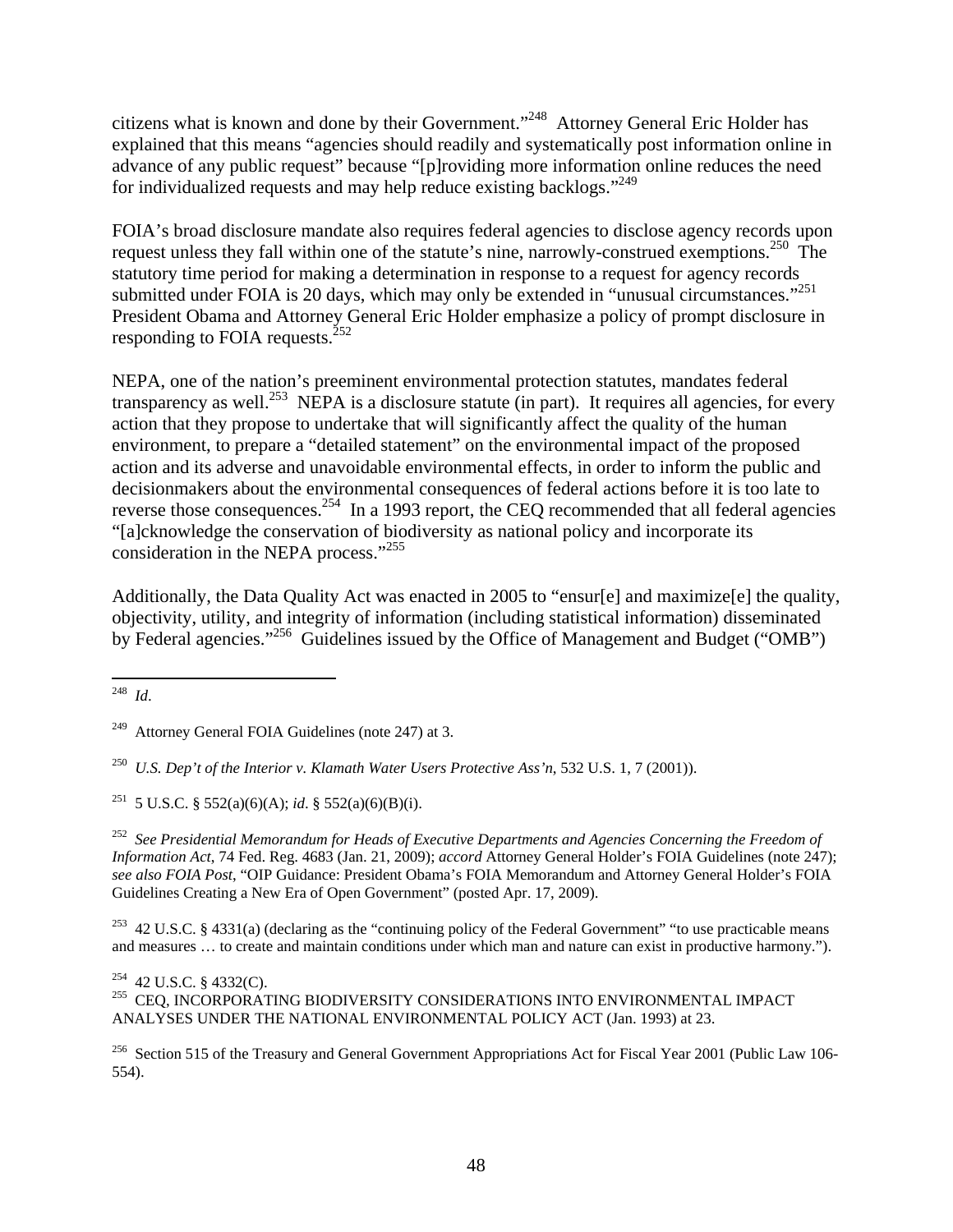urge agencies to "issue guidelines" to meet these objectives.<sup>257</sup> OMB updated the guidelines on February 22, 2002 and March 4, 2002.<sup>258</sup> Pursuant to these guidelines, USDA has issued "information quality guidelines" that "apply to all types of information disseminated by USDA agencies and offices," specifying that these agencies and offices will set a "basic standard of quality" for information they disseminate and ensure the information meets this standard, and that such information will be accurate, reliable, unbiased, useful, and transparent.<sup>259</sup>

In contrast to these mandates, as explained above APHIS-Wildlife Services does not currently make available reliable, detailed information about its activities or programmatic environmental reviews, or disclose records promptly when requested under FOIA.<sup>260</sup> Therefore, when completing a substantive rulemaking pursuant to the APA, APHIS must promulgate binding rules to clarify the categories of information that it will making readily available to the public on its website. Moreover, it should clarify where such information will be provided to the public, such as on the agency's eLibrary website. Accordingly, Petitioners request that USDA and APHIS amend the FOIA implementing regulations at 7 C.F.R. Part 1 in order to maintain and routinely make available, on the agency's "eLibrary," the following categories of agency records:

- 1. All information regarding its practices and activities, including work plans and field reports;
- 2. Complete, accurate data regarding the numbers of animals killed, maimed, and injured on a periodic basis;
- 3. Data reflecting all affected animals, both wild and domestic, and all species and geographic areas where it conducts activities;
- 4. Complete monitoring information regarding all effects of its activities, including direct, secondary, and cumulative effects;
- 5. All environmental reviews and supporting documents (without redactions), including but not limited to work plans, environmental assessments,

<sup>257</sup> Office of Management and Budget, *Guidelines for Ensuring and Maximizing the Quality, Objectivity, Utility, and Integrity of Information Disseminated by Federal Agencies* (Oct. 1, 2001).

<sup>258 66</sup> Fed. Reg. 49,718 (Sep. 28, 2001); 67 Fed. Reg. 8452 (Feb. 22, 2002); 67 Fed. Reg. 9797 (Mar. 4, 2002). OMB also issued supplementary guidance that discussed important issues, identified noteworthy approaches for consideration, and provided guidance on those provisions that need to be adopted uniformly in all agency guidelines. Memorandum from John D. Graham for the President's Management Council, Agency Draft Information Quality Guidelines (June 10, 2002); Memorandum from John D. Graham for the President's Management Council, Agency Final Information Quality Guidelines (Sep. 5, 2002).

<sup>&</sup>lt;sup>259</sup> USDA, Office of the Chief Information Officer, Information Quality Activities, General Requirements [available at http://www.ocio.usda.gov/policy-directives-records-forms/information-quality-activities].

<sup>260</sup> *See*, *e.g.*, USDA, Office of the Chief Information Officer, *Chief Freedom of Information Act (FOIA) Officer Report* (Mar. 2012) (Revision 1.5).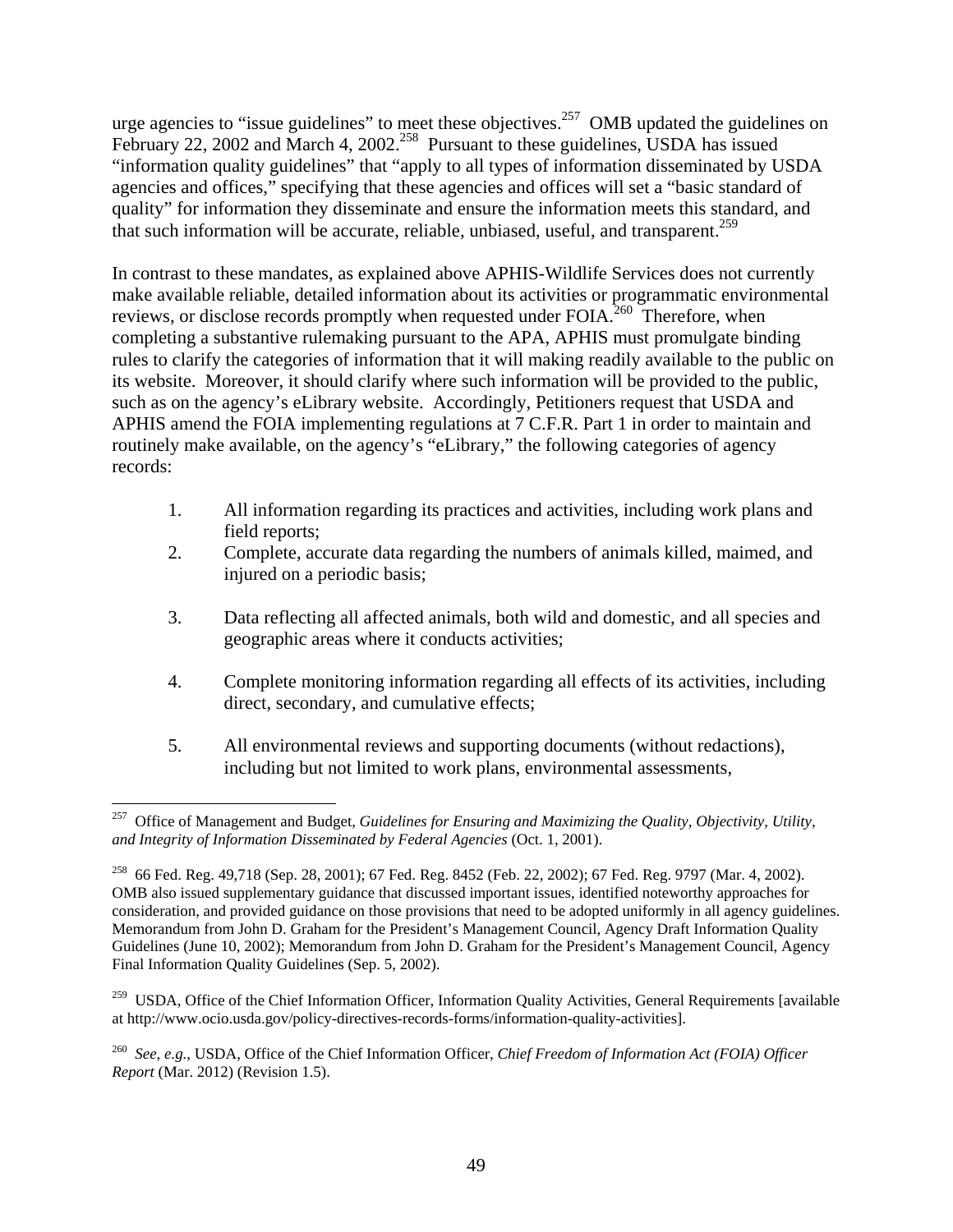environmental impact statements, biological opinions, biological assessments, letters of concurrence, conference reports, incidental take statements and/or permits, and underlying documents;

- 6. Specific information that disclose the identities and affiliations of the cooperators on whose behalf APHIS-Wildlife Services carries out control actions; and
- 7. Correlations of the above with identified wildlife problems in specific areas and cooperator funding arrangements in response to such problems.

Proactively making such information available for public inspection on the agency's website is the most effective way to bring agency practice in line with its purported commitment to transparency, national policy, FOIA's disclosure mandate, and the Data Quality Act.<sup>261</sup> It is impossible for the program to demonstrate – and therefore, for the American people to be assured – that APHIS Wildlife Services is fully complying with the law without specific information being available that identifies wildlife problems and the efforts that were made to solve those problems without lethal methods. Indeed, the public simply cannot assess the program's efforts to employ non-lethal methods without greater transparency. Binding regulations could also work to ensure that APHIS-Wildlife Services' is consistent with congressional calls for greater transparency.

# **2. Rules Should Phase Out Lethal Control, Restore Predators to Ecosystems, and Set Substantive and Procedural Criteria for Determinations of Injurious Wildlife Problems for Which an APHIS‐ Wildlife Services Response May be Warranted.**

As observed in the Leopold Report nearly 50 years ago:

Particularly when professional hunters are employed, control tends to become an end in itself, and following Parkinson's law, the machinery for its accomplishment can easily proliferate beyond real need.262

The 1979 DOI Policy recommended long-term "phase out" of "the use of lethal preventative controls." But a quarter-century later, APHIS-Wildlife Services still routinely engages in "preventative" (prophylactic) predator control, and does not limit its activities to situations in which, *e.g.*, "substantial calf losses are established on a basis of irrefutable evidence."<sup>263</sup> For example, the program does not justify killing the approximately 75,000 coyotes that it kills every year – often prophylactically, prior to lambing season, and before any damage has been verified.

<sup>1</sup> 261 *See* Shea & Clay Memorandum (note 222).

<sup>262</sup> Leopold report (note 40) at 2. 263 *Id*. at 8; *see also* 1979 DOI Policy (note 78) at 2 (setting near-term goal of limiting "preventative control" to "specific situations where unacceptably high levels of losses have been documented during the preceding 12 months").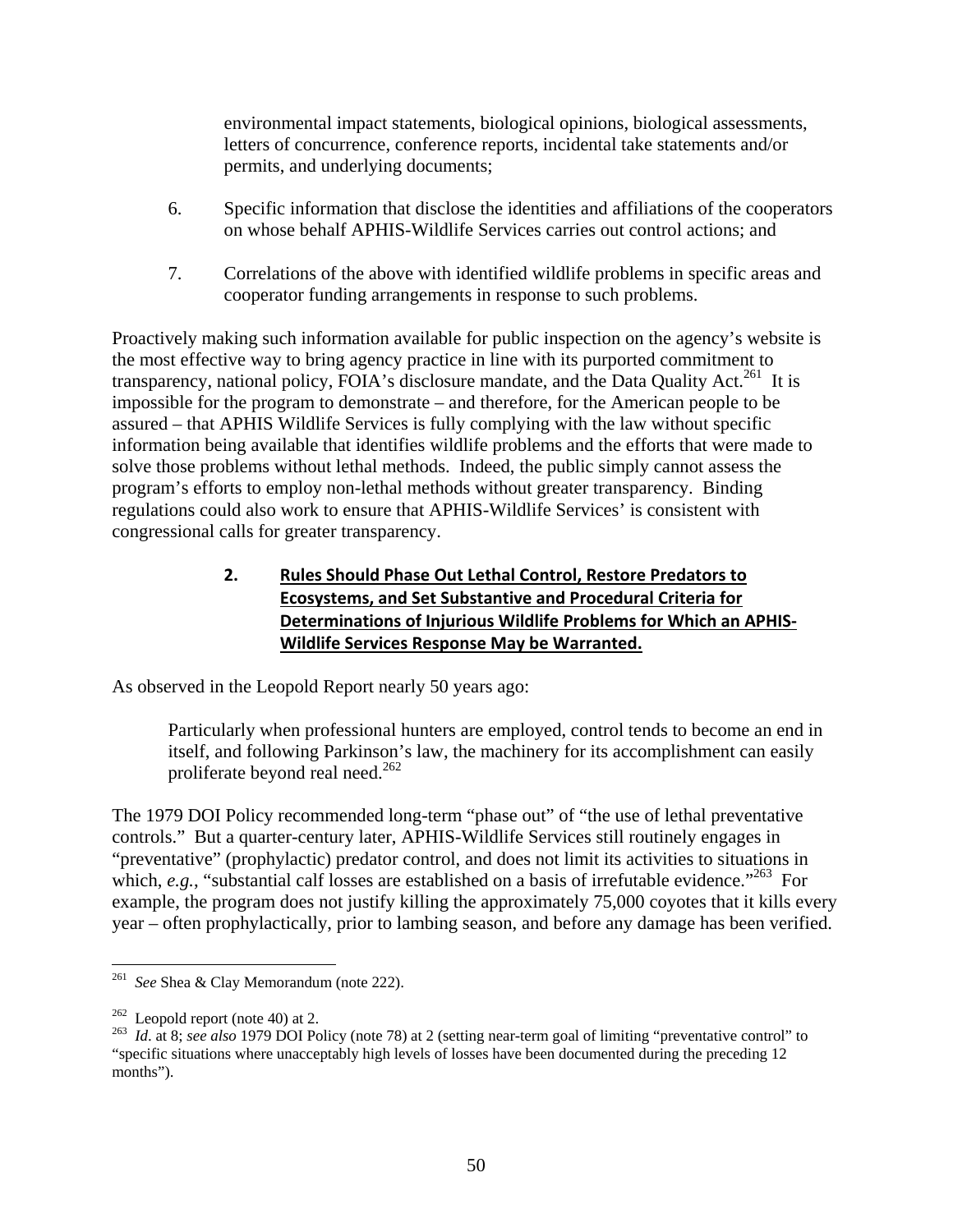The program refuses to phase out – or even meaningfully limit – its prophylactic lethal control, despite decades of criticism of this practice.

Accordingly, Petitioners seek promulgation of regulations that would finally bring an end to lethal control, and in particular prophylactic lethal control. Additionally, all lethal control should be phased out in all but the rarest of circumstances involving serious, verified, and documented injurious wildlife problems. Moreover, promulgation of regulations should involve a delineation – based on public comment and the best and most reliable data and information – of the narrow circumstances in which a lethal method by APHIS-Wildlife Services may be considered to be acceptable, and in such narrow circumstances, the procedures by which APHIS-Wildlife Services must verify and document the presence of such circumstances as well as the specific methods that may be utilized.

Moreover, such a rulemaking should conclude that any permission to graze livestock on public lands shall not be subsidized by lethal predator control by APHIS-Wildlife Services, *e.g.*, through lethal control; rather, the risk of livestock losses to predators should be borne by the livestock producer(s) who use public lands and resources.<sup>264</sup> Furthermore, such rules should clarify that no control method – for example, leg-hold traps, which catch only an estimated *five percent of the intended targets* – should be deemed acceptable if it "results in the advertent death of a great number of animals during the process of killing a few that are causing damage."<sup>265</sup>

Finally, whatever methods it does employ, APHIS-Wildlife Services should have a regulatory scheme which requires it to carry out its activities in a fully transparent manner, based on reliable information, in response to specific, local situations involving injurious animals that have been verified and documented based on irrefutable evidence; and/or where necessary in order to minimize the adverse effects of invasive animals or plants to endangered and threatened species. Such rules should set a standardized, rigorous, and complete process for verifying and documenting specific injurious wildlife problems and the use of non-lethal methods to address them, and should clarify the procedures by which such records of such problems shall routinely be made available to the public at large and to Congress. And as explained above, the rules identify and phase out specific lethal control methods that are known to be ineffective and nonselective. Moreover, such rules should extend to all control activities that are carried out by the program.

Such rules may codify APHIS-Wildlife Services' "management philosophy" – *i.e.*, to "control" "injurious wildlife" only after "careful assessments" of an identified problem, as well as its

<sup>264</sup> *See Long Struggles* (note 14). A growing body of science has found the agency's war against predators, waged to protect livestock and big game, is altering ecosystems in ways that diminish biodiversity, degrade habitat and invite disease.").

<sup>&</sup>lt;sup>265</sup> *See id.* (investigative journalism reporting that out of 80,800 animals captured in leg-hold traps between 2006 and 2011, only five percent (4,300 animals) were the intended targets); Leopold report (note 40) at 9 ("No method is acceptable if it results in the inadvertent death of a great number of animals during the process of killing a few that are causing damage.").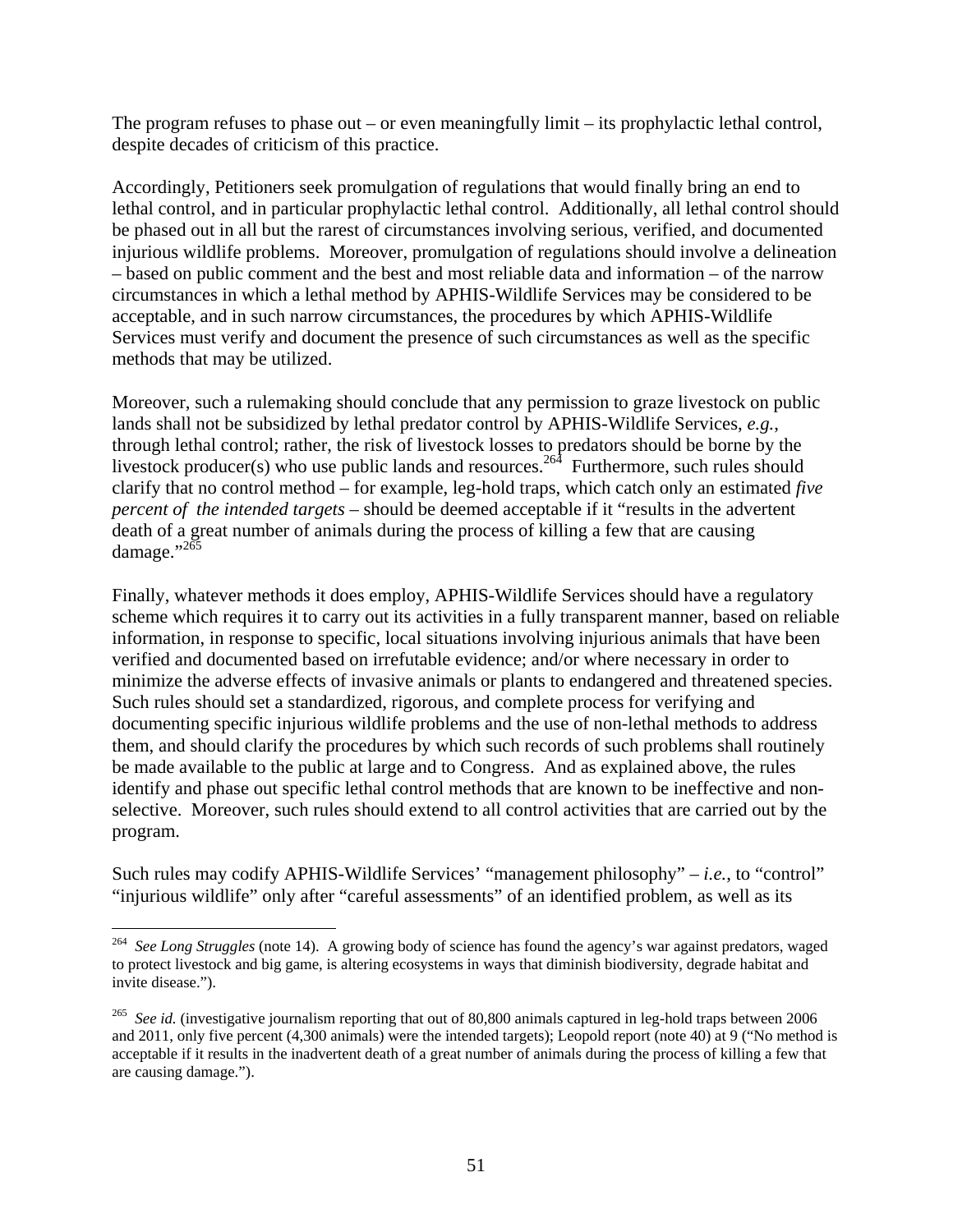resolution, in accordance with "biologically sound, environmentally safe, scientifically valid, and socially acceptable" methods that are designed to minimize risks to humans, wildlife, non-target animals, and the environment.<sup>266</sup>

Although there is now plenty of evidence, generated over the course of many decades, that illustrates beyond any doubt the ineffectiveness of many of the program's existing, commonlyutilized lethal control methods and warrants immediate cessation of their use – or at a minimum, immediate cessation of their general use over large areas – a rulemaking with an opportunity for public comment will allow interested members of the public at large (including Petitioners) and/or experts in the fields of academia, science, and law to advise the agency about how to effectively achieve these important objectives. Indeed, as shown by the Marin County, California example, there are viable non-lethal and alternative measures that can be implemented, thereby eliminating altogether or substantially reducing any need both to kill, injure, or maim any wildlife, including protected animals and domestic pets, and put species, animals, pets, and humans at risk.<sup>267</sup>

# **3. Rules Must Set Professional, Ethical Standards for the Humane Treatment of Animals, and a Clear, Consistent Disciplinary Process for Violations of Such Rules by Program Personnel.**

As reflected by state and federal laws, prevailing social attitudes in the United States value the humane treatment of animals. Forty-seven states now have felony laws that prohibit animal cruelty.<sup>268</sup> Several federal laws seek to protect animals from inhumane treatment or cruelty as well. The Animal Welfare Act, 7 U.S.C. §§ 2131-2159, reflects the national policy objective of furthering the humane treatment of animals.<sup>269</sup> The Humane Slaughter Act,  $7 \text{ U.S.C. }$  §§ 1901-1907, seeks to further the humane treatment of animals in slaughterhouses and the prevention of their "needless suffering."270 FWS regulations require the humane treatment of all wildlife that

269 *Id*. § 2131.

270 *Id*. § 1901.

<sup>1</sup> 266 APHIS-Wildlife Services Policy Directive 1.201 (note 205); *see also* Leopold report (note 40) at 24:

<sup>…</sup> the justification for each local control program should be documented far better than at present, and such proof of need should be available when requested by the Advisory Board or the Secretary. The mere appeal for additional control by local groups of ranchers or the offer to help pay for a control program by a county or state is not of itself deemed justification that the program should be undertaken. As a form of justification, narrative descriptions of damage should be supplemented with quantitative statistics on the true extent of damage.

<sup>267</sup> *Supra* at 21-22 (discussing Marin County program); *see also supra* at 30 (discussion of nonlethal methods).

<sup>268</sup> HSUS, *Animal Cruelty Facts and Statistics: Statistics on the victims and current legislative trends* [available at http://www.humanesociety.org/issues/abuse\_neglect/facts/animal\_cruelty\_facts\_statistics html] (the exceptions are Idaho, North Dakota, and South Dakota). Reflecting changing times and the progression of American values, 42 of the 47 states with felony animal cruelty laws have enacted their laws within the last three decades. *Id*.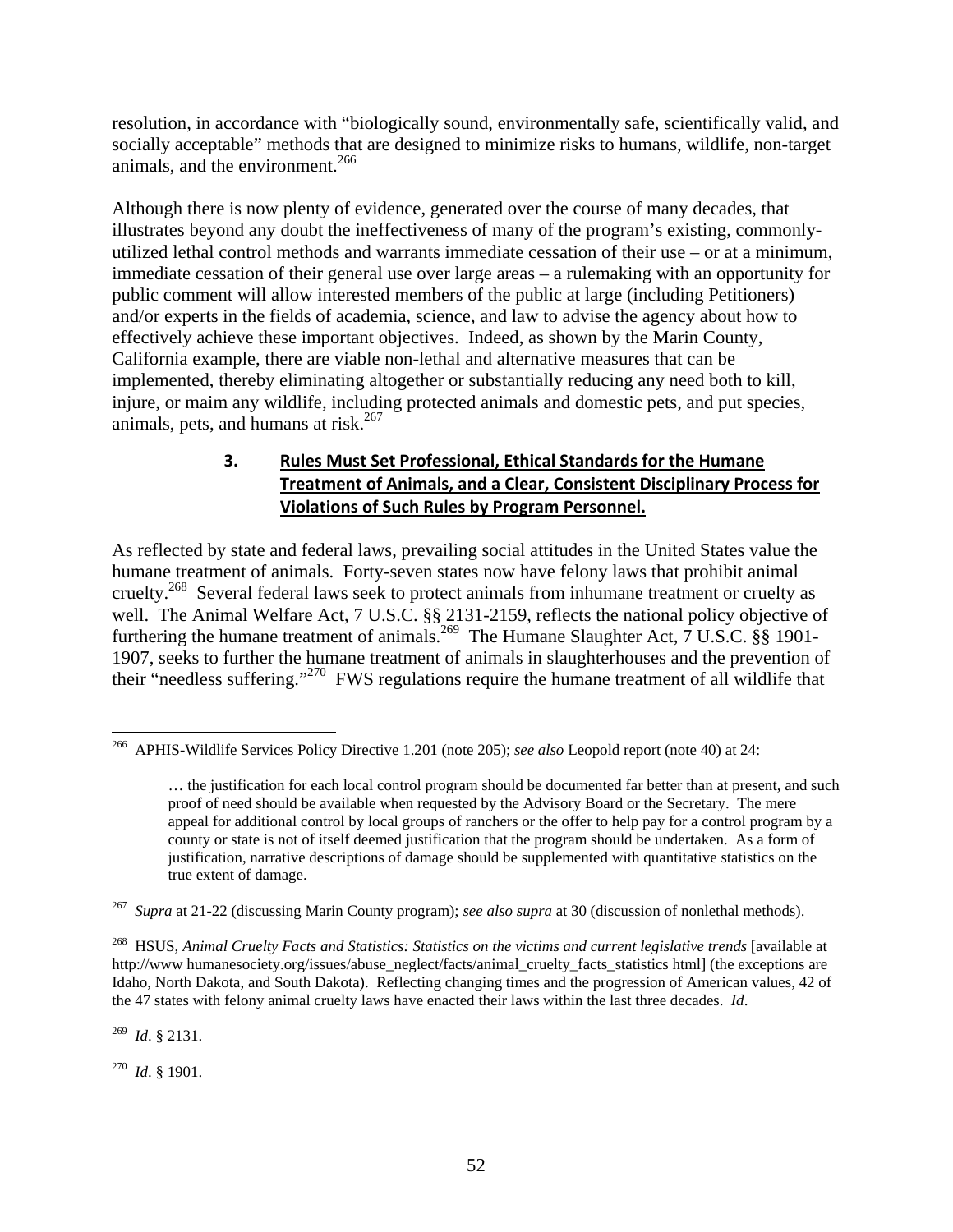is protected under the ESA, MBTA, and/or BGEPA.<sup>271</sup> APHIS-Wildlife Services' policy directives recognize the need for consistency with these laws and policies.<sup>272</sup> The agency has long promised to adapt its practices to changing societal attitudes about animal treatment.<sup>273</sup>

Nevertheless, many observe a "culture of animal cruelty" that persists at APHIS-Wildlife Service.<sup>274</sup> Despite demurrals by USDA and APHIS, stories steadily emerge about an agency that does not fire or discipline personnel – or even take much if any action at all – when they commit cruel acts against animals or break the law. Jamie Olson, the Wildlife Services employee who posted photographs on his Facebook page depicting his dogs attacking and killing coyotes in leg-hold traps, and who left his traps unchecked for up to 69 days, has not been fired or even disciplined.275 Instead of disciplining Mr. Olson, APHIS-Wildlife Services has chosen to supplant a policy directive on the use of dogs and create an entirely-new directive that, among other things, prohibits Wildlife Services personnel from "post[ing] or shar[ing] photographs taken or documents developed, during the course of their or their colleagues' official duty" – *e.g.*, on Facebook – unless first cleared "through official channels."<sup>276</sup> Russell Files, the trapper who deliberately trapped a neighbor's dog, was not disciplined. Neither was Kyle Traweek, another trapper who deliberately trapped a neighbor's dog. Nor was the agency employee who killed a Mexican wolf in January 2013. A former agency trapper has indicated that these incidents are not unusual or isolated; indeed, there are many examples of professional program hunters and trappers committing similar acts of animal cruelty or illegal behavior.<sup>277</sup>

273 *See*, *e.g.*, Feldman (2007) (note 30) (describing "spring cleaning" of the agency which occurred during the 1970s, in part in response to public criticism over its treatment of animals); 1997 Programmatic FEIS (note 5) at Summary 8 (promising to use nonlethal methods "whenever practical").

274 *Supra* at 34.

275 *Id*.

<sup>276</sup> APHIS-Wildlife Services Policy Directive 4.104, USE OF NEW MEDIA BY PERSONNEL (June 20, 2013).

 $\overline{a}$  $271$  50 C.F.R. § 13.41 ("Any live wildlife possessed under a [ESA, MBTA, or BGEPA] permit must be maintained under humane and healthful conditions.").

<sup>&</sup>lt;sup>272</sup> See APHIS-Wildlife Services Policy Directive 2.210 (note 214) (requiring agency personnel to comply with all Federal and state laws); *see also*, *e.g.*, USDA, APHIS-Wildlife Services Policy Directive 2.445, USE OF TRAINED DOGS IN WILDLIFE SERVICES (WS) ACTIVITIES (July 2, 2013) ("WS personnel shall not allow their trained dogs to have physical contact or in any way attack, bite, or kill animals that are restrained in a trap or any other device."); APHIS-Wildlife Services Policy Directive 1.301 (note 122) (requiring all program personnel to "show exceptionally high levels of respect for people, property and wildlife" and to "strive to use the most selective and humane methods available, with preference given to nonlethal methods when practical and effective").

<sup>&</sup>lt;sup>277</sup> See Utah Division of Wildlife Resources, INITIAL REPORT OF INVESTIGATION (Dec. 2, 2003) (reporting 2003 discovery of trapping and shooting by APHIS-Wildlife Services trapper of a golden eagle caught in APHIS-Wildlife Services' leg-hold trap in Utah, and of decomposing carcasses of red fox and coyote trapped nearby); *supra* note 230 (describing instances of dogs becoming caught in APHIS-Wildlife Services traps and being injured or killed); *see also Torture, Abuse a Regular Practice* (note 100) (former trapper describing situation when he and supervisor found nine coyotes caught in leg hold snares and, "[a]s was routine" he "signaled his dogs to attack" while his supervisor "watched and laughed as the dogs circled the coyotes and ripped into them"); *id*. (quoting former trapper as stating that "[t]hat was regular practice").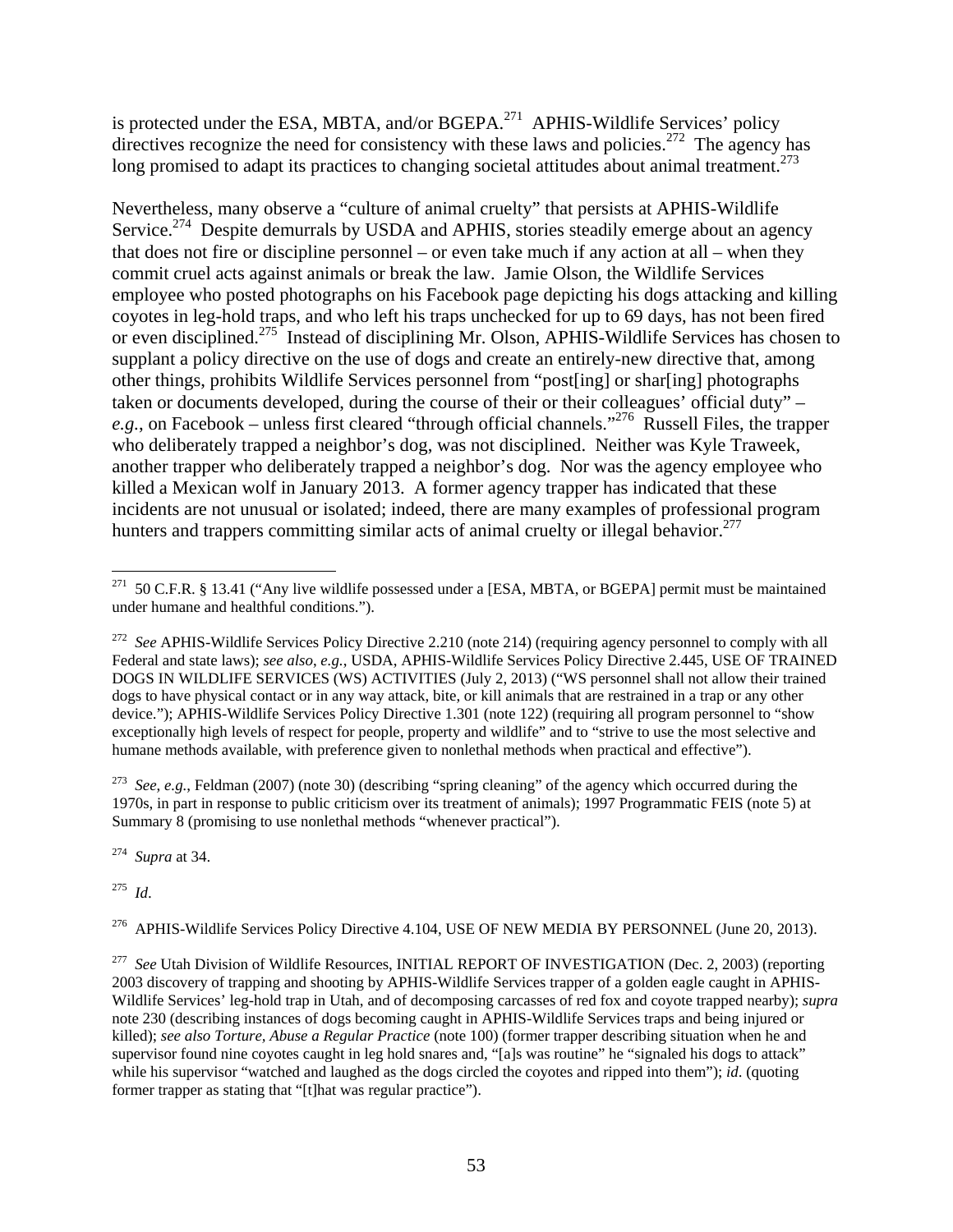To be sure, the program's preferred methods (*e.g.*, snares, leghold traps, and poisons) inherently cause tremendous pain and suffering. This is made much worse because the agency does not require (but merely recommends) that agency personnel check their traps frequently, much less enforce their failure to do so. And, as former agency trappers have revealed and as made evident by the Olson Investigation, "traps … are not checked for literally months at a time" as animals are "left to die of starvation, thirst, heat, stress, and exposure."<sup>278</sup> While most Americans would be appalled by such atrocities, such accounts paint the picture of an agency that excuses such acts, and in so doing, condones the inhumane treatment of animals.<sup> $279$ </sup>

The culture of animal cruelty at APHIS-Wildlife Services hangs like a dark cloud over American society, and runs counter to values and the policies that support laws to protect animals. A rulemaking must, at long last, correct this problem and bring APHIS-Wildlife Services into compliance with all relevant national policies, federal laws, its own policies, and prevailing societal values. If APHIS-Wildlife Services cannot show itself to be humane, then it cannot (and need not) continue at all.<sup>280</sup>

Therefore, in conducting a rulemaking, USDA and APHIS must "completely reassess its function and purpose in the light of changing public attitudes toward wildlife," as the Leopold Report recommended decades ago.<sup>281</sup> Petitioners request promulgation of regulations that strictly prohibit acts such as those committed by Mr. Olson, Mr. Files, Mr. Traweek, and others, set forth legal and ethical standards for the treatment of animals by agency personnel, and set forth a clear and consistent process for ensuring that employees who violate such prohibitions are subjected to a disciplinary process and terminated. In addition, Petitioners seek rules that

 $281$  Leopold report (note 40) at 23.

<sup>278</sup> *Long Struggles* (note 14) (quoting former agency trapper); *see id*. (quoting former agency trapper) ("Remember, these animals have fur coats on. They exert themselves trying to get out. They over-stress with the heat and keel over and die. *Most coyotes die this way*, and when the trapper gets there, all that is left is a bunch of hair, bones and maggots. I've seen it hundreds of times and it always bothered me. It has to be a horrendous and torturous way to die.") (emphasis added); *see also Pandora's Box* (note 14) (noting that animals often rot away before they are found by agency hunters). Although APHIS-Wildlife Services would assert that it complies with state laws that regulate trapping, as Mr. Strader's direct experience shows, this is clearly not the case. No state trapping laws allow traps to be left unchecked for longer than a few days.

<sup>279</sup> *Torture, Abuse a Regular Practice* (note 100).

<sup>280</sup> The ADCA provides authority for a wildlife services program, but does not mandate its existence. *See* 7 U.S.C. § 426 ("The Secretary of Agriculture *may* conduct a program of wildlife services") (emphasis added).

There persists a traditional point of view that the [animal control program] is responsible primarily to livestock and agricultural interests, and that the growing interest of the general public in all wild animal life, including predators, is a potential obstruction to the progressive control program and is to be evaded and circumvented wherever possible.

<sup>…</sup> 

In point of fact, the segment of the public interested in husbandry and wise use of all animal resources represents a substantial majority and can no longer be suppressed. Even in farming and ranching communities there is a growing reaction against unwarranted killing of animals not actually creating a problem.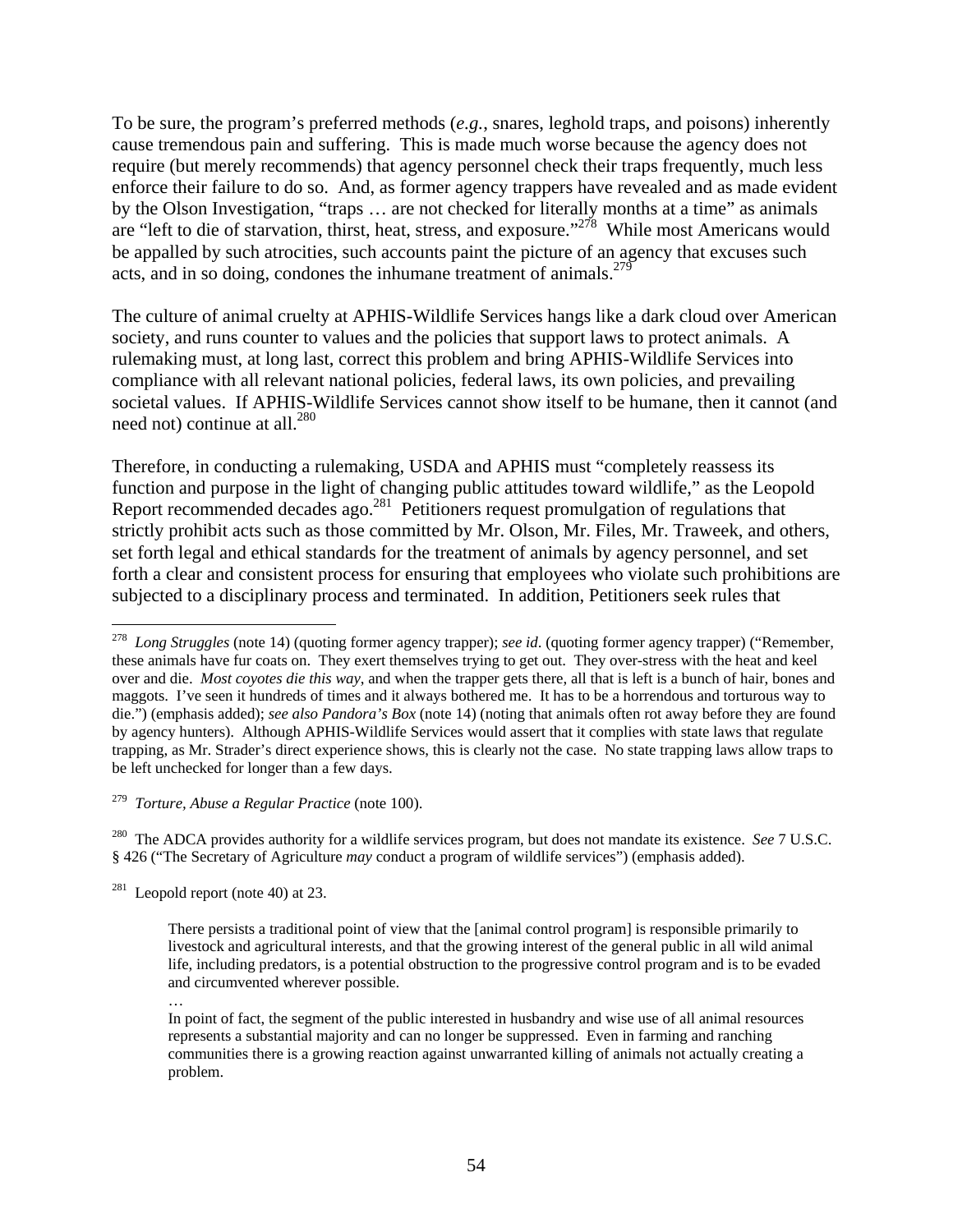provide a transparent process for program selection of control methods, with opportunities for the public to participate, as well as the development of method selection criteria that would bar the use of methods that – by design or in practice – are either known to or may cause pain or suffering to wildlife, companion animals, or members of the public.

#### **4. Rules Must Ensure that APHIS‐Wildlife Services is in Strict Compliance with All Legal Authorities and Policies Which Protect Wildlife and the Public**

APHIS is required to comply with procedural and substantive requirements of many federal laws in administering the Wildlife Services program, including the ESA, BGEPA, MBTA, FIFRA, and NEPA, as well as the Fish and Wildlife Act, 16 U.S.C. § 742j-l ("FWA"). APHIS-Wildlife Services policy directives require compliance with these laws.<sup>282</sup>

The ESA, BGEPA, and MBTA impose strict permitting requirements to conserve and protect certain species.<sup>283</sup> These laws make it unlawful for any person to "take," "depredate," or commit other detrimental acts against protected animals or species without a permit from the FWS, applying specific regulatory criteria, terms and conditions, and record-keeping and monitoring requirements to permittees.<sup>284</sup> FIFRA imposes conditions on the use of registered pesticides such as M-44s.<sup>285</sup> NEPA requires APHIS-Wildlife Services to take a hard look at the consequences of its actions; publicly disclose what it is doing; allow the public to participate and to inform USDA and APHIS decisionmaking regarding the program; and ensure that program choices are based on current law, knowledge, and societal values.<sup>286</sup> The FWA imposes a permit requirement for aerial gunning to help ensure public safety and provides enforcement authority to FWS.<sup>287</sup> In so doing, the ESA, BGEPA, MBTA, FIFRA, NEPA, and FWA further a national policy of transparency, wildlife protection and conservation, the humane treatment of animals, and protection of the public health and welfare.<sup>288</sup>

285 *Id.* § 136(j)(a)(2)(F).

286 42 U.S.C. § 4321; 40 C.F.R. Parts 1508-1525 (CEQ regulations).

 $287$  16 U.S.C. § 742*i*-1.

<sup>282</sup> 282 APHIS-Wildlife Services Policy Directive 1.210 (note 214).

<sup>283 16</sup> U.S.C. § 1538(a)(1)(B) (ESA take prohibition); *id*. § 668a (prohibiting take of protected bald or golden eagles without permit from the Secretary of Interior); *id*. § 703 (prohibiting take of protected migratory birds); *id*. § 704 (setting forth circumstances when migratory birds may be taken, killed, or possessed).

<sup>284</sup> *See generally id*.; *see also* 50 C.F.R. Part 13 (general permit requirements); *id*. Part 17 (imposing permitting and conditions for take of endangered and threatened species); *id*. Part 20 (permitting and reporting requirements for BGEPA take permits); *id*. Parts 20 and 21 (general management regulations and MBTA control order for Canada geese); *id*. §§ 21.43, 21.44 and 21.48 (MBTA depredation orders).

<sup>288</sup> *See* 16 U.S.C. § 1531(a)(1) (ESA declaring as the "policy of Congress that all Federal departments and agencies shall seek to conserve endangered species and threatened species and shall utilize their authorities in furtherance of the purposes of this Act"); *id*. § 668a (controlling the take, possession, and transportation of bald and golden eagles); *id*. § 703 (prohibiting take of protected migratory birds). In addition, NEPA declares as the "continuing policy of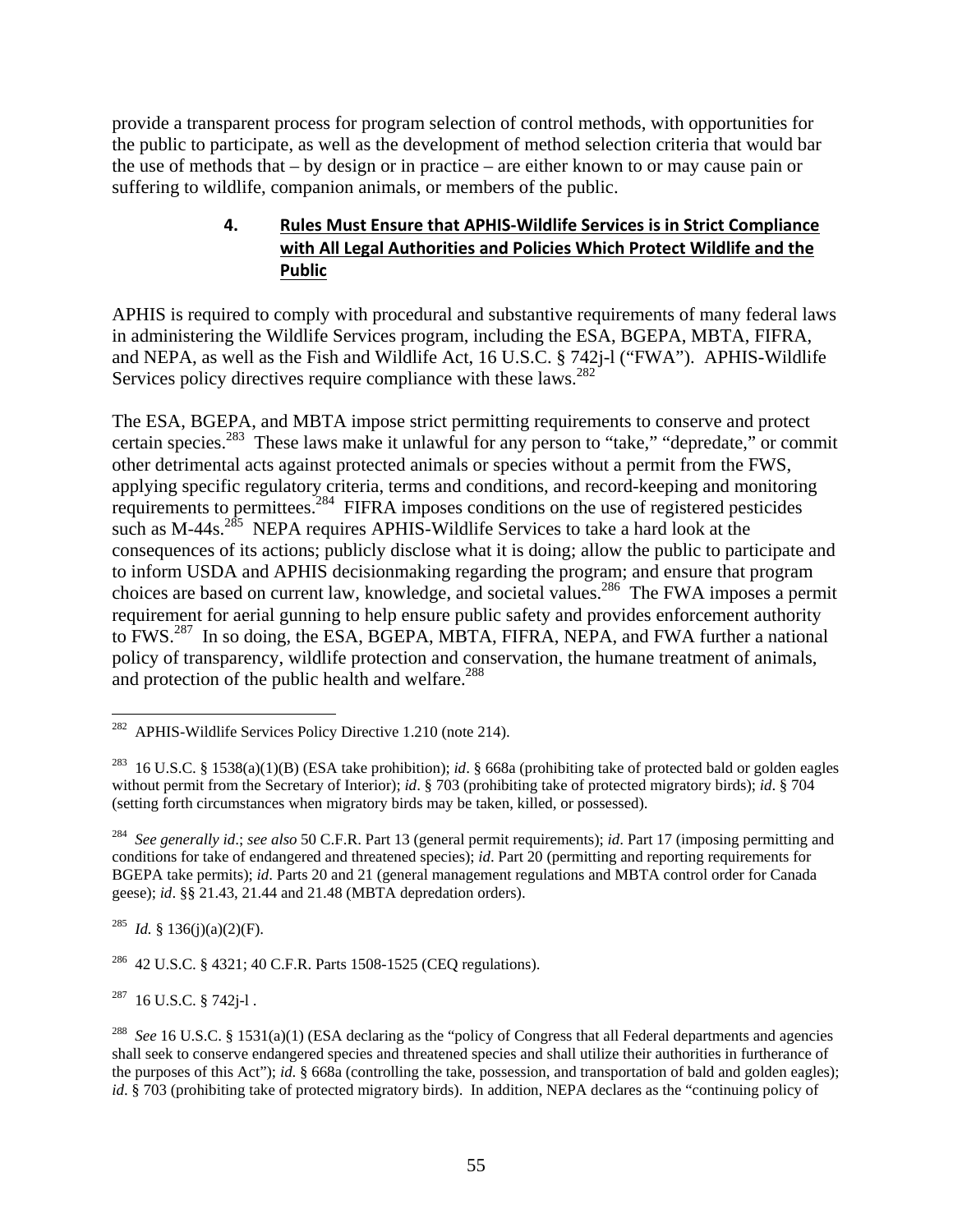In the regular course, however, APHIS-Wildlife Services takes and/or depredates – *i.e.*, it kills, harms, and harasses – animals that are protected under the ESA, BGEPA, and MBTA, including: gray wolves, Mexican gray wolves, and red wolves; grizzly bears; black-footed ferrets; Hawaiian ducks; Hawaiian geese; swift foxes and San Joaquin kit foxes; bald and golden eagles; and scores of protected migratory birds.<sup>289</sup> Yet, APHIS-Wildlife Services cannot demonstrate that it has all of the necessary authorizations to conduct its control actions consistent with these laws.

#### **a. Endangered Species Act**

Petitioners seek substantive rules that specify the substantive conservation measures and the procedures by which APHIS-Wildlife Services will strictly satisfy its obligations under the Endangered Species Act.

ESA section 9 prohibits the unauthorized "take" of listed animals, which means "to harass, harm, pursue, hunt, shoot, wound, kill, trap, capture, or collect, or to attempt to engage in any such conduct.<sup>290</sup> ESA section 7(a)(1) requires all federal agencies to "utilize their authorities in furtherance of the purposes of this Act by carrying out programs for the conservation of endangered species and threatened species  $\dots$  ...<sup>291</sup> ESA section 7(a)(2) requires all federal agencies to "insure that any action" that they authorize, fund, or carry out "is not likely to jeopardize" any listed species.<sup>292</sup>

The only way that APHIS can satisfy these mandatory duties is through strict compliance with the procedural requirements set forth in the ESA's implementing regulations at 50 C.F.R. Part  $402.<sup>293</sup>$  These procedures require strict adherence to permitting requirements for all "take" and consideration of all relevant factors and the effects of its actions, based on the best scientific information, to endangered and threatened species, including both "direct" and "indirect" effects as well as "cumulative" effects.<sup>294</sup> This can only be achieved through consultation with FWS and reinitiation of consultation when new species become listed, circumstances change, or new information about the agency's impacts comes to light. $^{295}$ 

- <sup>290</sup> 16 U.S.C. §§ 1532(19) and 1638(a)(1)(B).
- <sup>291</sup> *Id.* § 1536(a)(1).

292 *Id*. § 1536(a)(2).

<sup>293</sup> *Id.* § 1536(c), (d); 50 C.F.R. Part 402 (ESA consultation procedures).

 $294$  50 C.F.R. Part 402.

295 50 C.F.R. §§ 402.24 and 402.16.

the Federal Government" "to use practicable means and measures … to create and maintain conditions under which man and nature can exist in productive harmony." 42 U.S.C. § 4331(a).

 $289$  GAO (1990) (note 89).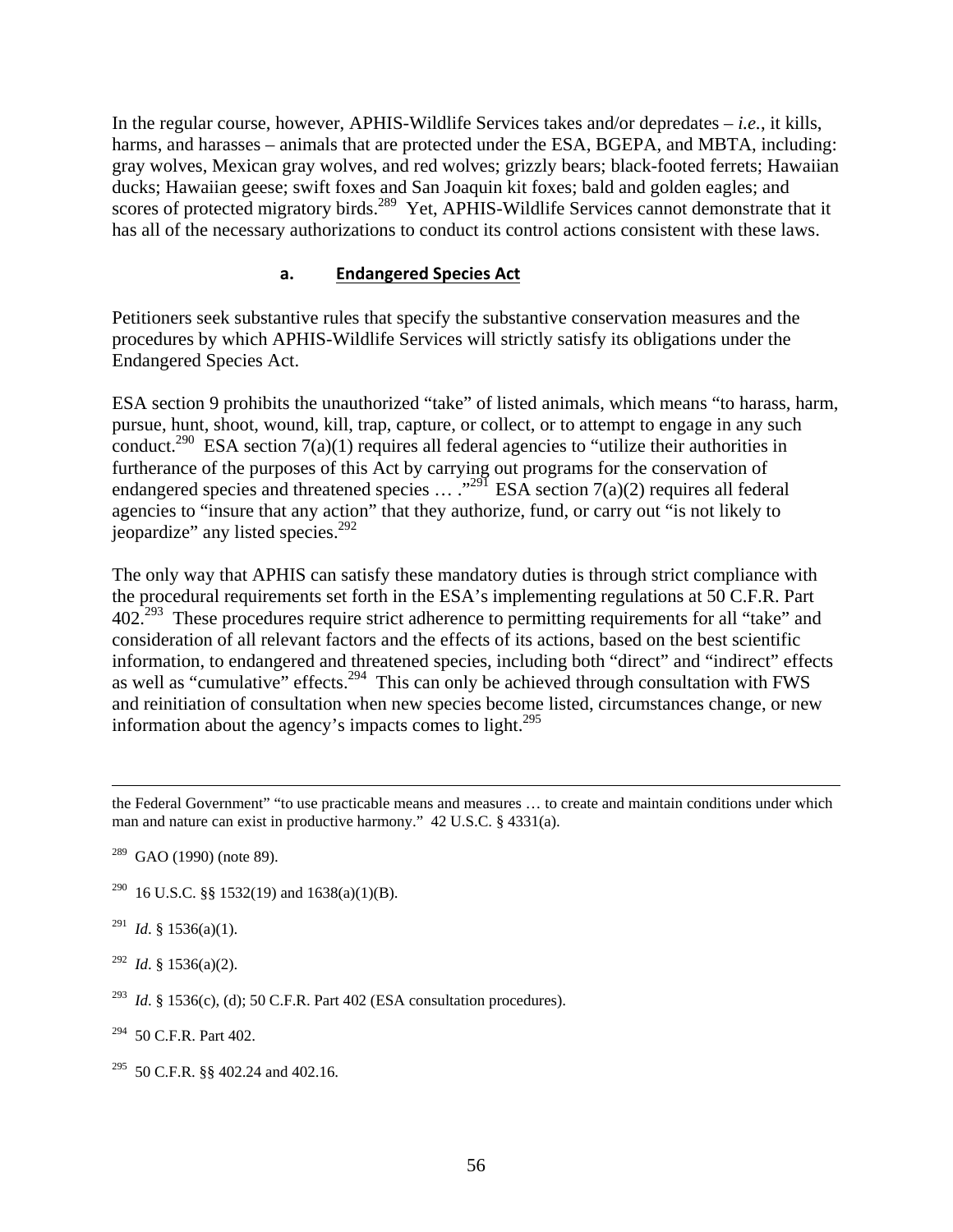APHIS-Wildlife Services routinely engages in activities that adversely affect the survival and recovery of endangered and threatened species. For example, APHIS-Wildlife Services engages in the "control" of critically-endangered Mexican gray wolves in the American Southwest at the behest the livestock industry.<sup>296</sup> The Mexican wolf is one of the rarest land mammals on Earth, and its population size remains well below 100 animals – about 75 wolves at the last census count – with 100 wolves considered to be the bare minimum population size for survival.<sup>297</sup> Indeed, Mexican wolves already occur in numbers that are too low to be viable and too low relative to elk, their primary prey. The loss of even one Mexican wolf is detrimental to the species' survival.<sup>298</sup>

The primary reasons for the Mexican wolf's suppressed numbers are shootings and capture – including shootings and trappings by APHIS-Wildlife Services. Over the years APHIS-Wildlife Services has shot and killed 12 Mexican wolves, caused the accidental deaths of 18 wolves, and captured and removed many more dozens of Mexican wolves from the wild.<sup>299</sup> This year, a FWS investigation concluded that an APHIS-Wildlife Services' employee shot and killed a critically-endangered Mexican wolf on January 19, 2013.<sup>300</sup> Like many prior Mexican wolf killings committed by APHIS-Wildlife Services, the killing of this wolf was inadvertent – *i.e.*, it was not done because the wolf was "injurious" – and, hence, the killing of this wolf is out of compliance with any "take" coverage under ESA section  $9^{301}$  Moreover, by taking Mexican

300 *See One Mexican Wolf Killed; Two Pairs Transferred for Release into the Wild* (note 226); *see also* FWS Press Release (note 226) (confirming canine mortality in New Mexico in January 2013 was a Mexican wolf).

<sup>1</sup> 296 The *Arizona Republic* recently called for a reexamination of the issuance of granting grazing leases for public lands, citing the "entitlement attitude" of public lands ranchers that "should not be allowed to doom wolf-recovery efforts." *See* Arizona Republic, *Give Wolves a Chance: Ranchers' entitlement hurting population* (June 4, 2013). The Mexican wolf has been listed as endangered since 1978. In a recent proposed rule to reclassify its listing status under the ESA, FWS reiterated the dire status of the Mexican wolf. 78 Fed. Reg. 35,719 (June 13, 2013).

<sup>&</sup>lt;sup>297</sup> FWS, MEXICAN GRAY WOLF RECOVERY PLAN (1982) at 23, 28. The most recent FWS population count for the Mexican wolves in the wild is 75, including only three breeding pairs. The 1996 FEIS for Mexican wolf reintroduction predicted that by 2006, the population would grow to 102 animals and include 18 breeding pairs. FWS, REINTRODUCTION OF THE MEXICAN WOLF WITHIN ITS HISTORIC RANGE IN THE UNITED STATES, FINAL ENVIRONMENTAL IMPACT STATEMENT (1996) at 2-8, table 2-2. Scientists recommend a recovery target of a minimum of 750 Mexican wolves in 3 interconnected populations. FWS, MEXICAN WOLF CONSERVATION ASSESSMENT (2010) [hereinafter "MEXICAN WOLF CONSERVATION ASSESSMENT"] at 78.

<sup>298</sup> Ripple and Beschta (2011) (note 148); *See* MEXICAN WOLF CONSERVATION ASSESSMENT (note 297) at 61; *see also* 1997 Programmatic FEIS (note 5) at 4-17 ("As defined by the Act an impact to even one individual of the species could constitute an unacceptable impact.")

<sup>&</sup>lt;sup>299</sup> *See* Data Compilation (note 3) (totaling 10 Mexican wolf deaths directly caused by APHIS-Wildlife Services since 1996).

<sup>301</sup> *Blake* (2013) (note 226); *see also* REPORT OF INVESTIGATION (note 225) at 62 (biological opinion terms and conditions requiring that "WS personnel who conduct … Program activities in occupied wolf range shall be knowledgeable at a professional level in identification of Mexican wolf").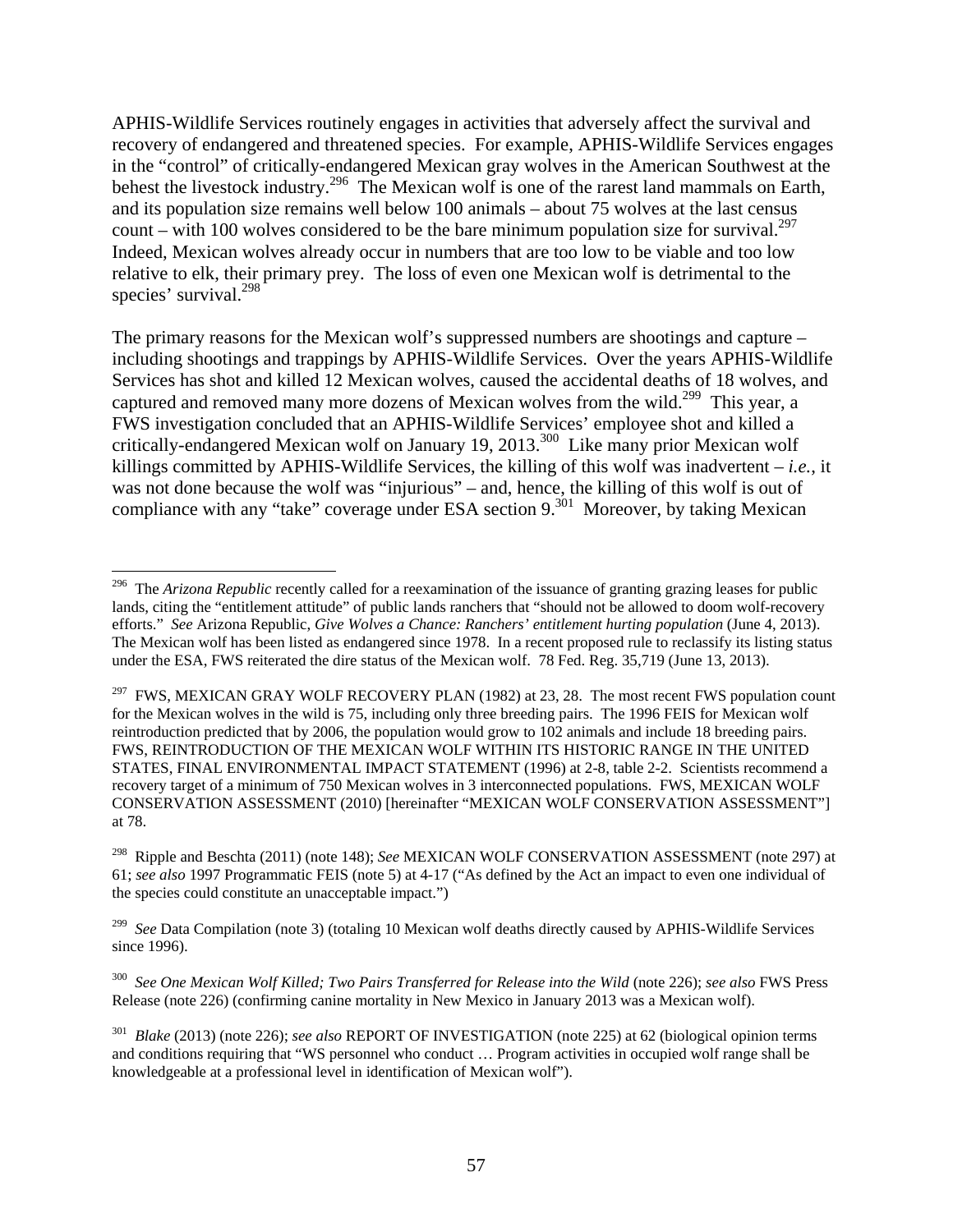wolves, APHIS-Wildlife Services prevents healthy populations from re-establishing in ecosystems where they are sorely needed.

The Mexican wolf is just one example of many. According to APHIS-Wildlife Services' own data, the program has killed hundreds of protected species since 1996, including 340 swift foxes,  $302$  17 grizzly bears, four Louisiana black bears, and five pearly-eyed thrashers.  $303$ 

The program also uses a variety of methods – including "pyrotechnics" such as shell crackers, bombs, firecrackers, rockets, and Roman candles – to "disperse" thousands of endangered Hawaiian ducks, Hawaiian geese, Hawaiian coots, Hawaiian hawks, Newell's shearwaters, Hawaiian stilts, pearly-eyed thrashers, and wood storks every year.<sup>304</sup> In addition, the program has dispersed 19 Louisiana black bears.<sup>305</sup> While dispersing these species may not necessarily (immediately) kill them, such acts are still a "take" under the ESA; the ESA's definition of "take" is broadly defined to include the harassment or harm of endangered and threatened species, and since "dispersing" these bears is a form of harm and/or harassment, it constitutes a take of these threatened animals as well. $306$ 

It bears noting that these totals are from program data reports, which are not reliable in light of a substantial number of killings that are not reported, a clear disincentive not to report killings of legally-protected species, and a lack of any information about other forms of take (*e.g.*, injuries

303 Data Compilation (note 3).

 $\overline{a}$ 

304 1997 Programmatic BiOp (note 88) at 3 (stating that dispersals involve the use of pyrotechnics); *see also* Data Compilation (note 3).

<sup>302</sup> APHIS-Wildlife Services kills about 25 swift foxes annually. *See* Data Compilation (note 3). APHIS-Wildlife Services is likely under the misimpression that swift foxes are not protected under the ESA, but this is in error. The swift fox has been federally protected since 1970, when it was listed throughout its range and therefore was legislatively placed on the endangered list in 1973 upon enactment of the ESA. In 1980, FWS published a notice saying that the 1970 listing for the northern swift fox and six other species (including jaguar, thick-billed parrot, wood bison, margay, short-tailed albatross) violated state-notice requirements of the 1969 Endangered Species Conservation Act and thus was invalid. 45 Fed. Reg. 49,844 (July 25, 1980). Based on this legal opinion, and without going through the ESA delisting process, FWS summarily declared that the species were henceforth not to be considered as listed in the United States. In 2009, however, FWS issued a legal opinion that confirms that the northern swift fox (and many similarly-situated species) "is currently protected in its entirety and is not listed as a distinct population segment under the Act." 74 Fed. Reg. 33,957 (July 14, 2009).

<sup>305</sup> Data Compilation (note 3).

 $306$  16 U.S.C. § 1532(19). The ESA's definition of "harm" includes "significant habitat modification or degradation where it actually kills or injures wildlife by significantly impairing essential behavioral patterns, including breeding, feeding or sheltering." 50 C.F.R. § 17.3. The term "harass" means "an intentional or negligent act or omission which creates the likelihood of injury to wildlife by annoying it to such an extent as to significantly disrupt normal behavioral patterns which include, but are not limited to, breeding, feeding, or sheltering." *Id.* The ESA's legislative history supports "the broadest possible" reading of "take." *Babbitt v. Sweet Home Chapter of Cmtys. for a Great Oregon*, 515 U.S. 687, 704-05 (1995). "Take" includes direct as well as indirect harm and need not be purposeful. *Id.* at 704. FWS has promulgated a regulation which prohibits the unlawful take of threatened species. 50 C.F.R. § 17.31.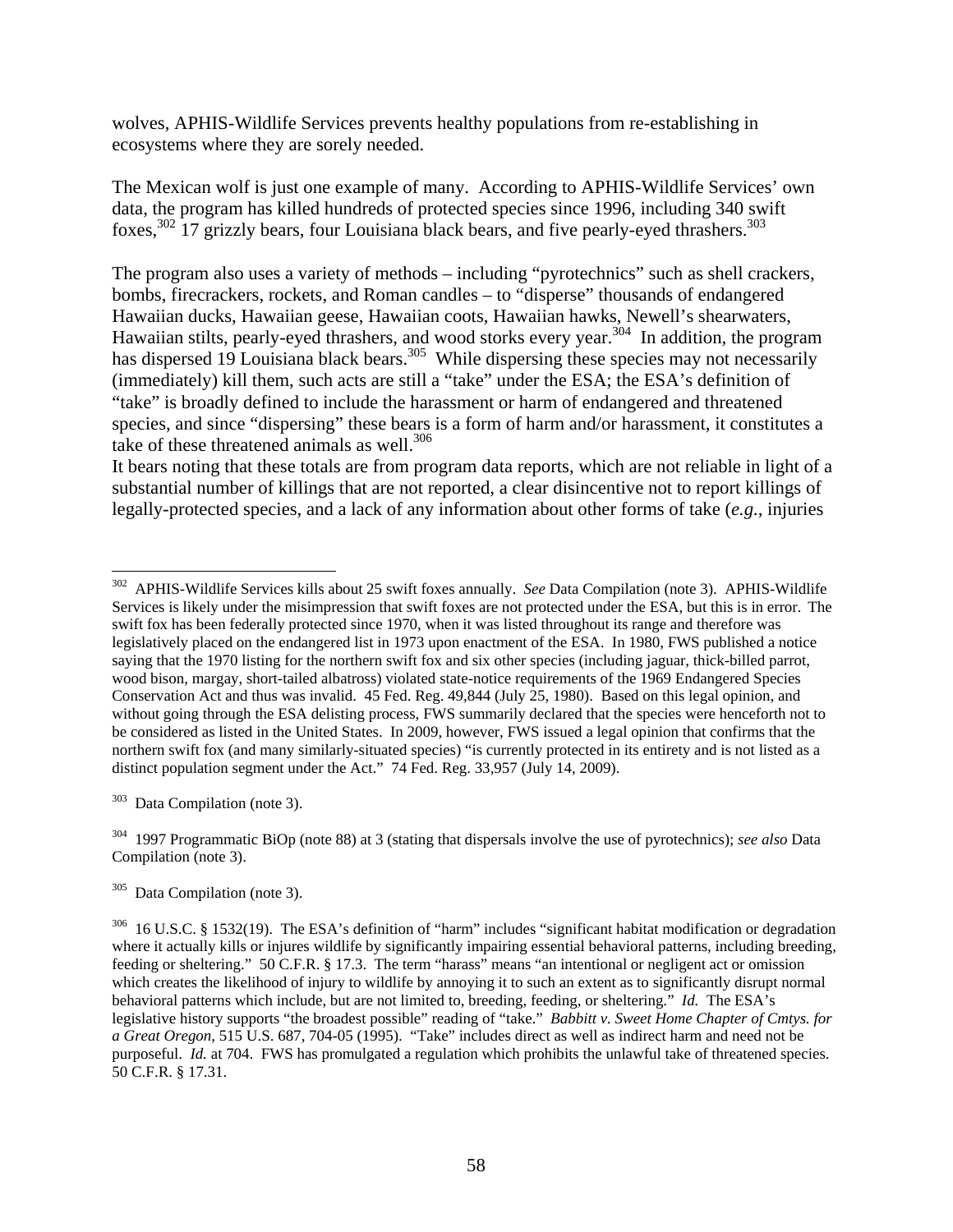or maimings) that result from attempts to kill or disperse protected wildlife.<sup>307</sup> Whatever the true numbers may be, many endangered and threatened species that are killed or harmed by APHIS-Wildlife Services can ill afford to lose even a few individuals and meet recovery objectives, as the take of even a minimal number of individuals can jettison their survival.<sup>308</sup>

Direct killings and animal dispersals are not the only ways in which APHIS-Wildlife Services takes listed species; APHIS-Wildlife Services also does so through its "indirect effects."309 For example, the 1997 Programmatic BiOp acknowledges that northern aplomado falcons can be indirectly affected by APHIS-Wildlife Services' reduction in the "the number of available blackbirds … through the use of avicides and rodenticides."310 In Fiscal Year 2012, the program eliminated 359 Brewer's and 145 red-winged blackbirds in New Mexico, where the falcon occurs.311 This reduces the number of animals on which the aplamado falcon depends in order to survive and recover from the threat of extinction.<sup>312</sup> All told, the program reports that it has killed over 45,000 Brewer's blackbirds and 3.7 million red-winged blackbirds since  $1996$ <sup>313</sup>

As a related matter, it is estimated that only 10 percent of the bodies of poisoned animals are ever recovered, and the other 90 percent are left to enter the ecosystem as food for other animals, leading to the "secondary poisoning of thousands of innocent companion animals and unoffending wildlife, including threatened and endangered species."<sup>314</sup> Consequently, it is reasonable to conclude that even the reported figures regarding take of Brewer's and red-winged blackbirds, for example, represent only a small fraction of the total animals affected and cannot account for the secondary effects of poisoning, including (possibly) to other protected species.

309 *See* 50 C.F.R. § 402.02 (an action's "indirect effects" are "those that are caused by the proposed action and are later in time, but still are reasonably certain to occur")..

310 1997 Programmatic BiOp (note 88) at 38.

311 APHIS-Wildlife Services, TABLE G: ANIMALS TAKEN BY COMPONENT/METHOD TYPE AND FATE BY WILDLIFE SERVICES – FY 2012 (Sep. 30, 2012).

 $307$  For example, a grizzly bear carcass was discovered southwest of Helmville, Montana in August 1998. The bear had evidently been poisoned many months prior by a cyanide gun that had been set for coyotes by Wildlife Services. *See* Preliminary overview of grizzly bear management and mortality 1998-2005. Montana Fish, Wildlife and Parks. LIVING WITH PREDATORS PROJECT WORKING PAPER 0004 at 29.

<sup>&</sup>lt;sup>308</sup> 1997 Programmatic FEIS (note 5) at 4-17 ("As defined by the Act an impact to even one individual of the species could constitute an unacceptable impact.").

<sup>&</sup>lt;sup>312</sup> Another example is the black-footed ferret. The 1997 Programmatic BiOp states that program activities can adversely affect black-footed ferrets by using gas cartridges and other toxic chemicals and leg-hold traps to kill prairie dogs – specifically, black-tailed or white-tailed prairie dogs – which are the primary prey base of the blackfooted ferret, and that this will adversely impact the ferret's survival and recovery. 1997 Programmatic BiOp (note 88) at 14.

<sup>313</sup> Data Compilation (note 3).

<sup>314</sup> Fox, *Huff Post* (note 139).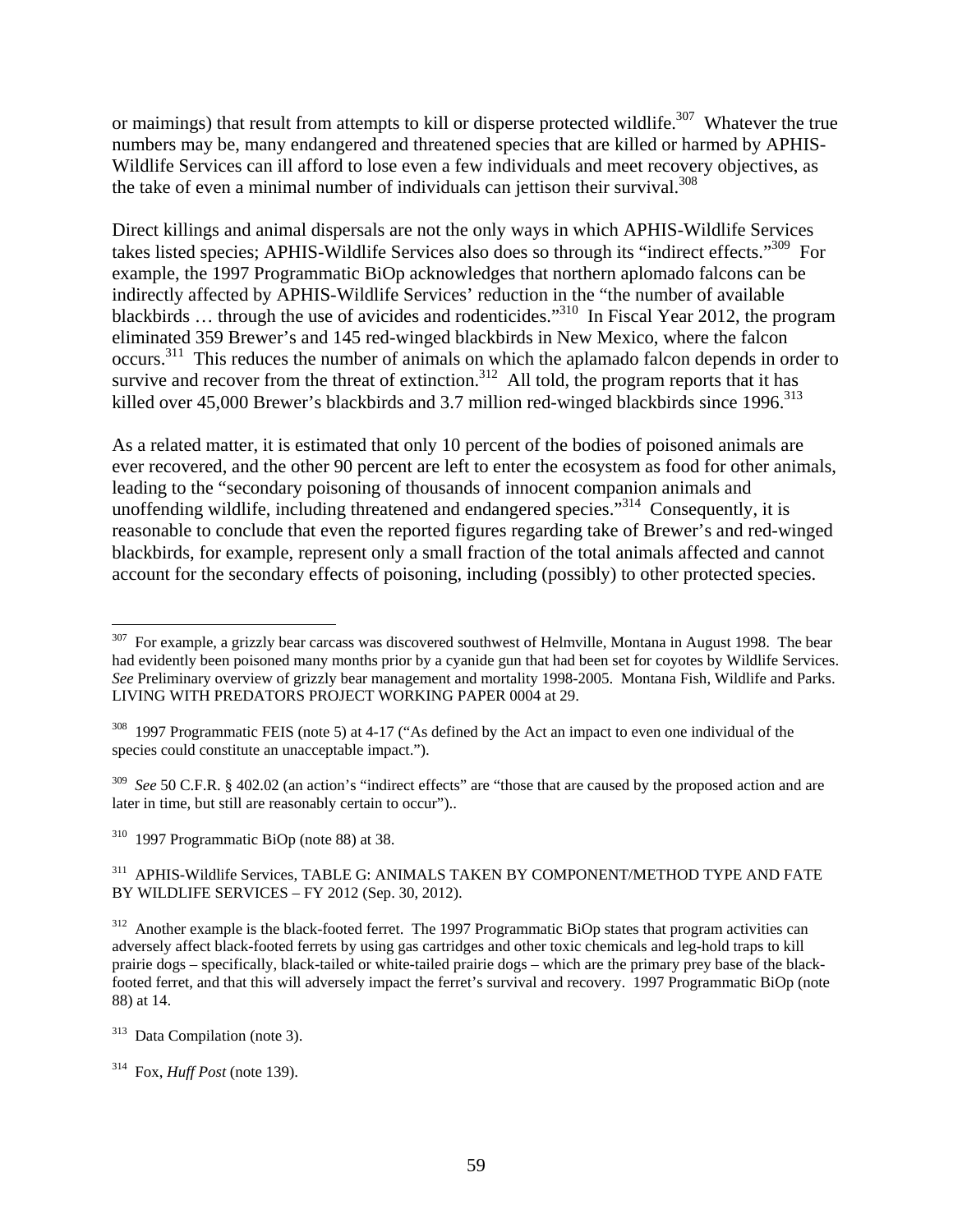Thus, APHIS-Wildlife Services' reported numbers do not reflect actual take given the inability of agency personnel to recover all poisoned animals.

APHIS-Wildlife Services would likely claim that it routinely consults with FWS under the ESA to consider the effects of its activities to listed species, but it cannot establish that this is in fact the case. Section 7(a)(2) consultation with FWS over the programmatic effect of APHIS-Wildlife Services activities to listed species last occurred in 1997, about 16 years ago.<sup>315</sup> At that time, a programmatic biological opinion (the 1997 Programmatic BiOp) concluded that program activities adversely affect many endangered and threatened species, including the Utah prairie dog, northern aplamado falcon, whooping crane, desert tortoise, blunt-nosed leopard lizard, eastern indigo snake, and San Francisco garter snake.<sup>316</sup> For these species, the 1997 BiOp includes an "incidental take statement" ("ITS") with mandatory terms and conditions.<sup>317</sup> However, there are substantial gaps in information about: the agency's activities; unreported killings, injuries, and maimings; non-target catch; secondary (indirect) and cumulative effects; and the effects from harassing activities such as dispersals. Hence, there is simply no documentation that could demonstrate that APHIS-Wildlife Services is in strict compliance with these conditions or the ESA. $318$ 

Additionally, the 1997 Programmatic BiOp concluded that APHIS-Wildlife Services activities are likely to *jeopardize* the continued existence of six endangered and threatened species that are protected under the ESA, including the black-footed ferret, San Joaquin kit fox, Attwater's prairie chicken, Mississippi sandhill crane, California condor, and Wyoming toad.<sup>319</sup> Considering the ITS terms and conditions that are set forth in the 1997 Programmatic BiOp and in light of the agency's lack of transparency, APHIS-Wildlife Services simply cannot establish that it is in compliance with its mandatory "reasonable and prudent alternatives."

The agency's activities are also contributing to the need to list species under the ESA. For example, FWS proposed to list the American wolverine as threatened in February 2013 in accordance with an historic settlement agreement reached between the Center for Biological Diversity and FWS in 2011.<sup>320</sup> In the preamble to the proposed rule to list the wolverine as threatened, FWS noted that APHIS-Wildlife Services trapped and killed a wolverine in Montana in 2010.<sup>321</sup> According to FWS, this was "possibly locally significant for wolverines in [this]

316 *Id*.

<u>.</u>

317 *Id*.

318 50 C.F.R. § 402.16.

319 *Id*.

320 78 Fed. Reg. 7864 (Feb. 4, 2013) (proposed rule to list the wolverine as threatened species); *see also* Center for Biological Diversity, Saving the American Wolverine [available at: http://www.biologicaldiversity.org/species/mammals/American\_wolverine].

321 *Id*. at 7881.

 $315$  1997 Programmatic BiOp (note 88).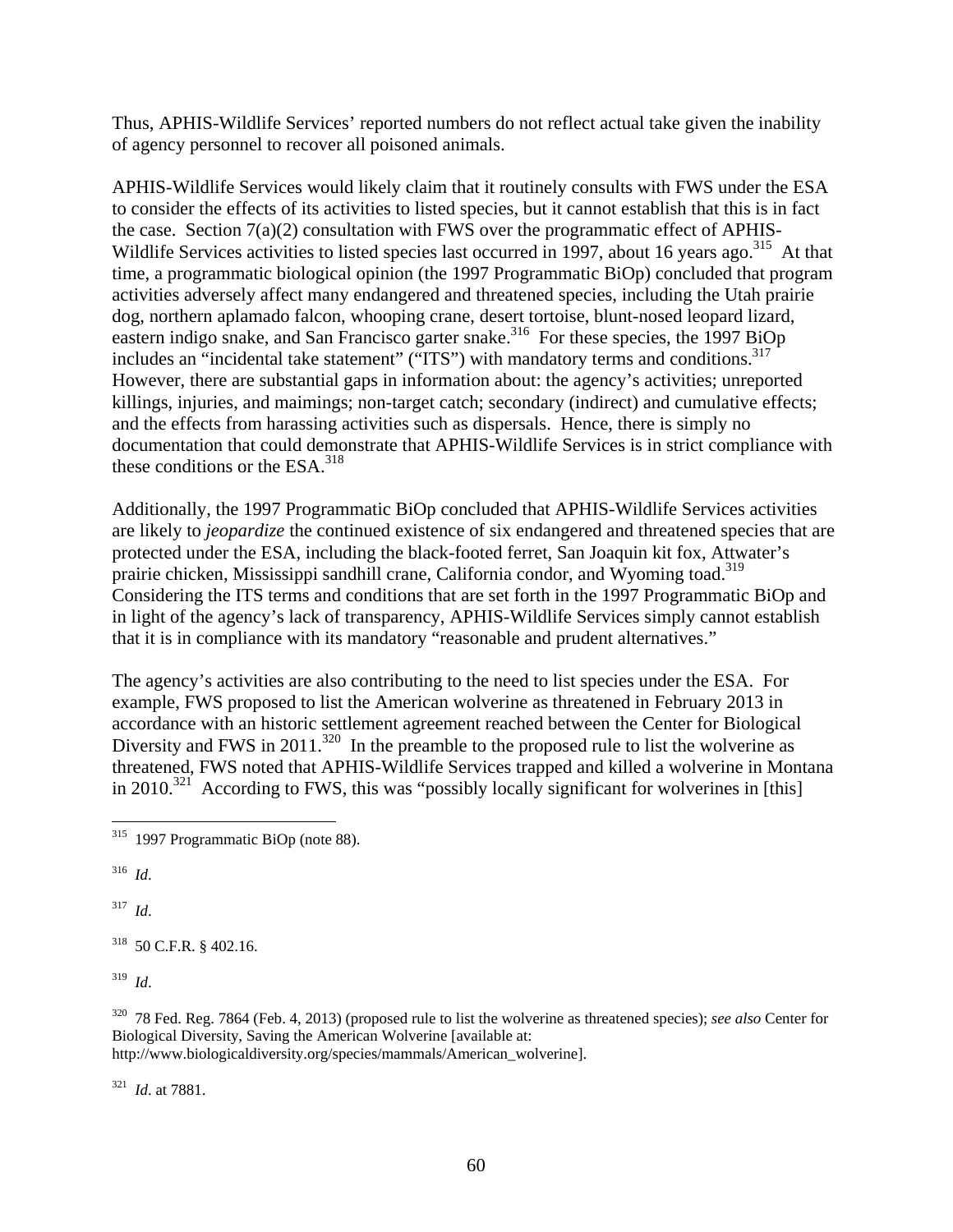area" because it occurred near a population that occurs in a small, isolated mountain range.<sup>322</sup> Also in 2010, Wildlife Services shot another wolverine that had been caught in a leg-hold trap in Idaho in 2010.<sup>323</sup> Nonetheless, the agency has failed to confer with FWS to consider the impacts of APHIS-Wildlife Services' activities to the wolverine.<sup>324</sup>

In addition to the wolverine, the fisher is declining toward extinction due in part to trapping, including by APHIS-Wildlife Services.<sup>325</sup> Fisher populations are particularly sensitive to the effects of trapping because of their life-history traits, including slow reproductive rate, the sensitivity of population numbers to prey fluctuations, and the strong influence of adult survival on fisher life history.<sup>326</sup> Removing adults from populations even by light levels of trapping can cause local extirpation, and biologists suspect that incidental trapping mortality is limiting fisher recovery in Idaho.<sup>327</sup>

In Fiscal Year 2010 alone, for example, APHIS-Wildlife Services reported killing five fishers and freeing 18 unintentionally-caught fishers.<sup>328</sup> Fishers are difficult to remove from traps when found still alive, and suffer broken bones, hemorrhage, self-mutilation, and predation as consequences of capture; the estimated survival rate for incidentally-captured fishers after release is as low as 50 percent.<sup>329</sup> Thus, in addition to the five fishers that are reported to have been intentionally killed by APHIS-Wildlife Services in Fiscal Year 2010, at least another nine

 $325$  Fishers are classified as furbearers under state codes in both Idaho and Montana. In addition to trapping by individual permit holders, however, fishers are also caught in traps set by APHIS-Wildlife Services.

326 Powell, R. A. & W. J. Zielinski, 1994, *The Fisher*, *in* THE SCIENTIFIC BASIS FOR CONSERVING FOREST CARNIVORES: AMERICAN MARTEN, FISHER. LYNX, AND WOLVERINE IN THE WESTERN UNITED STATES: GENERAL TECHNICAL REPORT RM-254) 38-73 (1994); Buskirk, S.W., Bowman, J. & Gilbert, J.H., *Population Biology and Matrix Demographic Modeling of American Martens and Fishers*, *in* BIOLOGICAL AND CONSERVATION OF MARTENS, SABLES, AND FISHERS: A NEW SYNTHESIS (2012).

327 Powell, R.A., 1979, Fishers, population models and trapping. *Wildlife Society Bulletin*, v. 7, p. 149; Powell, R.A., THE FISHER: LIFE HISTORY. ECOLOGY AND BEHAVIOR (1982); Jones, J.L., 1991, Habitat use of fishers in northcentral Idaho, *M.S Thesis, University of Idaho. Moscow*; Heinemeyer, K.S., 1993, Temporal dynamics in the movements, habitat use, activity, and spacing of reintroduced fishers in northwestern Montana, *M.S. Thesis, Univ. of Montana, Missoula*; Idaho Department of Fish and Game, THE FISHER (*MARTES PENNANTI*) IN IDAHO: HABITAT CONSERVATION ASSESSMENT (HCA) (Feb. 15, 1995).

 $328$  FY 2010 Program Data (note 323).

329 Lewis, J.C. & Zielinski, W.J., 1996. Historical harvest and incidental capture of fishers in California. *Northwest Science*, v. 70(4), p. 291..

 $\overline{a}$ 322 *Id*.

 $323$  WT Detail Page (note 32). Incidentally, only one of these wolverine deaths – the killing in Idaho – was reported in the program data for Fiscal Year 2010. *See* U.S. Department of Agriculture, APHIS-Wildlife Services, Table G: Animals Taken by Wildlife Services - FY 2011 (Sep. 30, 2010) [hereinafter "FY 2010 Program Data"].

 $324$  16 U.S.C. § 1536(d) (requiring federal agencies to confer to consider the impacts of federal activities to species that are proposed for listing).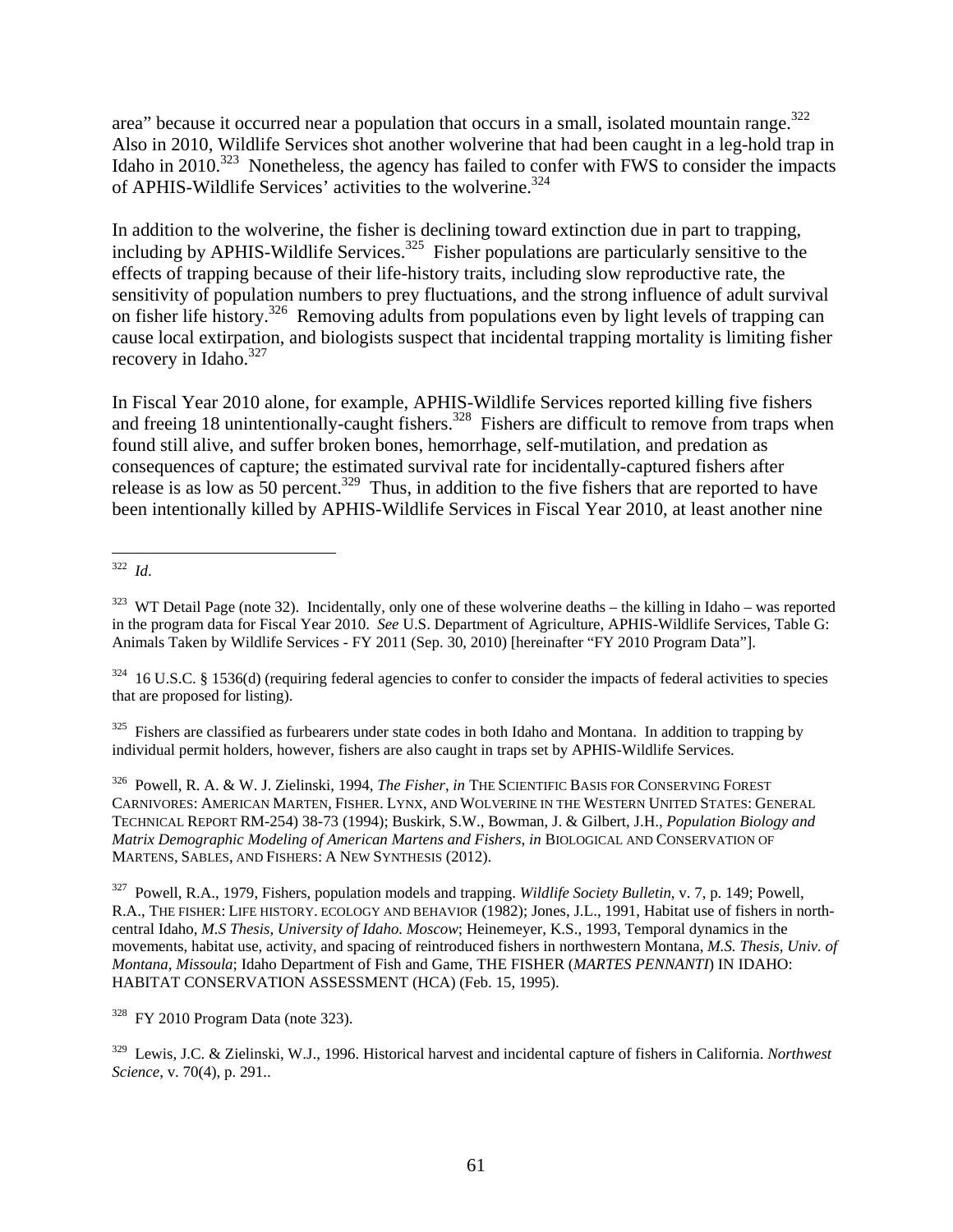were likely also killed but not recorded. APHIS-Wildlife Service's killing and injuring of fishers threatens the population of fishers in the northern Rocky Mountains and is one of the reasons that the fisher now warrants protection under the ESA.<sup>330</sup>

For the foregoing reasons, Petitioners seek substantive rules that specify the substantive conservation measures and the procedures by which APHIS-Wildlife Services' activities will not result in the unlawful take any protected species, by which the program will satisfy its affirmative duty to utilize any Wildlife Services program in furtherance of the conservation of endangered and threatened species, and by which it will satisfy its affirmative duty to ensure that the program is not likely to jeopardize the continued existence of such species. 16 U.S.C. §§  $1536(a)(1)$ ,  $1536(a)(2)$  &  $1538(a)(1)(B)$ . In addition, such rulemaking should set forth the reasonable and prudent measures and the procedures that the program will apply in order to prevent the decline of, and the need to list as endangered or threatened, any species.

### **b. Bald and Golden Eagle Protection Act and Migratory Bird Treaty Act**

Petitioners seek promulgation of regulations to specify the substantive conservation measures and the procedures by which APHIS-Wildlife Services will ensure that strictly complies with the BGEPA and MBTA.

APHIS-Wildlife Services kills thousands of protected migratory birds every year.<sup>331</sup> Reported data show that its non-target catch of migratory birds – such as bald and golden eagles, which are protected under the BGEPA as well as the MBTA – is frequent.<sup>332</sup> The unreported catch is likely far greater.<sup>333</sup>

331 Data Compilation (note 3).

 $330$  Indeed, trapping is one of the primary threats to the Northern Rockies fisher population, according to a recent petition to list the Northern Rocky Mountain population of fishers that was submitted to FWS by the Center for Biological Diversity and numerous other organizations pursuant to the ESA's citizen petition process. *See* Center for Biological Diversity, Defenders of Wildlife, Friends of the Bitterroot, Friends of the Clearwater, Western Watersheds Project & Friends of the Wild Swan, PETITION TO LIST THE NORTHERN ROCKIES DISTINCT POPULATION SEGMENT OF FISHER (*PEKANIA PENNANTI*) AS THREATENED OR ENDANGERED UNDER THE ENDANGERED SPECIES ACT (Sep. 23, 2013).

<sup>332</sup> *See* Utah Division of Wildlife Resources, INITIAL REPORT OF INVESTIGATION (Dec. 2, 2003) (note 277) (describing illegal, unreported killing of golden eagle in steel-jaw leghold trap set by Wildlife Services in the Henry Mountains in Utah); U.S. Department of the Interior, U.S. Fish and Wildlife Service Office of Law Enforcement, REPORT OF INVESTIGATION (Feb 17, 2004); APHIS-Wildlife Services, MIS Legacy Report (Mar. 4, 2005) (note 231) (describing death of golden eagle in snare trap on BLM lands in Nevada in 2005); Letter from R. Merrell, Wildlife Services to Interested Parties (May 24, 2011) (describing deaths of two golden eagles from snare traps set in Wyoming in 2009).

<sup>&</sup>lt;sup>333</sup> An investigation by FWS in 1990 revealed a covert operation – performed, condoned, and/or promoted by APHIS-Wildlife Services supervisors and personnel – using poisons to kill bald and golden eagles suspected to be preying on sheep herds, including Compound 1080 (which had been prohibited for sale or use in Wyoming). Memorandum from Regional Director, FWS, Region 6 to Director, FWS, Washington, D.C.,(Nov. 1990).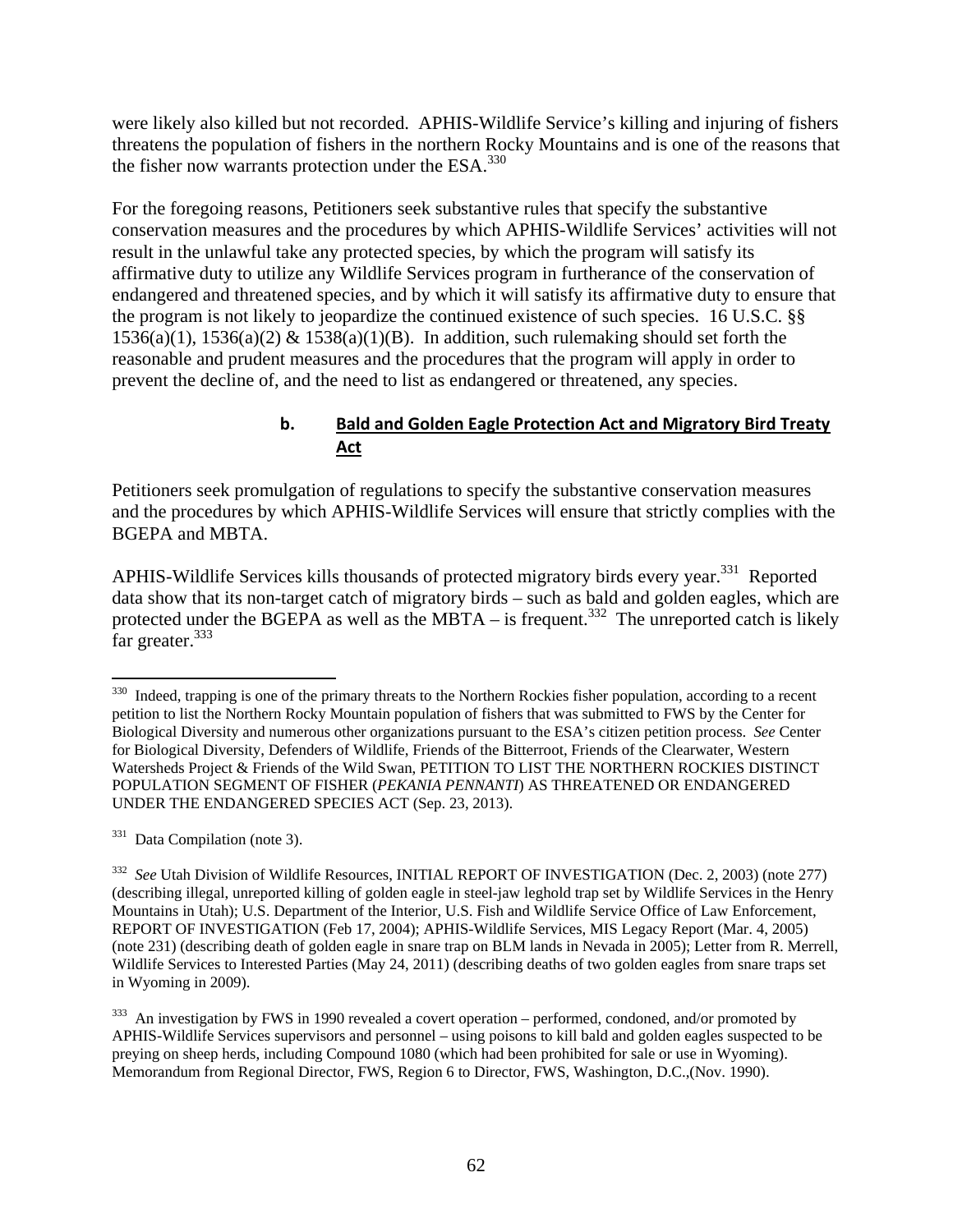The BGEPA protects the bald eagle and golden eagle from harm.<sup>334</sup> It imposes criminal penalties for the knowing, or with "wanton disregard," take, possession, sale, or other acts that are detrimental to bald or golden eagles without a permit, and for violating any permit or regulation issued pursuant to the law.<sup>335</sup> The BGEPA imposes civil penalties for committing prohibited acts as well.336

The MBTA establishes a federal prohibition, unless permitted by regulations, to "pursue, hunt, take, capture, kill, attempt to take, capture or kill, possess, offer for sale, sell, offer to purchase, purchase, deliver for shipment, ship, cause to be shipped, deliver for transportation, transport, cause to be transported, carry, or cause to be carried by any means whatever, receive for shipment, transportation or carriage, or export, at any time, or in any manner, any migratory bird, included in the terms of this Convention ... for the protection of migratory birds ... or any part, nest, or egg of any such bird."<sup>337</sup> The original MBTA implements treaties for the protection of migratory birds between the U.S. and Great Britain (for Canada), the U.S. and Mexico, the U.S. and Japan, and the U.S. and the Soviet Union (now Russia).<sup>338</sup> The MBTA's prohibition applies to birds that are included in these respective international conventions. This list of birds that are protected under the MBTA is extensive.<sup>339</sup>

The BGEPA and MBTA authorize the Secretary of Interior to enforce their prohibitions and to issue permits to engage in the otherwise-prohibited acts against protected birds. $340$  APHIS-Wildlife Services must comply with these laws and obtain all necessary permits in order to take such species or otherwise commit prohibited acts in connection with control activities. Yet, although it states that it does so, neither APHIS-Wildlife Services nor FWS notify the public when it submits applications to FWS to obtain such permits. APHIS-Wildlife Services does not make available on its website all current permits that it may hold under these laws. Furthermore, even assuming that it does have such permits, such permit coverage cannot cover unreported and/or non-target catch.

337 16 U.S.C. § 703.

 $^{338}\,$  FWS, DIGEST OF FEDERAL RESOURCE LAWS OF INTEREST TO THE U.S. FISH AND WILDLIFE SERVICE: MIGRATORY BIRD TREATY ACT OF 1918 [available at http://www fws.gov/laws/lawsdigest/migtrea.html].

 $^{339}$  FWS, MIGRATORY BIRD PROGRAM, LIST OF BIRDS PROTECTED BY THE MIGRATORY BIRD TREATY ACT [available at http://www fws.gov/migratorybirds/RegulationsPolicies/mbta/mbtintro.html].

340 16 U.S.C. 668b (BGEPA enforcement); 50 C.F.R. Part 22 (BGEPA permitting); 16 U.S.C. §§ 704 (MBTA permits) and 706 (MBTA enforcement).

 $\overline{a}$ 334 16 U.S.C. § 668-668d.

<sup>335</sup> *Id*. § 668.

<sup>336</sup> *Id*. § 668(b).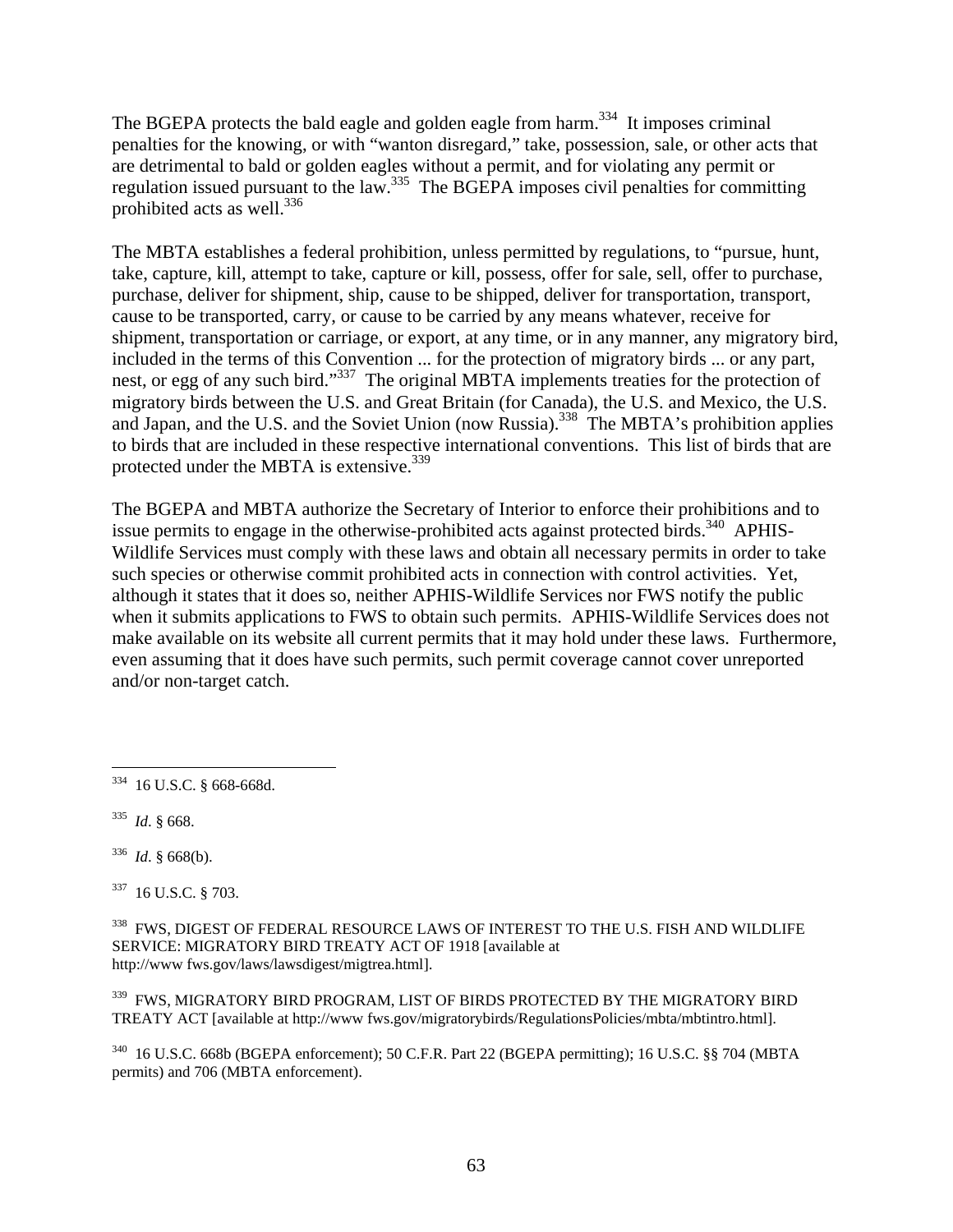#### **c. Federal Insecticide, Fungicide and Rodenticide Act**

Petitioners seek promulgation of regulations to specify the substantive measures and the procedures by which APHIS-Wildlife Services will ensure that it strictly complies with FIFRA.

The authors of the Leopold Report identified the need for regulatory restrictions on the use of toxicants by APHIS-Wildlife Services nearly 60 years ago. Concerned about the use of Compound 1080 in 1964, they urged regulation of the "distribution and the use of 1080 or any other poison capable of having a secondary effect" and admonished the program for the "need for much stricter adherence to operational rules" for its use.<sup>341</sup> President Nixon and DOI Secretary Andrus later sought to prohibit the use of toxicants on public lands.<sup>342</sup>

The Federal Environmental Pesticide Control Act was passed eight years later, in 1972.<sup>343</sup> It amended FIFRA and mandated the Environmental Protection Agency ("EPA") to regulate the use and sale of pesticides to protect public health and the environment.<sup>344</sup> To that end, FIFRA section 3 requires that all new pesticides to be registered by EPA before they may be used within the United States.<sup>345</sup> The EPA must classify pesticides for general or restricted use, depending on their particular risks, and must classify (or reclassify) a pesticide as "restricted" when necessary to guard against unreasonable adverse environmental effects. Restricted use pesticides may only be applied by a certified applicator or under his/her direct supervision, and application must follow all limitations on the frequency, type, location, or protective measures associated with its use.  $346$ 

EPA classified sodium cyanide, which is used in M-44s, as a restricted use pesticide in 1994.<sup>347</sup> EPA classified sodium fluoroacetate, which is used in Compound 1080, as a restricted use

<sup>343</sup> Envtl. Protection Agency, FEDERAL INSECTICIDE, FUNGICIDE, AND RODENTICIDE ACT (FIFRA): OVERVIEW OF FIFRA [available at http://www.epa.gov/oecaagct/lfra.html]*.*

344 *Id*.

 $345$  7 U.S.C. § 136a. To be registered as a pesticide, EPA must determine that:

- Its composition is such as to warrant the proposed claims for it;
- Its labeling and other material required to be submitted comply with the requirements of the Act;
- It will perform its intended function without unreasonable adverse effects on the environment; and
- when used in accordance with widespread and commonly recognized practice, it will not generally cause unreasonable adverse effects on the environment.

*Id.* § 136a(c)(5).

346 7 U.S.C. §§ 136 *et seq*.

<sup>1</sup>  $341$  Leopold report (note 40) at 26-27.

<sup>342</sup> *See supra* at 12, 13.

<sup>347</sup> EPA, R.E.D. FACTS: SODIUM CYANIDE (Sep. 1994).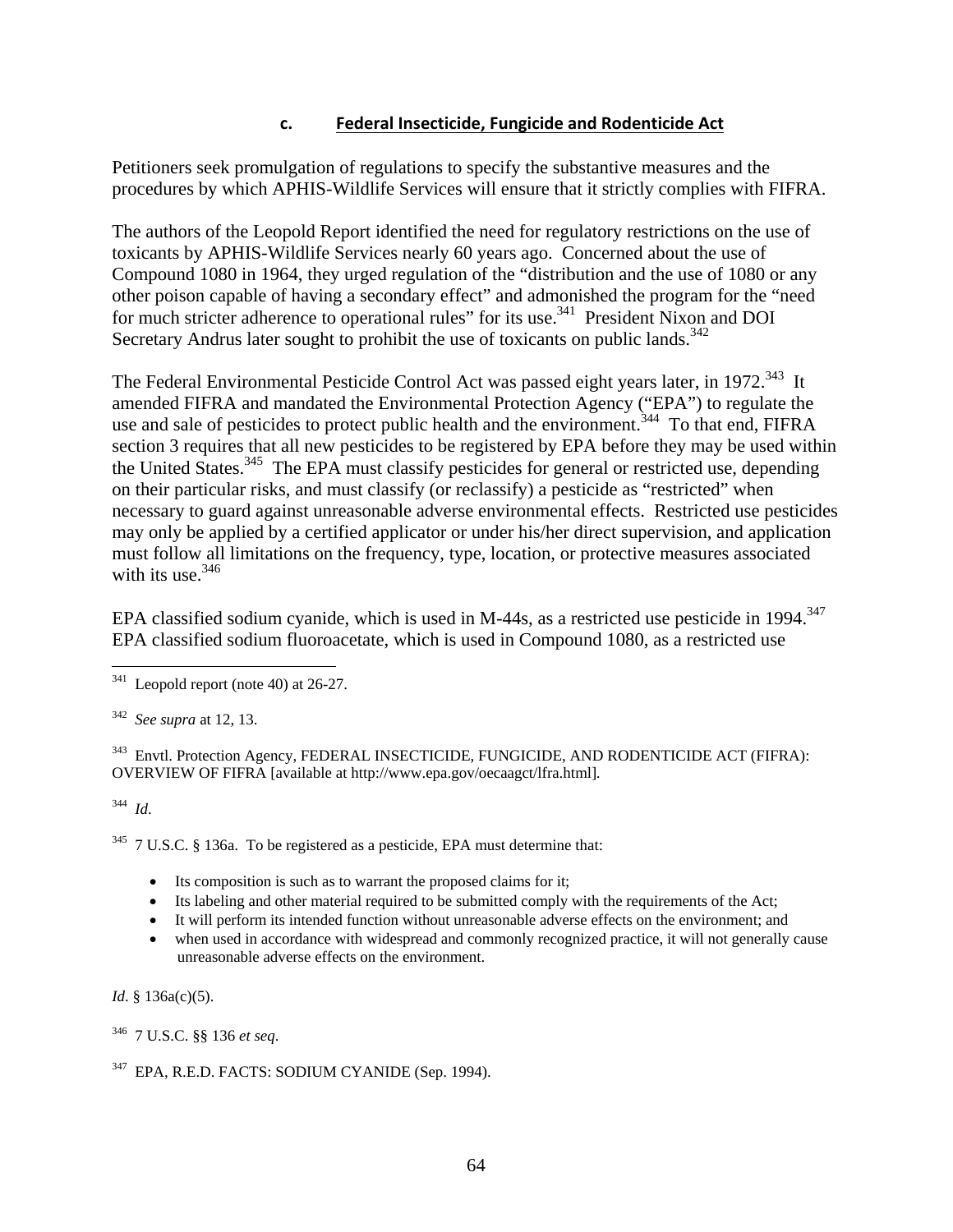pesticide in 1995.<sup>348</sup> The agency placed both sodium cyanide and sodium fluoroacetate into Toxicity Category 1, reflecting the "highest degree of acute toxicity."349 Although APHIS-Wildlife Services employs strychnine to poison rodents in underground burrows today, EPA has maintained restrictions on the use of above-ground, non-arboreal field use of this toxicant.<sup>350</sup> The EPA has set forth 26 "Use Restrictions" for M-44s. Hence, under FIFRA, APHIS-Wildlife Services may use these poisons only in accordance with restricted conditions.<sup>351</sup>

APHIS-Wildlife Services claims that it is in compliance with FIFRA, yet the EPA and state agricultural agencies have notified the agency of multiple violations of EPA restrictions in connection with using M-44s on federal public lands, in recreational areas, on private party without permission from landowners, in standing water, and/or close to roads.<sup>352</sup> Citizen enforcement led the EPA to fine APHIS-Wildlife Services for multiple violations of FIFRA in New Mexico.<sup>353</sup> Notwithstanding whatever compliance with FIFRA's requirements APHIS-Wildlife Services may claim, it cannot cover the thousands of accidental animal deaths caused by Wildlife Services' M-44s or Compound 1080.<sup>354</sup>

Moreover, in many circumstances the use of pesticides to control predators simply does not comport with the purpose of FIFRA. A pest is defined as an animal that is "deleterious to man or the environment."355 Yet, given their ecosystem benefits, apex predators and mesopredators

<sup>351</sup> 7 U.S.C. § 135(t) (definition of "pest"); *id.* § 135(u) (definition of "pesticide").

<sup>352</sup> See Letter from M. Chalfant and D. Janik, Region 8, Environmental Protection Agency to M. Linnell, Utah State Director, APHIS-Wildlife Services (Mar. 20, 2008); Texas DOA Notice of Violation (note 188) (notifying APHIS-Wildlife Services employee of violations of use restrictions for M-44, which was placed "less than six-tenths of a mile from [a] house near roadways that [resident], her family, and family's dog frequently traveled" and which killed the family dog); Wright Affidavit (explaining how M-44 that killed family dog was "sitting in a pool of water that was overflow from the irrigation ditch," in violation of EPA Use Restriction 12).

<sup>353</sup> New Mexico Department of Agriculture, Investigative Report, Consent Agreement and Final Order for Case No. 96-24 (fining APHIS-Wildlife Services \$1,000 in 1994 for illegally placing several M-44s in the Gila National Forest).

<sup>354</sup> *M-44s* (note 14) ("Agency records show that more than 3,400 animals have been mistakenly killed by M-44s since 2006, including black bears, bobcats, raccoons, opossums, ravens, ringtails, red fox, gray fox, kit fox, swift fox, turkey vultures and dogs."); 1997 Programmatic FEIS (note 5) at 3-46-47 (acknowledging that non-target species may be inadvertently attracted to baits placed for other species"; for example, "swift foxes may be attracted to the bait placed for coyotes or other canids, resulting in … death by an M-44").

 $355$  40 C.F.R. § 152.5(a).

 $\overline{a}$ 348 EPA, REREGISTRATION ELIGIBILITY DECISION: SODIUM FLUOROACETATE (Sep. 1995).

<sup>349</sup> EPA, REREGISTRATION ELIGIBILITY DECISION (RED): SODIUM FLUOROACETATE (Sep. 1995).

<sup>350</sup> PREDATORY BUREAUCRACY (note 24) at 330; EPA, REREGISTRATION ELIGIBILITY DECISION: STRYCHNINE (July 1996); Memorandum from Jane Smith, Health Effects Division, EPA to Jay Ellenberger, Special Review and Reregistration Division, STRYCHNINE, HED Chapter of the Reregistration Eligibility Decision Document (RED), Case #3133 (Jan. 22, 1996).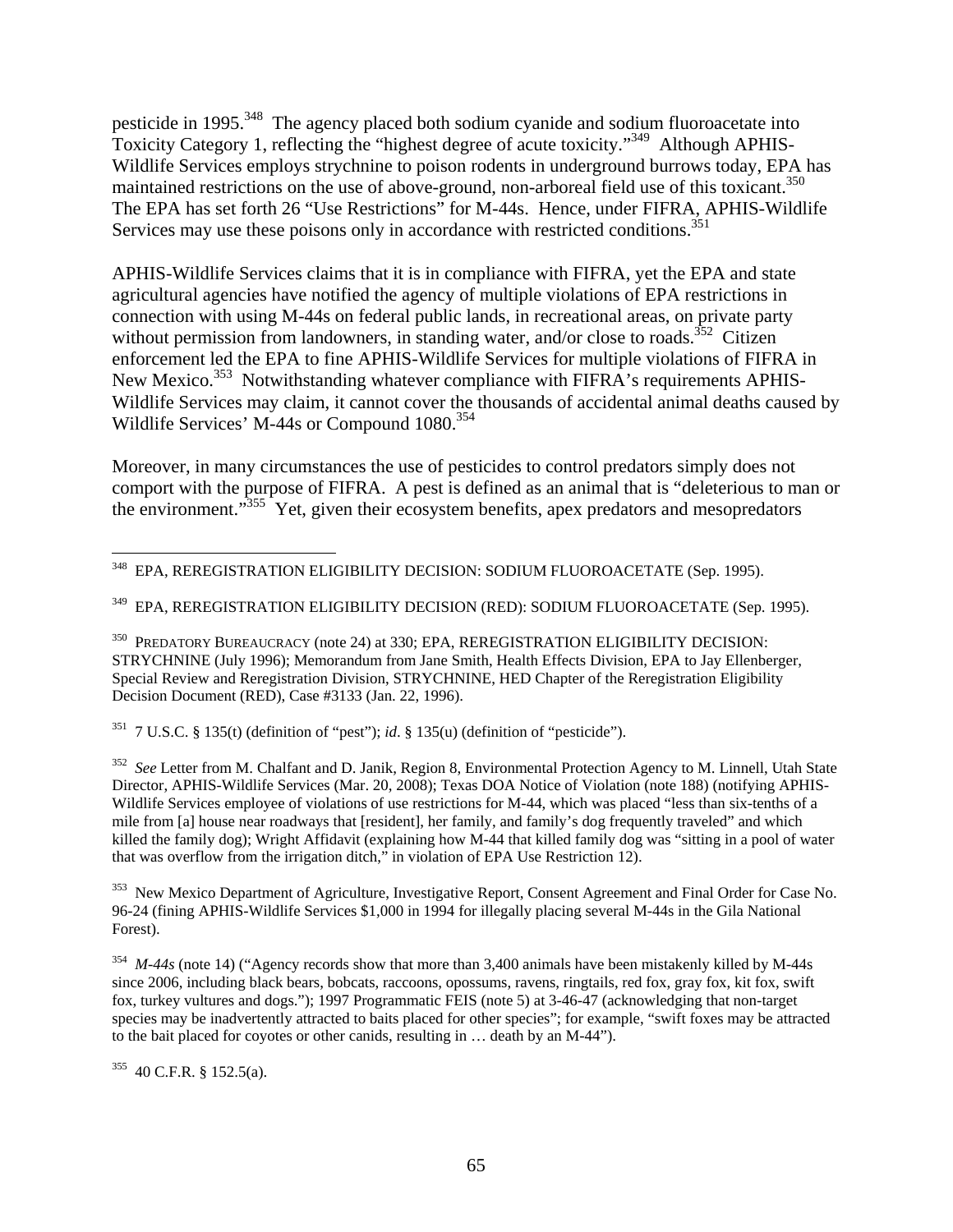such as wolves and coyotes are not "deleterious to man or the environment" – to the contrary, they have tremendous environmental benefits.<sup>356</sup> Therefore, they cannot accurately be classified as "pests."

Thus, a rulemaking is necessary in order to ensure that Wildlife Services complies with FIFRA; the circumstances in which toxicants such as M-44s, Compound 1080, strychnine, or any new toxicants may be used, if at all, and if so, where they may be used; and the strict consequences for agency personnel who violate such rules are minimal requisites.

# **d. National Environmental Policy Act**

Petitioners seek promulgation of regulations to specify the procedures by which APHIS-Wildlife Services will ensure strict compliance with NEPA.

NEPA requires federal agencies to analyze the environmental impact of a particular federal action before proceeding with that action. 42 U.S.C. § 4332(2)(C). NEPA is designed to "insure that environmental information is available to public officials and citizens before decisions are made and actions are taken," and to "help public officials make decisions that are based on understanding of environmental consequences ... ." *Id*. § 1500.1(b)-(c). "Public scrutiny [is] essential to implementing NEPA." *Id*.

To accomplish these purposes, NEPA requires all federal agencies to prepare a "detailed statement" regarding all "major federal actions significantly affecting the quality of the human environment." 42 U.S.C. § 4332(C). This statement is known as an environmental impact statement ("EIS"). The EIS is the cornerstone of NEPA. An EIS is required for all "major Federal actions significantly affecting the quality of the human environment." 42 U.S.C. § 4332(2)(C). An agency may first prepare an environmental assessment ("EA") to determine whether an EIS is required. *See* 40 C.F.R. § 1501.4(b).

An EA must take a "hard look" at the potential consequences of the proposed action and provide enough evidence and analysis for determining whether to prepare an EIS or a "finding of no significant impact." After preparing an EA or EIS, NEPA requires an agency to prepare a supplemental NEPA analysis when "[t]he agency makes substantial changes in the proposed action that are relevant to environmental concerns; or...[t]here are significant new circumstances or information relevant to environmental concerns and bearing on the proposed actions or its impacts." 40 C.F.R. § 1502.9(c)(1).

A "programmatic" FEIS for the APHIS-Wildlife Services program is more than 15 years old and is outdated.<sup>357</sup> Currently, APHIS-Wildlife Services routinely prepares EAs under NEPA to consider the effects of its activities in various areas around the country. The focus of these EAs is generally limited to activities related to the killing of predators and other so-called injurious

 $\overline{a}$ 356 *See supra* at 27-28.

<sup>&</sup>lt;sup>357</sup> 1997 Programmatic FEIS (note 5).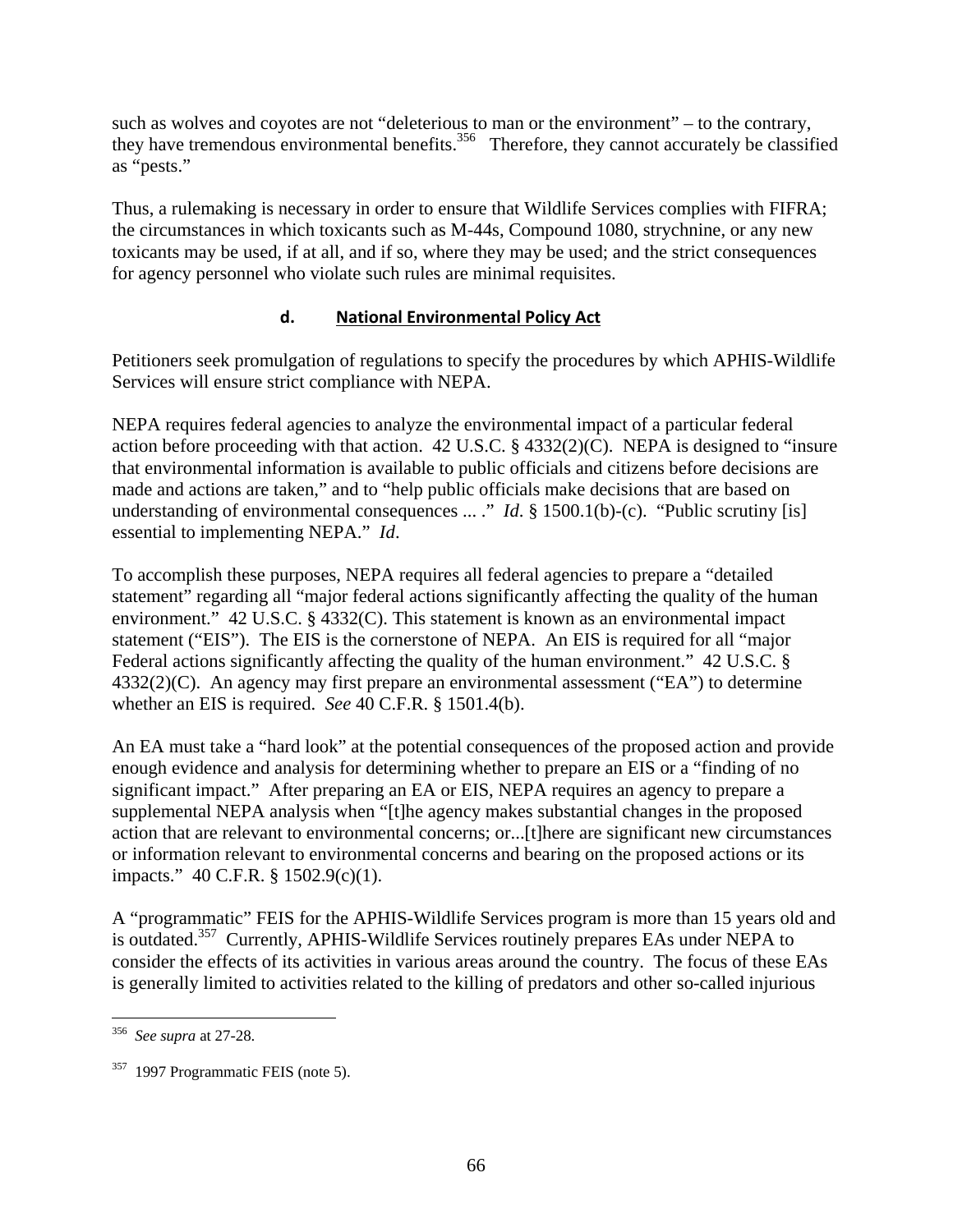animals; these EAs do not encompass the full scope of APHIS-Wildlife Services' activities or consider the consequences of these activities to biodiversity. Indeed, APHIS-Wildlife Services is already aware that it is out of compliance with NEPA with regard to numerous old EAs.<sup>358</sup>

For example, APHIS-Wildlife Services' EAs do not provide any information about the cumulative impact of APHIS-Wildlife Services' activities to ecosystems or rigorously analyze or consider alternatives to standard agency practices. The risk assessment for the 1997 Programmatic FEIS assumed that "no individual application" of any one of the dozens of chemical control methods used by APHIS-Wildlife Services will cause an "adverse nontarget exposure," and therefore, the total, programmatic exposure from the program would be negligible.<sup>359</sup> As discussed above, however, this stands in stark contrast to numerous examples of adverse non-target exposures since 1997.

APHIS-Wildlife Services EAs are also often out of date and do not reflect changes in state trapping laws. For example, in California APHIS-Wildlife Services relies on four district EAs that have not been updated since the 1998 passage of Proposition 4, which prohibited certain traps and poisons statewide.

Therefore, a rulemaking is necessary to set regulatory procedures that govern APHIS-Wildlife Services' NEPA compliance, including rules to specify when programmatic environmental reviews and site-specific environmental analyses are necessary and when they must be updated. Frequent reviews of the program under NEPA are the only way to ensure that the public has an ongoing opportunity to guide the program and that program activities are based on current scientific understanding, knowledge, and societal values.

## **e. Fish and Wildlife Act**

The FWA prohibits anyone from shooting any animal from an aircraft without a license or permit.<sup>360</sup> APHIS-Wildlife Services engages in aerial gunning of wildlife, including wolves and coyotes – primarily on behalf of livestock and hunting interests. However, it is not clear that the agency has obtained the necessary permission to carry out these activities under the  $FWA$ <sup>361</sup> Therefore, a rulemaking is necessary to set the regulatory procedures for FWA compliance as well.

360 16 U.S.C. § 742j-l.

 $\overline{a}$ 

<sup>358</sup> *See*, *e.g.*, Email from Alton Dunaway, APHIS-Wildlife Services to William H. Clay, APHIS-Wildlife Services (July 13, 2010) ("O[regon] has done almost nothing to help with their predator EA for the last 6 - 8 months and has not even cooperated in establishing a time schedule to complete the EA."): Email from Alton Dunaway, APHIS-Wildlife Services to William H. Clay, APHIS-Wildlife Services (July 8, 2010) (noting legal vulnerability of several outdated EAs).

 $359$  1997 Programmatic FEIS (note 5) at 4-29.

<sup>361</sup> Evidently, APHIS-Wildlife Services does not even know how much it spends on aerial gunning, *supra* note 238, so it pushes belief that that is all of the necessary permits to carry out this activity.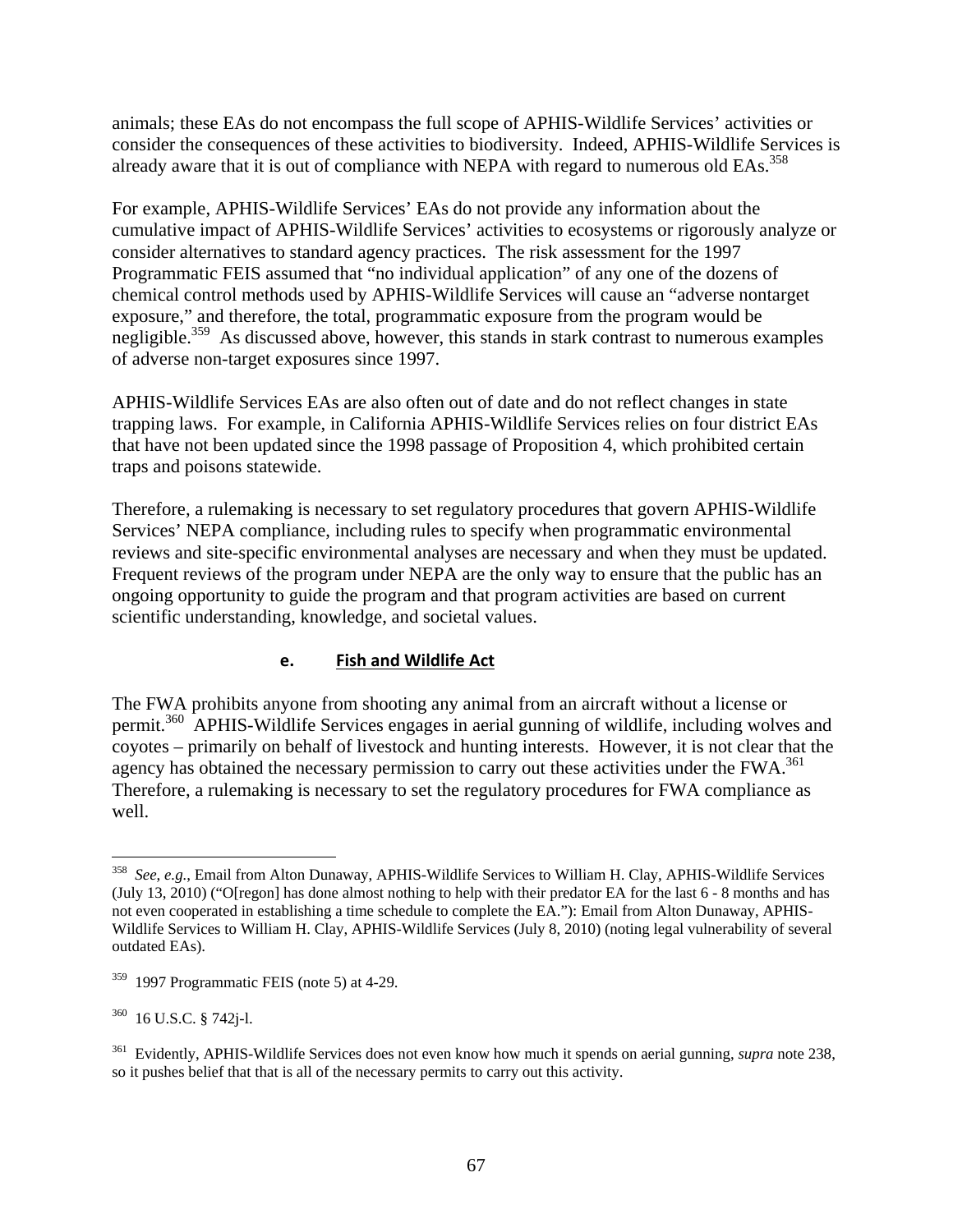## **f. Invasive Species Control**

As a final note, Petitioners acknowledge the adverse impact that some invasive species have on endangered and threatened species. Invasive species have been identified as one of the greatest threats to imperiled species in the United States. Petitioners note the efforts of APHIS-Wildlife Services to study and control invasive species to mitigate such impacts.

That said, Petitioners note two important guiding principles. First, it is imperative that regulations are promulgated to guide the program's invasive species control activities informed by comment from the public including non-governmental organizations, the scientific community, experts, ethicists, and academics. Second, such regulations must include criteria for transparent determinations of whether specific invasive species conflicts warrant a response by APHIS-Wildlife Services and how such conflicts should be addressed, ensuring humane treatment of animals, while reducing/eliminating impacts on non-target species. Petitioners recognize the value of invasive species control using humane, effective and selective techniques at the site- and species-specific level in order to protect and recover federally-listed endangered and threatened species, but do not favor the preventative killing of species over large geographic areas at the behest of livestock, agricultural, or other interests under the auspices of invasive species control.

# **V. CONCLUSION**

For all of the foregoing reasons, Petitioners seek promulgation of rules to set forth a clear, consistent regulatory scheme for Wildlife Services, to ensure program transparency, reliability, humaneness, and compliance with all federal laws that protect and conserve wildlife, including the ESA, BGEPA, MBTA, FIFRA, FWA, NEPA, and other authorities.

Thank you for your consideration. We look forward to a timely response.

Respectfully submitted,

*Amy R. Atwood*, Senior Attorney *Noah Greenwald*, Endangered Species **Director** *Michael J. Robinson*, Conservation Advocate **CENTER FOR BIOLOGICAL DIVERSITY**

Stephen Wells, Executive Director **ANIMAL LEGAL DEFENSE FUND** *Camilla Fox*, Founder & Executive Director **PROJECT COYOTE**

*Cathy Liss*, President **ANIMAL WELFARE INSTITUTE**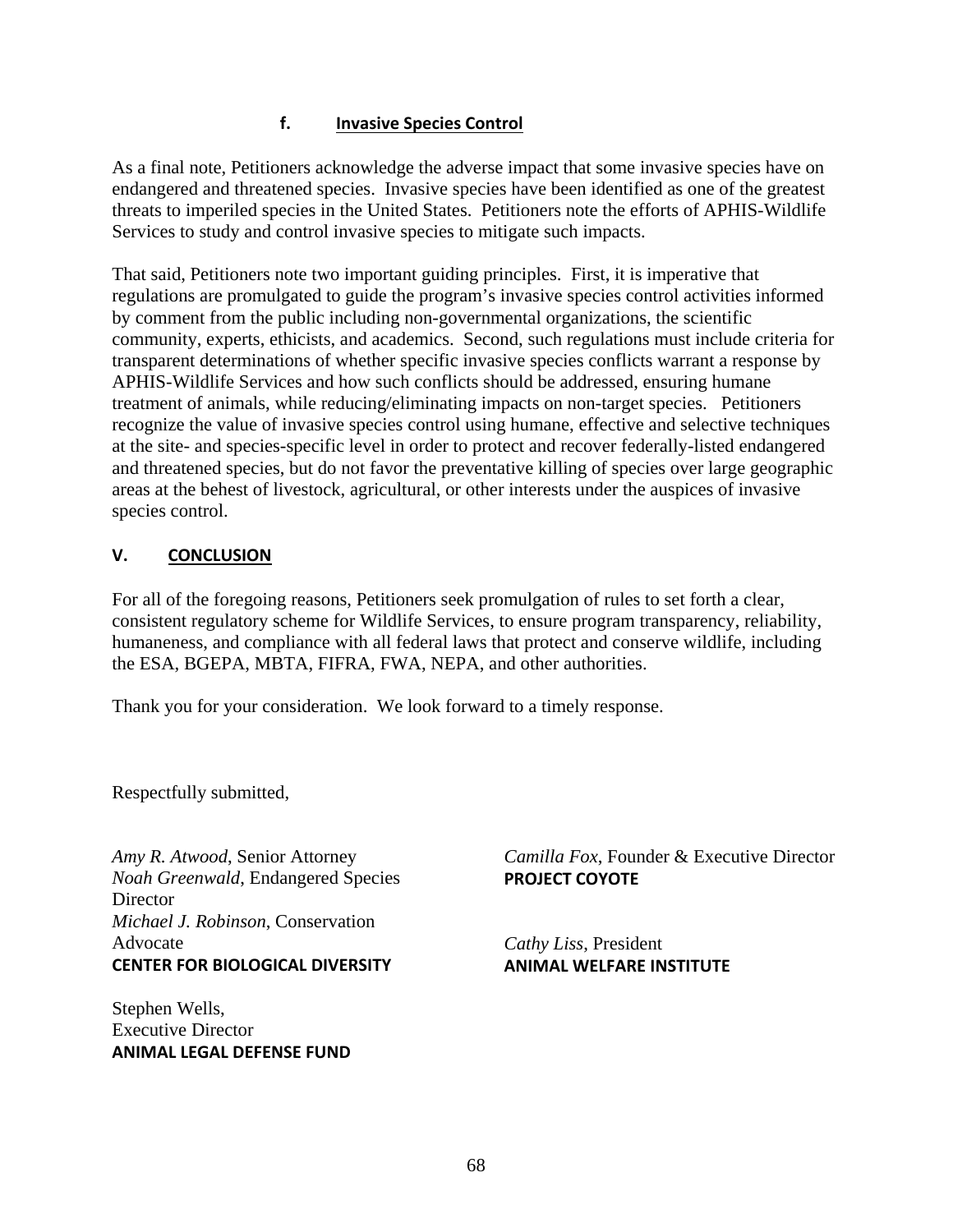#### **LITERATURE CITED**

#### **Executive Orders**

Executive Order No. 11643, ENVIRONMENTAL SAFEGUARDS ON ACTIVITIES FOR ANIMAL DAMAGE CONTROL ON FEDERAL LANDS (Jan. 11, 1972)

Executive Order No. 11870, ENVIRONMENTAL SAFEGUARDS ON ACTIVITIES FOR ANIMAL DAMAGE CONTROL ON FEDERAL LANDS (Jul. 18, 1975)

Executive Order No. 11917, AMENDING EXECUTIVE ORDER NO. 11643 OF FEBRUARY 8, 1972, RELATING TO ENVIRONMENTAL SAFEGUARDS ON ACTIVITIES FOR ANIMAL DAMAGE CONTROL ON FEDERAL LANDS (May 28, 1976)

Executive Order No. 12342, ENVIRONMENTAL SAFEGUARDS FOR ANIMAL DAMAGE CONTROL ON FEDERAL LANDS (Jan. 27, 1982)

Memorandum from Cecil D. Andrus, Secretary of the U.S. Department of the Interior to the Assistant Secretary, Fish and Wildlife Service (Nov. 8, 1979), Re: Animal Damage Control Program

#### **Reports**

American Society of Mammalogists Resolution, *Mammalian Predator Control in the United States* (1999)

Cain, S.A., Kadlec, J.A., Allen, D.L., Cooley, R.A., Hornocker, M.H., Leopold, A.S. and Wagner, F.H., PREDATOR CONTROL – 1971, REPORT TO THE COUNCIL ON ENVIRONMENTAL QUALITY AND THE DEPARTMENT OF THE INTERIOR BY THE ADVISORY COMMITTEE ON PREDATOR CONTROL, UNIVERSITY OF MICHIGAN PRESS, ANN ARBOR (1972)

El Mirage Police Department, OFFICER REPORT FOR INCIDENT E12121405 (Dec. 18, 2012).

Government Accountability Office, ANIMAL DAMAGE CONTROL, EFFORTS TO PROTECT LIVESTOCK FROM PREDATORS, GAO/RCED-96-3 (1995)

Government Accountability Office, WILDLIFE MANAGEMENT: EFFECTS OF ANIMAL DAMAGE CONTROL PROGRAM ON PREDATORS, GAO/RCED-90-149 (1990)

Government Accountability Office, WILDLIFE SERVICES PROGRAM INFORMATION ON ACTIVITIES TO MANAGE WILDLIFE DAMAGE, GAO-02-138 (2001)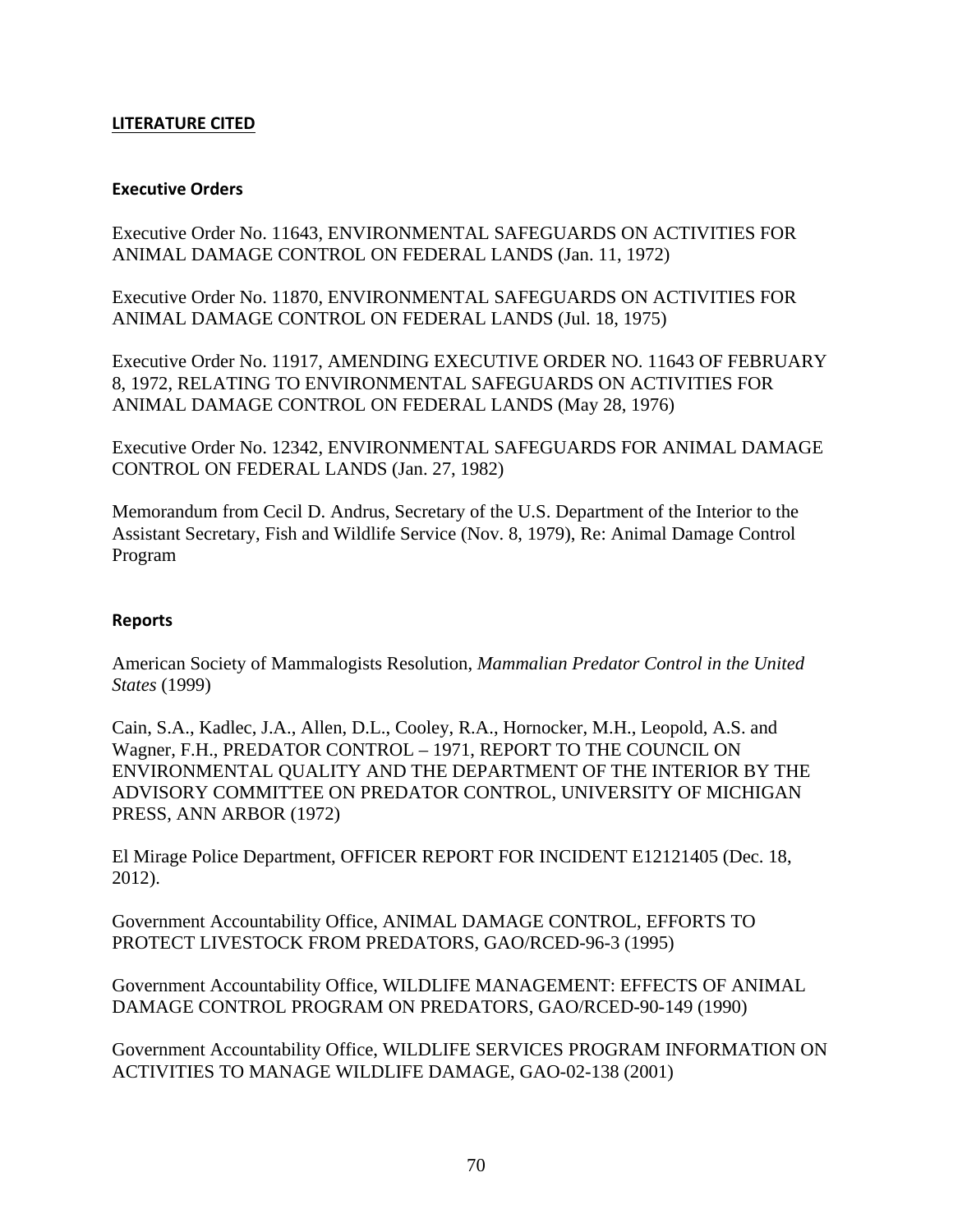Leopold, A.S., Cain, S.A., Cottam, C.M., Gabrielson, I.N. & Kimball, T.L., 1964, Predator and Rodent Control in the United States, *U.S. Fish & Wildlife Publications,* Paper 254

Mexican Wolf Interagency Field Team, MEXICAN WOLF BLUE RANGE REINTRODUCTION PROJECT MONTHLY UPDATE (Jan. 1-31, 2013)

Murie, O.J., Report on Investigations of Predatory Animal Poisoning, Wyoming and Colorado," *U.S. Fish and Wildlife Service, 1860-1961, Field Reports*, Record Unit 717b, Box 45, SIA, 20, 6.

National Invasive Species Council, FIVE-YEAR REVIEW OF EXECUTIVE ORDER 13112 ON INVASIVE SPECIES (2005)

National Park System Advisory Board Science Committee. REVISITING LEOPOLD: RESOURCE STEWARDSHIP IN THE NATIONAL PARKS. (Aug. 25, 2012)

National Wildlife Services Advisory Committee, FINAL RECOMMENDATIONS FROM THE NATIONAL WILDLIFE SERVICES ADVISORY COMMITTEE MEETING 2009 (June 2009)

New Mexico Department of Agriculture, Investigative Report, Consent Agreement and Final Order for Case No. 96-24

Report of Patrick Sinclair, APHIS-Wildlife Services: Report on the capture of a Golden Eagle in Sheridan County, Montana on May 2, 2008 (May 6, 2008)

Shwiff, S.A., Sterner, R.T., Kirkpatrick, K.N., Engeman, R.M. & Coolahan, C.C., Wildlife Services in California: economic assessments of select benefits and costs, *A Report to California Department of Food and Agriculture* (2005)

Texas Dep't of Agriculture, NOTICE OF VIOLATION: TDA INCIDENT NO. 02414-00006891 (June 6, 2012)

U.S. Department of the Interior, U.S. Fish and Wildlife Service, PREDATOR DAMAGE IN THE WEST: A STUDY OF COYOTE MANAGEMENT ALTERNATIVES (Dec. 1978)

U.S. Department of Agriculture, APHIS-Wildlife Services, COOPERATIVE AGREEMENTS PROCESS IMPROVEMENT TEAM FINAL REPORT (Feb. 2005)

U.S. Department of Agriculture, APHIS-Wildlife Services, Marketing and Regulatory Programs – Business Service (MRP-BS), Human Resources Division (HRD), Administrative Investigations and Compliance Branch (AICB), REPORT OF INVESTIGATION: CASE NUMBER – AR-13-06-WS (Dec. 6, 2012)

U.S. Department of Agriculture, APHIS-Wildlife Services, Untitled report and field note of APHIS-Wildlife Services employee re: shooting a wolverine caught in a leghold trap (Sep. 14, 2010)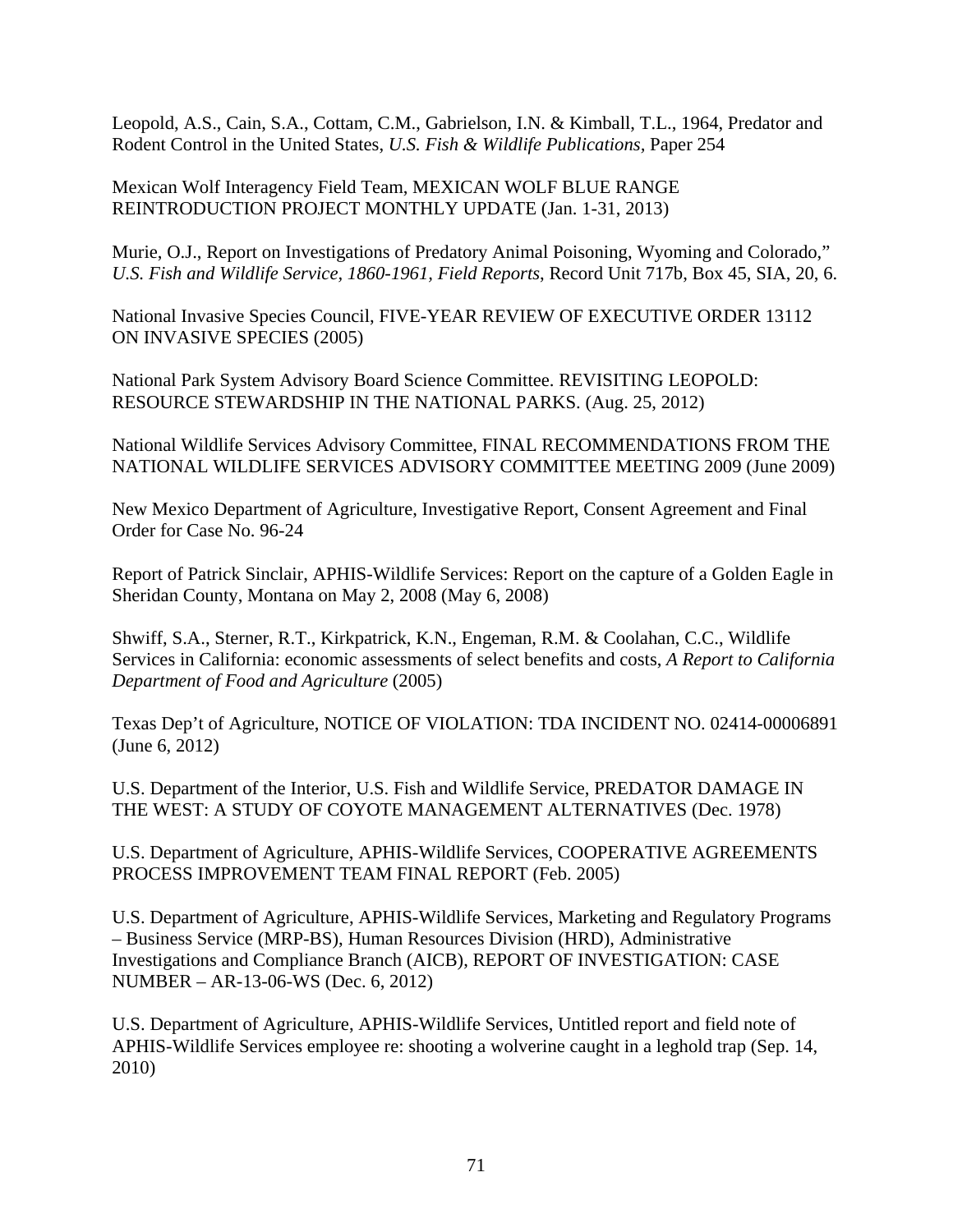U.S. Department of Agriculture, Office of the Chief Information Officer, CHIEF FREEDOM OF INFORMATION ACT (FOIA) OFFICER REPORT (Revision 1.5) (Mar. 2012)

U.S. Department of the Interior, U.S. Fish and Wildlife Service Office of Law Enforcement, REPORT OF INVESTIGATION (Feb 17, 2004)

Utah Division of Wildlife Resources, Initial Report of Investigation (Dec. 2, 2003)

### **Environmental Reviews and Assessments**

U.S. Department of Agriculture, APHIS-Wildlife Services, Animal Damage Control Program, DRAFT ENVIRONMENTAL IMPACT STATEMENT (1990)

U.S. Department of Agriculture, APHIS-Wildlife Services, Animal Damage Control Program: FINAL ENVIRONMENTAL IMPACT STATEMENT (1994)

U.S. Department of Agriculture, APHIS-Wildlife Services, Animal Damage Control Program: FINAL ENVIRONMENTAL IMPACT STATEMENT (Revised) (1997)

U.S. Department of Agriculture, APHIS Wildlife Services, ANIMAL DAMAGE CONTROL PROGRAM: FINAL ENVIRONMENTAL IMPACT STATEMENT (1997)

U.S. Department of Agriculture, APHIS Wildlife Services, ANIMAL DAMAGE CONTROL PROGRAM: RECORD OF DECISION BASED ON FINAL ENVIRONMENTAL IMPACT STATEMENT, 60 Fed. Reg. 13,399 (Mar. 13, 1995)

U.S. Department of the Interior, U.S. Fish and Wildlife Service, ANIMAL DAMAGE CONTROL "MAY AFFECT" DETERMINATIONS FOR FEDERALLY LISTED THREATENED AND ENDANGERED SPECIES, USFWS BIOLOGICAL OPINION (1997)

U.S. Department of the Interior, U.S. Fish and Wildlife Service, GRIZZLY BEAR RECOVERY PLAN (1993)

U.S. Department of the Interior, U.S. Fish and Wildlife Service, MEXICAN GRAY WOLF RECOVERY PLAN (1982)

U.S. Department of the Interior, U.S. Fish and Wildlife Service, MEXICAN WOLF CONSERVATION ASSESSMENT (2010)

U.S. Department of the Interior, U.S. Fish and Wildlife Service, NORTHERN ROCKY MOUNTAIN WOLF RECOVERY PLAN (1987)

U.S. Department of the Interior, U.S. Fish and Wildlife Service, RECOVERY CRITERIA AND ESTIMATES OF TIME FOR RECOVERY ACTIONS FOR THE SONORAN PRONGHORN: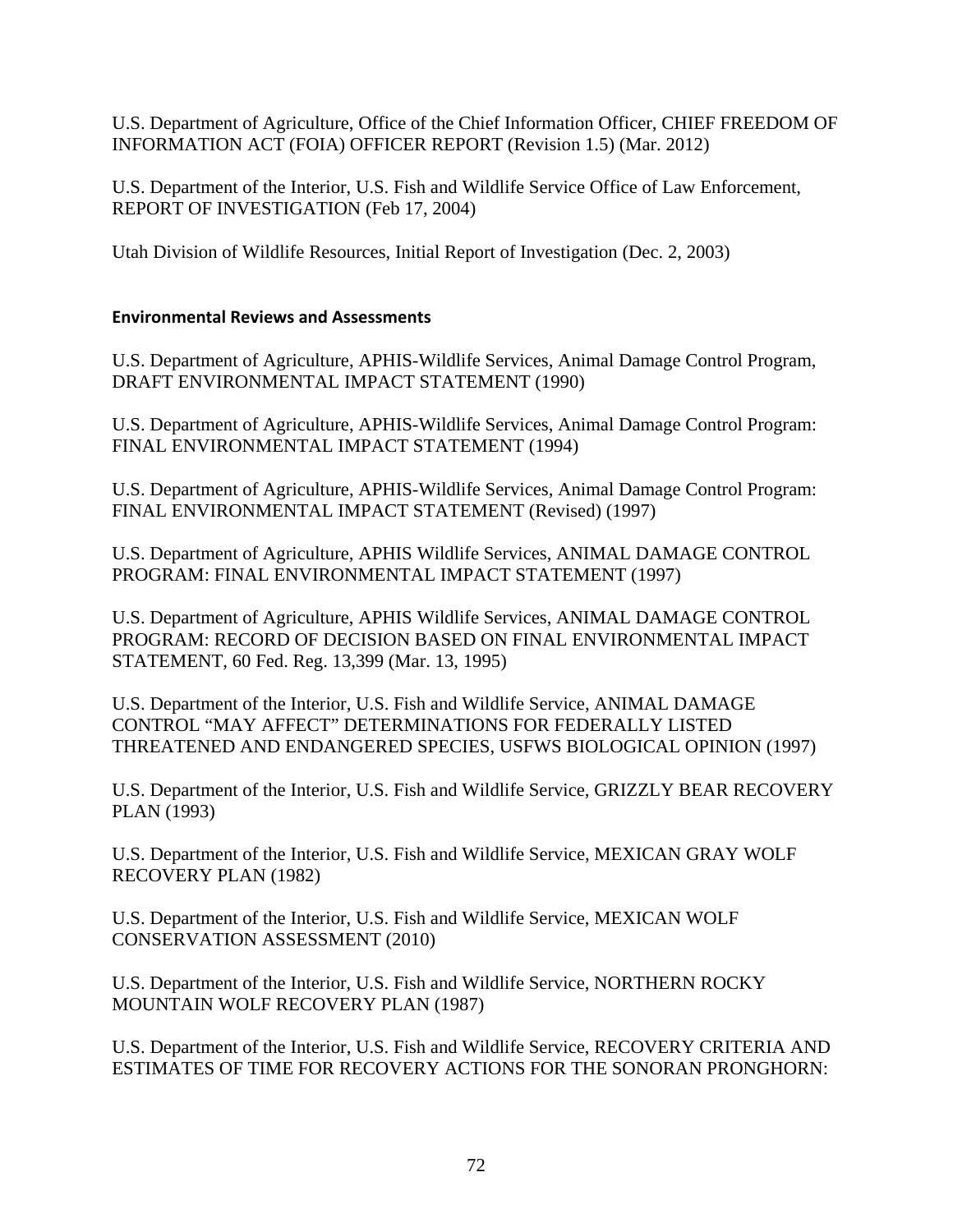A SUPPLEMENT AND AMENDMENT TO THE FINAL REVISED SONORAN PRONGHORN RECOVERY PLAN (2002)

U.S. Department of the Interior, U.S. Fish and Wildlife Service, RECOVERY PLAN FOR THE PACIFIC BALD EAGLE (1996)

U.S. Department of the Interior, U.S. Fish and Wildlife Service, RECOVERY PLAN FOR UPLAND SPECIES OF THE SAN JOAQUIN VALLEY, CALIFORNIA (1998)

U.S. Department of the Interior, U.S. Fish and Wildlife Service, REINTRODUCTION OF THE MEXICAN WOLF WITHIN ITS HISTORIC RANGE IN THE UNITED STATES, FINAL ENVIRONMENTAL IMPACT STATEMENT (1996).

U.S. Department of the Interior, U.S. Fish and Wildlife Service, SPECIES ASSESSMENT AND LISTING PRIORITY ASSIGNMENT FORM, GUNNISON'S PRAIRIE DOG (Apr. 2010)

U.S. Department of the Interior, U.S. Fish and Wildlife Service, SPECIES ASSESSMENT AND LISTING PRIORITY ASSIGNMENT FORM, WEST COAST POPULATION OF FISHER (Apr. 2012)

U.S. Department of the Interior, U.S. Fish and Wildlife Service, UTAH PRAIRIE DOG (*CYNOMYS PARVIDENS*) REVISED RECOVERY PLAN (2012).

## **APHIS‐Wildlife Services Administrative Documents**

U.S. Department of Agriculture, APHIS-Wildlife Services, Alpha-Chloralose Use Guidelines & Training Manual (Mar. 2001)

U.S. Department of Agriculture, APHIS-Wildlife Services, Aviation Operations Manual (May 11, 2004)

U.S. Department of Agriculture, APHIS-Wildlife Services, Controlling Wildlife Damage on Native American Lands (Sep. 2012)

U.S. Department of Agriculture, APHIS-Wildlife Services, Creating a Balance Between People and Wildlife Damage: The Wildlife Services Mission (Dec. 2010)

U.S. Department of Agriculture, APHIS-Wildlife Services, Estimating the Value of Resident Canada Goose Damage Management (Nov. 2011)

U.S. Department of Agriculture, APHIS-Wildlife Services, Factsheet, Assistance to Dairy Farms and Facilities (May 2010)

U.S. Department of Agriculture, APHIS-Wildlife Services, Factsheet, Assistance with Waterfowl Damage (May 2010)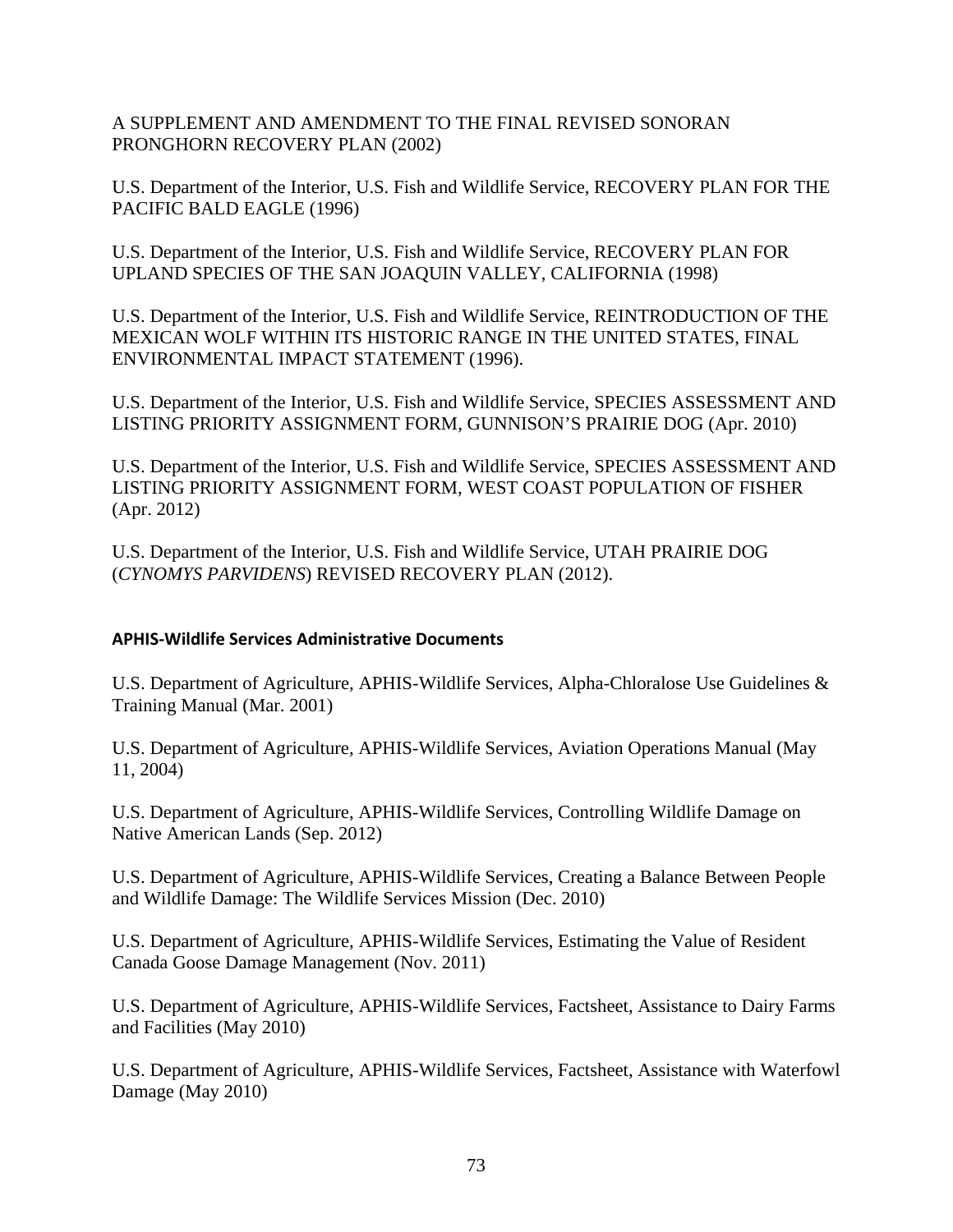U.S. Department of Agriculture, APHIS-Wildlife Services, Factsheet, Assisting American Aquaculture (Nov. 2010)

U.S. Department of Agriculture, APHIS-Wildlife Services, Factsheet, Beaver Damage Management (Jan. 2011)

U.S. Department of Agriculture, APHIS-Wildlife Services, Factsheet, Brown Tree Snake an Invasive Reptile (Jan. 2011)

U.S. Department of Agriculture, APHIS-Wildlife Services, Factsheet, Careers in Wildlife Services (Aug. 2012).

U.S. Department of Agriculture, APHIS-Wildlife Services, Factsheet, Coyotes in Towns and Suburbs (Dec. 2011)

U.S. Department of Agriculture, APHIS-Wildlife Services, Factsheet, Livestock Protection Dogs (Oct. 2010)

U.S. Department of Agriculture, APHIS-Wildlife Services, Factsheet, Living With Wildlife (May 2010)

U.S. Department of Agriculture, APHIS-Wildlife Services, Factsheet, M-44 Device for Local Predator Control (May 2010)

U.S. Department of Agriculture, APHIS-Wildlife Services, Factsheet, Management of Canada Goose Nesting (Feb. 2011)

U.S. Department of Agriculture, APHIS-Wildlife Services, Factsheet, National Wildlife Research Center Invasive Species Research Building (July 2010)

U.S. Department of Agriculture, APHIS-Wildlife Services, Factsheet, Nonlethal Management of Wildlife Damage (Oct. 2010)

U.S. Department of Agriculture, APHIS-Wildlife Services, Factsheet, Nutria, an Invasive Rodent (Oct. 2010)

U.S. Department of Agriculture, APHIS-Wildlife Services, Factsheet, Oral Rabies Vaccination Program in the East (Jan. 2011)

U.S. Department of Agriculture, APHIS-Wildlife Services, Factsheet, Questions and Answers: OvoControl® (Mar. 2011)

U.S. Department of Agriculture, APHIS-Wildlife Services, Factsheet, Relocating Wildlife Requires Caution (Feb. 2011)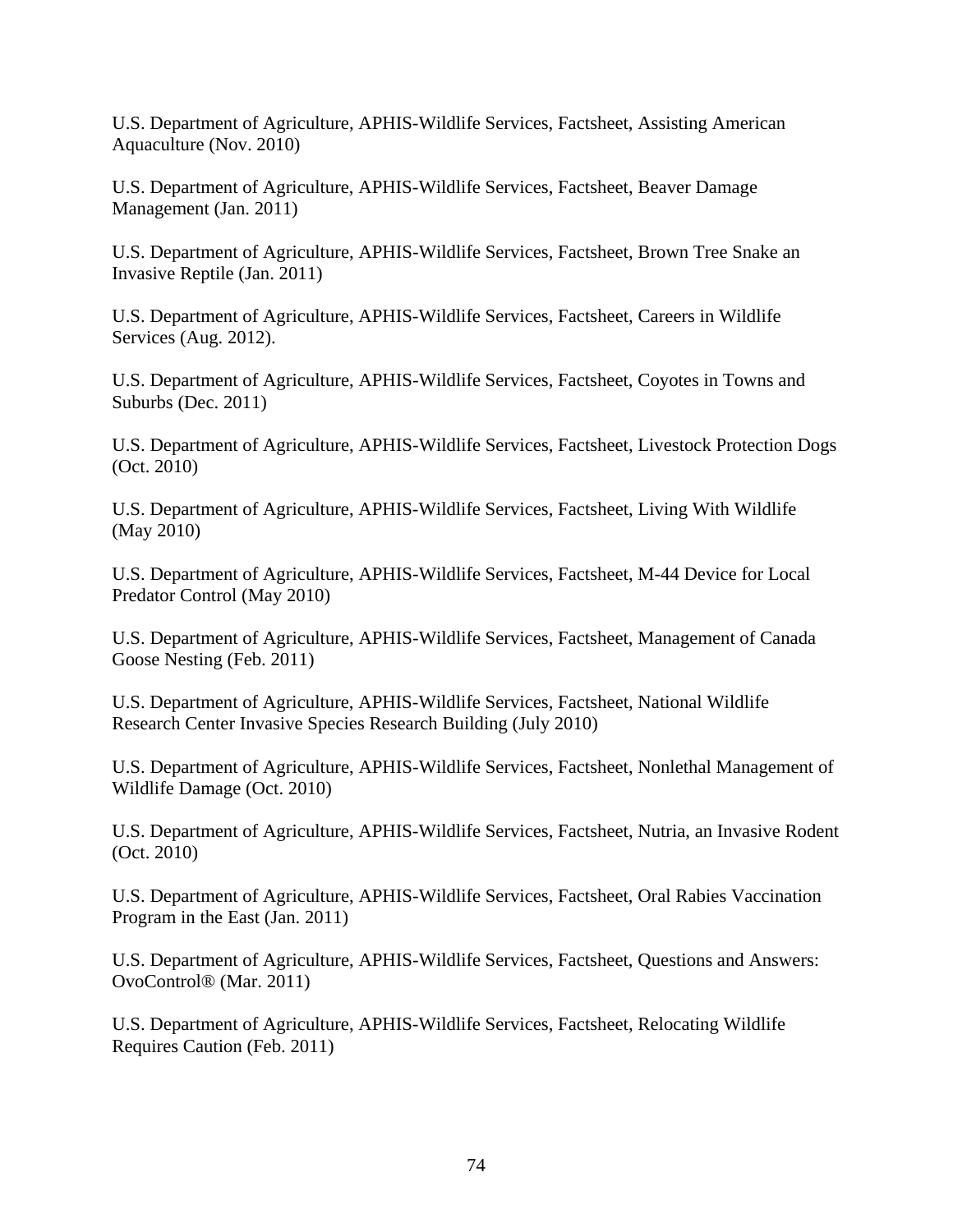U.S. Department of Agriculture, APHIS-Wildlife Services, Factsheet, Safer Skies: For Birds and People (Sep. 2012)

U.S. Department of Agriculture, APHIS-Wildlife Services, Factsheet, The Livestock Protection Collar (May 2010)

U.S. Department of Agriculture, APHIS-Wildlife Services, Factsheet, The National Environmental Policy (Act) (Mar. 2008)

U.S. Department of Agriculture, APHIS-Wildlife Services, Factsheet, Vulture Damage Management (Nov. 2010)

U.S. Department of Agriculture, APHIS-Wildlife Services, Feral Swine: Damage and Disease Threats (June 2013)

U.S. Department of Agriculture, APHIS Wildlife Services, Feral swine: damage and disease threats (June 2013)

U.S. Department of Agriculture, APHIS-Wildlife Services, Field Stations (Mar. 2012)

U.S. Department of Agriculture, APHIS-Wildlife Services, Fiscal Year 2010 Federal and Cooperative Funding by Resource Category – FY 2010 (Sep. 30, 2010)

U.S. Department of Agriculture, APHIS-Wildlife Services, Fiscal Year 2011: Federal and Cooperative Funding (Sep. 30, 2011)

U.S. Department of Agriculture, APHIS-Wildlife Services, Fiscal Year 2012 Federal and Cooperative Funding by Resource Category

U.S. Department of Agriculture, APHIS Wildlife Services, Have you seen these? (June 2013)

U.S. Department of Agriculture, APHIS-Wildlife Services, Have You Seen These: Rabies Vaccination Bates (Jun. 1, 2013).

U.S. Department of Agriculture, APHIS-Wildlife Services, Headquarters Campus – Fort Collins, CO (June 2011)

U.S. Department of Agriculture, APHIS-Wildlife Services, Improving Wildlife Welfare (Aug. 2009)

U.S. Department of Agriculture, APHIS-Wildlife Services, LIVESTOCK PROTECTION DOGS ON PRIVATE LANDS: Protecting Sheep from Predators (Mar. 2012)

U.S. Department of Agriculture, APHIS-Wildlife Services, Livestock Protection Dogs: Protecting Sheep from Predators (Aug. 2010)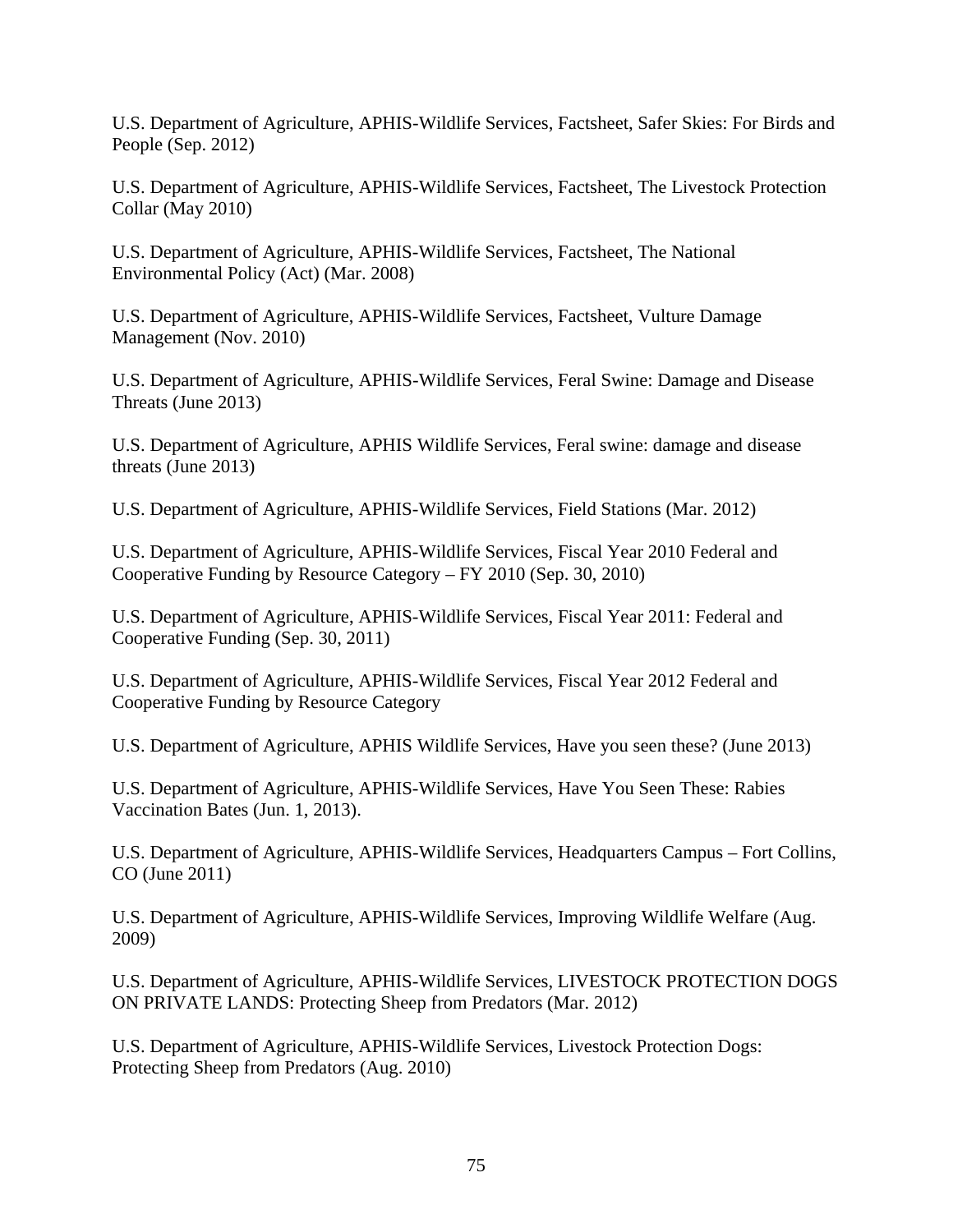U.S. Department of Agriculture, APHIS-Wildlife Services, Managing Wildlife at Airports (Aug. 2005)

U.S. Department of Agriculture, APHIS-Wildlife Services, Managing Wildlife Damage: Wildlife Services Operations and Research Accomplishments (Apr. 2012)

U.S. Department of Agriculture, APHIS-Wildlife Services, MIS Legacy Report (Mar. 4, 2005)

U.S. Department of Agriculture, APHIS-Wildlife Services, National Environmental Policy Act Implementing Procedures, 60 Fed. Reg. 6000 (Feb. 1, 1995)

U.S. Department of Agriculture, APHIS-Wildlife Services, National Rabies Management Program, Preventing the Spread of Raccoon Rabies (June 2013)

U.S. Department of Agriculture, APHIS-Wildlife Services, On the Watch for Wildlife Disease: National Wildlife Disease Program (Apr. 2009)

U.S. Department of Agriculture, APHIS-Wildlife Services, Partnerships and Progress (Aug. 2009)

U.S. Department of Agriculture, APHIS-Wildlife Services, Policy Directive 1.101, Policy Manual (Jun. 20, 2013)

U.S. Department of Agriculture, APHIS-Wildlife Services, Policy Directive 1.201, MISSION AND PHILOSOPHY OF THE WS PROGRAM (Jul. 20, 2009)

U.S. Department of Agriculture, APHIS-Wildlife Services, Policy Directive 1.205, Policy Development, Revision, and Approval (Jun. 21, 2013)

U.S. Department of Agriculture, APHIS-Wildlife Services, Policy Directive 1.210, Legal Authority (Jun. 21, 2013)

U.S. Department of Agriculture, APHIS-Wildlife Services, Policy Directive 1.210, Legal Authority (Sep. 19, 2003)

U.S. Department of Agriculture, APHIS-Wildlife Services, Policy Directive 1.301, Code of Ethics (Aug. 31, 2010)

U.S. Department of Agriculture, APHIS-Wildlife Services, Policy Directive 156.1, Freedom of Information Act/Privacy Act Guidelines (Oct. 19, 1982)

U.S. Department of Agriculture, APHIS-Wildlife Services, Policy Directive 2.101, Selecting Wildlife Damage Management Methods (Oct. 29, 2003)

U.S. Department of Agriculture, APHIS-Wildlife Services, Policy Directive 2.105, The WS Integrated Wildlife Damage Management Program (Mar. 1, 2004)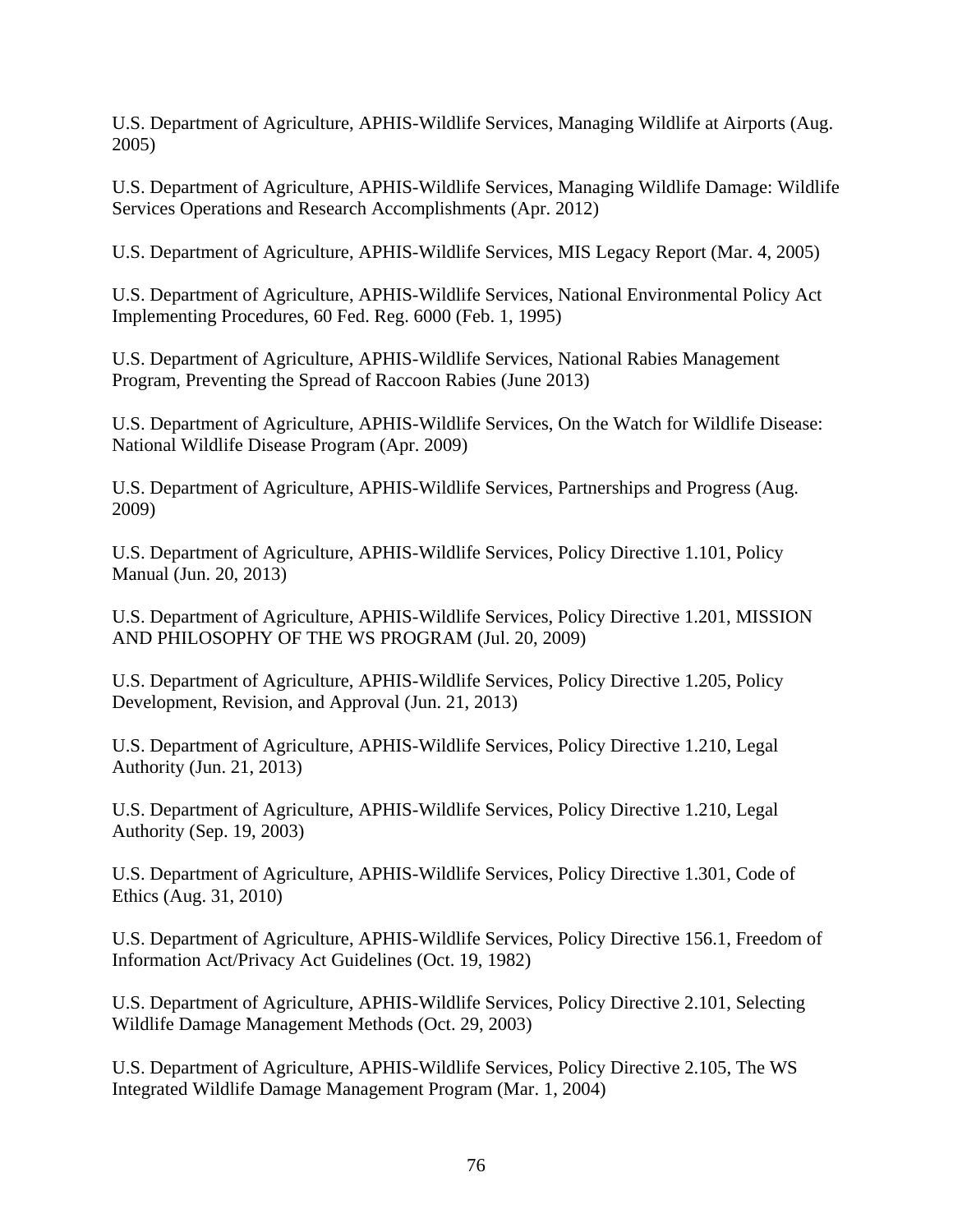U.S. Department of Agriculture, APHIS-Wildlife Services, Policy Directive 2.110, WILDLIFE SERVICES RESEARCH AND METHODS DEVELOPMENT (July 21, 2008)

U.S. Department of Agriculture, APHIS Wildlife Services, Policy Directive 2.115, National Wildlife Research Center (Jul. 21, 2008)

U.S. Department of Agriculture, APHIS-Wildlife Services, Policy Directive 2.120, NATIONAL Wildlife Disease Surveillance and Emergency Response (Oct. 7, 2005)

U.S. Department of Agriculture, APHIS-Wildlife Services, Policy Directive 2.201, DECISION MODEL (Jul. 21, 2008)

U.S. Department of Agriculture, APHIS-Wildlife Services, Policy Directive 2.210, Compliance with Federal, State, and Local Laws and Regulations (Oct. 27, 2009)

U.S. Department of Agriculture, APHIS-Wildlife Services, Policy Directive 2.215, Financial Control Risk & Management (Aug. 23, 2013)

U.S. Department of Agriculture, APHIS-Wildlife Services, Policy Directive 2.301, MIGRATORY BIRD DAMAGE MANAGEMENT (May 5, 2006)

U.S. Department of Agriculture, APHIS-Wildlife Services, Policy Directive 2.305, WILDLIFE HAZARDS TO AVIATION (Mar. 1, 2004)

U.S. Department of Agriculture, APHIS-Wildlife Services, Policy Directive 2.310, Endangered & Threatened Species (Jul. 28, 2003)

U.S. Department of Agriculture, APHIS-Wildlife Services, Policy Directive 2.315, Eagle Damage Management (Aug. 11, 2003)

U.S. Department of Agriculture, APHIS-Wildlife Services, Policy Directive 2.320, INVASIVE SPECIES DAMAGE MANAGEMENT (Feb. 6, 2004)

U.S. Department of Agriculture, APHIS-Wildlife Services, Policy Directive 2.330, Double-Crested Cormorant Damage Management (Oct. 10, 2003)

U.S. Department of Agriculture, APHIS-Wildlife Services, Policy Directive 2.335, Wolf Damage Management (Apr. 29, 2004)

U.S. Department of Agriculture, APHIS-Wildlife Services, Policy Directive 2.340, Feral, Free-Ranging, and Hybrid Dog Management (Jun. 17, 2013)

U.S. Department of Agriculture, APHIS-Wildlife Services, Policy Directive 2.345, Urban Rodent Management Programs (Aug. 23, 2013)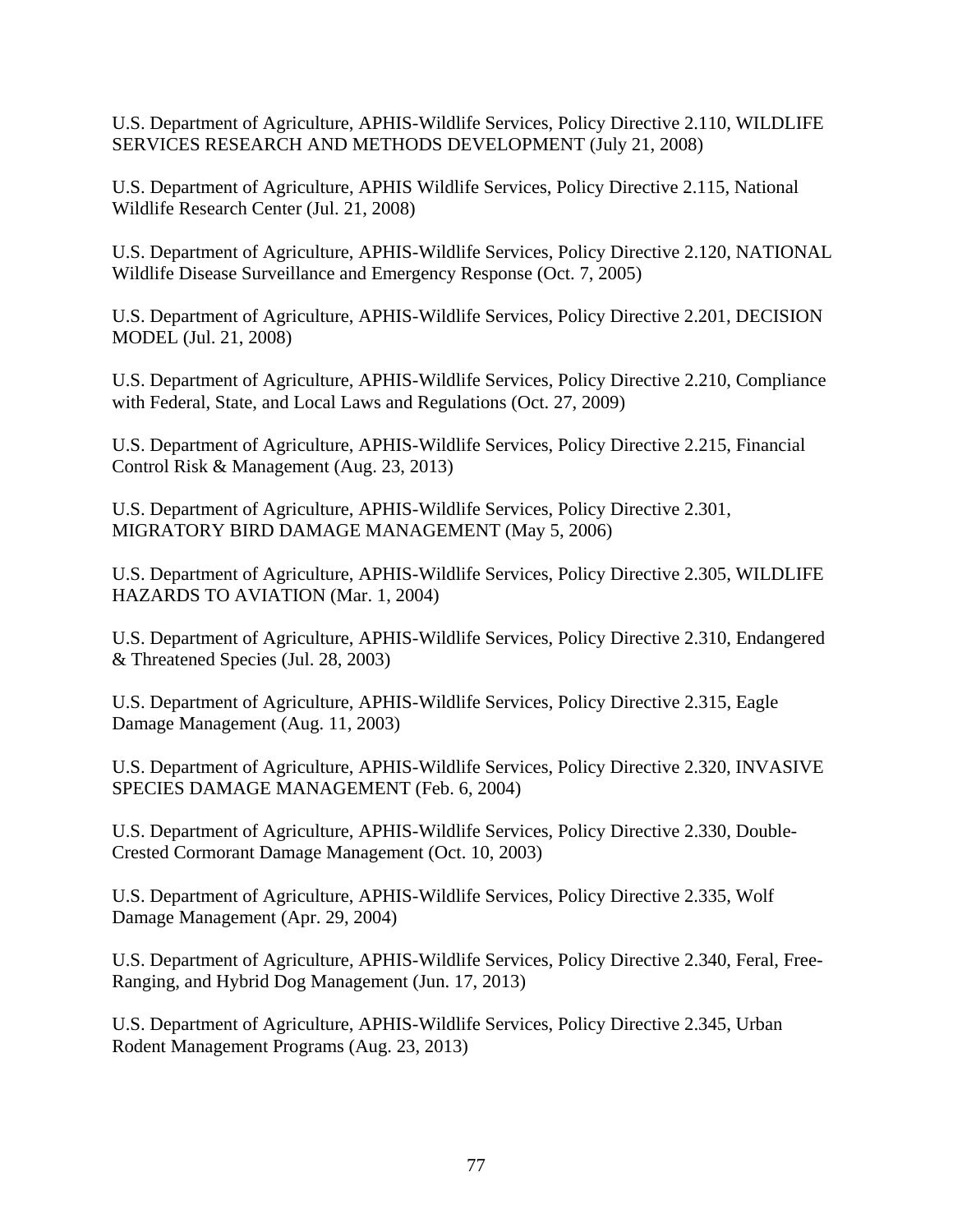U.S. Department of Agriculture, APHIS-Wildlife Services, Policy Directive 2.401, PESTICIDE USE (Dec. 8, 2009)

U.S. Department of Agriculture, APHIS-Wildlife Services, Policy Directive 2.405, PESTICIDE REGISTRATIONS AND PERMITS (Feb. 11, 2004)

U.S. Department of Agriculture, APHIS-Wildlife Services, Policy Directive 2.415, M-44 Use & Restrictions (Feb. 17, 2010)

U.S. Department of Agriculture, APHIS-Wildlife Services, Policy Directive 2.420, Livestock Protection Collars (Feb. 17, 2004)

U.S. Department of Agriculture, APHIS-Wildlife Services, Policy Directive 2.425, Denning (Feb. 14, 2013)

U.S. Department of Agriculture, APHIS-Wildlife Services, Policy Directive 2.430, CONTROLLED CHEMICAL IMMOBILIZATION AND EUTHANIZING AGENTS (Jul. 6, 2009)

U.S. Department of Agriculture, APHIS-Wildlife Services, Policy Directive 2.435, EXPLOSIVES USE AND SAFETY (July 3, 2009)

U.S. Department of Agriculture, APHIS-Wildlife Services, Policy Directive 2.440, Livestock Guarding Dogs (Mar. 1, 2004)

U.S. Department of Agriculture, APHIS-Wildlife Services, Policy Directive 2.445, Use of Trained Dogs in Wildlife Services (WS) Activities (July 2, 2013)

U.S. Department of Agriculture, APHIS-Wildlife Services, Policy Directive 2.455, SCENTS, BAITS, AND ATTRACTANTS (Feb. 17, 2004)

U.S. Department of Agriculture, APHIS-Wildlife Services, Policy Directive 2.460, Lure Crops (Jun. 11, 2003)

U.S. Department of Agriculture, APHIS-Wildlife Services, Policy Directive 2.465, Accountability and Oversight of Hazardous Materials (Jan. 2, 2008)

U.S. Department of Agriculture, APHIS-Wildlife Services, Policy Directive 2.501, Translocation of Wildlife (Jul. 30, 2003)

U.S. Department of Agriculture, APHIS-Wildlife Services, Policy Directive 2.505, Lethal Control of Animals (May 18, 2011)

U.S. Department of Agriculture, APHIS-Wildlife Services, Policy Directive 2.510, FUR, OTHER ANIMAL PARTS, AND EDIBLE MEAT (Oct. 8, 2003)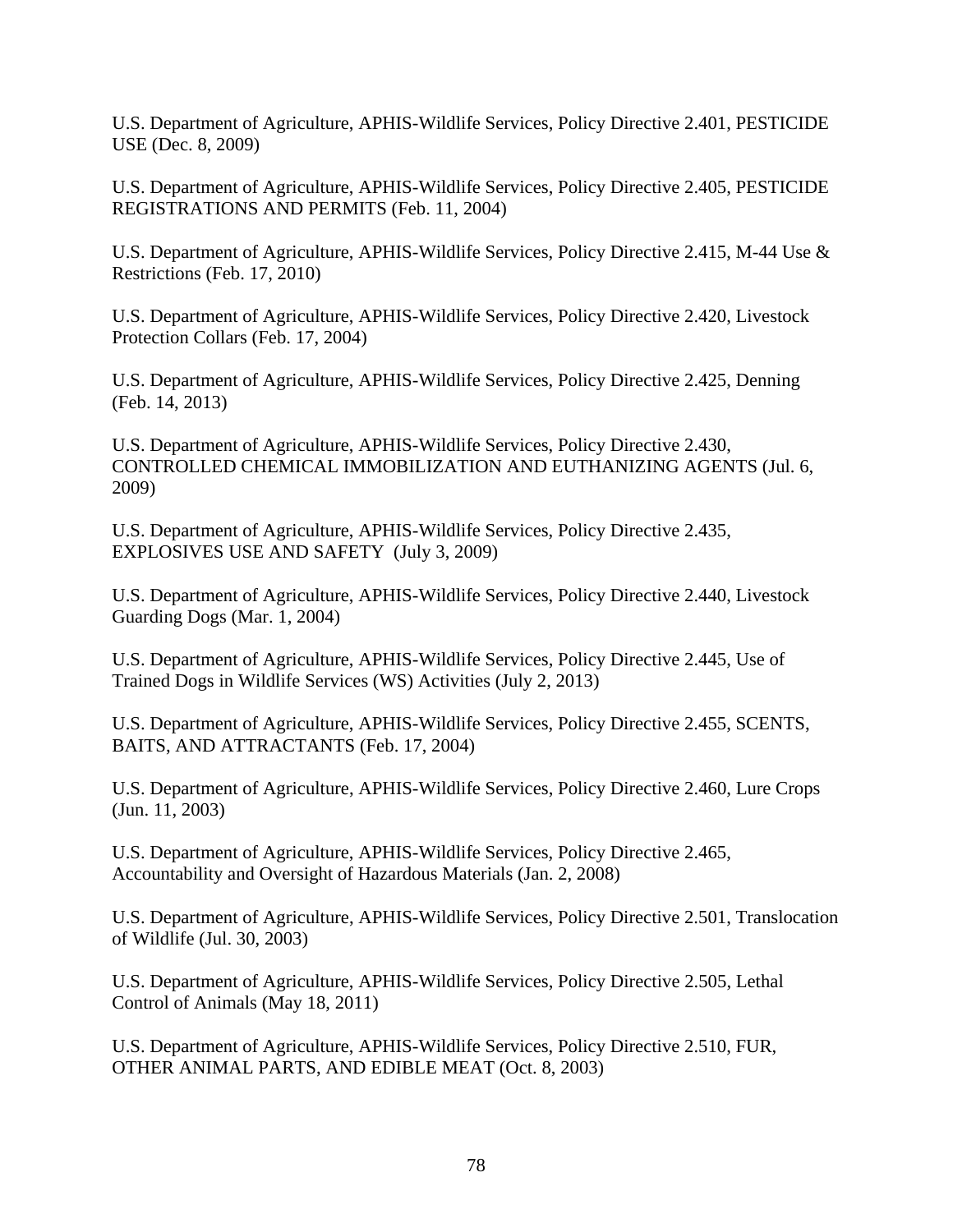U.S. Department of Agriculture, APHIS-Wildlife Services, Policy Directive 2.515, DISPOSAL OF WILDLIFE CARCASSES (May 18, 2011)

U.S. Department of Agriculture, APHIS-Wildlife Services, Policy Directive 2.601, SAFETY (Oct. 7, 2005)

U.S. Department of Agriculture, APHIS-Wildlife Services, Policy Directive 2.605, SAFETY AND HEALTH PROGRAM (Oct. 7, 2005)

U.S. Department of Agriculture, APHIS-Wildlife Services, Policy Directive 2.615, Wildlife Services (WS) Firearms Use & Safety (Nov. 24, 1999).

U.S. Department of Agriculture, APHIS-Wildlife Services, Policy Directive 2.620, Aviation Safety AND Operations (Feb. 8, 2009)

U.S. Department of Agriculture, APHIS-Wildlife Services, Policy Directive 2.625, PYROTECHNICS, ROCKETS, NET CHARGES, AND INCIDENTAL EXPLOSIVE MATERIALS (Jan. 6, 2006)

U.S. Department of Agriculture, APHIS-Wildlife Services, Policy Directive 2.630, WATERCRAFT USE (Jun. 17, 2009)

U.S. Department of Agriculture, APHIS-Wildlife Services, Policy Directive 2.635, ZOONOTIC DISEASE AND PERSONAL PROTECTIVE EQUIPMENT (Apr. 29, 2009)

U.S. Department of Agriculture, APHIS-Wildlife Services, Policy Directive 2.640, RESPONDING TO OIL SPILLS, HAZARDOUS MATERIALS OPERATIONS (Sep. 30, 2011)

U.S. Department of Agriculture, APHIS-Wildlife Services, Policy Directive 3.101, Interfacing With Business and Establishing Cooperative Programs (May 25, 2005)

U.S. Department of Agriculture, APHIS-Wildlife Services, Policy Directive 3.115, Pocatello Supply Depot (Oct. 18, 2012)

U.S. Department of Agriculture, APHIS-Wildlife Services, Policy Directive 4.101, TOURS OF DUTY (May 11, 2011)

U.S. Department of Agriculture, APHIS-Wildlife Services, Policy Directive 4.102, Alternative Duty Location (Oct. 11, 2012)

U.S. Department of Agriculture, APHIS-Wildlife Services, Policy Directive 4.103, Telework Program (Jul. 18, 2012)

U.S. Department of Agriculture, APHIS-Wildlife Services, Policy Directive 4.104, USE OF NEW MEDIA BY WS PERSONNEL (June 20, 2013)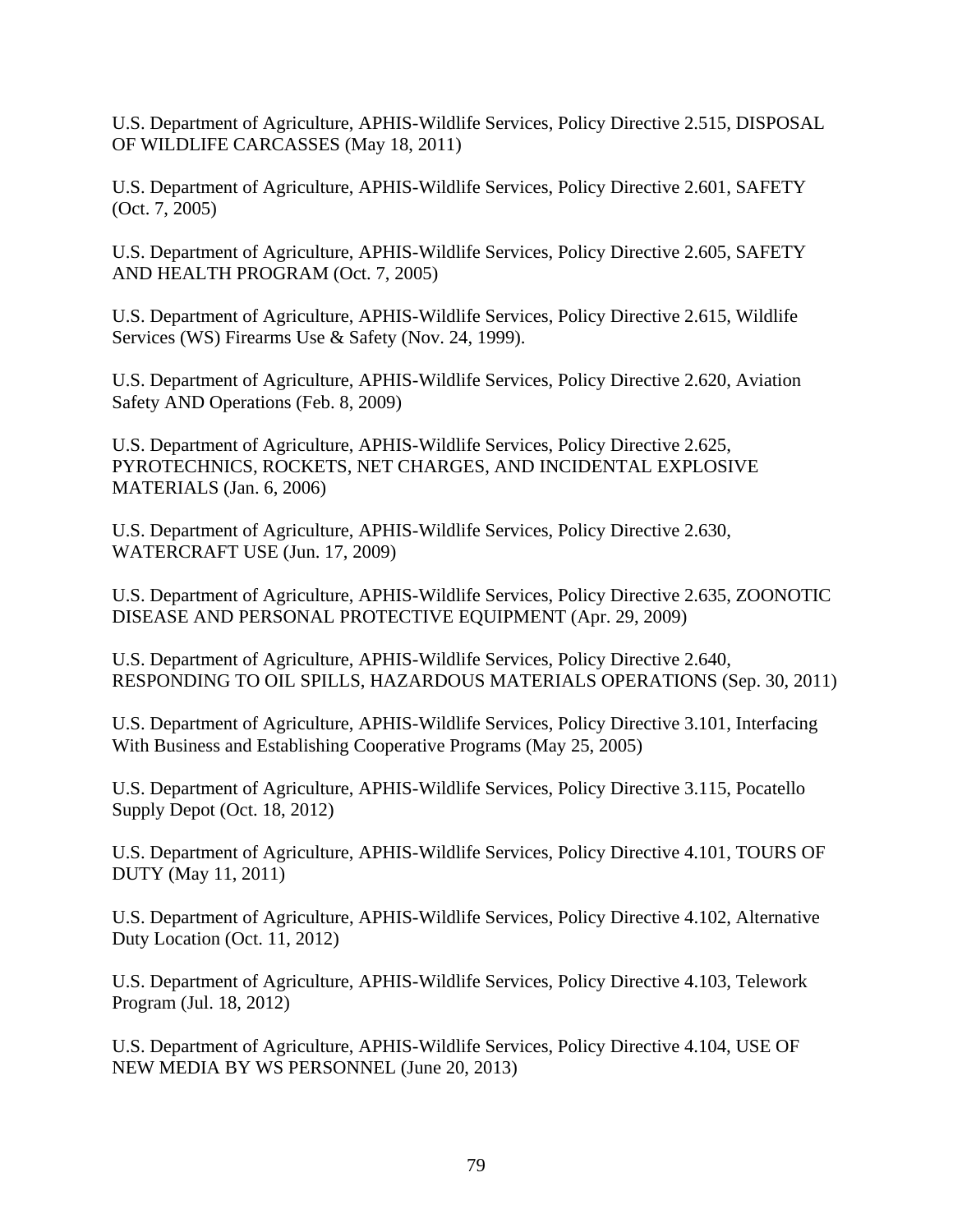U.S. Department of Agriculture, APHIS-Wildlife Services, Policy Directive 4.105, USE OF VOLUNTEERS (Aug. 26, 2011)

U.S. Department of Agriculture, APHIS-Wildlife Services, Policy Directive 4.110, Hazardous Duty (Oct 7, 2005)

U.S. Department of Agriculture, APHIS-Wildlife Services, Policy Directive 4.115, Equal Opportunity and Civil Rights (Jul. 21, 2008)

U.S. Department of Agriculture, APHIS-Wildlife Services, Policy Directive 4.120, Conflict of Interest (Sep. 3, 2012)

U.S. Department of Agriculture, APHIS-Wildlife Services, Policy Directive 4.130, INFORMATION AND DATA MANAGEMENT AND SECURITY (Aug. 29, 2011)

U.S. Department of Agriculture, APHIS-Wildlife Services, Policy Directive 4.135, Requests for Information (Oct. 7, 2005)

U.S. Department of Agriculture, APHIS-Wildlife Services, Policy Directive 4.145, Appearance as a Witness or Production of Documents in Judicial Proceedings for WS Employees (Oct. 11, 2012)

U.S. Department of Agriculture, APHIS-Wildlife Services, Policy Directive 4.150, Vehicle Use (Oct. 11, 2012)

U.S. Department of Agriculture, APHIS-Wildlife Services, Policy Directive 4.155, OFF-HIGHWAY VEHICLES (Apr. 9, 2009)

U.S. Department of Agriculture, APHIS-Wildlife Services, Policy Directive 4.165, Loaning Equipment (Oct. 31, 2003)

U.S. Department of Agriculture, APHIS-Wildlife Services, Policy Directive 4.170, Membership in Professional Organizations (Nov. 30, 2012)

U.S. Department of Agriculture, APHIS-Wildlife Services, Policy Directive 4.175, Publications (Dec. 3, 2003)

U.S. Department of Agriculture, APHIS-Wildlife Services, Policy Directive 4.185, Uniform Standards & Guidelines (Dec. 11, 2012)

U.S. Department of Agriculture, APHIS-Wildlife Services, Policy Directive 4.190, Reimbursement for Government Use of Private Cell & Internet Connectivity (Jul. 2, 2013)

U.S. Department of Agriculture, APHIS-Wildlife Service, Policy Directive 4.205, Reporting (July 2, 2013)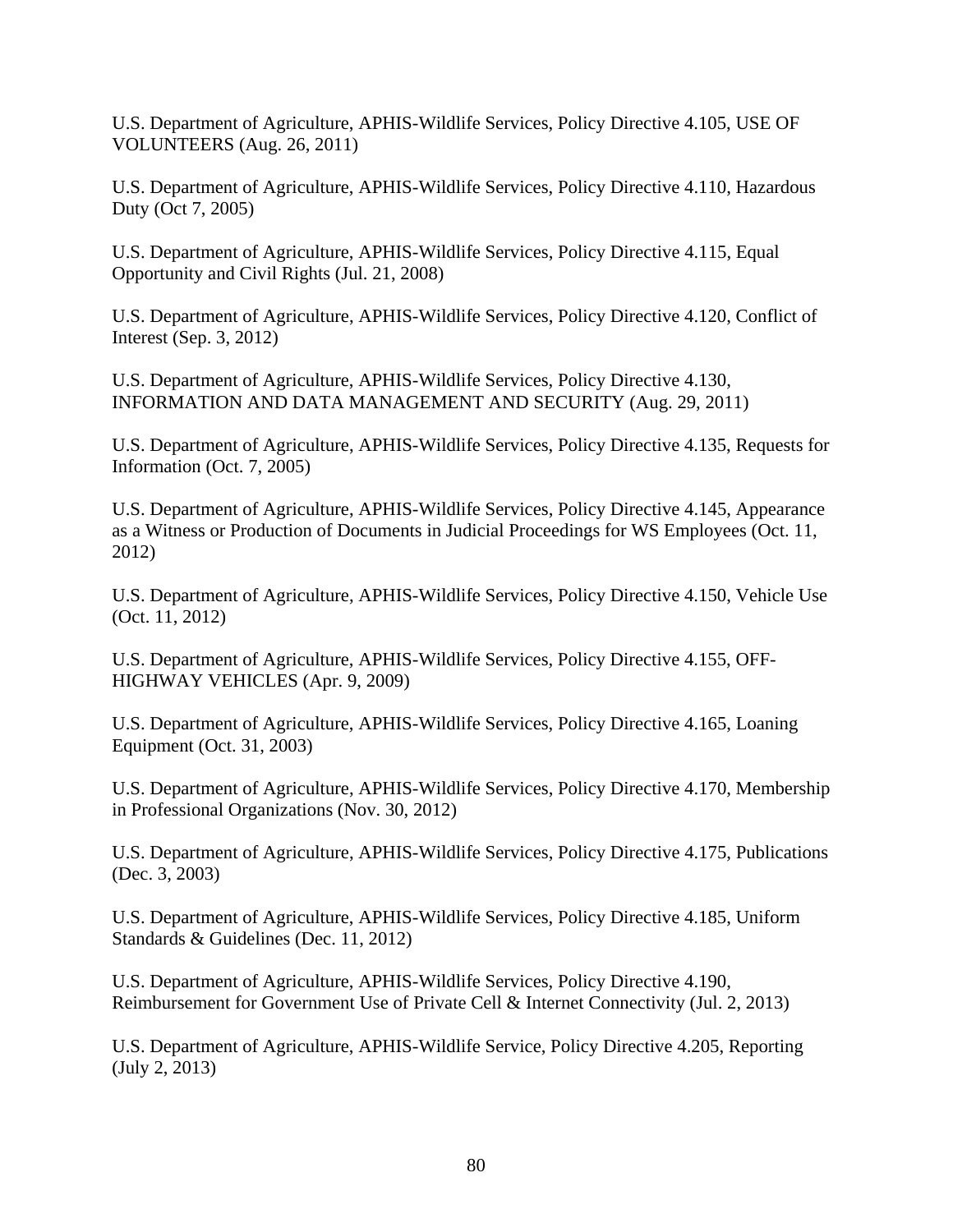U.S. Department of Agriculture, APHIS-Wildlife Services, Policy Directive 4.210, Program Evaluation (Mar. 1, 2004)

U.S. Department of Agriculture, APHIS-Wildlife Services, Policy Directive 4.301, Employee Development (Aug. 16, 2005)

U.S. Department of Agriculture, APHIS-Wildlife Services, Policy Directive 4.305, Meetings & Conferences (Nov. 30, 2012)

U.S. Department of Agriculture, APHIS-Wildlife Services, Policy Directive 4.402, OUTSTANDING SUPERVISOR AWARD (Dec. 1, 2008)

U.S. Department of Agriculture, APHIS-Wildlife Services, Policy Directive 4.405, WS Safety and Health Incentive Awards Program (Oct. 17, 2003)

U.S. Department of Agriculture, APHIS-Wildlife Services, Policy Directive 4.410, Recognition of Publications (Mar. 25, 2004)

U.S. Department of Agriculture, APHIS-Wildlife Services, Policy Directive 4.415, Inventions and Patents (Oct. 7, 2005)

U.S. Department of Agriculture, APHIS-Wildlife Services, Policy Directive 4.450, TRAPS AND TRAPPING DEVICES (Mar. 10, 2004)

U.S. Department of Agriculture, APHIS-Wildlife Services, Policy Directive 1530.1, Other Government Agency and Non-Federal Reviews of APHIS (Mar. 23, 1993)

U.S. Department of Agriculture, APHIS-Wildlife Services, Policy Directive 2150.1, DEVELOPING USER FEES FOR APHIS SERVICES (Aug 5, 2011)

U.S. Department of Agriculture, APHIS-Wildlife Services, Policy Directive 6901.1, Registration, Use Management, and Coordination of Pesticides (Sep. 30, 2005)

U.S. Department of Agriculture, APHIS-Wildlife Services, Poster - Notice: RABIES MANAGEMENT AREA (Aug. 2009).

U.S. Department of Agriculture, APHIS-Wildlife Services, Poster, ATENCIÓN: Zona de pastoreo de ovejas (Mar. 2012)

U.S. Department of Agriculture, APHIS-Wildlife Services, Poster, Attention: Livestock Protection Dogs in Use (Mar. 2012)

U.S. Department of Agriculture, APHIS-Wildlife Services, Preventing Wildlife Rabies Saves Lives and Money (July 2010)

U.S. Department of Agriculture, APHIS-Wildlife Services, Protecting Agriculture (Feb. 2011)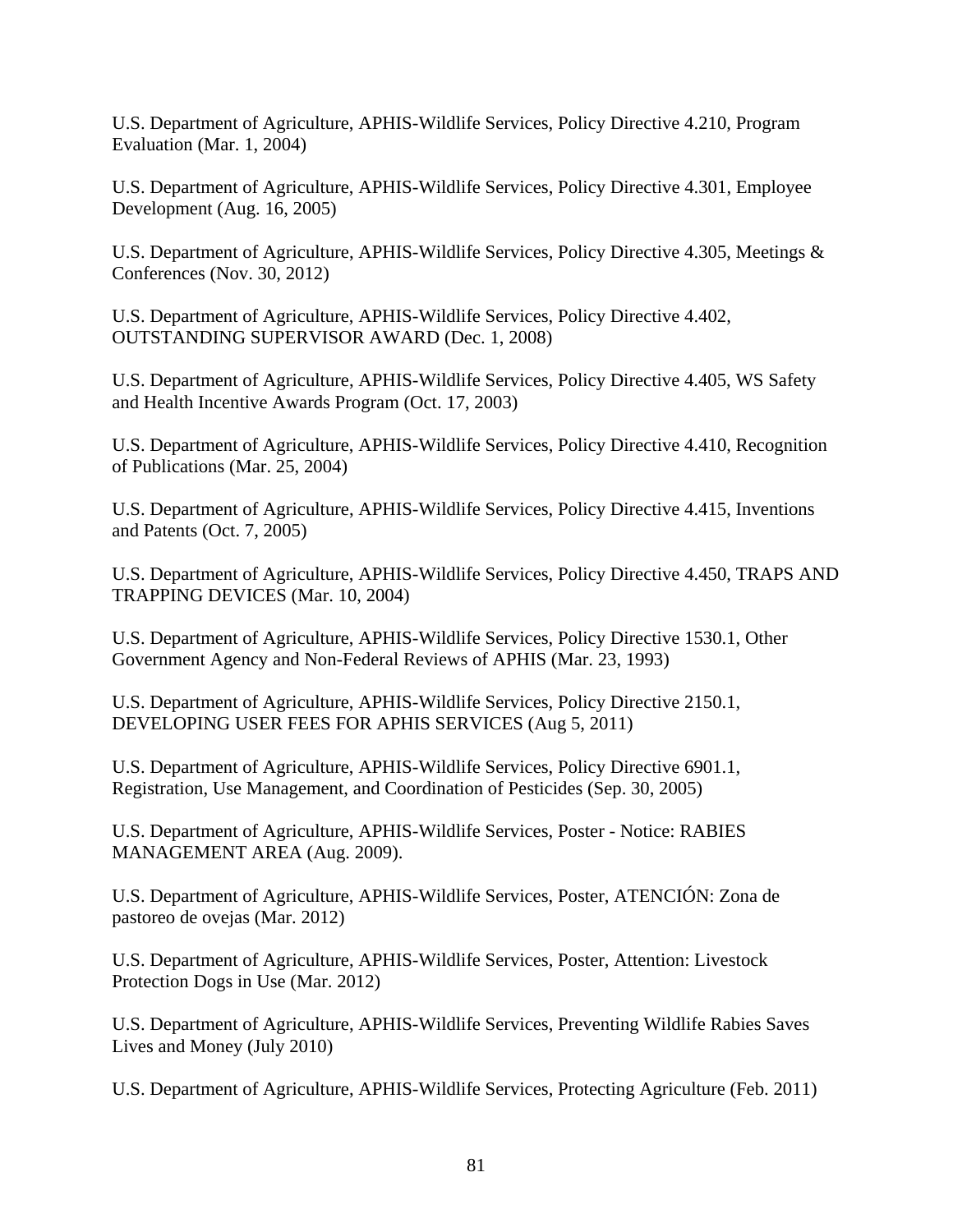U.S. Department of Agriculture, APHIS-Wildlife Services, Protecting Mississippi Agriculture and Resources: Wildlife Services Seeks Balance Between Humans and Wildlife (Apr. 2010)

U.S. Department of Agriculture, APHIS-Wildlife Services, Protecting Sunflowers from Blackbirds (Jan. 2008)

U.S. Department of Agriculture, APHIS-Wildlife Services, Report Wildlife Aircraft Strikes (Sep. 2011)

Cooperative Service Field Agreement between U.S. Department of Agriculture, APHIS-Wildlife Services, and Safari Club, Cooperative Service Field Agreement (Dec. 8, 2008)

U.S. Department of Agriculture, APHIS-Wildlife Services, Selected advance questions from American Society of Mammalogists in preparation for forum with APHIS official on Wildlife Services (WS) (June 2012)

U.S. Department of Agriculture, APHIS-Wildlife Services, Solutions to Human–Wildlife Conflicts: National Wildlife Research Center Accomplishments, 2012 (Apr. 2013)

U.S. Department of Agriculture, APHIS-Wildlife Services, Stakeholder Announcement, New Computer Model Leads to Increased Numbers in FY 2008 Operational Reports (Jun. 11, 2009)

U.S. Department of Agriculture, APHIS-Wildlife Services, Stakeholder Announcement, Sustained Agriculture: The Need to Manage Rodent Damage (Mar. 9, 2011)

U.S. Department of Agriculture, APHIS-Wildlife Services, Stakeholder Announcement, USDA Finds Wildlife Conservation Sunflower Plots Valuable to Farmers and Birds (Nov. 12, 2010)

U.S. Department of Agriculture, APHIS-Wildlife Services, Stakeholder Announcement, USDA Investigates Feasibility of Combined Rabies - Contraceptive Vaccine (Apr. 8, 2010)

U.S. Department of Agriculture, APHIS-Wildlife Services, Stakeholder Announcement, USDA Investigates How Ultraviolet Cues Influence Blackbird Feeding Behavior: Research May Lead to More Effective Bird Repellents (Jul. 1, 2012)

U.S. Department of Agriculture, APHIS-Wildlife Services, Stakeholder Announcement, USDA Investigates Role of Invasive European Starlings in the Spread of Salmonella at Cattle Feeding Operations (Mar. 14, 2011)

U.S. Department of Agriculture, APHIS-Wildlife Services, Stakeholder Announcement, USDA Investigates Use of Combined Wildlife Repellent-Rodenticide Bait to Reduce Non-Target Hazards (Jan. 22, 2010)

U.S. Department of Agriculture, APHIS-Wildlife Services, Stakeholder Announcement, USDA Releases Study Results on the Efficacy of Sodium Bicarbonate (Baking Soda) to Control Invasive Coqui Frogs in Hawaii (Oct. 9, 2008)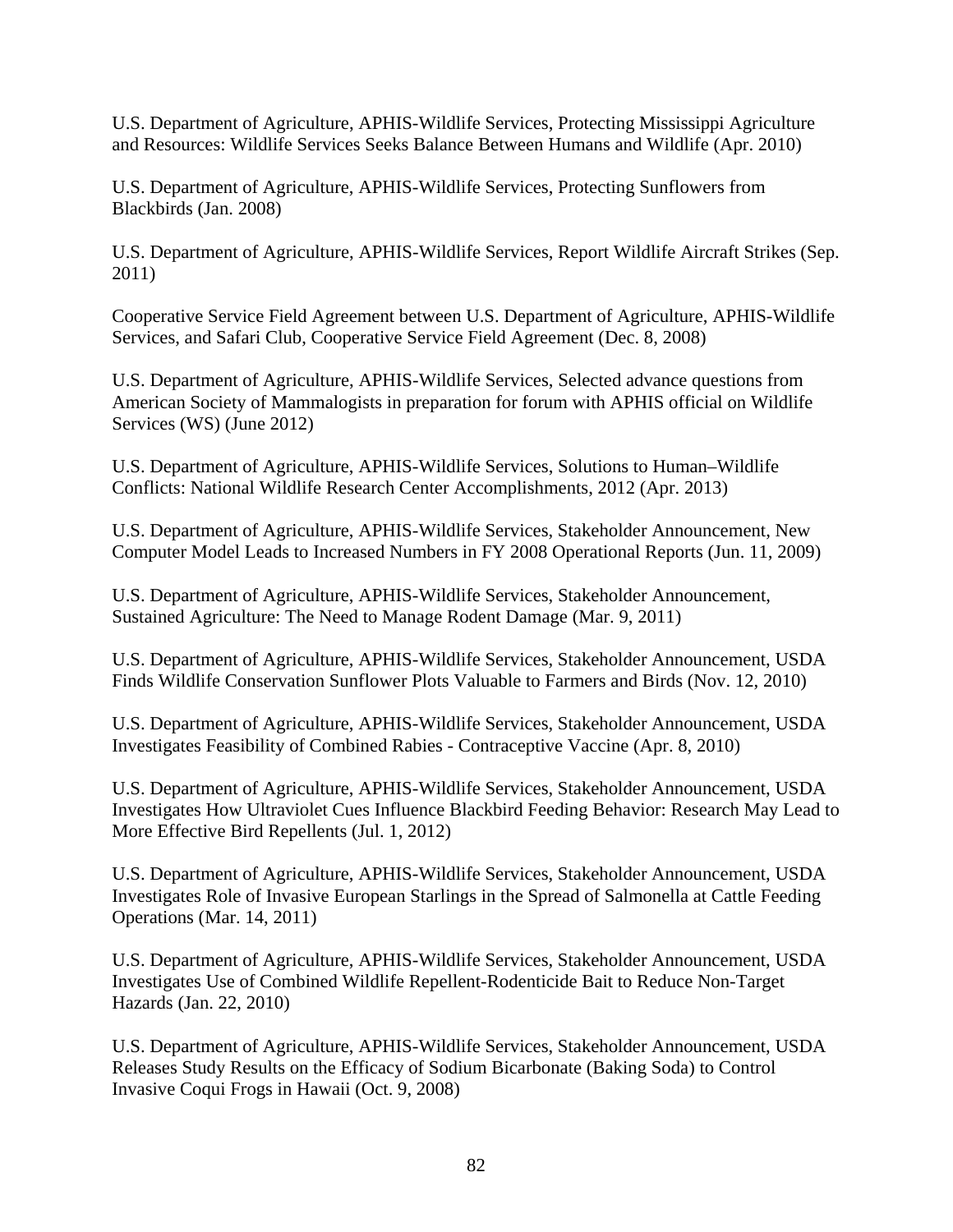U.S. Department of Agriculture, APHIS-Wildlife Services, Stakeholder Announcement, USDA Study Shows High-Intensity Discharge Lamps Enhance Awareness Of Deer To Approaching Vehicles (June 22, 2009)

U.S. Department of Agriculture, APHIS-Wildlife Services, State Report (FY 2012) Idaho (Sep. 30, 2012)

U.S. Department of Agriculture, APHIS-Wildlife Services, Strike One—You're Out! Wildlife Services Helps Reduce Wildlife Conflicts at Airports (June 2009)

U.S. Department of Agriculture, APHIS-Wildlife Services, Table, Animals Taken by Component Type and Fate by the Wildlife Services Program - FY 2006 (Sep. 30, 2006)

U.S. Department of Agriculture, APHIS-Wildlife Services, Table, Animals Taken by Component/Method Type and Fate by Wildlife Services - FY 2012 (Sep. 30, 2012)

U.S. Department of Agriculture, APHIS-Wildlife Services, Table, Animals Taken by Wildlife Services - FY 2009 (Sep. 30, 2009)

U.S. Department of Agriculture, APHIS-Wildlife Services, Table, Animals Taken by Component/Method Type and Fate by the Wildlife Services Program - FY 2007 (Sep. 30, 2007)

U.S. Department of Agriculture, APHIS-Wildlife Services, TABLE, ANIMALS TAKEN BY COMPONENT/METHOD TYPE AND FATE BY WILDLIFE SERVICES – FY 2012 (Sep. 30, 2012)

U.S. Department of Agriculture, APHIS-Wildlife Services, Table, Animals Taken by Wildlife Services - FY 2011 (Sep. 30, 2011)

U.S. Department of Agriculture, APHIS-Wildlife Services, Table, Number of Animals Dispersed and Methods Used by the WS Program, FY 2001 (Sep. 30, 2001)

U.S. Department of Agriculture, APHIS-Wildlife Services, Table, Number of Animals Dispersed and Methods Used by the WS Program, FY 2002 (Sep. 30, 2002)

U.S. Department of Agriculture, APHIS-Wildlife Services, Table, Number of Animals Dispersed and Methods Used by the WS Program, FY 2003 (Sep. 30, 2003)

U.S. Department of Agriculture, APHIS-Wildlife Services, Table, Number of Animals Dispersed and Methods Used by the WS Program, FY 2005 (Sep. 30, 2005)

U.S. Department of Agriculture, APHIS-Wildlife Services, Table, Number of Animals Dispersed by the WS Program During FY 1998 (Sep. 30, 1998)

U.S. Department of Agriculture, APHIS-Wildlife Services, Table, Number of Animals Dispersed by the WS Program During FY 2000 (Sep. 30, 2000)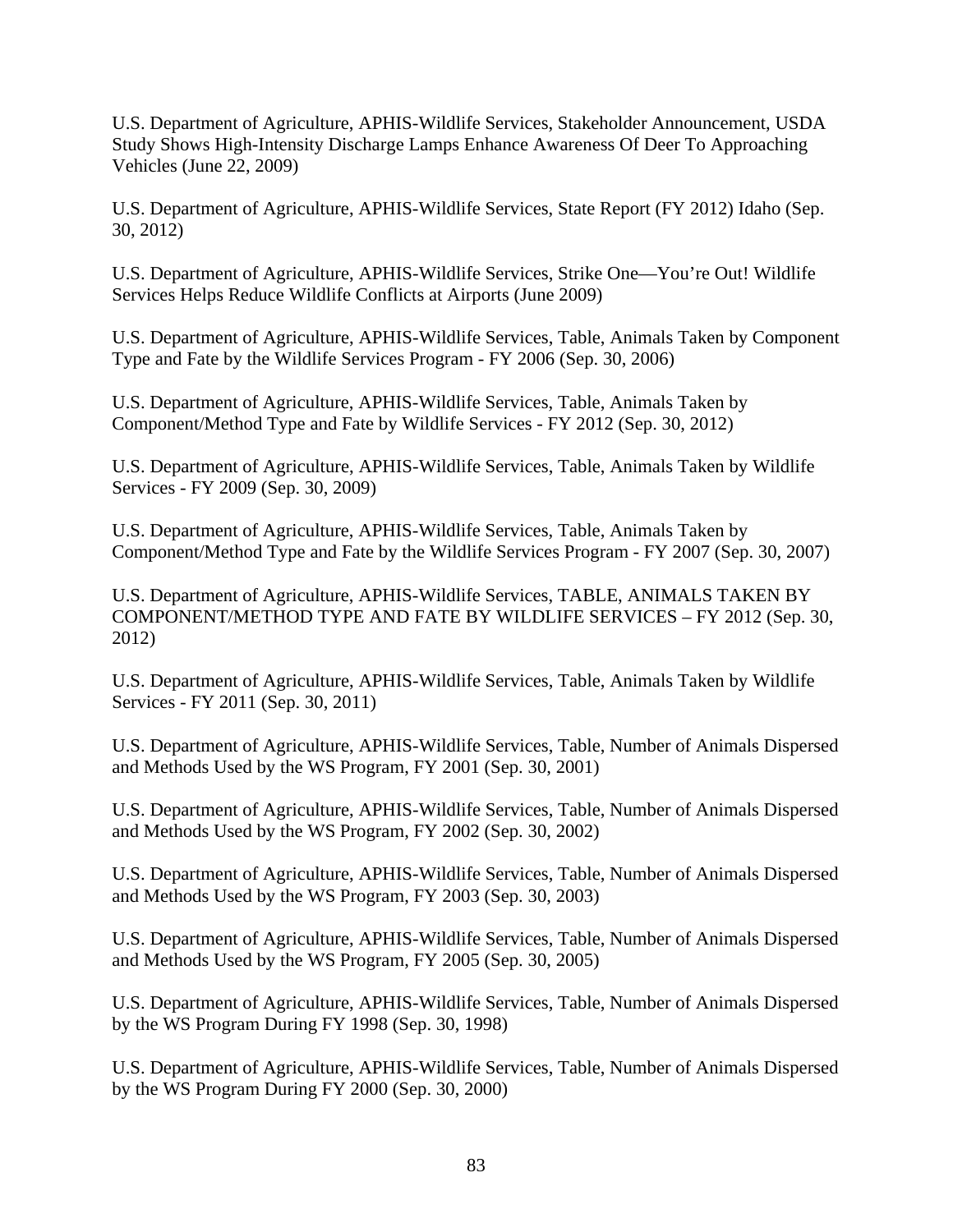U.S. Department of Agriculture, APHIS-Wildlife Services, Table, Number of Animals Killed and Methods Used by the WS Program, FY 2001 (Sep. 30, 2001)

U.S. Department of Agriculture, APHIS-Wildlife Services, Table, Number of Animals Killed and Methods Used by the WS Program, FY 2002 (Sep. 30, 2002)

U.S. Department of Agriculture, APHIS-Wildlife Services, Table, Number of Animals Killed and Methods Used by the WS Program, FY 2003 (Sep. 30, 2003)

U.S. Department of Agriculture, APHIS-Wildlife Services, Table, Number of Animals Killed and Methods Used by the WS Program, FY 2004 (Sep. 30, 2004)

U.S. Department of Agriculture, APHIS-Wildlife Services, Table, Number of Animals Killed and Methods Used by the WS Program, FY 2005 (Sep. 30, 2005)

U.S. Department of Agriculture, APHIS-Wildlife Services, Table, Number of Animals Moved or Dispersed by the WS Program During FY 1997 (Sep. 30, 1997)

U.S. Department of Agriculture, APHIS-Wildlife Services, Table, Number of Animals Taken and Control Methods Used by the ADC Program, FY 1996 (Sep. 30, 1996)

U.S. Department of Agriculture, APHIS-Wildlife Services, Table, Number of Animals Taken and Control Methods Used by the WS Program, FY 1998 (Sep. 30, 1998)

U.S. Department of Agriculture, APHIS-Wildlife Services, Table, Number of Animals Taken and Control Methods Used by the WS Program, FY 1999 (Sep. 30, 1999)

U.S. Department of Agriculture, APHIS-Wildlife Services, Table, Number of Animals Taken and Control Methods Used by the WS Program, FY 2000 (Sep. 30, 2000)

U.S. Department of Agriculture, APHIS-Wildlife Services, Table, Number of Animals Taken and Control Methods Used by the ADC Program, FY 1996 (Sep. 30, 1996)

U.S. Department of Agriculture, APHIS-Wildlife Services, Table, Number of Animals Taken and Control Methods Used by the ADC Program, FY 1997 (Sep. 30, 1997)

U.S. Department of Agriculture, APHIS-Wildlife Services, Table, Number of Animals Dispersed by the WS Program During FY 1999 (Sep. 30, 1999)

U.S. Department of Agriculture, APHIS-Wildlife Services, Tech Note, Sodium Lauryl Sulfate: European Starling and Blackbird Wetting Agent (Apr. 2012)

U.S. Department of Agriculture, APHIS-Wildlife Services, Technology Transfer: Partnering With Wildlife Services (Aug. 2011)

U.S. Department of Agriculture, APHIS-Wildlife Services, Wildlife Contraceptives (Jan. 2010)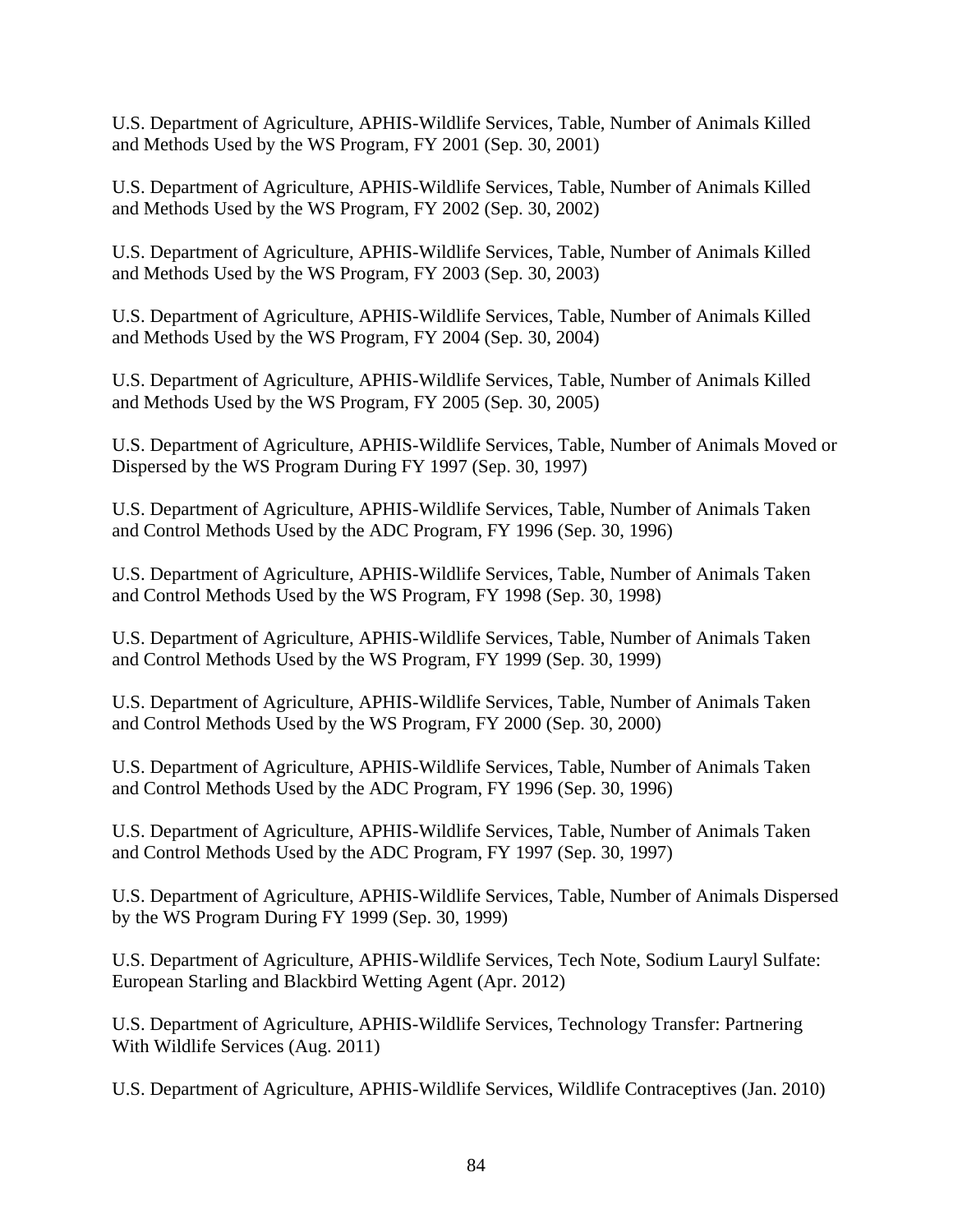U.S. Department of Agriculture, APHIS-Wildlife Services, Wildlife Services Policy Manual Table of Contents (July 2, 2013)

U.S. Department of Agriculture, APHIS-Wildlife Services, Wildlife Services' Field Operations Manual for the Use of Immobilization and Euthanasia Drugs (June 2001)

U.S. Department of Agriculture, APHIS-Wildlife Services, Wildlife Tissue Archives (Sep. 2012)

U.S. Department of Agriculture, U.S. Forest Service, Animal Damage Management, 60 Fed. Reg. 22,037 (May 4, 1995)

### **Scientific Literature**

Acord, B.R., 1992, Responses of the ADC Program to Changing American Society, *Proceedings of the Fifteenth Vertebrate Pest Conference 1992*, Paper 1

Andelt, W.F., *Carnivores*, *in* RANGELAND WILDLIFE 134-151 (1996)

Andelt, W.F., Phillips, R.L., Gruver, K.S. & Guthrie, J.W., 1999, Coyote predation on domestic sheep deterred with electronic dogtraining collar, *Wildlife Society Bulletin*, v. 27, p. 12

Baker, S.E., Ellwood, S.A., Watkins, R., MacDonald, D.W., 2005, Non-lethal control of wildlifeusing chemical repellents as feeding deterrents for the European Badger Meles meles, *Journal of Applied Ecology*, v. 42, p. 921

Berger, K.M., 2006, Carnivore-livestock conflicts: Effects of subsidized predator control and economic correlates on the sheep industry, *Conservation Biology*, v. 20(3), p. 751

Berger, K.M. & Gese, E.M., 2007, Does interference competition with wolves limit the distribution and abundance of coyotes? *Journal of Animal Ecology*, v. 76(6), p. 1075

Berger, K.M., Gese, E. M. & Berger, J, 2008, Indirect effects and traditional trophic cascades: A test involving wolves, coyotes and pronghorn, *Ecology*, v. 89(3), p. 818

Bergstrom, J.B., Arias, L.C., Davidson, A.D., Ferguson, A.W., Randa, L.A. & Sheffield, S.R., 2013, License to kill: reforming federal wildlife control to restore biodiversity and ecosystem function, *Conservation Letters*, v. 6, p. 1-12

Berryman, J.H., 1991, Animal Damage Management: Responsibilities of Various Agencies and the Needs for Coordination and Support, *Fifth Eastern Wildlife Damage Control Conference,*  Paper 3

Beschta, R.L. & Ripple, W.J., 2012, The role of large predators in maintaining riparian plant communities and river morphology, *Geomorphology*, v. 157-158, p. 88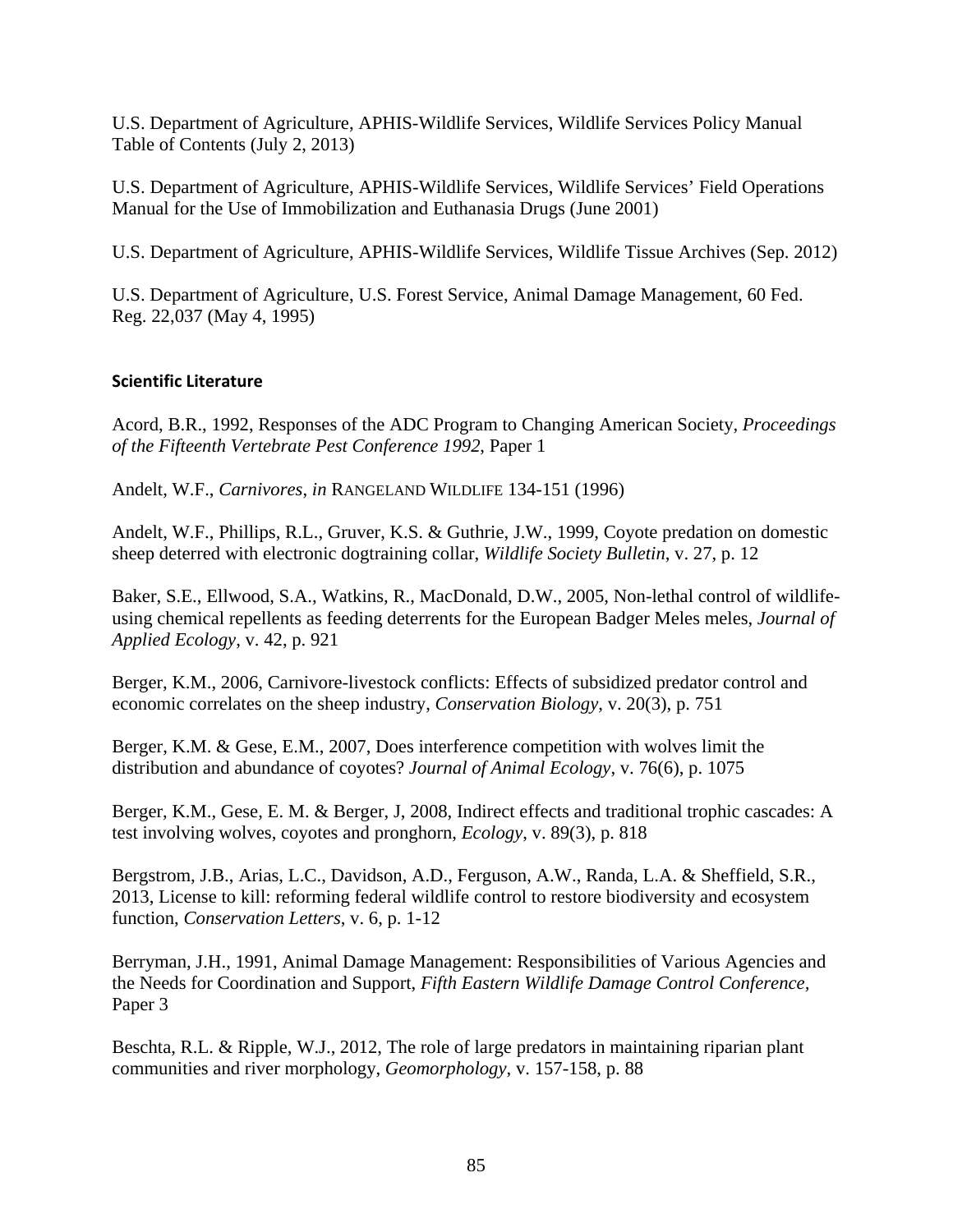Beschta, R.L., Donahue, D.L., DellaSala, D.A., Rhodes, J.J., Karr, J.R., O'Brien, M.H., Fleischner, T.L., and Williams, C.D., 2012, Adapting to Climate Change on Western Public Lands: Addressing the Ecological Effects of Domestic, Wild, and Feral Ungulates, *Environmental Management*, v. 51(2), p. 474

Bluett,R.D., Hubert, G.F. & Miller, C.A., 2003, Regulatory oversight and activities of wildlife control operators in Illinois, *Wildlife Society Bulletin*, v. 31(1), p. 104

Blejwas, K.M., Sacks, B.N., Jaeger, M.M. & McCullough, D.R., 2002, The effectiveness of selective removal of breeding coyotes in reducing sheep predation, *Journal of Wildlife Management*, v. 66(2), p. 451-462

Breck, S.W., Kluever, B.M., Panasci, M., Oakleaf, J., Johnson, T., Ballard, W., Howery, L. & Bergman, D.L., 2011, Domestic calf mortality and producer detection rates in the Mexican wolf recovery area: Implications for livestock management and carnivore compensation schemes, *Biological Conservation*, v. 144, p. 930

Bruggers, R.L., Owens, R. & Thomas, H., 2002, Wildlife damage management research needs: perceptions of scientists, wildlife managers, and stakeholders of the USDA/Wildlife Services program, *International Biodeterioration & Biodegradation*, v. 49, p. 213

Butler, J.S., Shanahan, J. & Decker, D.J., 2003, Public Attitudes Toward Wildlife are Changing: A Trend Analysis of NY Residents, *Wildlife Society Bulletin*, v. 31(4), p. 1027

Cariappa, C.A., Oakleaf, J.K., Ballard, W. & Breck, S.W., 2011, A reappraisal of the evidence for regulation of wolf populations, *Journal of Wildlife Management*, v. 75(3), p. 726

Conner, M.E., Jaeger, M.M., Weller, T.J. & McCullough, D.R., 1998, Effect of Coyote Removal on Sheep Depredation in Northern California, *Journal of Wildlife Management*, v. 62(2), p. 690

Connolly, G., 1993, Livestock Protection Collars in the United States, 1988-1993, *Great Plains Wildlife Damage Control Workshop Proceedings*, Paper 327

Connolly, G., 1981, U.S. Fish and Wildlife Service Coyote Control Research, *Great Plains Wildlife Damage Control Workshop Proceedings*, Paper 115

Crabtree, R.L. & Sheldon, J.W., *Coyotes and Canid Coexistence in Yellowstone*, *in* CARNIVORES IN ECOSYSTEMS: THE YELLOWSTONE EXPERIENCE, 127-160 (1999)

Cypher, B.L. & Scrivner, J.H., 1992, Coyote control to protect endangered San Joaquin kit foxes at the Naval Petroleum Reserves, California, *Proceedings of the Fifteenth Vertebrate Pest Conference 1992*, Paper 21

Daszak, P., Cunningham A.A. & Hyatt, A.D., 2001, Anthropogenic environmental change and the emergence of infectious diseases in wildlife, *Acta Tropica*, v. 78, p. 103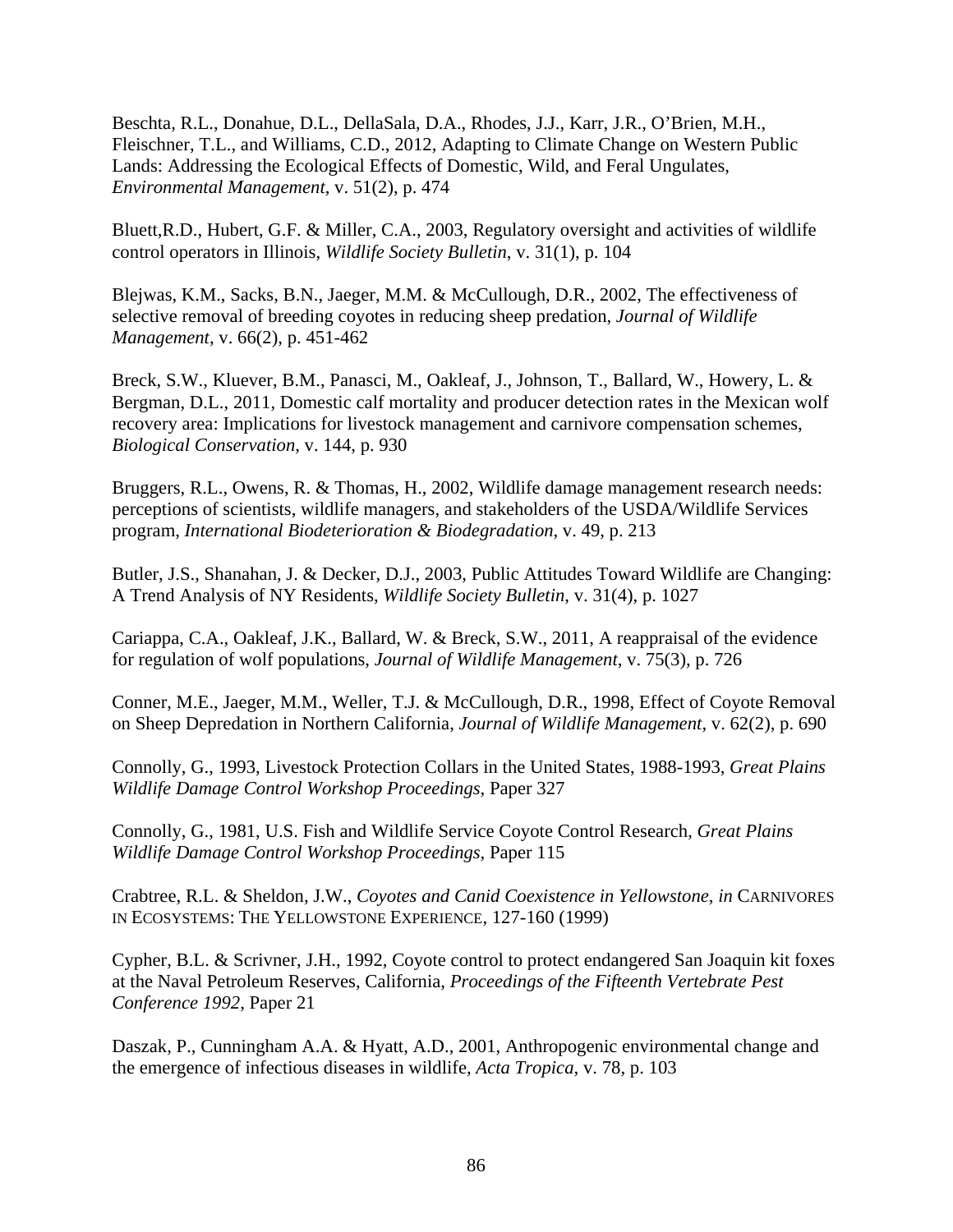Delibes-Mateos, M., Smith, A.T., Slobodchikoff, C.N. & Swenson, J.E., 2011, The paradox of keystone species persecuted as pests; the call for conservation of abundant small mammals in their native range, *Biological Conservation*, v. 144, p. 1335-1346

Dorrance, M.J., 1983, Philosophy of Problem Wildlife Management, *Wildlife Society Bulletin*, v. 11(4), p. 319

Duda, M.D. and Young, K.C., 1998, American Attitudes Toward Scientific Wildlife Management and Human Use of Fish and Wildlife: Implications for Public Relations and Communications Strategies, *Transaction of the North American Wildlife and Natural Resources Conference*, v. 63, p. 589

Espuno, N., Lequette, B., Poulle, M., Migot, P. & Lebreton, J., 2004, Heterogeneous response to preventive sheep husbandry during wolf recolonization of the French Alps, *Wildlife Society Bulletin*, v. 32(4), p. 1195

Estes, J.A., Terborgh, J., Brashares, J.S., Power, M.E., Berger, J., Bond, W.J., Carpenter, S.R., Essington, T.E., Holt, R.D., Jackson, J.B.C., Marquis, R.J., Oksanen, L., Oksanen, T., Paine, R.T., Pikitch, E.K., Ripple, W.J., Sandin, S.A., Sheffer, M., Schoener, T.W., Shurin, J.B., Sinclair, A.R.E., Soule, M.E., Virtanen, R., Wardle, D.A., 2011, Trophic downgrading of planet Earth, *Science*, v. 333, p. 301

Feldman, J.W., 2007, Public Opinion, the Leopold Reports and the Reform of Federal Predator Control Policy, *Human-Wildlife Conflicts*, v. 1(1), p. 112

Gese, E.M., *Management of carnivore predation as a means to reduce livestock losses: the study of coyotes (Canis latrans) in North America*. Pages 85-102 *in* 1ST WORKSHOP SOBRE PESQUISA E CONSERVACAO DE CARNIVOROS NEOTROPICAIS, ATIBAIA, SAO PAULO, BRASIL 85 (2003)

Gese, E.M., *Demographics and Spatial Responses of Coyotes to Changes in Food and Exploitation*, *in* PROCEEDINGS OF THE 11TH WIDLIFE DAMAGE MANAGEMENT CONFERENCE 271 (2005)

Gehring, T.M., VerCauteren, K.C. & Landry, J., 2010, Livestock Protection Dogs in the 21st Century: Is an Ancient Tool Relevant to Modern Conservation Challenges?, *BioScience*, v. 60(4), p. 299

Green, J.S. & Woodruff, R.A., 1988, Breed Comparisons and Characteristics of Use of Livestock Guarding Dogs, *Journal of Range Management*, v. 41(3), p. 249-251

Harper, E.K., Paul, W.J., Mech, L.D., and Weisberg, S., 2007, Effectiveness of Lethal, Directed Wolf-Depredation Control in Minnesota, *Journal of Wildlife Management*, v. 72(3), p. 778

Hawley, J.E., Gehring, T.M., Schultz, R.N., Rossler, S.T. & Wydeven, A.P., 2007, Assessment of Shock Collars as Nonlethal Management for Wolves in Wisconsin, *Journal of Wildlife Management*, v. 73(4), p. 518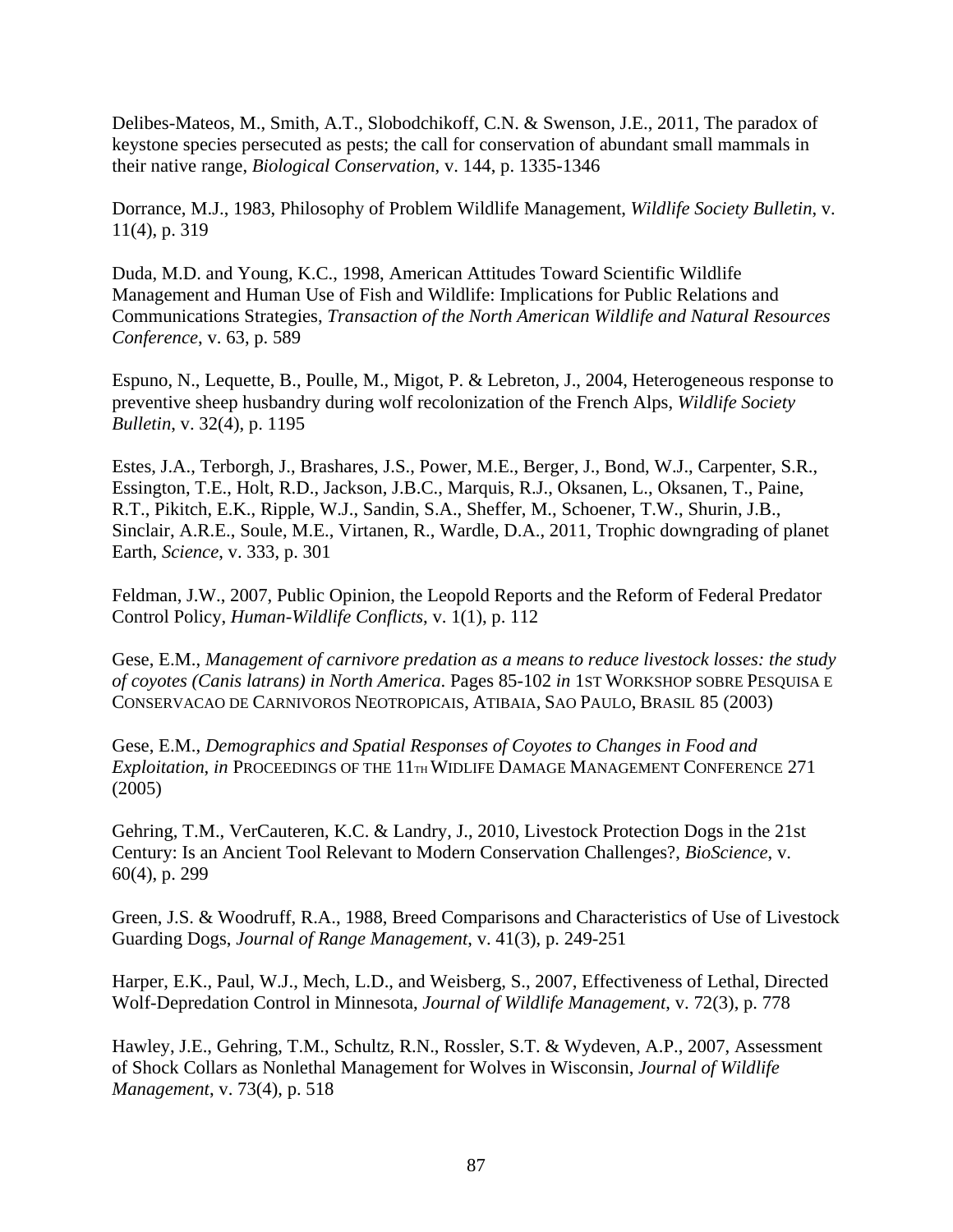Hawthorne, D., 2004. History of Federal and Cooperative Animal Damage Control, *Sheep & Goat Research Journal*, v. 19, p. 13

Hurley, M.A., Unsworth, J.W., Zager, P., Hebblewhite, M., Garton, E.O., Montgomery, D.M., Skalski, J.R. & Maycock, C.L., 2011, Demographic response of mule deer to experimental reduction of coyotes and mountain lions in southeastern Idaho, *Wildlife Monographs*, v. 178, p. 1

IPCC, 2007: Climate Change 2007: Impacts, Adaptation and Vulnerability. Contribution of Working Group II to the Fourth Assessment Report of the Intergovernmental Panel on Climate Change, M.L. Parry, O.F. Canziani, J.P. Palutikof, P.J. van der Linden and C.E. Hanson, Eds., Cambridge University Press, Cambridge, UK, 976pp.

Jacobson, C. & Decker, D., 2006, Ensuring the future of state wildlife management: Understanding challenges for institutional change, *Wildlife Society Bulletin*, v. 34(2), p. 531

Kilgore, D.L, 1969, An ecological study of the swift fox (*Vulpes velox*) in the Oklahoma Panhandle, American Midland Naturalist, v. 81, p. 512

Koval, M.H. & Mertig, A.G., 2004, Attitudes of the Michigan public and wildlife agency personnel regarding lethal wildlife management, *Wildlife Society Bulletin*, v. 32(1), p. 232

Kozlowski, A.J., Gese, E.M. & Arjo, W.M., 2012, Effects of intraguild predation: Evaluating resource competition between two canid species with apparent niche separation, *International Journal of Ecology*, v. 2012, p. 1

Lance, N.J., Breck, S.W., Sime, C., Callahan, P. & Shivik, J.A., 2010, Biological, technical, and social aspects of applying electrified fladry for livestock protection from wolves (*Canis lupus*), *Wildlife Research*, v. 37, p. 708

Levi, T. & C. C. Wilmers, 2012, Wolves-coyotes-foxes: A cascade among carnivores, *Ecology*, v. 93(4), p. 921

Linnell, J.D., Odden, J., Smith, M.E., Aanes, R. and Swenson, J.E., 1999, Large Carnivores That Kill Livestock: Do "Problem Individuals" Really Exist? *Wildlife Society Bulletin*, v. 27 (3), p. 698-705.

 Messmer, T.A., Reiter, D. & West, B.C., 2001, Enhancing Wildlife Sciences' Linkage to Public Policy: Lessons from the Predator-Control Pendulum, *Wildlife Society Bulletin*, v. 29, p. 1255

Miller, B.J., Reading, R.P., Biggins, D.E., Detling, J.K., Forrest, S.C., Hoogland, J.L., Javersak,, J., Miller, S.D., Proctor, J., Truettand, J., and Uresk, D.W., 2007, Prairie Dogs: An Ecological Review and Current Biopolitics, *The Journal of Wildlife Management*, v. 71, p. 2801

Mitchell, B.R., Jaeger, M.M. and Barrett, R.H., 2004, Coyote Depredation Management: Current Methods and Research Needs, *Wildlife Society Bulletin*, v. 32(4), p. 1209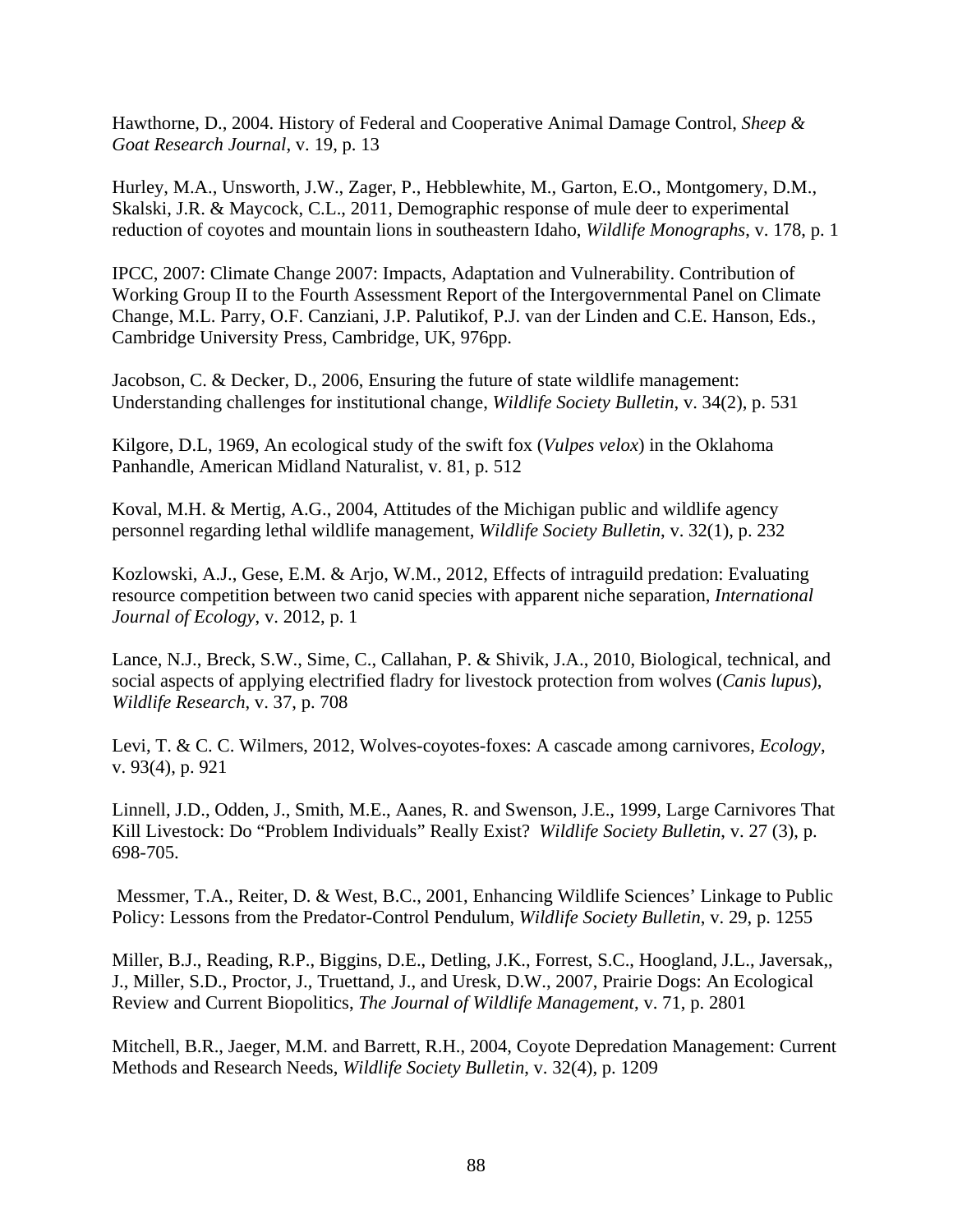Muth, R.M., Zwick, R.R., Mather, M.E., Organ, J.F., Daigle, J.J. & Jonker, S.A., 2006, Unnecessary Source of Pain and Suffering or Necessary Management Tool-Attitudes of Conservation Professionals Toward Outlawing Leghold Traps, *Wildlife Society Bulletin*, v. 34(3), p. 706

CARTER NIEMEYER, WOLFER: A MEMOIR (2005)

Ogada, M.O., Woodroffe, R. Oguge, N.O. & Frank, L.G., 2003, Limiting depredation by African carnivores: The role of livestock husbandry, *Conservation Biology*, v. 17(6) p. 1

Peek, J., Dale, B., Hristienko, H., Kantar, L., Loyd, K., Mahoney, S., Miller, C., Murray, D., Olver, L. and Soulliere, C., 2012, Management of large mammalian carnivores in North America, *The Wildlife Society Technical Review* 12-1

Phillips, G. and White, G., 2003. Pronghorn population response to coyote control. modelling and management.

Prugh, L.R., Stoner, C.J., Epps, C.W., Bean, W.T., Ripple, W.J., Laliberte, A.S. & Brashares, J.S., 2009, The Rise of the Mesopredator, *BioScience*, v. 59(9), p. 779

Poulin, Ray, L. Danielle Todd, E. A. Haug, B. A. Millsap and M. S. Martell. 2011. Burrowing Owl (*Athene cunicularia*), The Birds of North America Online (A. Poole, Ed.). Ithaca: Cornell Lab of Ornithology; Retrieved from the Birds of North America Online: http://bna.birds.cornell.edu/bna/species/061

Reiter, D.K., Brunson, M.W. & Schmidt, R.H., 1999, Public Attitudes toward Wildlife Damage Management and Policy, *Wildlife Society Bulletin*, v. 27(3), p. 746

Riley, S.J., Decker, D.J., Carpenter, L.H., Organ, J.F., Siemer, W.F., Mattfeld, G.F. & Parsons, G., 2002, The essence of wildlife management, *Wildlife Society Bulletin*, v. 30(2), p. 585

Ripple W.J. & Beschta, R.L., 2003, Wolf reintroduction, predation risk, and cottonwood recovery in Yellowstone National Park, *Forest Ecology and Management*, v. 184, p. 299

Ripple W.J. & Beschta, R.L., 2010, Mexican wolves, elk, and aspen in Arizona: Is there a trophic cascade? *Forest Ecology and Management*, v. 260, p. 915

Ripple, W.J. and Beschta, R.L., 2011, Trophic cascades in Yellowstone: The first 15 years after wolf reintroduction, *Biological Conservation*, v. \_\_\_, p. \_\_-\_\_.

Ripple, W.J., Beschta, R.L, Fortin, J.K. and Robbins, C.T., 2013, Trophic cascades from wolves to grizzly bears in Yellowstone*, Journal of Animal Ecology*, v. 82(4)

Ripple, W.J., Wirsing, A.J., Beschta, R.L. & Buskirk, S.W., 2011, Can restoring wolves aid in lynx recovery? *Wildlife Society Bulletin*, v. 35(4), p. 514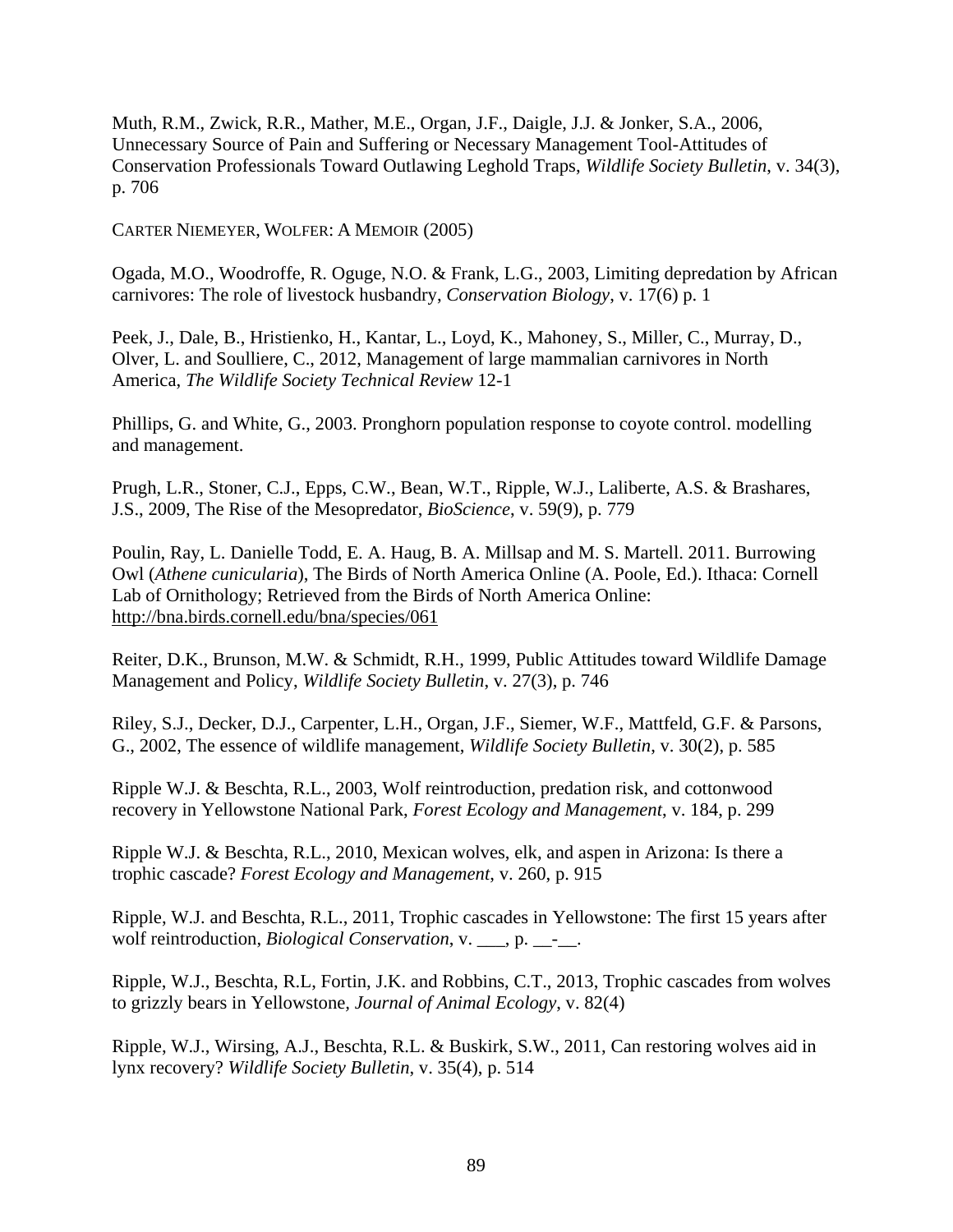MICHAEL J. ROBINSON, PREDATORY BUREAUCRACY: THE EXTERMINATION OF WOLVES AND THE TRANSFORMATION OF THE WEST (2005)

Shivik, J.A., Treves, A. & Callahan, P., 2003, Nonlethal techniques for managing predation: primary and secondary repellents, *Conservation Biology*, v. 17, p. 1531

Shivik, J.A., 2004, Non-lethal alternatives for predation management, *Sheep & Goat Research Journal*, v. 19, p. 64

Shwiff, S.A. & Sterner, R.T., 2002, An economic framework for benefit-cost analysis in wildlife damage studies, *Proceedings: Vertebrate Pest Conference*, v. 20, p. 340

Smith, D.W., Peterson, R.O. & Houston, D.B., 2003, Yellowstone after wolves, *BioScience*, v. 53(4), p. 330

Teel, T.L., Krannich, R.H. & Schmidt, R.H., 2002, Utah stakeholders' attitudes toward selected cougar and black bear management practices, *Wildlife Society Bulletin*, v. 301, p. 2

Wade, D.A., 1980, Predator Damage Control, 1980:,Recent Status and Current Trends, *Proceedings of the 9th Vertebrate Pest Conference (1980)*, Paper 40

Wade, D.A., 1986, Predator Damage Control:1980 to 1986, *Proceedings of the Twelfth Vertebrate Pest Conference (1986)*, Paper 40

Walsh, J.C., Wilson, K.A., Benshemesh, J. & Possingham, H.P., 2012, Unexpected outcomes of invasive predator control: The importance of evaluating conservation management actions, *Animal Conservation*, v. 15, p. 319

Way, J.G., 2010, Double-litters in coywolf, *Canis latrans × lycaon,* packs following the death or disappearance of a resident territorial male, *Canadian Field-Naturalist*, v. 124(3), p. 256

Way, J.G., Timm, B.C. & Strauss, 2009, Coywolf, *Canis latrans × lycaon,* pack density doubles following the death of a resident territorial male, *Canadian Field-Naturalist*, v. 123(3), p. 199

Wilmers, C.C. & Getz, W.M., 2005, Gray wolves as climate change buffers in Yellowstone. *PLoS Biology*, v. 3(4), p. 571

## **Media**

Daly, Matthew, Predator Poison Under Review, *Associated Press* (Jan. 21, 2008).

Blake, R., One Mexican Wolf Killed; Two Pairs Transferred for Release into the Wild, *Public News Service* (May 2, 2013)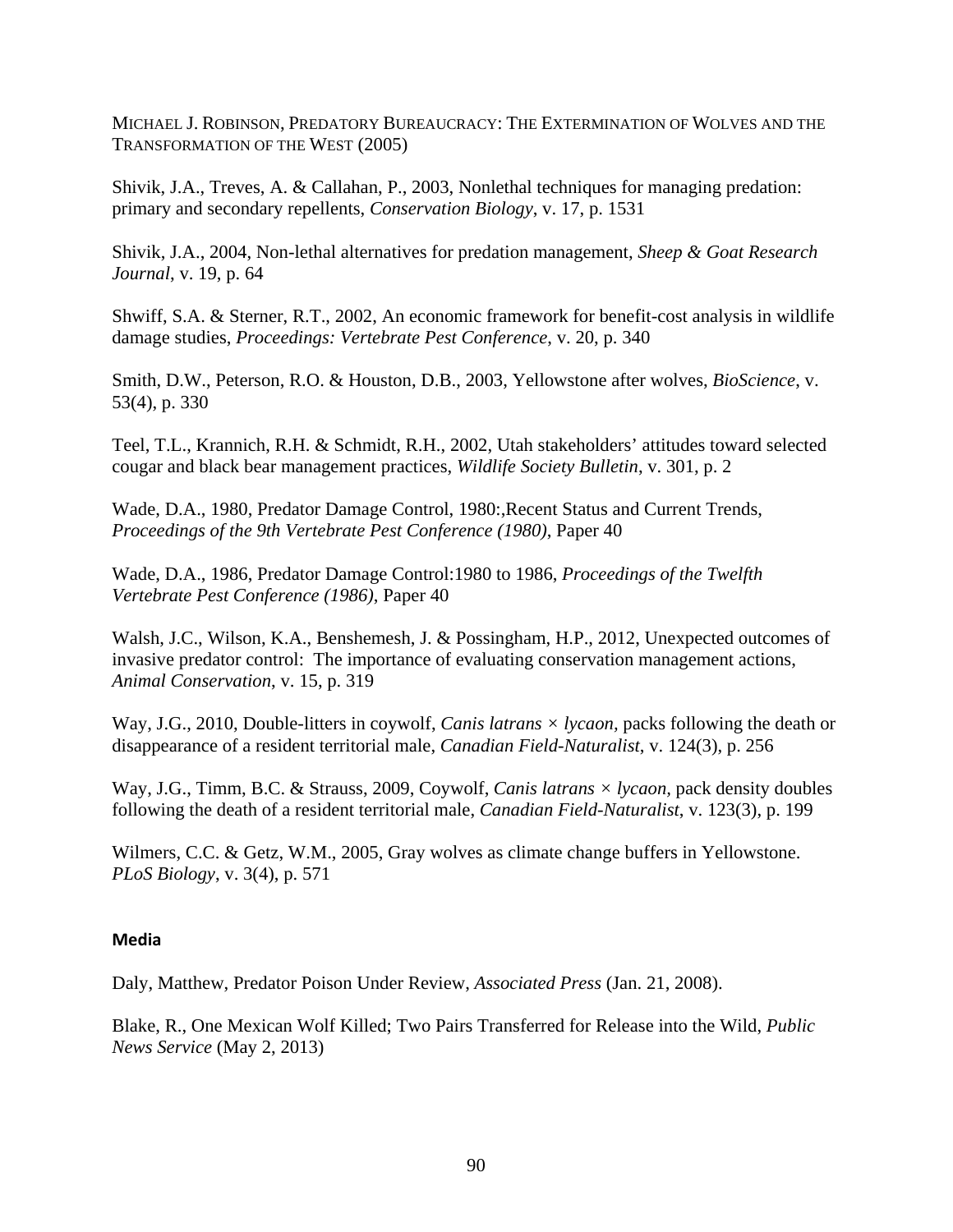Cole, M. & Lednicer, L.G., Neighbor Dog's Death Halts Attempt to Trap Coyotes on Estacada Tree Farm, *The Oregonian* (Jan. 11, 2000)

Corbin, C., Lawmaker accuses federal agency of 'stonewalling' attempts to investigate alleged coyote torture, *FoxNews.com* (Dec. 10, 2012)

Corbin, C., Animal torture, abuse called a 'regular practice' within federal wildlife agency, *FoxNews.com* (Mar. 12, 2013)

Corbin, C., Hundreds of family pets, protected species killed by little known federal agency, *FoxNews.com* (Mar. 17, 2013)

Corbin, C., Federal agency gives few answers on months-long probe of alleged animal cruelty, *FoxNews.com* (June 12, 2013)

Davis, T., Possible Mexican Wolf Killing Under Investigation in N.M., *Arizona Daily Star* (Apr. 10, 2013)

Editorial, Give Wolves a Chance: Ranchers' entitlement hurting population*, Arizona Republic* (June 4, 2013)

Editorial, Put pressure on Wildlife Services, *Sacramento Bee* (May 27, 2012)

Fimrite, P., 2012, Ranchers shift from traps to dogs to fight coyotes, *San Francisco Chronicle* (Apr. 27, 2012)

Klouda, N., Homer trooper springs bald eagle caught in a trap, *Alaska Dispatch* (Jan. 23, 2013)

Knudson, T., Congressmen call for investigation of Wildlife Services agency, *Sacramento Bee* (May 20, 2012)

Knudson, T., Davis cuts ties with Wildlife Services over coyote killings, *Sacramento Bee* (July 19, 2012)

Knudson, T., Documents show questions about Wildlife Services probe in animal cruelty, *Sacramento Bee* (June 15, 2013)

Knudson, T., Documents: Wildlife mysteries revealed, *Sacramento Bee* (Apr. 29, 2012)

Knudson, T., Efforts to investigate Wildlife Services' methods continue, *Sacramento Bee* (June 25, 2012)

Knudson, T., Environmental group sues to halt killing practices of federal wildlife agency, *Sacramento Bee* (May 2, 2012)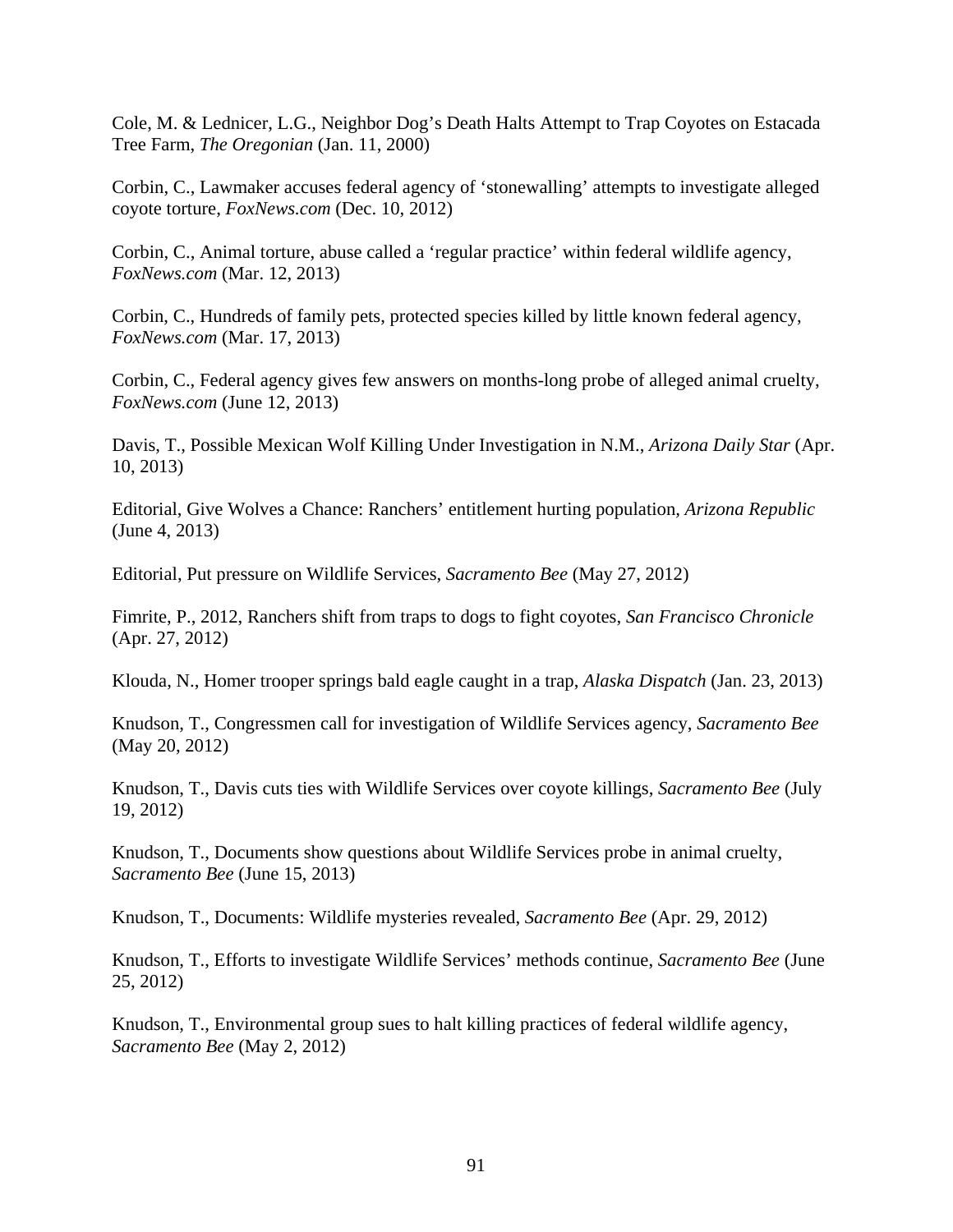Knudson, T., Federal agency kills 7,800 animals by mistake in steel body-grip traps, *Sacramento Bee* (Apr. 29, 2012)

Knudson, T., Federal Wildlife Services changes rules on use of dogs, *Sacramento Bee* (Apr. 18, 2013)

Knudson, T., Federal Wildlife Services makes a killing in animal-control business, *Sacramento Bee* (Nov. 18, 2012)

Knudson, T., Fish and Wildlife Department cancels Davis predator-hunting clinic, *Sacramento Bee* (Jan. 26, 2013)

Knudson, T., Graphic, *Sacramento Bee* (Apr. 29, 2012)

Knudson, T., Humane Society calls for reform of Wildlife Services after Bee series, *Sacramento Bee* (May 12, 2012)

Knudson, T., The killing agency: Wildlife Services' brutal methods leave a trail of animal death, *Sacramento Bee* (Apr. 29, 2012)

Knudson, T., Long struggles in leg-hold device make for gruesome deaths, *Sacramento Bee* (Apr. 29, 2012)

Knudson, T., M-44s lure animal with smelly bait, kill with cyanide, *Sacramento Bee* (Apr. 30, 2012)

Knudson, T., Neck snare is a 'non-forgiving and nonselective' killer, former trapper says, *Sacramento Bee* (Apr. 30, 2012)

Knudson, T., Reform urged for Wildlife Services, *Sacramento Bee* (Nov. 18, 2012)

Knudson, T., Renewed call for probe of federal Wildlife Services, *Sacramento Bee* (Dec. 9, 2012)

Knudson, T., Suggestions in changing Wildlife Services range from new practices to outright bans, *Sacramento Bee* (May 6, 2012)

Knudson, T., Wildlife Services' deadly force opens Pandora's box of environmental problems, *Sacramento Bee* (Apr. 30, 2012)

Knudson, T., Wildlife Services meets with its critics, *Sacramento Bee* (June 30, 2012)

Knudson, T., U.S. wildlife worker's online photos of animal abuse stir outrage, *Sacramento Bee* (Nov. 2, 2012)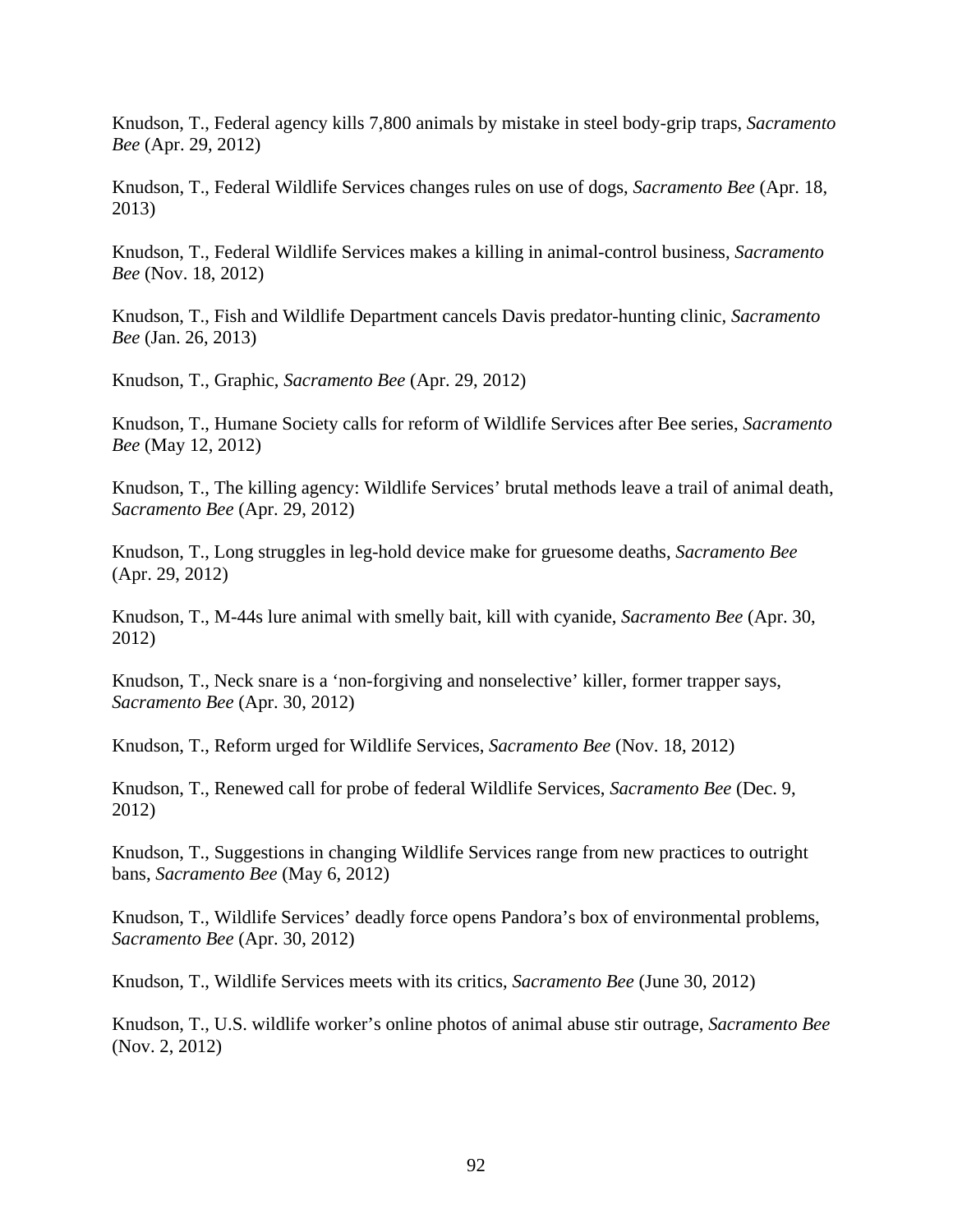McNulty, F., A Reporter at Large, "THE PRAIRIE DOG AND THE BLACK-FOOTED FERRET," *The New Yorker* (June 13, 1970).

Montoya-Bryan, S., Feds release few details in possible wolf shooting, *Associated Press* (Apr. 5, 2013)

Olsen, J., "THE POISONING OF THE WEST," *Sports Illustrated* (Mar. 8, 1971)

Profita, C., Do Wolverines Need Protection From Wildlife Traps? *Oregon Public Broadcasting.*  (Feb. 19, 2013)

Rich, *Golden eagles falling victim to snare traps*, THE SPOKESMAN-REVIEW (Jan. 29, 2013),

Watson, K. & Hanscom, G., Poison Traps Kill Unintended Victims, *High Country News* (Mar. 13, 2000)

### **Non‐Governmental Organizations**

Center for Biological Diversity, Data Compilation of Annual Animal Killings by APHIS-Wildlife Services (2013)

Center for Biological Diversity, Table of Mexican Gray Wolves Killed by APHIS-Wildlife Services (2013)

Humane Society of the United States, Animal Cruelty Facts and Statistics: Statistics on the victims and current legislative trends

O'Toole, R., The Thoreau Institute, Audit of the USDA Animal Damage Control Program, (1994)

Predator Defense, Fox Kits Orphaned by Wildlife Services (July 22, 2008)

Project Coyote, Petition to Fire USDA Wildlife Services Federal Trapper Jamie Olson for Animal Cruelty (online at Change.org)

Sinapu, Public Employees for Environmental Responsibility (PEER), Beyond Pesticides, Forest Guardians, Predator Defense, Western Wildlife Conservancy, Sierra Club, The Rewilding Institute, Animal Defense League of Arizona & Animal Welfare Institute, Petition to ban sodium cyanide M-44 and sodium flouroacetate (Jan. 24, 2007)

## **Miscellaneous and Correspondence**

Campbell, J., Congressman, Leaked Documents Reveal Cover-Up of Animal Abuse Investigation in USDA's Wildlife Services Agency, *Predator Defense* (June 24, 2013)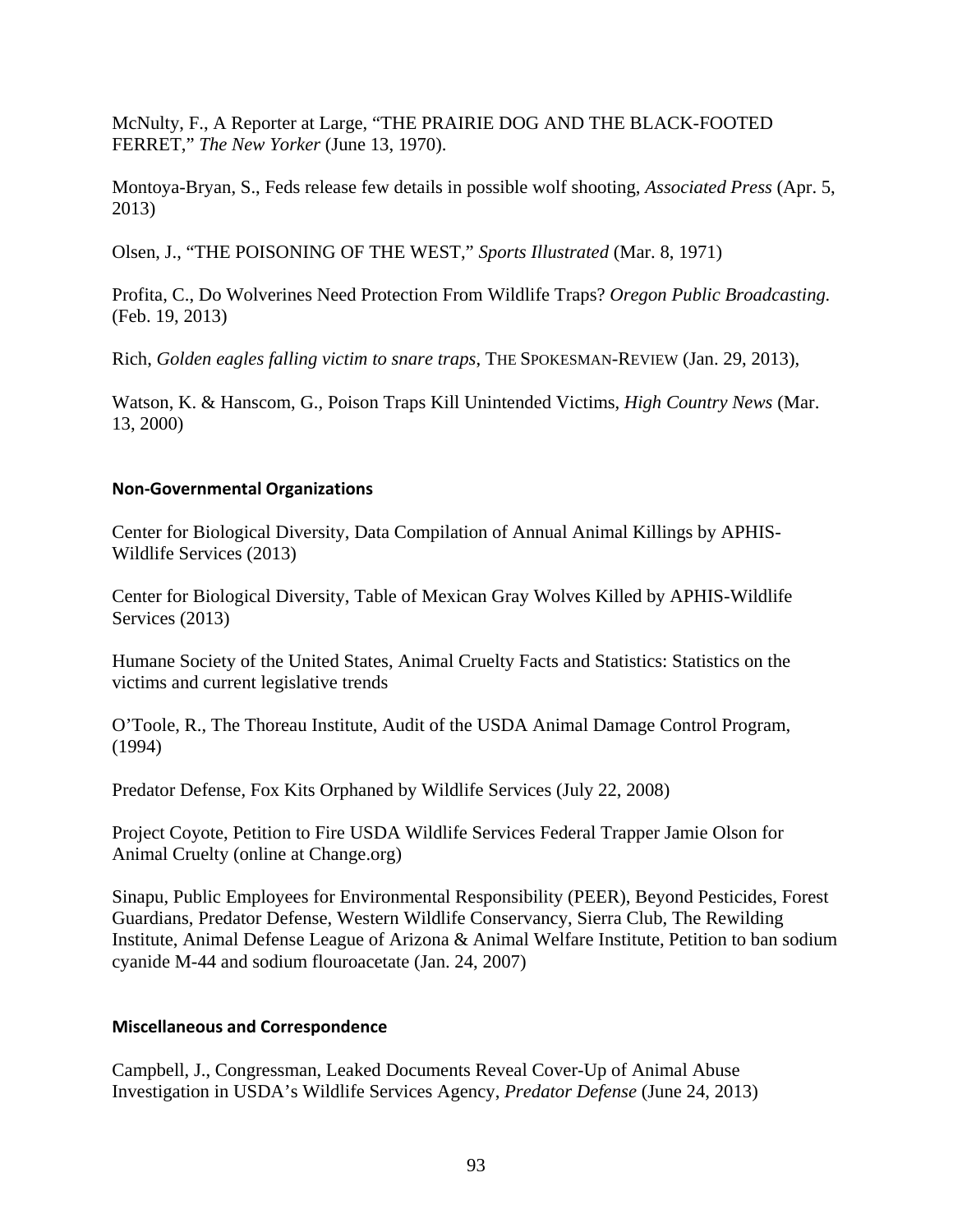Clair, D. to Rep. DeFazio (Feb. 18, 2002).

Compound 1080 and 5 Sodium Cyanide Elimination Act, H.R. 4214, 112th Cong. (2012)

Council on Environmental Quality, INCORPORATING BIODIVERSITY CONSIDERATIONS INTO ENVIRONMENTAL IMPACT ANALYSES UNDER THE NATIONAL ENVIRONMENTAL POLICY ACT (Jan. 1993)

Envtl. Protection Agency, FEDERAL INSECTICIDE, FUNGICIDE, AND RODENTICIDE ACT (FIFRA): OVERVIEW OF FIFRA

Envtl. Protection Agency, R.E.D. FACTS: SODIUM CYANIDE (Sep. 1994)

Envtl. Protection Agency, REREGISTRATION ELIGIBILITY DECISION (RED): SODIUM FLUOROACETATE (Sep. 1995)

Envtl. Protection Agency, REREGISTRATION ELIGIBILITY DECISION: STRYCHNINE (July 1996)

Envtl. Protection Agency, Order PR 72-2, MANUFACTURERS, FORMULATORS, DISTRIBUTERS, AND REGISTRANTS OF ECONOMIC POISONS: SUSPENSION OF REGISTRATION FOR CERTAIN PRODUCTS CONTAINING SODICUM FLUOROACETATE (1080), STRYCHNINE AND SODIUM CYANIDE (Mar. 9, 1972)

Email from Alton Dunaway, APHIS-Wildlife Services, to William H. Clay, APHIS-Wildlife Services (Oct. 21, 2009)

Email from Alton Dunaway, APHIS-Wildlife Services, to William H. Clay, APHIS-Wildlife Services (July 8, 2010)

Email from Alton Dunaway, APHIS-Wildlife Services, to William H. Clay, APHIS-Wildlife Services (July 13, 2010)

Email from Carol A. Bannerman, APHIS-Wildlife Services, to William H. Clay, APHIS-Wildlife Services, Re: Jamie Olson's comments at Converse County livestock predator board meeting (Nov. 16, 2012)

Email from Paul D. Sanchez, APHIS-Wildlife Services, to Marjorie C. Bolden and Jeffrey S. Green, APHIS-Wildlife Services (Nov. 15, 2012)

Email from Rodney F. Krischke, APHIS-Wildlife Services, to Dominic Domenici, FWS (Jan. 21, 2009)

Email from Ruth Goldberg, APHIS-Wildlife Services, to Shawn McGruder & Tami Trost, APHIS-Wildlife Services (Dec. 13, 2012)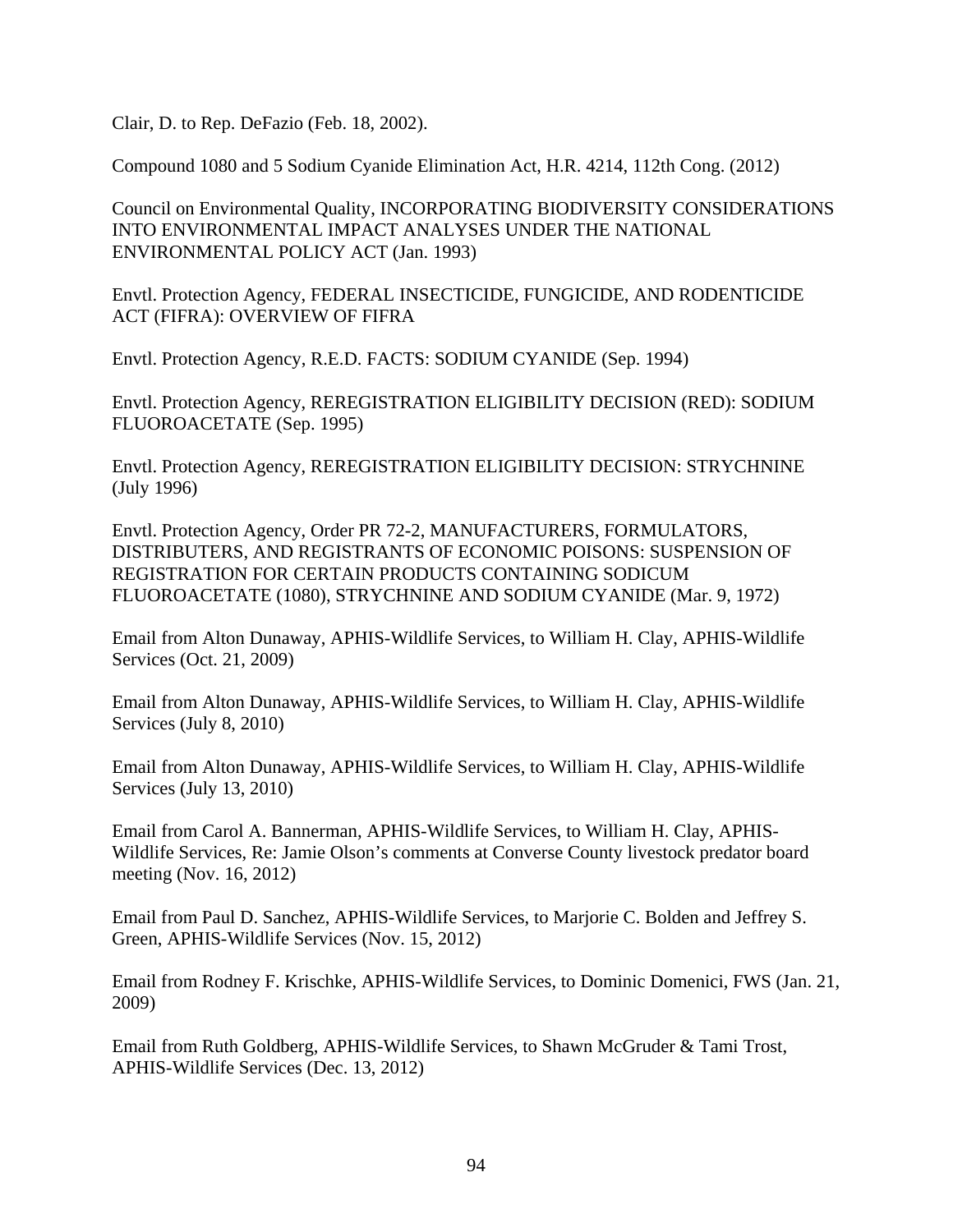Email from William H. Clay, APHIS-Wildlife Services, to Gary Littauer, APHIS-Wildlife Services (Nov. 8, 2012)

Email from William H. Clay, APHIS-Wildlife Services, to Gary A. Littauer, APHIS-Wildlife Services (Dec. 20, 2012)

Email from William H. Clay, APHIS-Wildlife Services, to Janet L. Bucknall and Martin Mendoza, APHIS-Wildlife Services (Feb. 5, 2013)

Email from William H. Clay, APHIS-Wildlife Services, to Martin Mendoza, APHIS-Wildlife Services (Jan. 11, 2013)

Fox, C.H., 2008, Analysis of the Marin County strategic plan for protection of livestock and wildlife, an alternative to traditional predator control, M.A. thesis, Prescott College, AZ, 120 pp.

*The Case Against Poisoning Our Wildlife*, THE HUFFINGTON POST BLOG (Aug. 6, 2010),

Fox, C.H. *Carnivore Management in the U.S.: The Need for Reform*, AWI Quarterly (Fall 2009)

Graham, J.D. for the President's Management Council, Agency Draft Information Quality Guidelines (June 10, 2002)

Graham, J.D. for the President's Management Council, Agency Final Information Quality Guidelines (Sep. 5, 2002)

Holder, E., Attorney General, FOIA Guidelines (Mar. 19, 2009)

Investigative Notes, Mike McCusker, State Game Warden, State of Nevada Department of Wildlife, Bureau of Law Enforcement (Dec. 16, 2011)

Letter from Camilla Fox, Project Coyote, and Cathy Liss, AWI, to Phyllis K. Fong, USDA Office of Inspector General, Re: Audits of Wildlife Services' Predator Control Activities and Cooperative Agreements (May 29, 2013)

Letter from Camilla Fox, Project Coyote, and Cathy Liss, AWI, to William H. Clay, APHIS-Wildlife Services (Mar. 15, 2013)

Letter from DeFazio, P. and Campbell, J., U.S. Congress, to Vilsack, T., Secretary of Agriculture, U.S. Department of Agriculture (Nov. 30, 2012)

Letter from Kingsley, A.W. to Whom it May Concern (Nov. 15, 2003)

Letter from John E. Steuber, APHIS-Wildlife Services, to Ron Armstrong, U.S. Fish and Wildlife Service (May 12, 2008)

Letter from Jon Tester, U.S. Senate, to Jeffrey Green, APHIS-Wildlife Services (Dec. 5, 2012)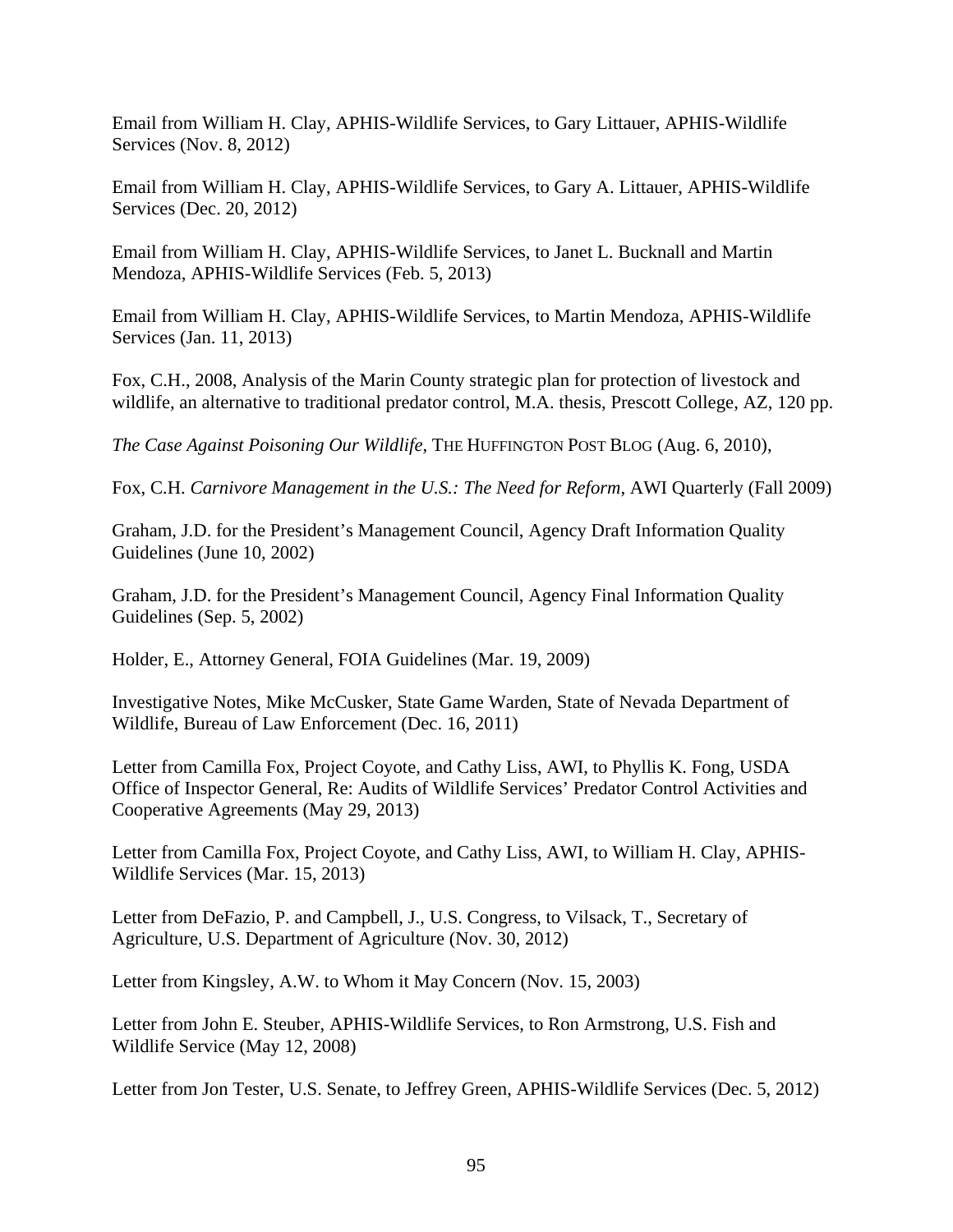Letter from Mark Chalfant and David Janik, Envtl. Protection Agency, to Mike Linnell, APHIS-Wildlife Services (Mar. 20, 2008)

Letter from Merrell, R., Wildlife Services, to Interested Parties (May 24, 2011)

Letter from Michael Robinson, Center for Biological Diversity, to Tonya Woods, APHIS-Wildlife Services (Mar. 14, 2012)

Letter from Michael Robinson, Center for Biological Diversity, to Tonya Woods, APHIS-Wildlife Services (Apr. 30, 2013)

Letter from Michael Robinson, Center for Biological Diversity, to Tonya Woods, APHIS-Wildlife Services (May 10, 2013)

Letter from Sharyn D. Aguiar to Joy Schnackenbeck, Envtl. Protection Agency (Sep. 14, 2007)

Letter from Tonya Woods, APHIS-Wildlife Services, to Michael Robinson, Center for Biological Diversity (Apr. 30, 2013)

Letter from Tonya Woods, APHIS-Wildlife Services, to Michael Robinson, Center for Biological Diversity (May 31, 2013)

Letter from Venus Eagle, Insecticide-Rodenticide Branch, Envt Protection Agency Registration Division, to Wendy Nelson, APHIS-Wildlife Services (May 30, 2012)

Marin County Board of Supervisors, Strategic Plan for Protecting Livestock and Wildlife (Feb. 2000)

Memorandum from Kevin Shea & William H. Clay, APHIS-Wildlife Services, to APHIS Management Team & Program Leaders Group (June 19, 2009)

Memorandum from Jane Smith, Health Effects Division, Envtl. Protection Agency, to Jay Ellenberger, Special Review and Reregistration Division, Envtl. Protection Agency (Jan. 22, 1996)

Memorandum from Mike Bodenchuk, APHIS-Wildlife Services, to Jeff Jones, APHIS-Wildlife Services (Dec. 20, 2005)

Memorandum from Regional Director, U.S. Fish and Wildlife Service, to Director, U.S. Fish and Wildlife Service, Washington, D.C. (Nov. 11, 1990)

National Research Council, Committee on Agricultural Land Use and Wildlife Resources, Division of Biology and Agriculture, Land Use and Wildlife Resources (1970)